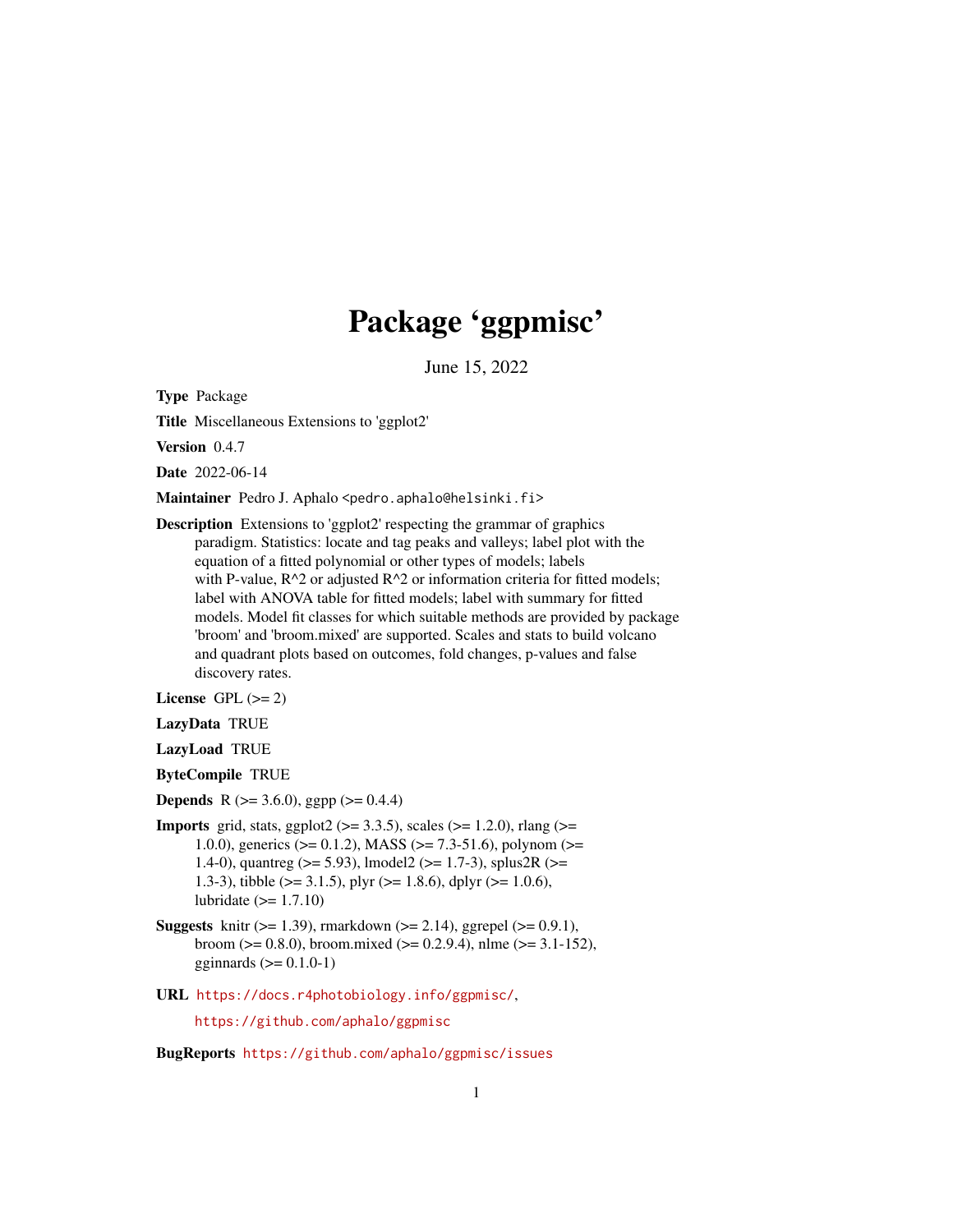Encoding UTF-8 RoxygenNote 7.2.0 VignetteBuilder knitr NeedsCompilation no Author Pedro J. Aphalo [aut, cre] (<<https://orcid.org/0000-0003-3385-972X>>), Kamil Slowikowski [ctb] (<<https://orcid.org/0000-0002-2843-6370>>), Samer Mouksassi [ctb] (<<https://orcid.org/0000-0002-7152-6654>>) Repository CRAN Date/Publication 2022-06-15 10:40:02 UTC

## R topics documented:

| 3                                                                                                                           |
|-----------------------------------------------------------------------------------------------------------------------------|
| 5                                                                                                                           |
| 6                                                                                                                           |
| $\overline{7}$                                                                                                              |
| 7                                                                                                                           |
| 8                                                                                                                           |
| 9                                                                                                                           |
| 10                                                                                                                          |
| 11                                                                                                                          |
| 13<br>scale_x_logFC $\dots \dots \dots \dots \dots \dots \dots \dots \dots \dots \dots \dots \dots \dots \dots \dots \dots$ |
| 16                                                                                                                          |
| 18                                                                                                                          |
| 23                                                                                                                          |
| 26                                                                                                                          |
| 30                                                                                                                          |
| 34                                                                                                                          |
| 37                                                                                                                          |
| 42                                                                                                                          |
| 47                                                                                                                          |
| 53                                                                                                                          |
| 57                                                                                                                          |
| 61                                                                                                                          |
| 68                                                                                                                          |
| 72                                                                                                                          |
| 75                                                                                                                          |
| 83                                                                                                                          |
| 87                                                                                                                          |
| 88                                                                                                                          |
| 88                                                                                                                          |
| 89                                                                                                                          |

**Index** [91](#page-90-0)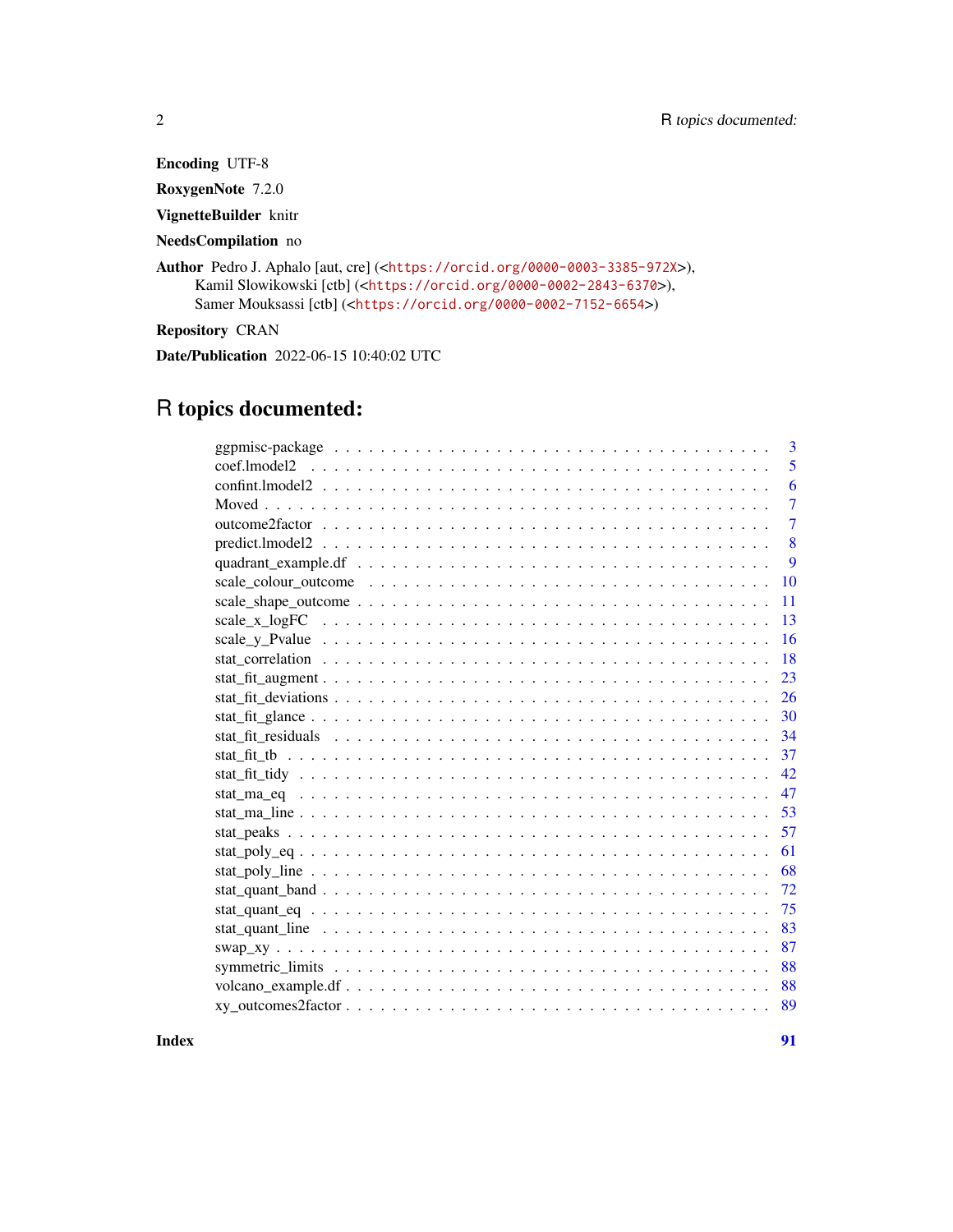## <span id="page-2-0"></span>Description

Extensions to 'ggplot2' respecting the grammar of graphics paradigm. Statistics: locate and tag peaks and valleys; label plot with the equation of a fitted polynomial or other types of models; labels with P-value, R^2 or adjusted R^2 or information criteria for fitted models; label with ANOVA table for fitted models; label with summary for fitted models. Model fit classes for which suitable methods are provided by package 'broom' and 'broom.mixed' are supported. Scales and stats to build volcano and quadrant plots based on outcomes, fold changes, p-values and false discovery rates.

## Details

The new facilities for cleanly defining new stats and geoms added to 'ggplot2' in version 2.0.0 and the support for nested tibbles and new syntax for mapping computed values to aesthetics added to 'ggplot2' in version 3.0.0 are used in this package's code. This means that 'ggpmisc' (>= 0.3.0) requires version 3.0.0 or later of ggplot2 while 'ggpmisc' (< 0.3.0) requires version 2.0.0 or later of ggplot2.

Extensions provided:

- Function for conversion of time series data into tibbles that can be plotted with ggplot.
- ggplot() method for time series data.
- Stats for locating and tagging "peaks" and "valleys" (local or global maxima and minima).
- Stat for generating labels from a lm() model fit, including formatted equation. By default labels are expressions but tikz device is supported optionally with LaTeX formatted labels.
- Stats for extracting information from a any model fit supported by package 'broom'.
- Stats for filtering-out/filtering-in observations in regions of a panel or group where the density of observations is high.
- Geom for annotating plots with tables.

The stats for peaks and valleys are coded so as to work correctly both with numeric and POSIXct variables mapped to the x aesthetic. Special handling was needed as text labels are generated from the data.

## Warning!

geom\_null(), stat\_debug\_group(), stat\_debug\_panel(), geom\_debug(), append\_layers(), bottom\_layer(), delete\_layers(), extract\_layers(), move\_layers(), num\_layesr(), shift\_layers(), top\_layer() and which\_layers() have been moved from package 'ggpmisc' into their own separate package '[gginnards-package](#page-0-0).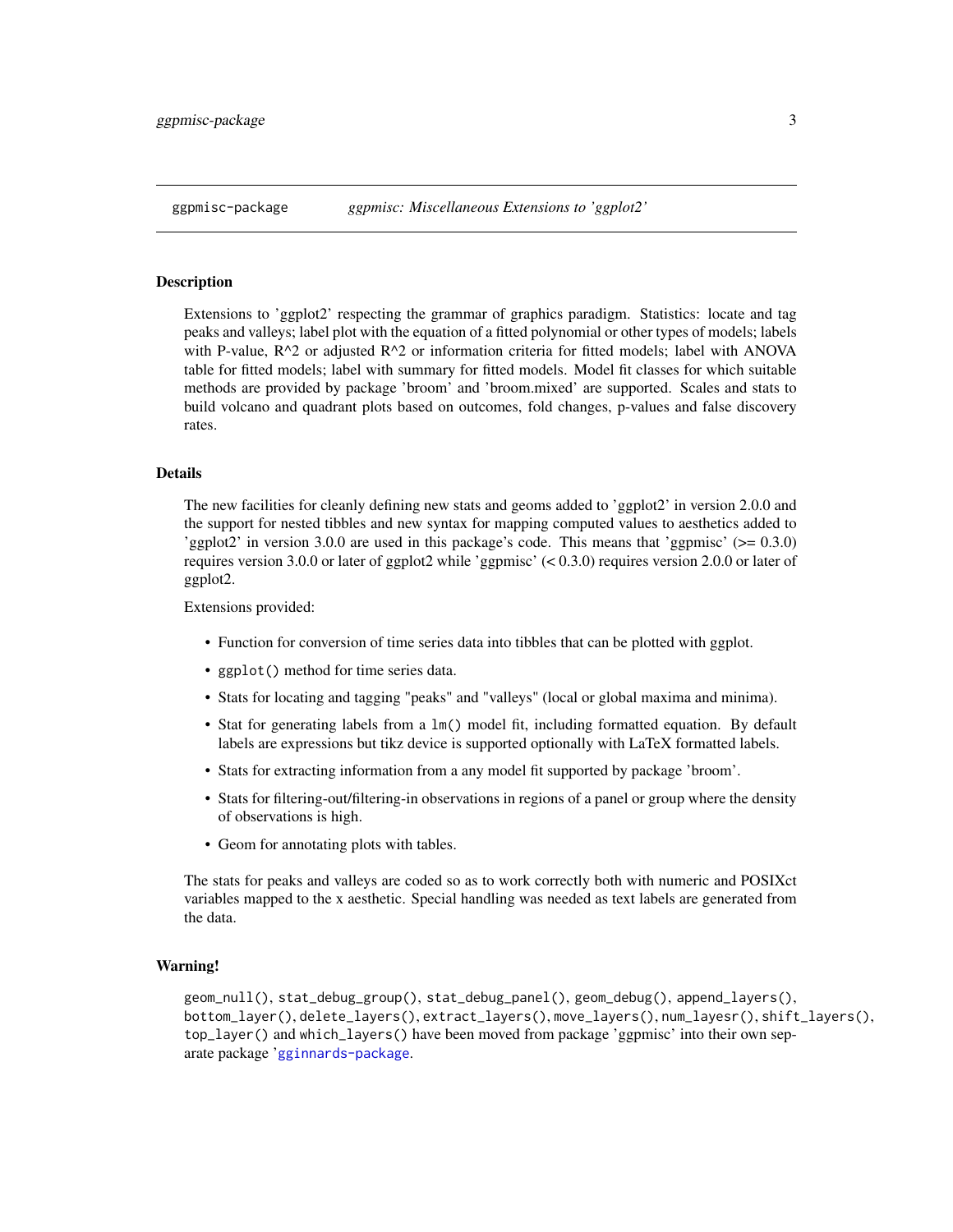#### Acknowledgements

We thank Kamil Slowikowski not only for contributing ideas and code examples to this package but also for adding new features to his package 'ggrepel' that allow new use cases for stat\_dens2d\_labels from this package.

#### Note

The signatures of stat\_peaks() and stat\_valleys() are identical to those of stat\_peaks and stat\_valleys from package photobiology but the variables returned are a subset as values related to light spectra are missing. Furthermore the stats from package ggpmisc work correctly when the x aesthetic uses a date or datetime scale, while those from package photobiology do not generate correct labels in this case.

#### Author(s)

Maintainer: Pedro J. Aphalo <pedro.aphalo@helsinki.fi> [\(ORCID\)](https://orcid.org/0000-0003-3385-972X)

Other contributors:

- Kamil Slowikowski [\(ORCID\)](https://orcid.org/0000-0002-2843-6370) [contributor]
- Samer Mouksassi <samermouksassi@gmail.com> [\(ORCID\)](https://orcid.org/0000-0002-7152-6654) [contributor]

## References

Package suite 'r4photobiology' web site at <https://www.r4photobiology.info/> Package 'ggplot2' documentation at <https://ggplot2.tidyverse.org/> Package 'ggplot2' source code at <https://github.com/tidyverse/ggplot2>

## See Also

Useful links:

- <https://docs.r4photobiology.info/ggpmisc/>
- <https://github.com/aphalo/ggpmisc>
- Report bugs at <https://github.com/aphalo/ggpmisc/issues>

## Examples

```
library(tibble)
```

```
ggplot(lynx, as.numeric = FALSE) + geom\_line() +stat_peaks(colour = "red") +
 stat_peaks(geom = "text", colour = "red", angle = 66,
             hjust = -0.1, x.label.fmt = "%Y") +
 ylim(NA, 8000)
formula \leq y \sim poly(x, 2, raw = TRUE)
ggplot(cars, aes(speed, dist)) +
 geom_point() +
 geom\_smooth(method = "lm", formula = formula) +stat_poly_eq(aes(label = after_stat(eq.label)),
```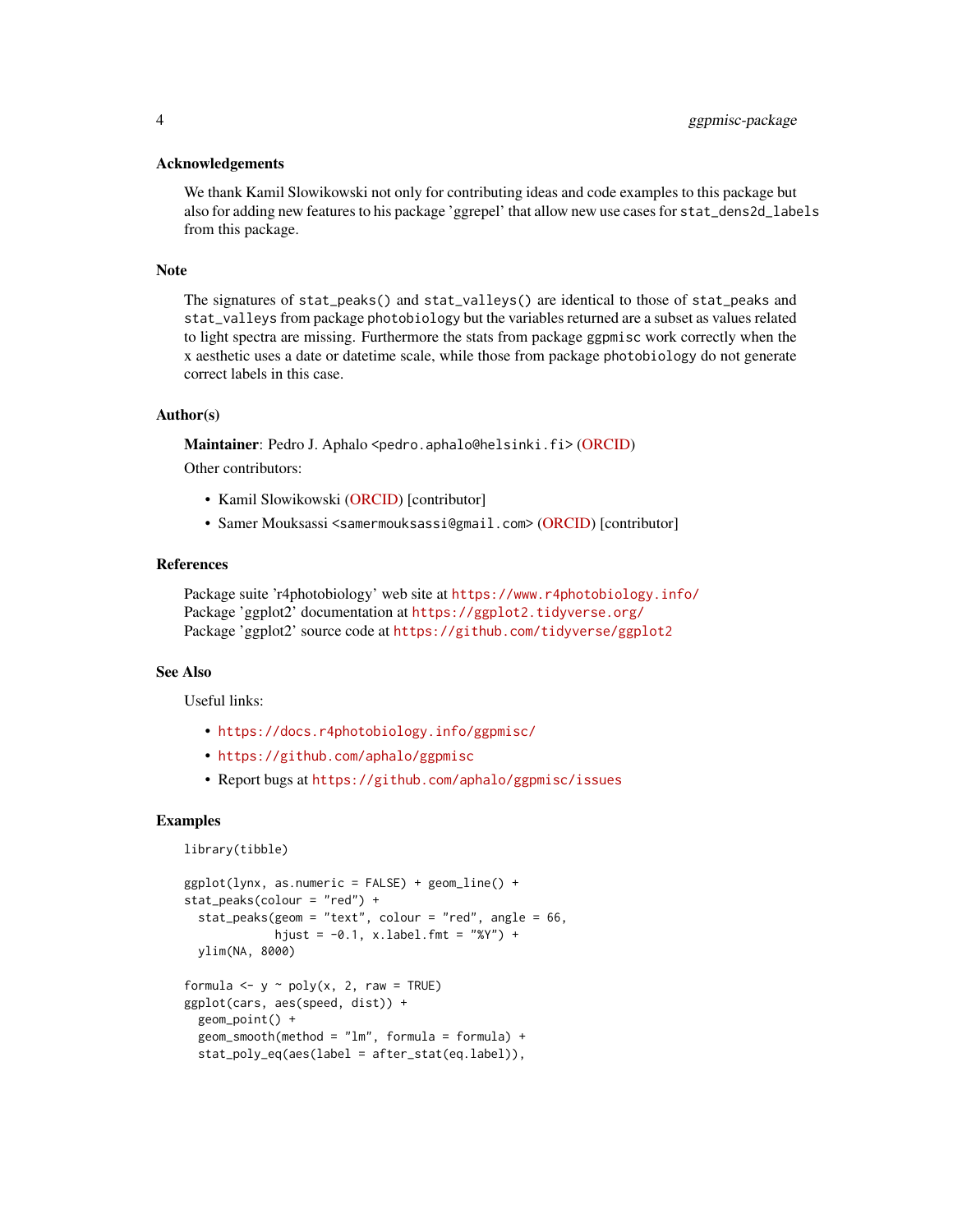#### <span id="page-4-0"></span>coef.lmodel2 5

```
formula = formula,
               parse = TRUE) +
 labs(x = expression("Speed, "*x~("mph")),
      y = expression("Stopping distance, "*y~("ft")))
formula \leftarrow y \sim x
ggplot(PlantGrowth, aes(group, weight)) +
 stat_summary(fun.data = "mean_se") +
 stat_fit_tb(method = "lm",
              method.args = list(formula = formula),
              tb.type = "fit.anova",
              tb.vars = c(Term = "term", "df", "M.S." = "meansq","italic(F)" = "statistic",
                          "italic(p)" = "p.value"),
              tb.params = c("Group" = 1, "Error" = 2),
              table.theme = ttheme_gtbw(parse = TRUE)) +
 labs(x = "Group", y = "Dry weight of plants") +theme_classic()
```
#### coef.lmodel2 *Extract Model Coefficients*

#### Description

coef is a generic function which extracts model coefficients from objects returned by modeling functions. coefficients is an alias for it.

## Usage

## S3 method for class 'lmodel2'  $coef(object, method = "MA", ...)$ 

## Arguments

| object                  | a fitted model object.                            |
|-------------------------|---------------------------------------------------|
| method                  | character One of the methods available in object. |
| $\cdot$ $\cdot$ $\cdot$ | ignored by this method.                           |

## Details

Function lmodel2() from package 'lmodel2' returns a fitted model object of class "lmodel2" which differs from that returned by  $lm()$ . Here we implement a coef() method for objects of this class. It differs from de generic method and that for lm objects in having an additional formal parameter method that must be used to select estimates based on which of the methods supported by lmodel2() are to be extracted. The returned object is identical in its structure to that returned by coef.lm().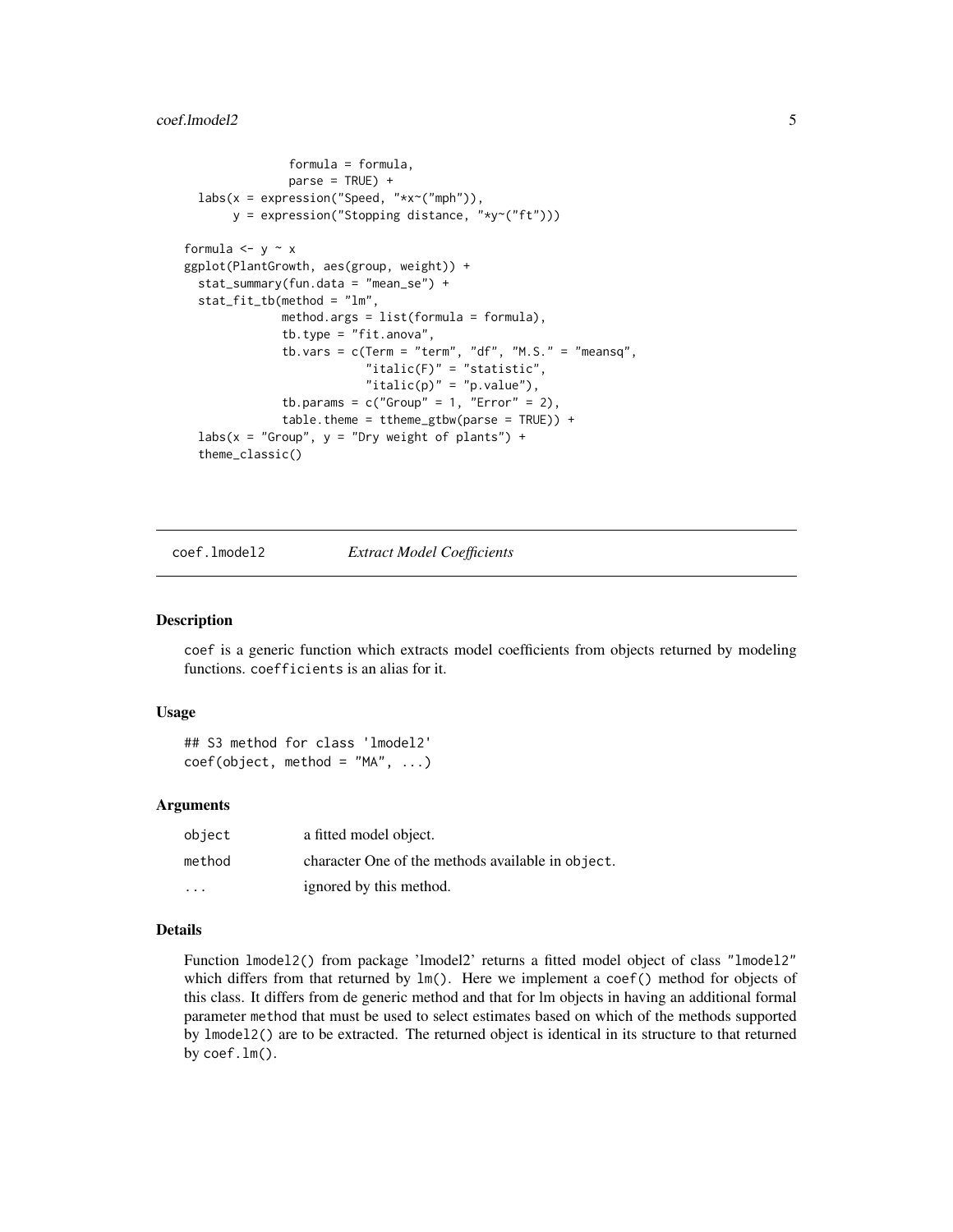<span id="page-5-0"></span>A named numeric vector of length two.

#### See Also

[lmodel2](#page-0-0)

confint.lmodel2 *Confidence Intervals for Model Parameters*

## Description

Computes confidence intervals for one or more parameters in a fitted model. This a method for objects inheriting from class "lmodel2".

#### Usage

## S3 method for class 'lmodel2'  $confint(object, parm, level = 0.95, method = "MA", ...)$ 

## Arguments

| object | a fitted model object.                                                                                                                                                        |
|--------|-------------------------------------------------------------------------------------------------------------------------------------------------------------------------------|
| parm   | a specification of which parameters are to be given confidence intervals, either<br>a vector of numbers or a vector of names. If missing, all parameters are consid-<br>ered. |
| level  | the confidence level required. Currently only 0.95 accepted.                                                                                                                  |
| method | character One of the methods available in object.                                                                                                                             |
|        | ignored by this method.                                                                                                                                                       |

#### Details

Function lmodel2() from package 'lmodel2' returns a fitted model object of class "lmodel2" which differs from that returned by  $lm()$ . Here we implement a confint() method for objects of this class. It differs from the generic method and that for lm objects in having an additional formal parameter method that must be used to select estimates based on which of the methods supported by lmodel2() are to be extracted. The returned object is identical in its structure to that returned by confint.lm().

#### Value

A data frame with two rows and three columns.

## See Also

[lmodel2](#page-0-0)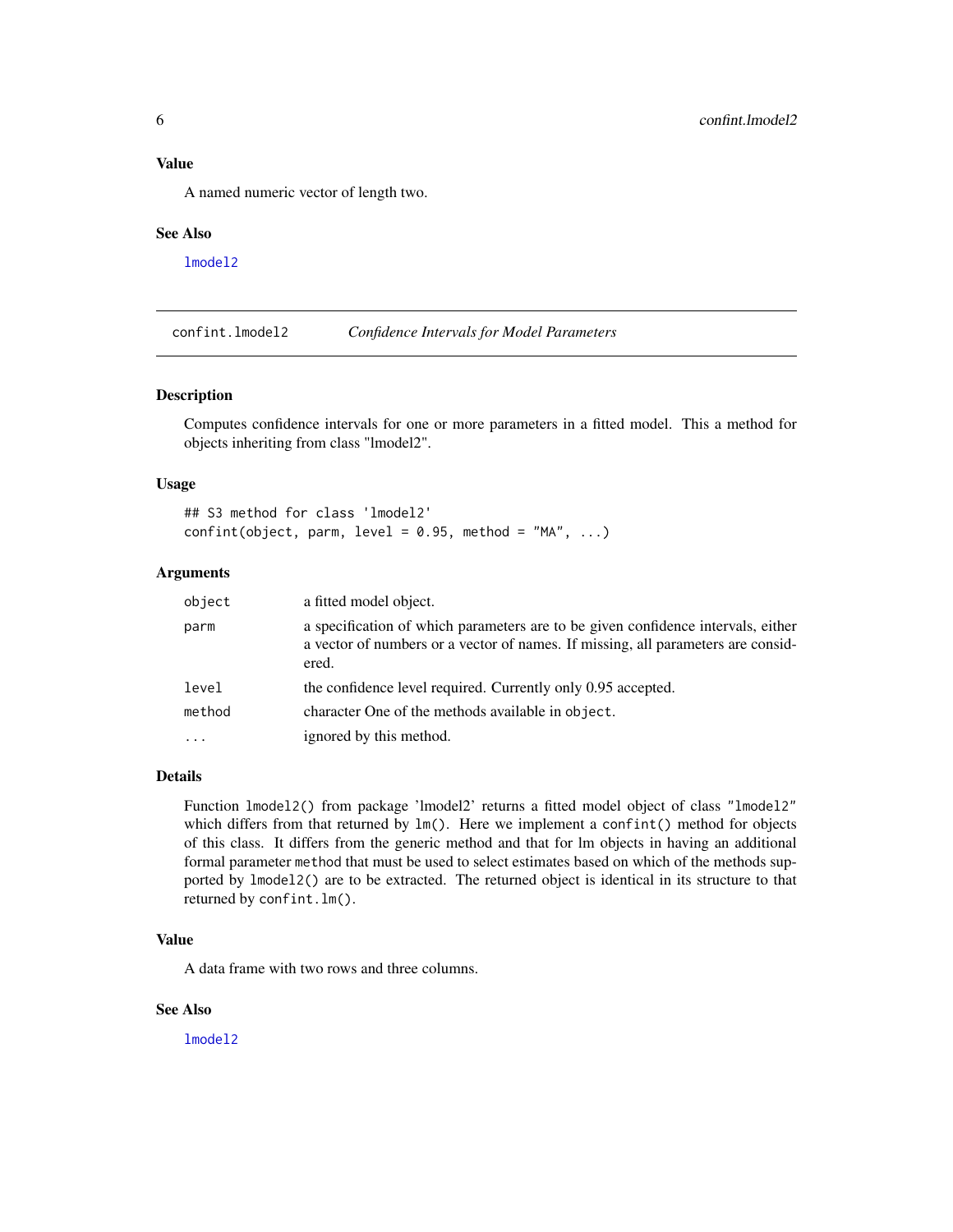<span id="page-6-0"></span>

#### <span id="page-6-1"></span>Description

Some stats, geoms and the plot layer manipulation functions have been moved from package 'ggpmisc' to a separate new package called 'gginnards'.

#### Details

To continue using any of these functions and methods, simply run at the R prompt or add to your script library(gginnards), after installing package 'gginnards'.

## See Also

[gginnards-package](#page-0-0), [geom\\_null](#page-6-1), [stat\\_debug\\_group](#page-6-1), [stat\\_debug\\_panel](#page-6-1), [geom\\_debug](#page-6-1) and [delete\\_layers](#page-6-1).

<span id="page-6-2"></span>outcome2factor *Convert numeric ternary outcomes into a factor*

#### Description

Convert numeric ternary outcomes into a factor

## Usage

```
outcome2factor(x, n.levels = 3L)
```
threshold2factor(x, n.levels =  $3L$ , threshold =  $0$ )

## Arguments

| $\mathsf{x}$ | a numeric vector of $-1$ , 0, and $+1$ values, indicating down-regulation, uncertain<br>response or up-regulation, or a numeric vector that can be converted into such<br>values using a pair of thresholds. |
|--------------|--------------------------------------------------------------------------------------------------------------------------------------------------------------------------------------------------------------|
| n.levels     | numeric Number of levels to create, either 3 or 2.                                                                                                                                                           |
| threshold    | numeric vector Range enclosing the values to be considered uncertain.                                                                                                                                        |

## Details

These functions convert the numerically encoded values into a factor with the three levels "down", "uncertain" and "up", or into a factor with two levels de and uncertain as expected by default by scales [scale\\_colour\\_outcome](#page-9-1), [scale\\_fill\\_outcome](#page-9-2) and [scale\\_shape\\_outcome](#page-10-1). When n.levels = 2 both -1 and +1 are merged to the same level of the factor with label "de".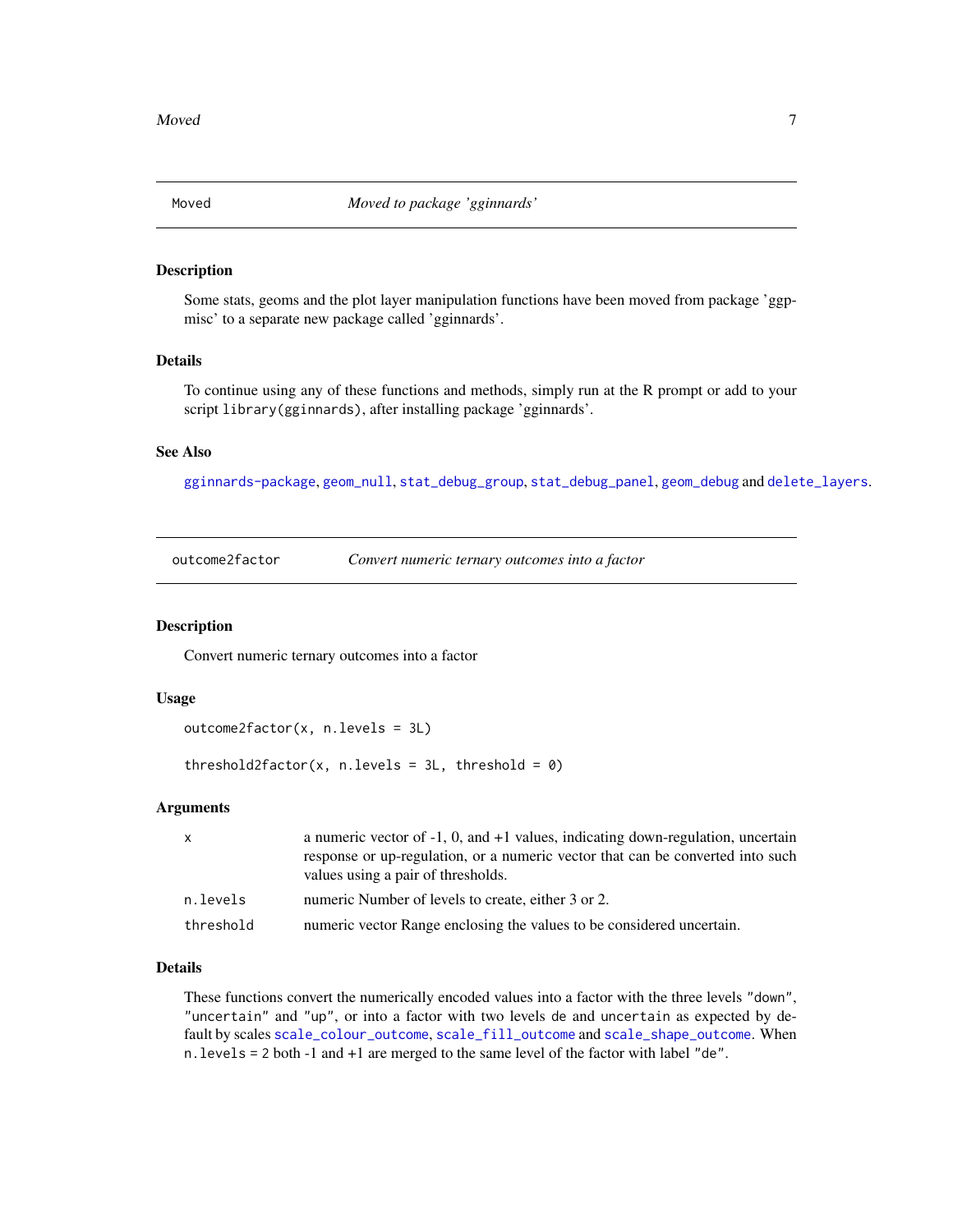<span id="page-7-0"></span>These are convenience functions that only save some typing. The same result can be achieved by a direct call to [factor](#page-0-0) and comparisons. These functions aim at making it easier to draw volcano and quadrant plots.

## See Also

Other Functions for quadrant and volcano plots: [FC\\_format\(](#page-0-0)), [scale\\_colour\\_outcome\(](#page-9-1)), [scale\\_shape\\_outcome\(](#page-10-1)), [scale\\_y\\_Pvalue\(](#page-15-1)), [xy\\_outcomes2factor\(](#page-88-1))

Other scales for omics data: [scale\\_shape\\_outcome\(](#page-10-1)), [scale\\_x\\_logFC\(](#page-12-1)), [xy\\_outcomes2factor\(](#page-88-1))

## Examples

```
outcome2factor(c(-1, 1, 0, 1))
outcome2factor(c(-1, 1, 0, 1), n.levels = 2L)threshold2factor(c(-0.1, -2, 0, +5))
threshold2factor(c(-0.1, -2, 0, +5), n.levels = 2L)
threshold2factor(c(-0.1, -2, 0, +5), threshold = c(-1, 1))
```
predict.lmodel2 *Model Predictions*

## Description

predict is a generic function for predictions from the results of various model fitting functions. predict.lmodel2 is the method for model fit objects of class "lmodel2".

## Usage

```
## S3 method for class 'lmodel2'
predict(
  object,
  method = "MA",newdata = NULL,
  interval = c("none", "confidence"),
  level = 0.95,...
)
```

```
Arguments
```

| object | a fitted model object.                            |
|--------|---------------------------------------------------|
| method | character One of the methods available in object. |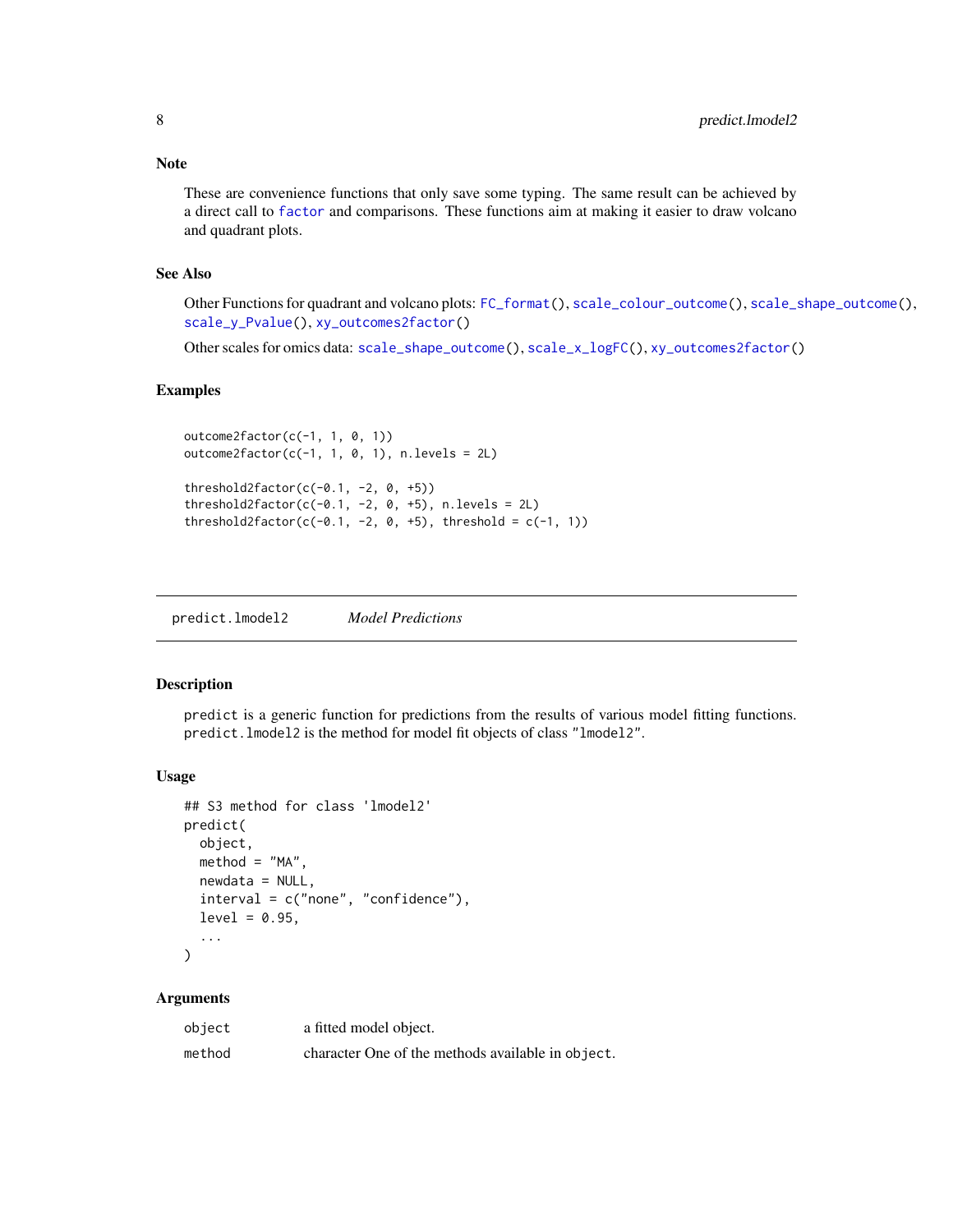<span id="page-8-0"></span>

| newdata  | An optional data frame in which to look for variables with which to predict. If<br>omitted, the fitted values are used. |
|----------|-------------------------------------------------------------------------------------------------------------------------|
| interval | Type of interval calculation.                                                                                           |
| level    | the confidence level required. Currently only 0.95 accepted.                                                            |
| .        | ignored by this method.                                                                                                 |

## Details

Function lmodel2() from package 'lmodel2' returns a fitted model object of class "lmodel2" which differs from that returned by lm(). Here we implement a predict() method for objects of this class. It differs from the generic method and that for lm objects in having an additional formal parameter method that must be used to select which of the methods supported by lmodel2() are to be used in the prediction. The returned object is similar in its structure to that returned by predict.lm() but lacking names or rownames.

## Value

If interval = "none" a numeric vector is returned, while if interval = "confidence" a data frame with columns fit, lwr and upr is returned.

## See Also

[lmodel2](#page-0-0)

quadrant\_example.df *Example gene expression data*

#### Description

A dataset containing reshaped and simplified output from an analysis of data from RNAseq done with package edgeR. Original data from gene expression in the plant species *Arabidopsis thaliana*.

#### Usage

quadrant\_example.df

## Format

A data.frame object with 6088 rows and 6 variables

## See Also

Other Transcriptomics data examples: [volcano\\_example.df](#page-87-1)

#### Examples

```
names(quadrant_example.df)
head(quadrant_example.df)
```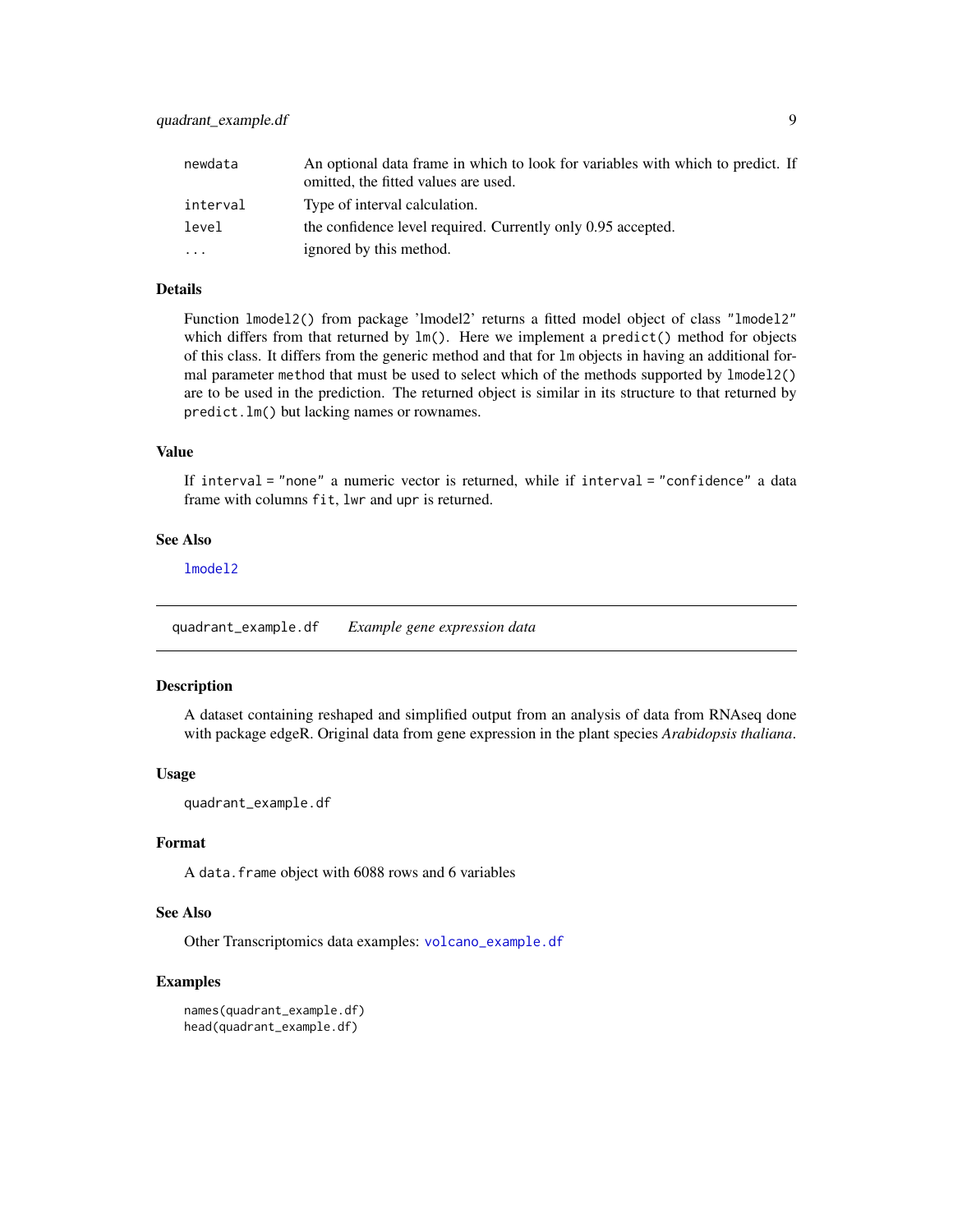<span id="page-9-1"></span><span id="page-9-0"></span>scale\_colour\_outcome *Colour and fill scales for ternary outcomes*

## <span id="page-9-2"></span>Description

Manual scales for colour and fill aesthetics with defaults suitable for the three way outcome from some statistical tests.

#### Usage

```
scale_colour_outcome(
  ...,
 name = "Outcome",
 ns.colour = "grey80",
 up.colour = "red",
  down.colour = "dodgerblue2",
  de.colour = "goldenrod",
 na.colour = "black",
 aesthetics = "colour"
\mathcal{L}scale_color_outcome(
  ...,
 name = "Outcome",
 ns.colour = "grey80",
 up.colour = "red",
  down.colour = "dodgerblue2",
 de.colour = "goldenrod",
 na.colour = "black",
 aesthetics = "colour"
\lambdascale_fill_outcome(
  ...,
 name = "Outcome",
 ns.colour = "grey80",
 up.colour = "red",down.colour = "dodgerblue2",
  de.colour = "goldenrod",
 na.colour = "black",
  aesthetics = "fill"
\mathcal{L}
```
## Arguments

| .    | other named arguments passed to scale_manual.   |
|------|-------------------------------------------------|
| name | The name of the scale, used for the axis-label. |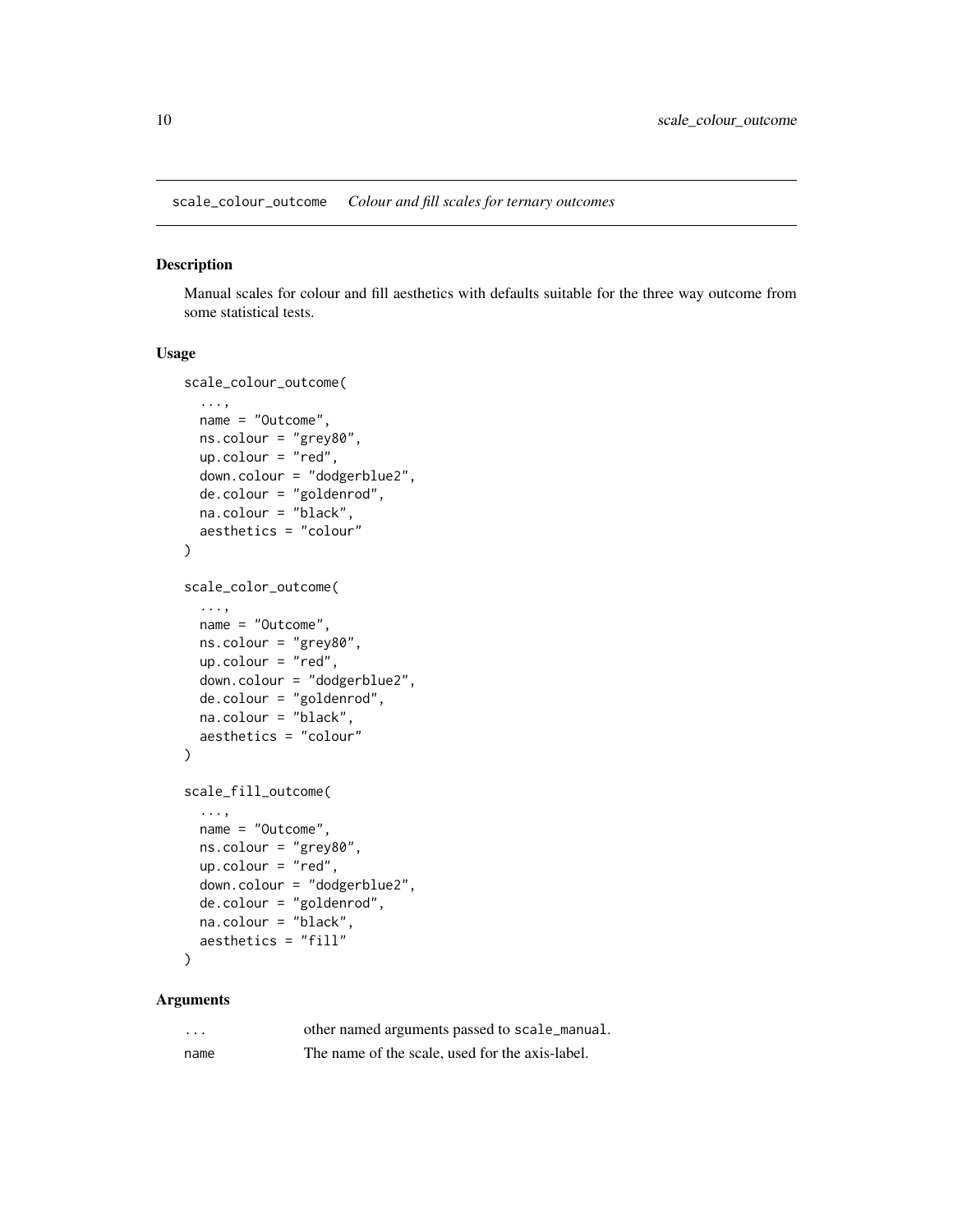<span id="page-10-0"></span>

|            | ns.colour, down.colour, up.colour, de.colour                                                                                                                                                                                                                                       |
|------------|------------------------------------------------------------------------------------------------------------------------------------------------------------------------------------------------------------------------------------------------------------------------------------|
|            | The colour definitions to use for each of the three possible outcomes.                                                                                                                                                                                                             |
| na.colour  | colour definition used for NA.                                                                                                                                                                                                                                                     |
| aesthetics | Character string or vector of character strings listing the name(s) of the aes-<br>thetic(s) that this scale works with. This can be useful, for example, to apply<br>colour settings to the colour and fill aesthetics at the same time, via aesthetics =<br>c("colour", "fill"). |

## Details

These scales only alter the breaks, values, and na.value default arguments of scale\_colour\_manual() and scale\_fill\_manual(). Please, see documentation for [scale\\_manual](#page-0-0) for details.

## See Also

Other Functions for quadrant and volcano plots: [FC\\_format\(](#page-0-0)), [outcome2factor\(](#page-6-2)), [scale\\_shape\\_outcome\(](#page-10-1)), [scale\\_y\\_Pvalue\(](#page-15-1)), [xy\\_outcomes2factor\(](#page-88-1))

## Examples

```
set.seed(12346)
outcome \leq sample(c(-1, 0, +1), 50, replace = TRUE)
my.df \leq data.frame(x =rnorm(50),
                    y = rnorm(50),
                    outcome2 = outcome2factor(outcome, n.levels = 2),
                    outcome3 = outcome2factor(outcome))
ggplot(my.df, aes(x, y, colour = outcome3)) +
  geom_point() +
  scale_colour_outcome() +
  theme_bw()
ggplot(my.df, aes(x, y, colour = outcome2)) +geom_point() +
  scale_colour_outcome() +
  theme_bw()
ggplot(my.df, aes(x, y, fill = outcome3)) +geom\_point(shape = 21) +
  scale_fill_outcome() +
  theme_bw()
```
## <span id="page-10-1"></span>scale\_shape\_outcome *Shape scale for ternary outcomes*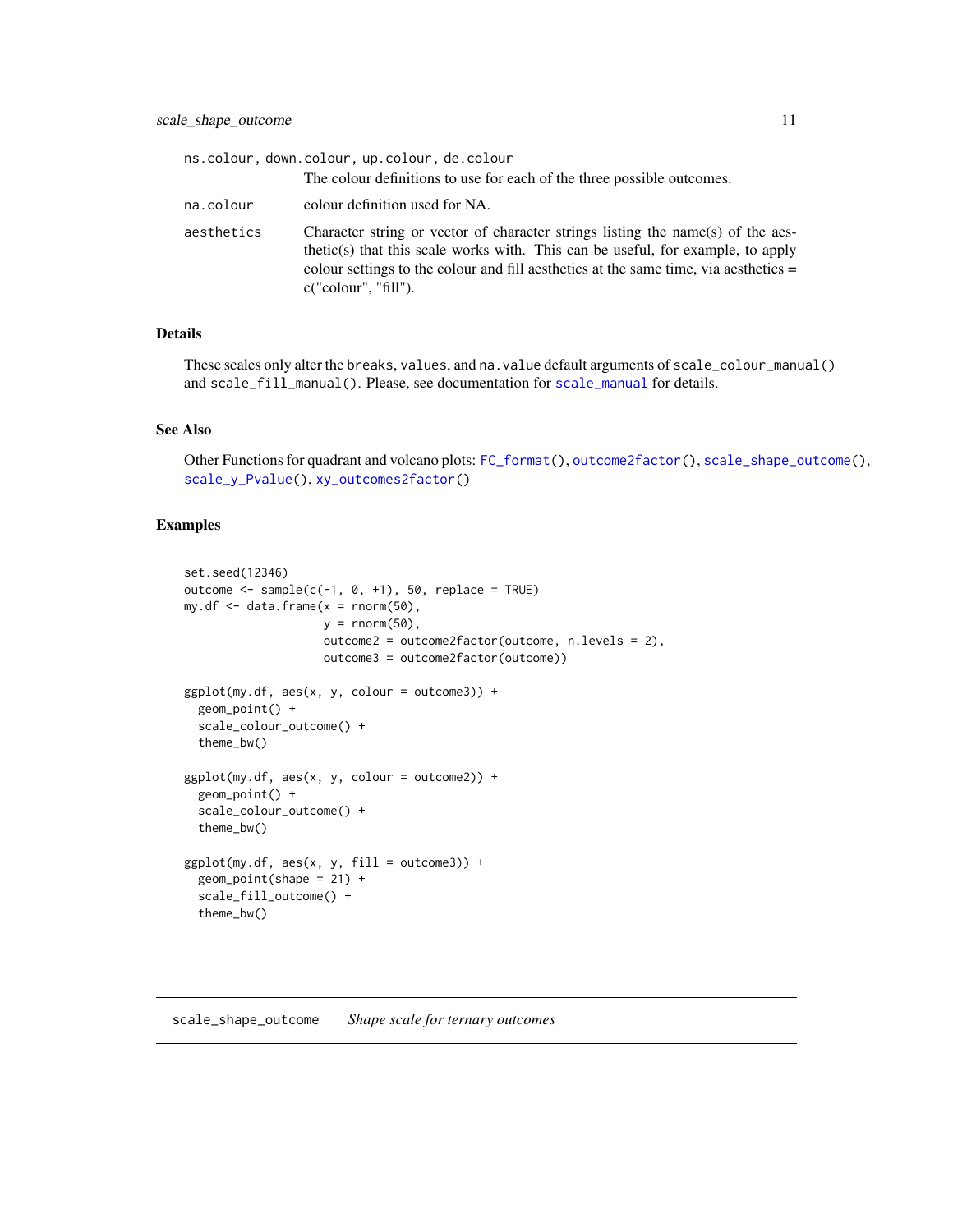## Description

Manual scales for colour and fill aesthetics with defaults suitable for the three way outcome from some statistical tests.

## Usage

```
scale_shape_outcome(
```

```
...,
 name = "Outcome",
 ns.shape = "circle filled",
 up.shape = "triangle filled",
  down.shape = "triangle down filled",
  de.shape = "square filled",
 na.shape = "cross"
\mathcal{L}
```
## Arguments

| .        | other named arguments passed to scale_manual.              |
|----------|------------------------------------------------------------|
| name     | The name of the scale, used for the axis-label.            |
|          | ns.shape, down.shape, up.shape, de.shape                   |
|          | The shapes to use for each of the three possible outcomes. |
| na.shape | Shape used for NA.                                         |

## Details

These scales only alter the values, and na.value default arguments of scale\_shape\_manual(). Please, see documentation for [scale\\_manual](#page-0-0) for details.

## See Also

Other Functions for quadrant and volcano plots: [FC\\_format\(](#page-0-0)), [outcome2factor\(](#page-6-2)), [scale\\_colour\\_outcome\(](#page-9-1)), [scale\\_y\\_Pvalue\(](#page-15-1)), [xy\\_outcomes2factor\(](#page-88-1))

Other scales for omics data: [outcome2factor\(](#page-6-2)), [scale\\_x\\_logFC\(](#page-12-1)), [xy\\_outcomes2factor\(](#page-88-1))

## Examples

```
set.seed(12346)
outcome \leq sample(c(-1, 0, +1), 50, replace = TRUE)
my.df \leq data.frame(x = \text{norm}(50),
                    y = rnorm(50),
                    outcome2 = outcome2factor(outcome, n.levels = 2),
                    outcome3 = outcome2factor(outcome))
ggplot(my.df, aes(x, y, shape = outcome3)) +geom_point() +
  scale_shape_outcome() +
  theme_bw()
```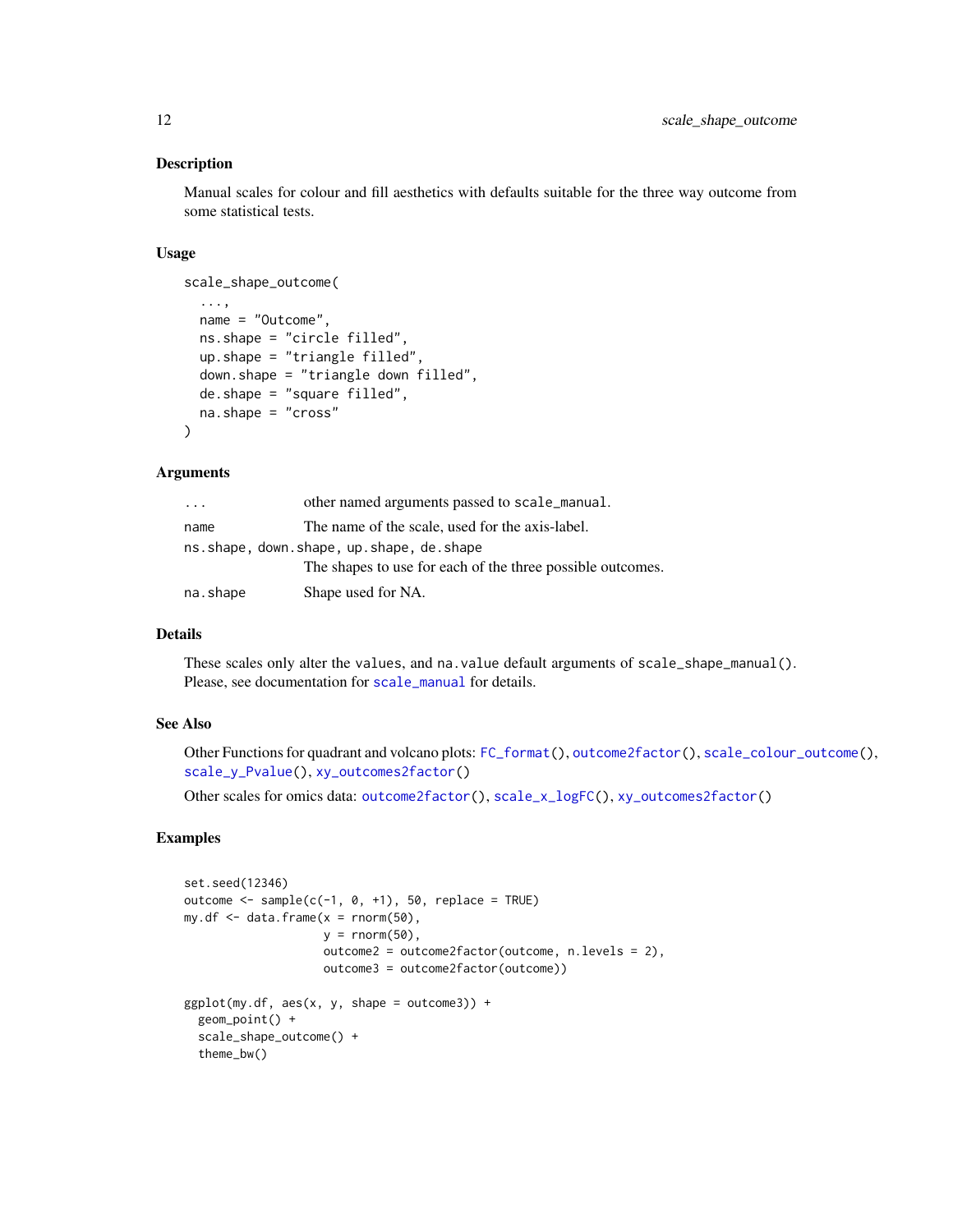```
ggplot(my.df, aes(x, y, shape = outcome3)) +geom_point() +
 scale_shape_outcome(guide = FALSE) +
 theme_bw()
ggplot(my.df, aes(x, y, shape = outcome2)) +geom_point(size = 2) +
 scale_shape_outcome() +
 theme_bw()
ggplot(my.df, aes(x, y, shape = outcome3, fill = outcome2)) +geom_point() +
 scale_shape_outcome() +
 scale_fill_outcome() +
 theme_bw()
ggplot(my.df, aes(x, y, shape = outcome3, fill = outcome2)) +geom_point() +
 scale_shape_outcome(name = "direction") +
 scale_fill_outcome(name = "significance") +
 theme_bw()
```
<span id="page-12-1"></span>scale\_x\_logFC *Position scales for log fold change data*

## Description

Continuous scales for x and y aesthetics with defaults suitable for values expressed as log2 fold change in data and fold-change in tick labels. Supports tick labels and data expressed in any combination of fold-change, log2 fold-change and log10 fold-change. Supports addition of units to axis labels passed as argument to the name formal parameter.

## Usage

```
scale_x_logFC(
  name = "Abundance of x%unit",
 breaks = NULL,
  labels = NULL,limits = symmetric_limits,
  oob = scales::squish,
  expand = expansion(mult = 0.15, add = 0),
  log.base.labels = FALSE,
  log.base.data = 2L,
  ...
)
scale_y_logFC(
```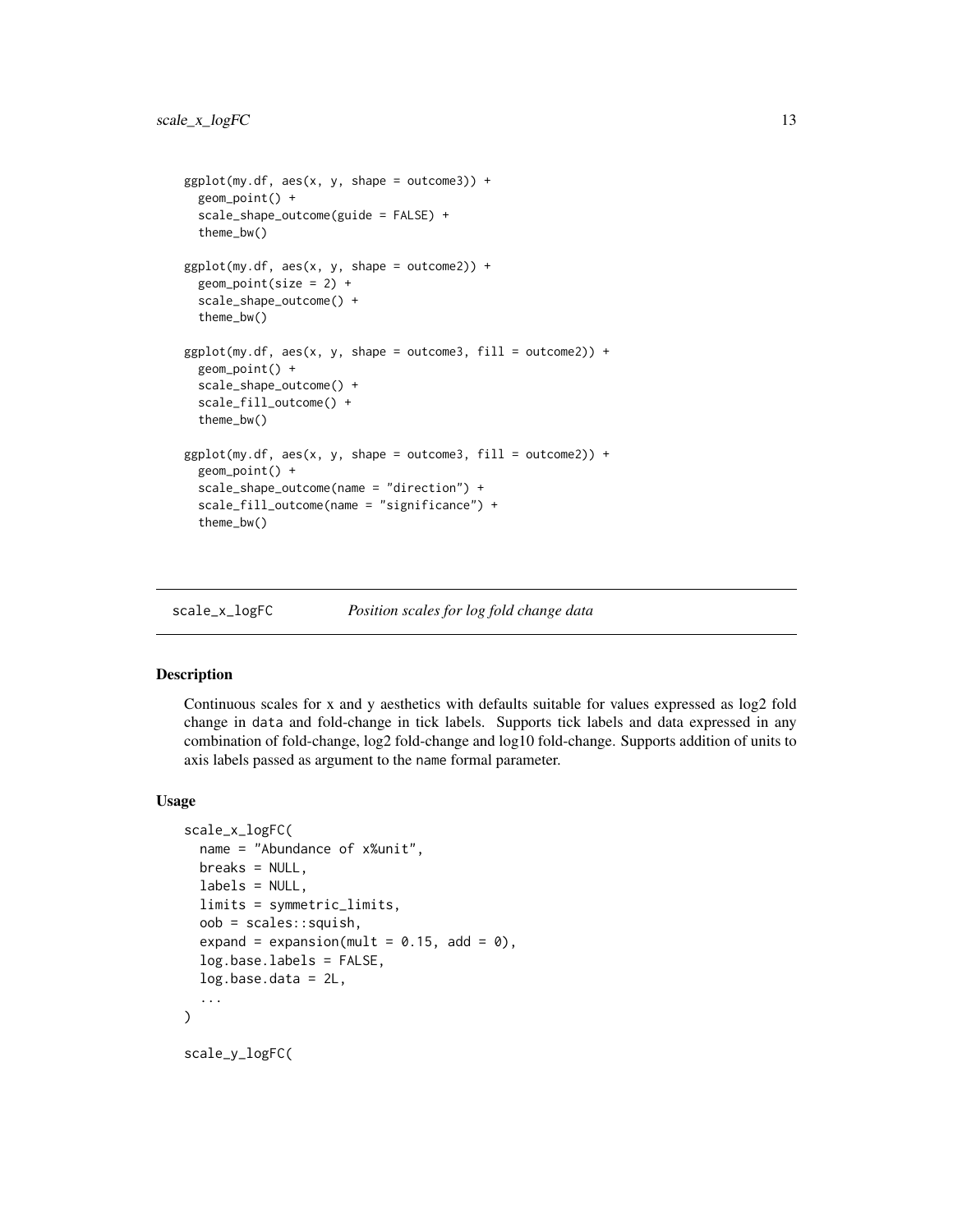```
name = "Abundance of y%unit",
breaks = NULL,
labels = NULL,
limits = symmetric_limits,
oob = scales::squish,
expand = expansion(mult = 0.15, add = 0),
log.base.labels = FALSE,
log.base.data = 2L,
...
```
## Arguments

)

| The name of the scale without units, used for the axis-label.                                                                                                                                                                                                                                                                                                        |  |
|----------------------------------------------------------------------------------------------------------------------------------------------------------------------------------------------------------------------------------------------------------------------------------------------------------------------------------------------------------------------|--|
| The positions of ticks or a function to generate them. Default varies depending<br>on argument passed to log.base.labels. if supplied as a numeric vector they<br>should be given using the data as passed to parameter data.                                                                                                                                        |  |
| The tick labels or a function to generate them from the tick positions. The default<br>is function that uses the arguments passed to log. base. data and log. base. labels<br>to generate suitable labels.                                                                                                                                                           |  |
| limits One of: NULL to use the default scale range from ggplot2. A numeric<br>vector of length two providing limits of the scale, using NA to refer to the ex-<br>isting minimum or maximum. A function that accepts the existing (automatic)<br>limits and returns new limits. The default is function symmetric_limits()<br>which keep 1 at the middle of the axis |  |
| Function that handles limits outside of the scale limits (out of bounds). The<br>default squishes out-of-bounds values to the boundary.                                                                                                                                                                                                                              |  |
| Vector of range expansion constants used to add some padding around the data,<br>to ensure that they are placed some distance away from the axes. The default is<br>to expand the scale by 15% on each end for log-fold-data, so as to leave space<br>for counts annotations.                                                                                        |  |
| log.base.labels, log.base.data                                                                                                                                                                                                                                                                                                                                       |  |
| integer or logical Base of logarithms used to express fold-change values in tick<br>labels and in data. Use FALSE for no logarithm transformation.                                                                                                                                                                                                                   |  |
| other named arguments passed to scale_y_continuous.                                                                                                                                                                                                                                                                                                                  |  |
|                                                                                                                                                                                                                                                                                                                                                                      |  |

#### Details

These scales only alter default arguments of scale\_x\_continuous() and scale\_y\_continuous(). Please, see documentation for [scale\\_continuous](#page-0-0) for details. The name argument supports the use of "%unit" at the end of the string to automatically add a units string, otherwise user-supplied values for names, breaks, and labels work as usual. Tick labels are built based on the transformation already applied to the data (log2 by default) and a possibly different log transformation (default is fold-change with no transformation).

## See Also

Other scales for omics data: [outcome2factor\(](#page-6-2)), [scale\\_shape\\_outcome\(](#page-10-1)), [xy\\_outcomes2factor\(](#page-88-1))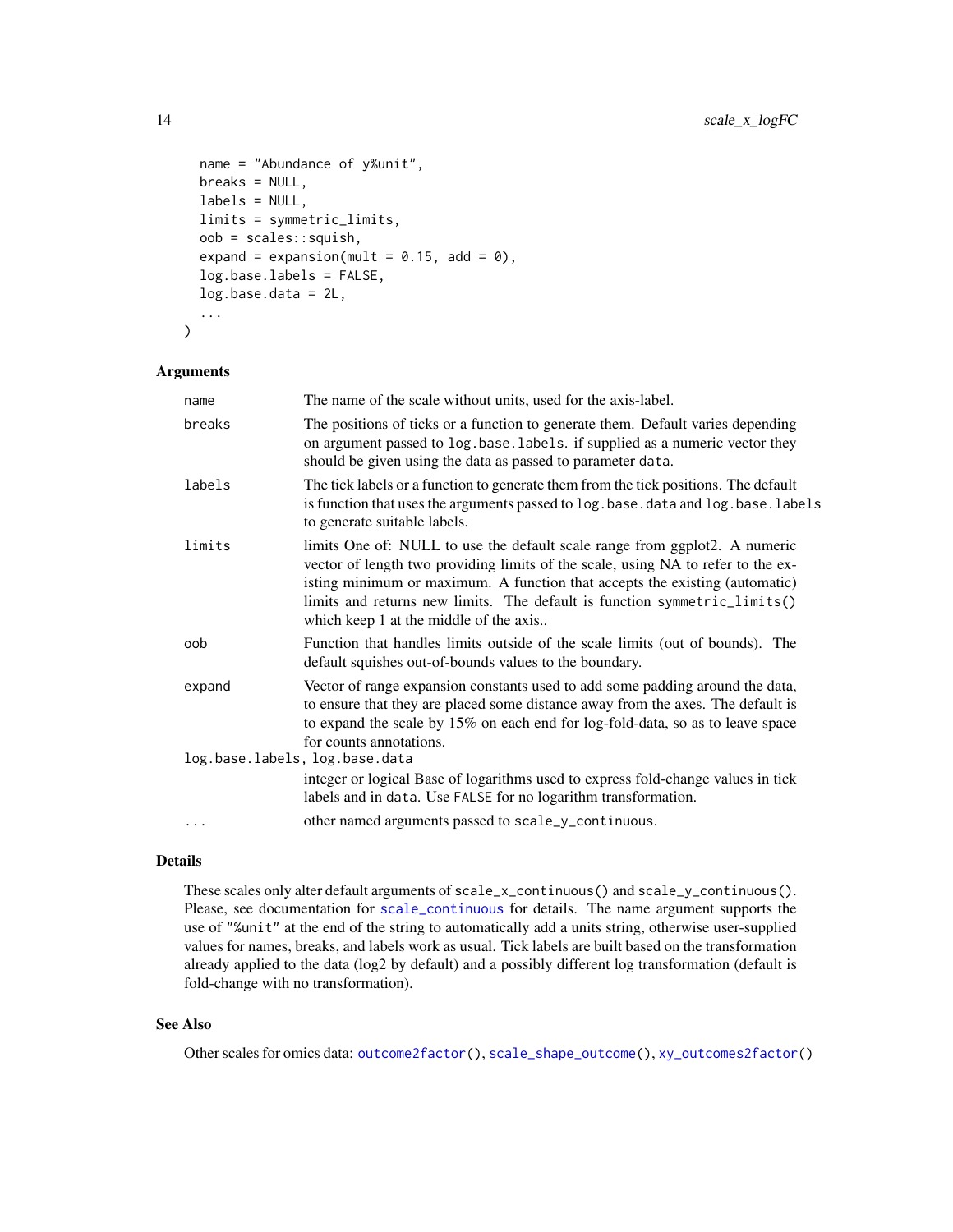## scale\_x\_logFC 15

## Examples

```
set.seed(12346)
my.df \leq data.frame(x = rnorm(50, sd = 4), y = rnorm(50, sd = 4))
ggplot(my.df, aes(x, y)) +geom_point() +
 scale_x_logFC() +
 scale_y_logFC()
ggplot(my.df, aes(x, y)) +geom_point() +
 scale_x_logFC(labels = scales::trans\_format(function(x) {log10(2^x x)},scales::math_format())) +
 scale_y_logFC(labels = scales::trans\_format(function(x) {log10(2^x x)},scales::math_format()))
ggplot(my.df, aes(x, y)) +geom_point() +
 scale_x_logFC(log.base.labels = 2) +
 scale_y_logFC(log.base.labels = 2)
ggplot(my.df, aes(x, y)) +geom_point() +
 scale_x_logFC("A concentration%unit", log.base.labels = 10) +
 scale_y_logFC("B concentration%unit", log.base.labels = 10)
ggplot(my.df, aes(x, y)) +geom_point() +
 scale_x_logFC("A concentration%unit", breaks = NULL) +
 scale_y_logFC("B concentration%unit", breaks = NULL)
# taking into account that data are expressed as log2 FC.
ggplot(my.df, aes(x, y)) +
 geom_point() +
 scale_x_logFC("A concentration%unit", breaks = log2(c(1/100, 1, 100))) +
 scale_y_logFC("B concentration%unit", breaks = log2(c(1/100, 1, 100)))
ggplot(my.df, aes(x, y)) +geom_point() +
 scale_x_logFC(labels = scales::trans\_format(function(x) {log10(2^x x)},scales::math_format())) +
 scale_y_logFC(labels = scales::trans_format(function(x) {log10(2^x)},
                         scales::math_format()))
# override "special" default arguments.
ggplot(my.df, aes(x, y)) +
 geom_point() +
 scale_x_logFC("A concentration",
                breaks = waiver(),
                labels = \text{waiver}() +
 scale_y_logFC("B concentration",
```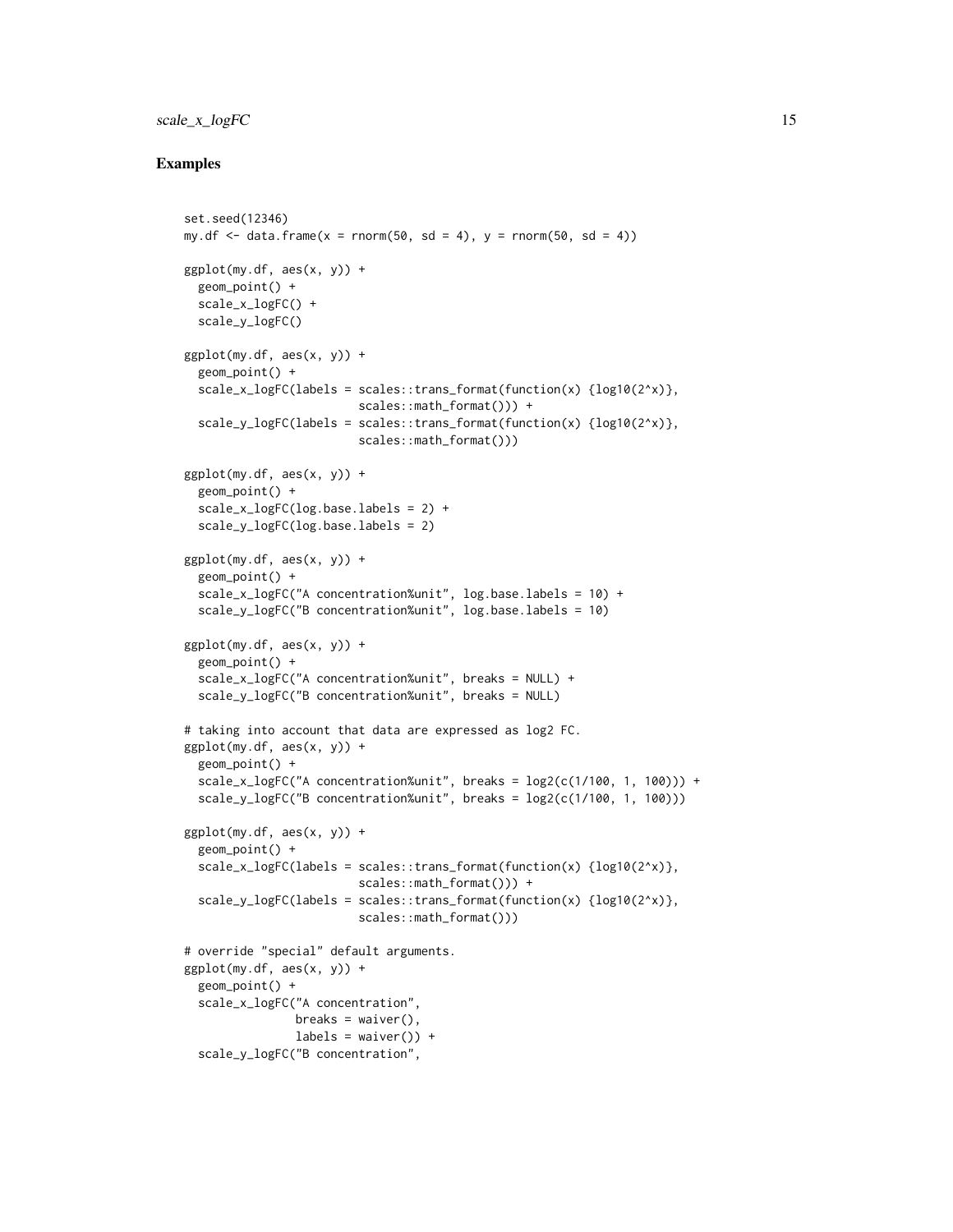```
breaks = waiver(),
                labels = waiver())
ggplot(my.df, aes(x, y)) +geom_point() +
  scale_x_logFC() +
  scale_y_logFC() +
  geom_quadrant_lines() +
  stat_quadrant_counts(size = 3.5)
```
<span id="page-15-1"></span>scale\_y\_Pvalue *Convenience scale for P-values*

## Description

Scales for y aesthetic mapped to P-values as used in volcano plots with transcriptomics and metabolomics data.

## Usage

```
scale_y_Pvalue(
  ...,
 name = expression(italic(P) - plain(value)),trans = NULL,
 breaks = NULL,
 labels = NULL,
 limits = c(1, 1e-20),
 oob = NULL,expand = NULL\mathcal{L}scale_y_FDR(
  ...,
 name = "False discovery rate",
 trans = NULL,
 breaks = NULL,
 labels = NULL,limits = c(1, 1e-10),oob = NULL,expand = NULL\mathcal{L}scale_x_Pvalue(
  ...,
 name = expression(italic(P) - plain(value)),
  trans = NULL,breaks = NULL,
```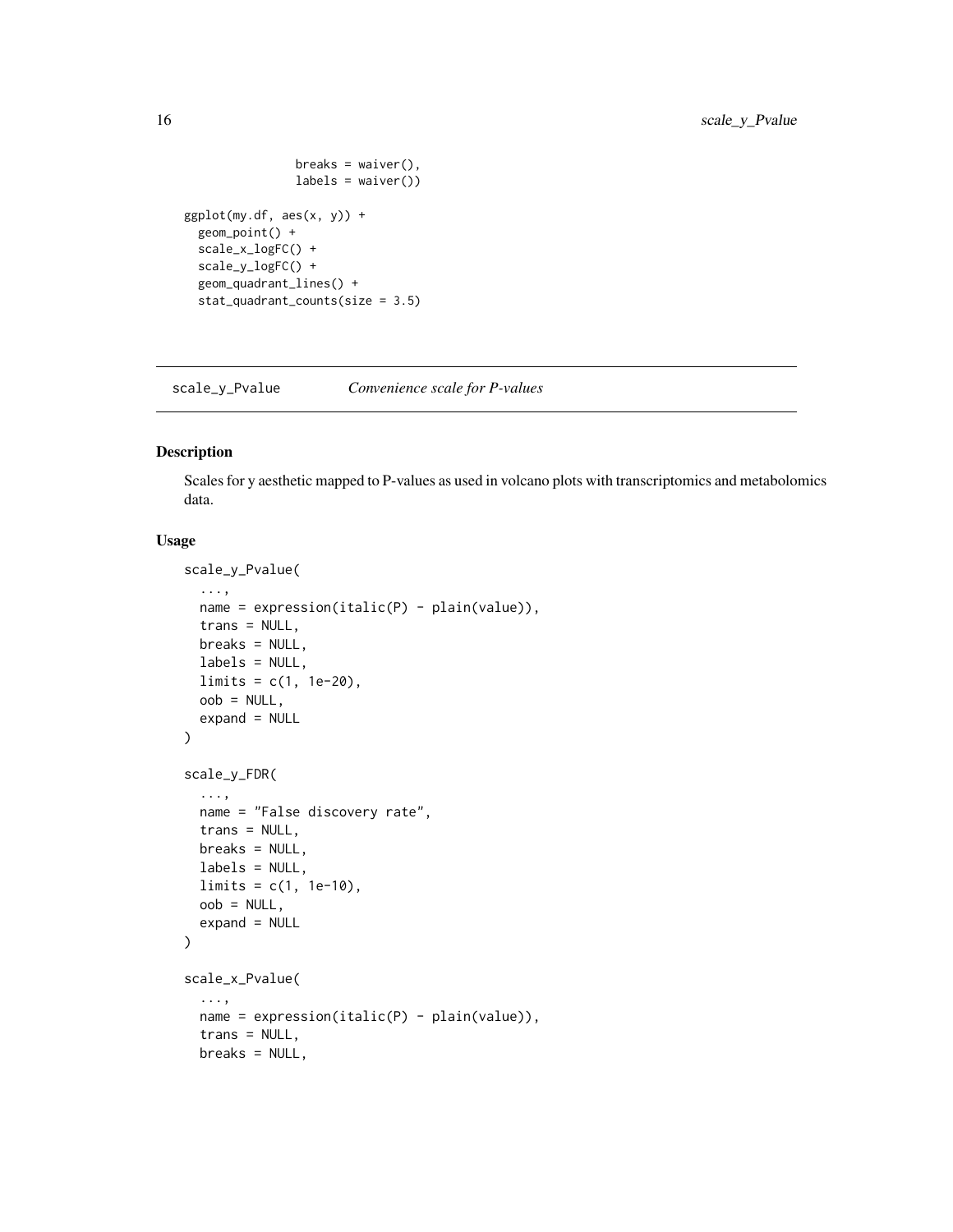```
labels = NULL,
 limits = c(1, 1e-20),
 oob = NULL,expand = NULL)
scale_x_FDR(
  ...,
 name = "False discovery rate",
 trans = NULL,
 breaks = NULL,
 labels = NULL,
 limits = c(1, 1e-10),oob = NULL,expand = NULL)
```
## Arguments

| other named arguments passed to scale_y_continuous.                                                                                                                                                                                                                           |
|-------------------------------------------------------------------------------------------------------------------------------------------------------------------------------------------------------------------------------------------------------------------------------|
| The name of the scale without units, used for the axis-label.                                                                                                                                                                                                                 |
| Either the name of a transformation object, or the object itself. Use NULL for<br>the default.                                                                                                                                                                                |
| The positions of ticks or a function to generate them. Default varies depending<br>on argument passed to log.base.labels.                                                                                                                                                     |
| The tick labels or a function to generate them from the tick positions. The default<br>is function that uses the arguments passed to log. base. data and log. base. labels<br>to generate suitable labels.                                                                    |
| Use one of: NULL to use the default scale range, a numeric vector of length two<br>providing limits of the scale; NA to refer to the existing minimum or maximum;<br>a function that accepts the existing (automatic) limits and returns new limits.                          |
| Function that handles limits outside of the scale limits (out of bounds). The<br>default squishes out-of-bounds values to the boundary.                                                                                                                                       |
| Vector of range expansion constants used to add some padding around the data,<br>to ensure that they are placed some distance away from the axes. The default is<br>to expand the scale by 15% on each end for log-fold-data, so as to leave space<br>for counts annotations. |
|                                                                                                                                                                                                                                                                               |

## Details

These scales only alter default arguments of scale\_x\_continuous() and scale\_y\_continuous(). Please, see documentation for [scale\\_continuous](#page-0-0) for details.

## See Also

Other Functions for quadrant and volcano plots: [FC\\_format\(](#page-0-0)), [outcome2factor\(](#page-6-2)), [scale\\_colour\\_outcome\(](#page-9-1)), [scale\\_shape\\_outcome\(](#page-10-1)), [xy\\_outcomes2factor\(](#page-88-1))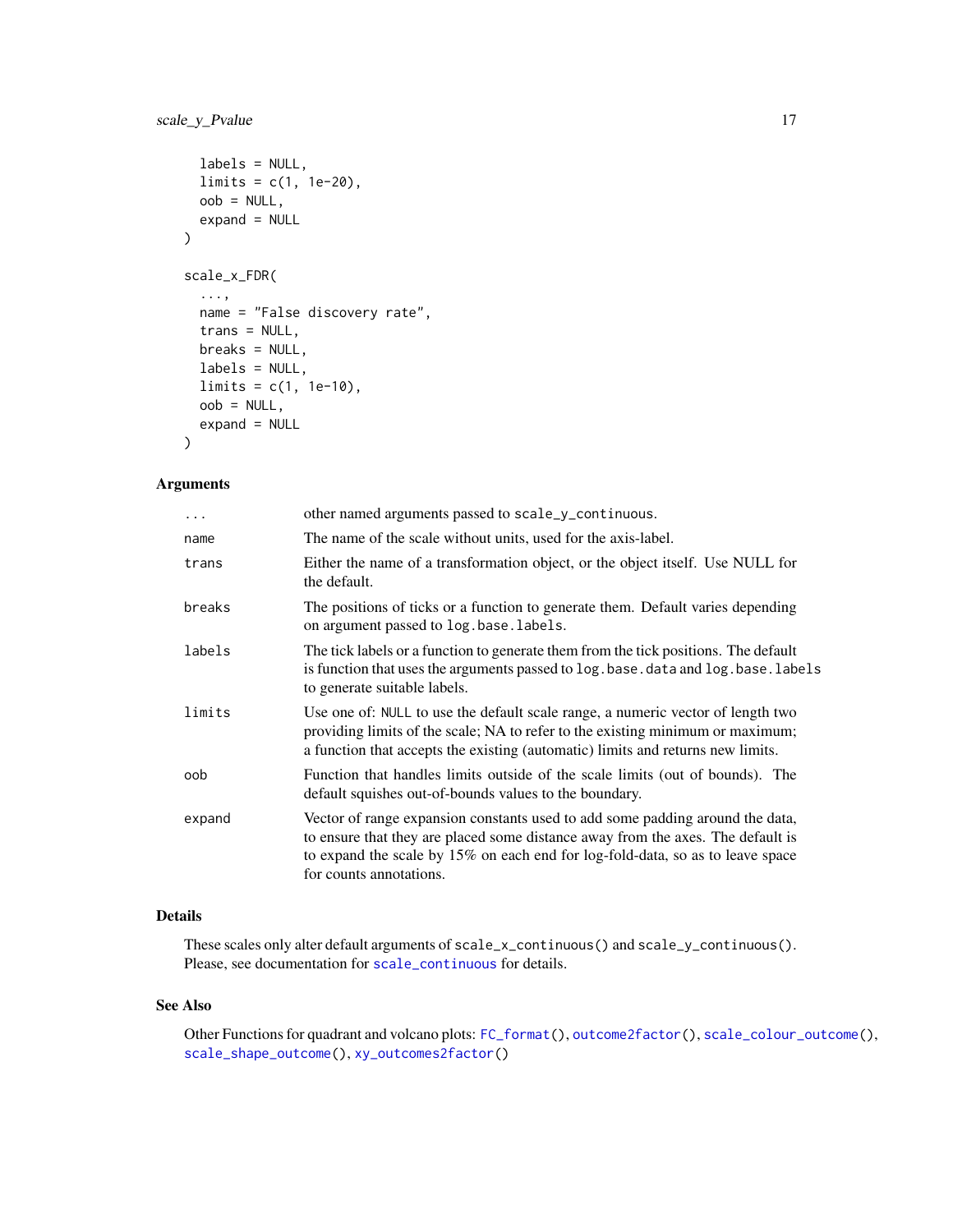## Examples

```
set.seed(12346)
my.df \leq data.frame(x = rnorm(50, sd = 4),
                    y = 10^{\circ}-runif(50, min = 0, max = 20))
ggplot(my.df, aes(x, y)) +geom_point() +
 scale_x_logFC() +
 scale_y_Pvalue()
ggplot(my.df, aes(x, y)) +geom_point() +
 scale_x_logFC() +
 scale_y_FDR(limits = c(NA, 1e-20))
```
stat\_correlation *Annotate plot with correlation test*

## Description

stat\_correlation() applies stats::cor.test() respecting grouping with method = "pearson" default but alternatively using "kendall" or "spearman" methods. It generates labels for correlation coefficients and p-value, coefficient of determination  $(R^2)$  for method "pearson" and number of observations.

## Usage

```
stat_correlation(
 mapping = NULL,
 data = NULL,
  geom = "text_npc",
 position = "identity",
  ...,
 method = "pearson",
 alternative = "two.sided",
 exact = NULL,conf. level = 0.95,
  continuity = FALSE,
  small.r = FALSE,small.p = FALSE,coef.keep.zeros = TRUE,
  r.digits = 2,t.digits = 3,
  p.digits = 3,
  label.x = "left",label.y = "top",
```
<span id="page-17-0"></span>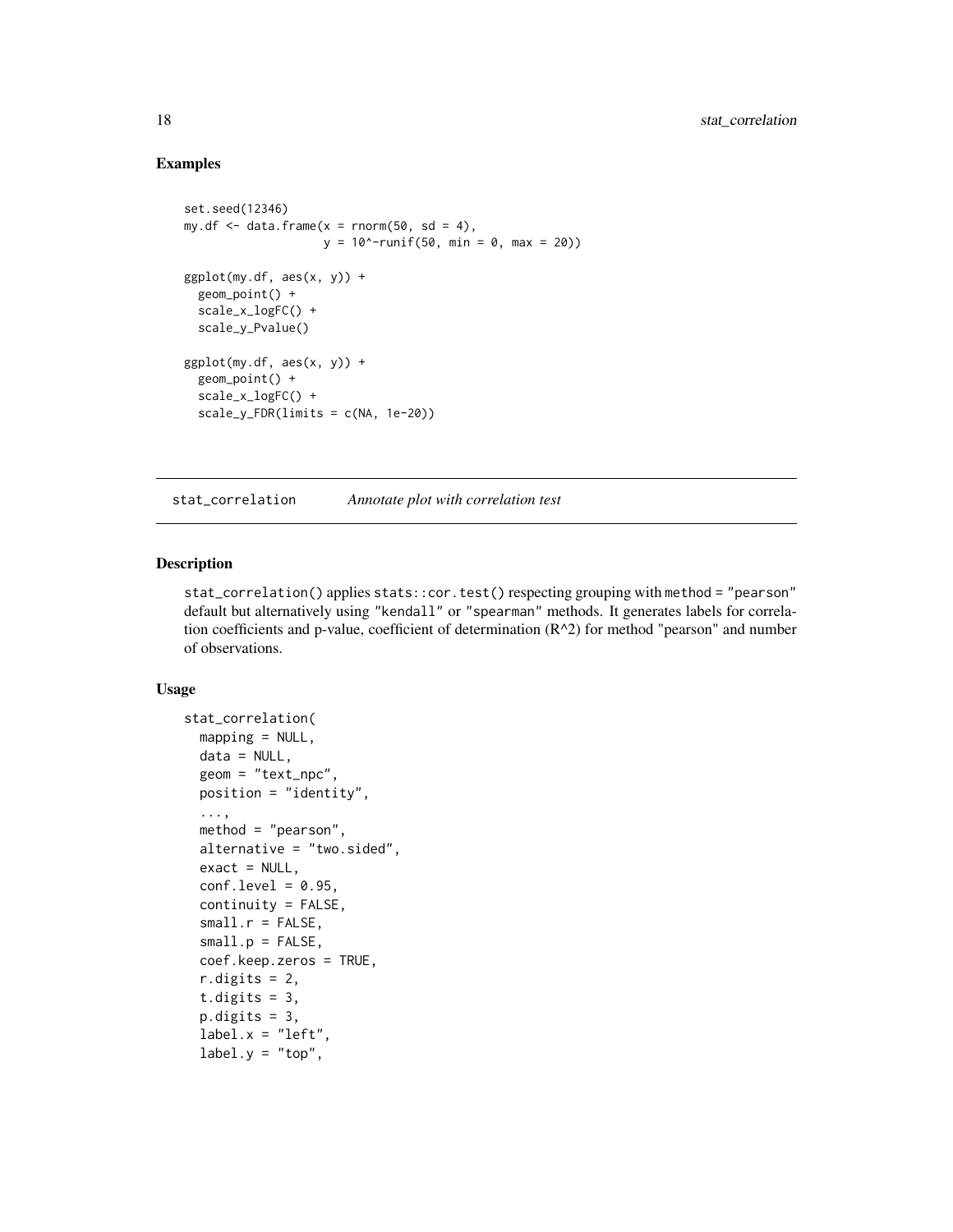## stat\_correlation 19

```
hstep = \theta,
  vstep = NULL,
 output_type = NULL,na.rm = FALSE,parse = NULL,show.legend = FALSE,
  inherit.aes = TRUE
\mathcal{L}
```
## Arguments

| mapping                      | The aesthetic mapping, usually constructed with aes or aes_. Only needs to be<br>set at the layer level if you are overriding the plot defaults.                                                                                            |
|------------------------------|---------------------------------------------------------------------------------------------------------------------------------------------------------------------------------------------------------------------------------------------|
| data                         | A layer specific dataset, only needed if you want to override the plot defaults.                                                                                                                                                            |
| geom                         | The geometric object to use display the data                                                                                                                                                                                                |
| position                     | The position adjustment to use for overlapping points on this layer                                                                                                                                                                         |
| $\cdots$                     | other arguments passed on to layer. This can include aesthetics whose values<br>you want to set, not map. See layer for more details.                                                                                                       |
| method                       | character One of "pearson", "kendall" or "spearman".                                                                                                                                                                                        |
| alternative                  | character One of "two.sided", "less" or "greater".                                                                                                                                                                                          |
| exact                        | logical Whether an exact p-value should be computed. Used for Kendall's tau<br>and Spearman's rho.                                                                                                                                          |
| conf.level                   | numeric Confidence level for the returned confidence interval (only if method =<br>"pearson" which is the default).                                                                                                                         |
| continuity                   | logical If TRUE, a continuity correction is used for Kendall's tau and Spear-<br>man's rho when not computed exactly.                                                                                                                       |
| small.r, small.p             |                                                                                                                                                                                                                                             |
|                              | logical Flags to switch use of lower case r and p for coefficient of correlation<br>(only for method = $"pearson"$ ) and p-value.                                                                                                           |
| coef.keep.zeros              |                                                                                                                                                                                                                                             |
|                              | logical Keep or drop trailing zeros when formatting the correlation coefficients<br>and t-value, z-value or S-value (see note below).                                                                                                       |
| r.digits, t.digits, p.digits |                                                                                                                                                                                                                                             |
|                              | integer Number of digits after the decimal point to use for R, r.squared, tau or<br>rho and P-value in labels.                                                                                                                              |
| label.x, label.y             |                                                                                                                                                                                                                                             |
|                              | numeric with range 01 "normalized parent coordinates" (npc units) or charac-<br>ter if using geom_text_npc() or geom_label_npc(). If using geom_text() or<br>geom_label() numeric in native data units. If too short they will be recycled. |
| hstep, vstep                 | numeric in npc units, the horizontal and vertical step used between labels for<br>different groups.                                                                                                                                         |
| output.type                  | character One of "expression", "LaTeX", "text", "markdown" or "numeric".                                                                                                                                                                    |
| na.rm                        | a logical indicating whether NA values should be stripped before the computa-<br>tion proceeds.                                                                                                                                             |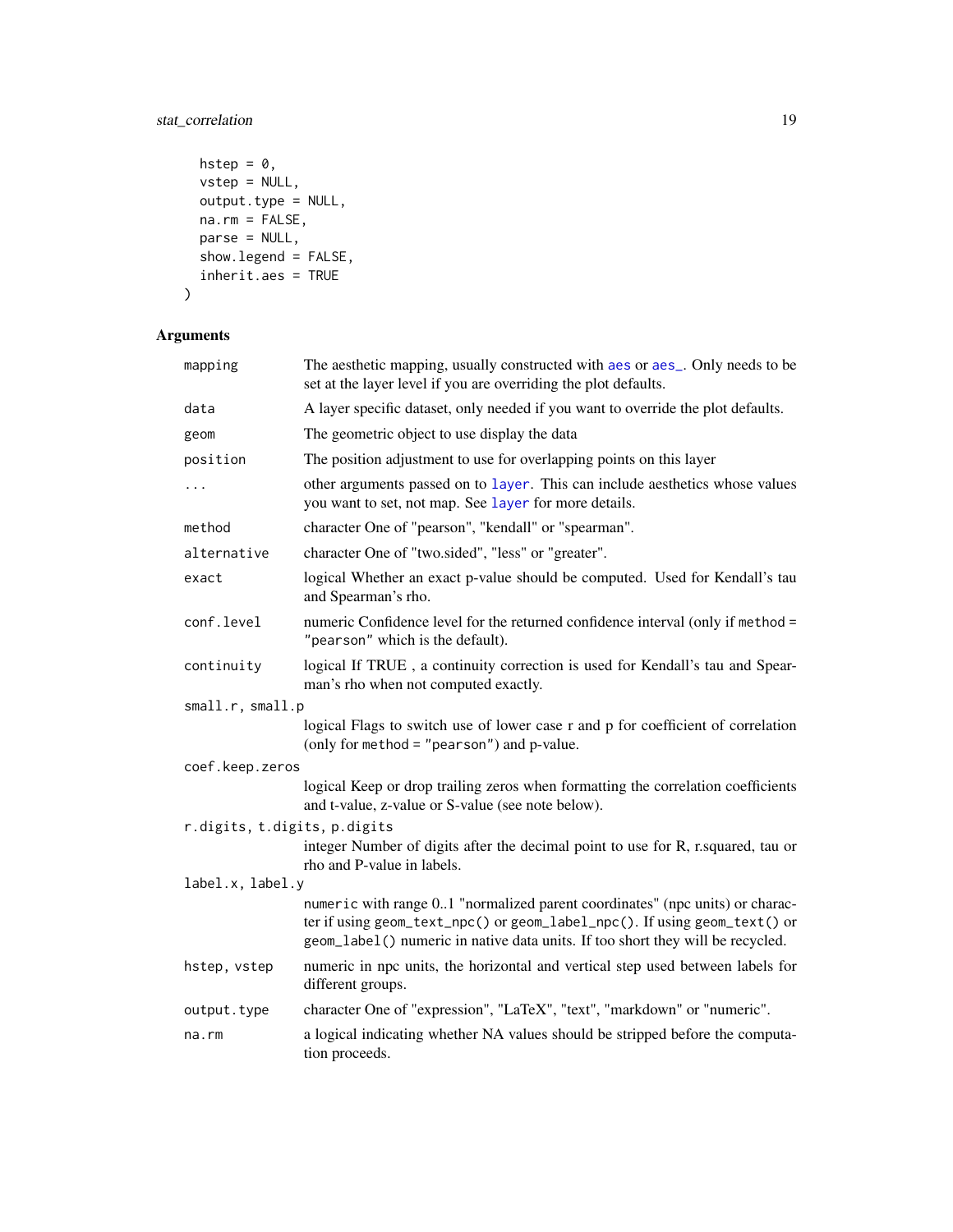| parse       | logical Passed to the geom. If TRUE, the labels will be parsed into expressions<br>and displayed as described in ?plotmath. Default is TRUE if output. type =<br>"expression" and FALSE otherwise.                                                  |
|-------------|-----------------------------------------------------------------------------------------------------------------------------------------------------------------------------------------------------------------------------------------------------|
| show.legend | logical. Should this layer be included in the legends? NA, the default, includes if<br>any aesthetics are mapped. FALSE never includes, and TRUE always includes.                                                                                   |
| inherit.aes | If FALSE, overrides the default aesthetics, rather than combining with them.<br>This is most useful for helper functions that define both data and aesthetics and<br>shouldn't inherit behaviour from the default plot specification, e.g. borders. |

## Details

This statistic can be used to annotate a plot with the correlation coefficient and the outcome of its test of significance. It supports Pearson, Kendall and Spearman methods to compute correlation. This statistic generates labels as R expressions by default but LaTeX (use TikZ device), markdown (use package 'ggtext') and plain text are also supported, as well as numeric values for user-generated text labels. The character labels include the symbol describing the quantity together with the numeric value.

The value of parse is set automatically based on output-type, but if you assemble labels that need parsing from numeric output, the default needs to be overridden. By default the value of output. type is guessed from the name of the geometry.

A ggplot statistic receives as data a data frame that is not the one passed as argument by the user, but instead a data frame with the variables mapped to aesthetics. cor.test() is always applied to the variables mapped to the x and y aesthetics, so the scales used for x and y should both be continuous scales rather than discrete.

## Aesthetics

stat\_correaltion() requires x and y. In addition, the aesthetics understood by the geom ("text" is the default) are understood and grouping respected.

#### Computed variables

If output.type is "numeric" the returned tibble contains the columns listed below with variations depending on the method. If the model fit function used does not return a value, the variable is set to NA\_real\_.

x,npcx x position

y,npcy y position

cor, tau or rho numeric values for correlation coefficient estimates

t.value and its df, z.value or S.value numeric values for statistic estimates

p.value, n numeric values

**grp.label** Set according to mapping in aes.

method, test character values

If output.type different from "numeric" the returned tibble contains in addition to the columns listed above those listed below. If the numeric value is missing the label is set to character(0L).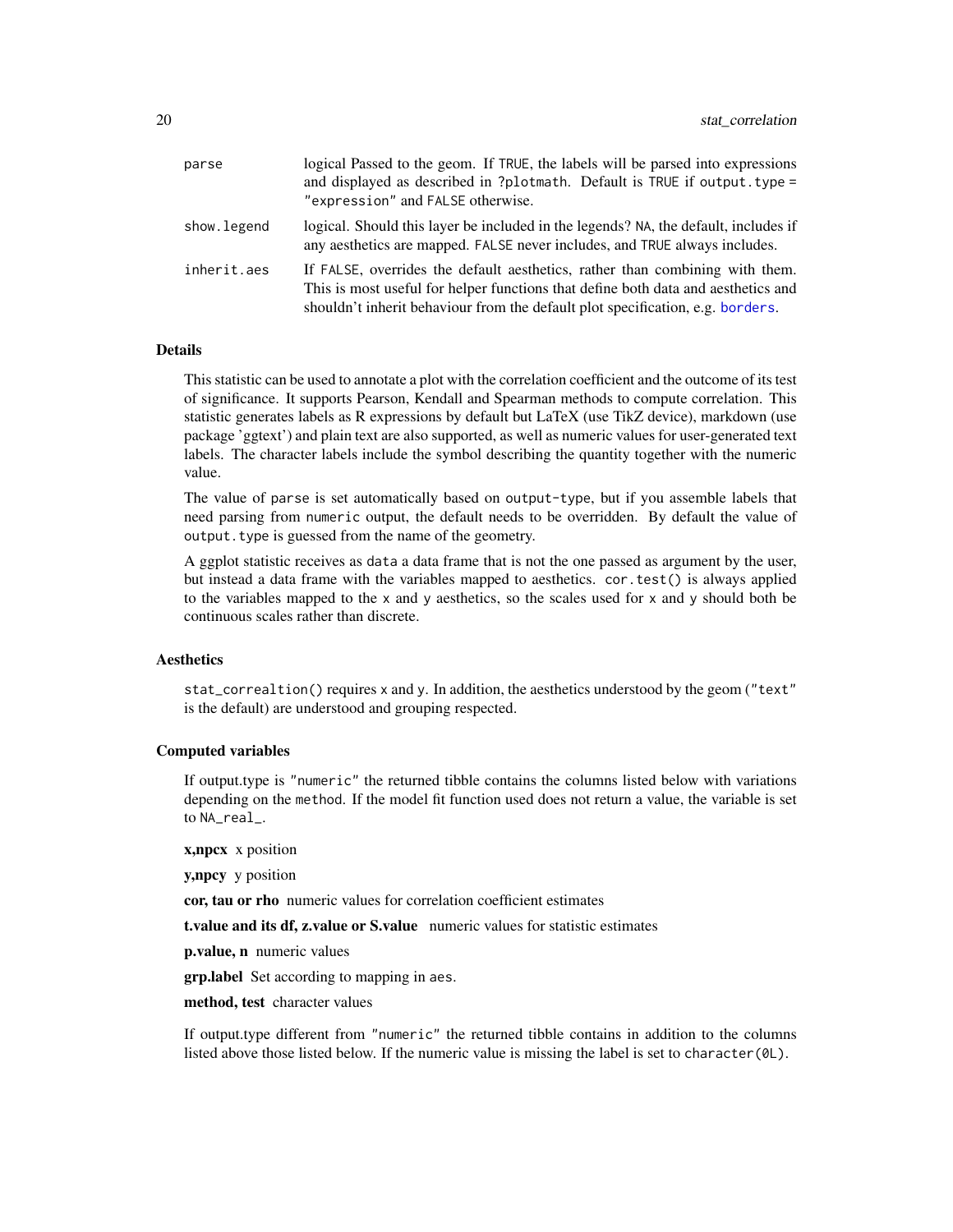r.label, and cor.label, tau.label or rho.label Correlation coefficient as a character string.

t.value.label, z.value.label or S.value.label t-value and degrees of freedom, z-value or S-value as a character string.

p.value.label P-value for test against zero, as a character string.

n.label Number of observations used in the fit, as a character string.

grp.label Set according to mapping in aes, as a character string.

To explore the computed values returned for a given input we suggest the use of [geom\\_debug](#page-6-1) as shown in the last examples below.

#### Note

Currently coef.keep.zeros is ignored, with trailing zeros always retained in the labels but not protected from being dropped by R when character strings are parsed into expressions.

## See Also

[cor.test](#page-0-0) for details on the computations.

### Examples

```
# generate artificial data
set.seed(4321)
x \leftarrow (1:100) / 10y \leftarrow x + \text{norm}(\text{length}(x))my.data \leq data.frame(x = x,
                      y = y,
                       y.desc = -y,
                       group = c("A", "B")ggplot(my.data, aes(x, y)) +
  geom_point() +
  stat_correlation()
ggplot(my.data, aes(x, y.desc)) +
  geom_point() +
  stat_correlation(label.x = "right")
ggplot(my.data, aes(x, y)) +
  geom_point() +
  stat_correlation(aes(label = paste(after_stat(r.label),
                               after_stat(p.value.label),
                               after_stat(n.label),
                               sep = "*\"; \"*")))
ggplot(my.data, aes(x, y)) +
  geom_point() +
  stat_correlation(small.r = TRUE)
ggplot(my.data, aes(x, y)) +geom_point() +
```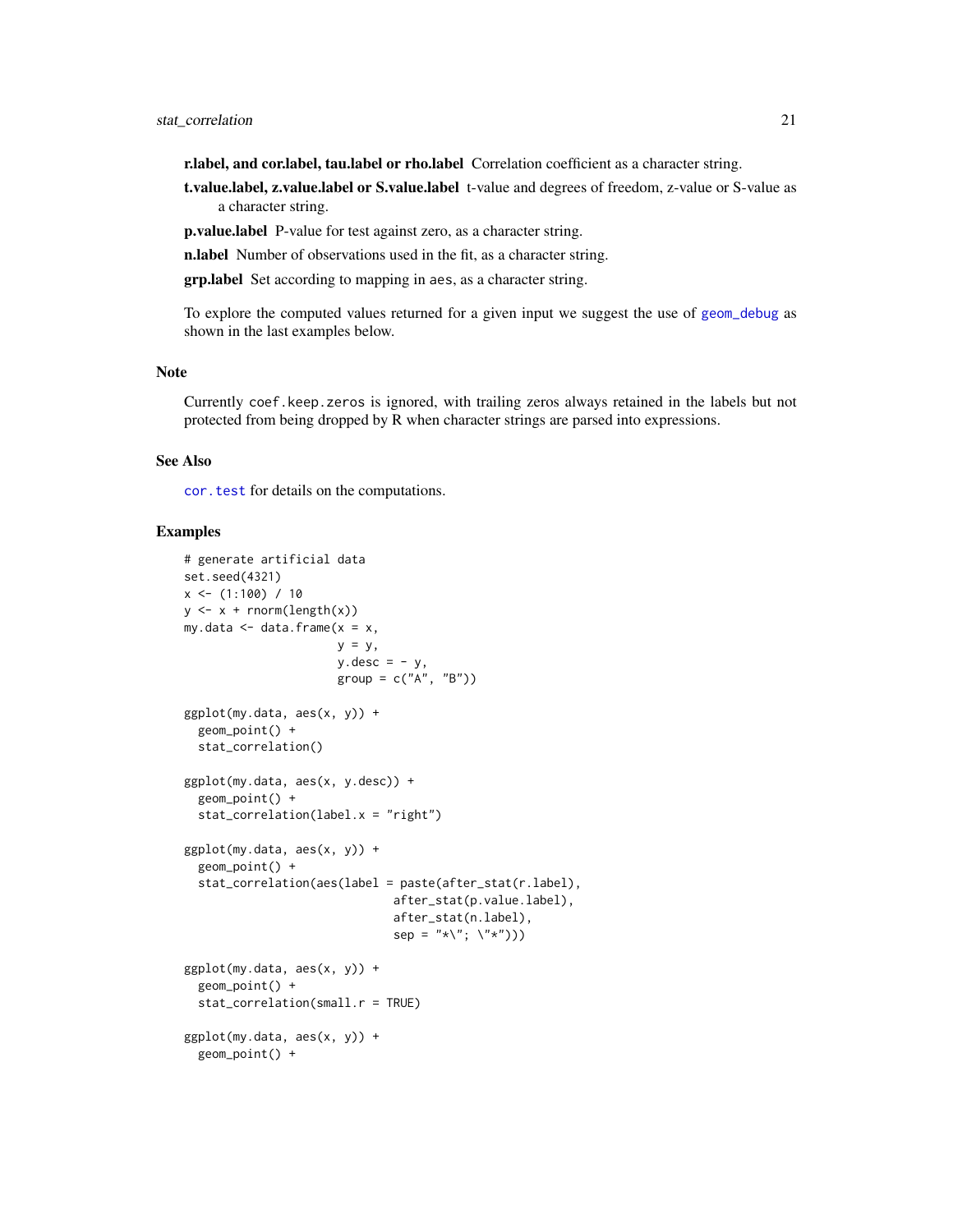```
stat_correlation(aes(label = paste(after_stat(r.label),
                              after_stat(p.value.label),
                              after_stat(n.label),
                              sep = "*\`', \`\`', \'\*"),
            method = "kendall")
ggplot(my.data, aes(x, y)) +
 geom_point() +
 stat_correlation(method = "kendall")
ggplot(my.data, aes(x, y)) +
 geom_point() +
 stat_correlation(method = "spearman")
ggplot(my.data, aes(x, y)) +
 geom_point() +
 stat_correlation(aes(label = paste(after_stat(r.label),
                              after_stat(p.value.label),
                              after_stat(n.label),
                              sep = "*\`', \`'\`method = "spearman")
# Inspecting the returned data using geom_debug()
if (requireNamespace("gginnards", quietly = TRUE)) {
 library(gginnards)
# This provides a quick way of finding out the names of the variables that
# are available for mapping to aesthetics.
# the whole of data
 ggplot(my.data, aes(x, y)) +
   geom_point() +
   stat_correlation(geom = "debug")
 ggplot(my.data, aes(x, y)) +
   geom_point() +
   stat_correlation(geom = "debug", method = "pearson")
 ggplot(my.data, aes(x, y)) +
   geom_point() +
   stat_correlation(geom = "debug", method = "kendall")
 ggplot(my.data, aes(x, y)) +
   geom_point() +
    stat_correlation(geom = "debug", method = "spearman")
 ggplot(my.data, aes(x, y)) +
   geom_point() +
    stat_correlation(geom = "debug", output.type = "numeric")
 ggplot(my.data, aes(x, y)) +
    geom_point() +
    stat_correlation(geom = "debug", output.type = "markdown")
```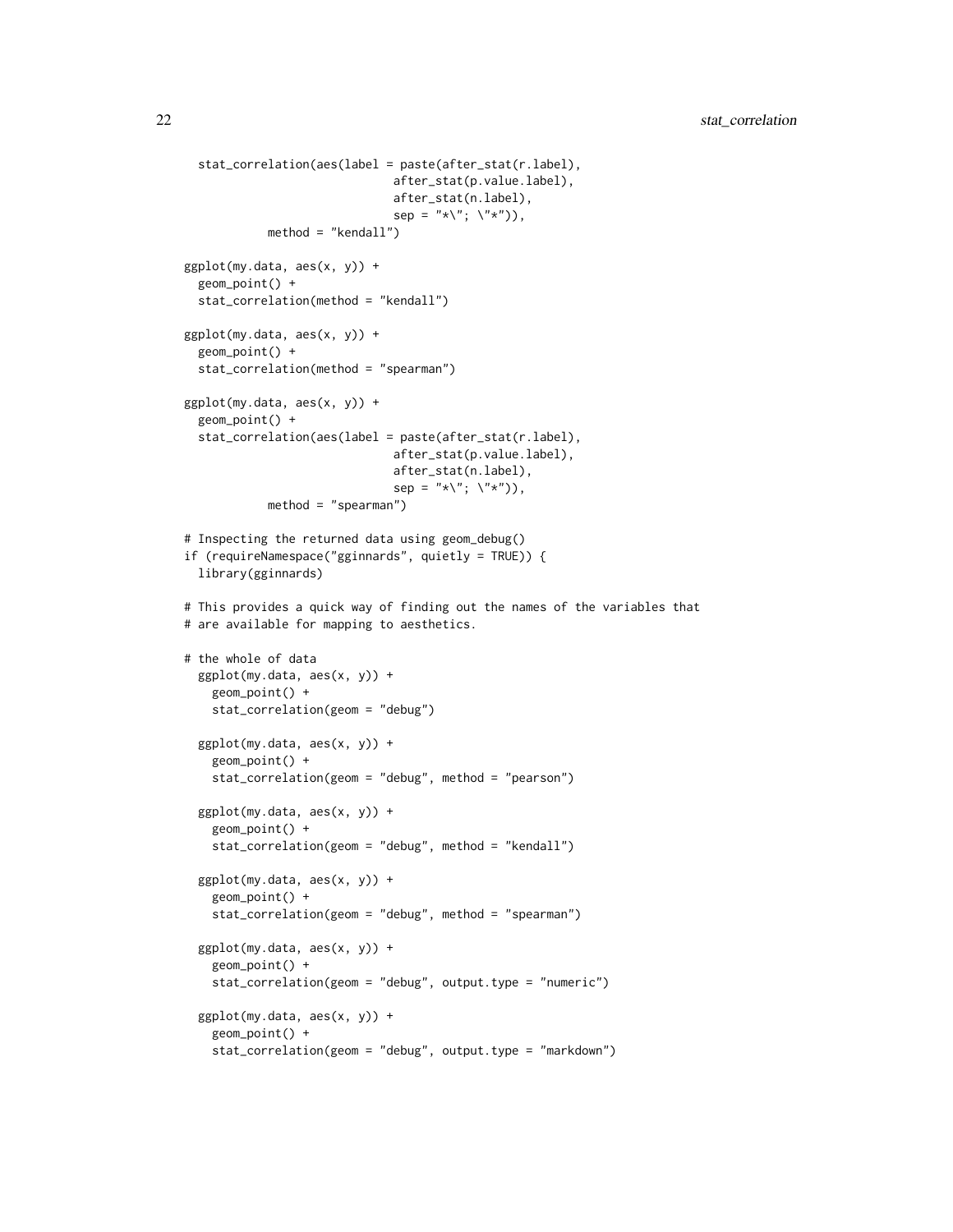```
ggplot(my.data, aes(x, y)) +
   geom_point() +
   stat_correlation(geom = "debug", output.type = "LaTeX")
}
```
<span id="page-22-1"></span>stat\_fit\_augment *Augment data with fitted values and statistics*

## Description

stat\_fit\_augment fits a model and returns a "tidy" version of the model's data with prediction added, using 'augmnent() methods from packages 'broom', 'broom.mixed', or other sources. The prediction can be added to the plot as a curve.

## Usage

```
stat_fit_augment(
 mapping = NULL,
  data = NULL,geom = "smooth",
 method = "lm",method.args = list(formula = y \sim x),
  augment.args = list(),
  level = 0.95,y.out = ".fitted",
 position = "identity",
  na.rm = FALSE,show.legend = FALSE,
  inherit.aes = TRUE,
  ...
\mathcal{L}
```
## Arguments

| mapping                             | The aesthetic mapping, usually constructed with a es or a es_. Only needs to be<br>set at the layer level if you are overriding the plot defaults. |
|-------------------------------------|----------------------------------------------------------------------------------------------------------------------------------------------------|
| data                                | A layer specific dataset - only needed if you want to override the plot defaults.                                                                  |
| geom                                | The geometric object to use display the data                                                                                                       |
| method<br>method.args, augment.args | character or function.                                                                                                                             |
|                                     | list of arguments to pass to method and to to broom: augment.                                                                                      |
| level                               | numeric Level of confidence interval to use (0.95 by default)                                                                                      |
| y.out                               | character (or numeric) index to column to return as y.                                                                                             |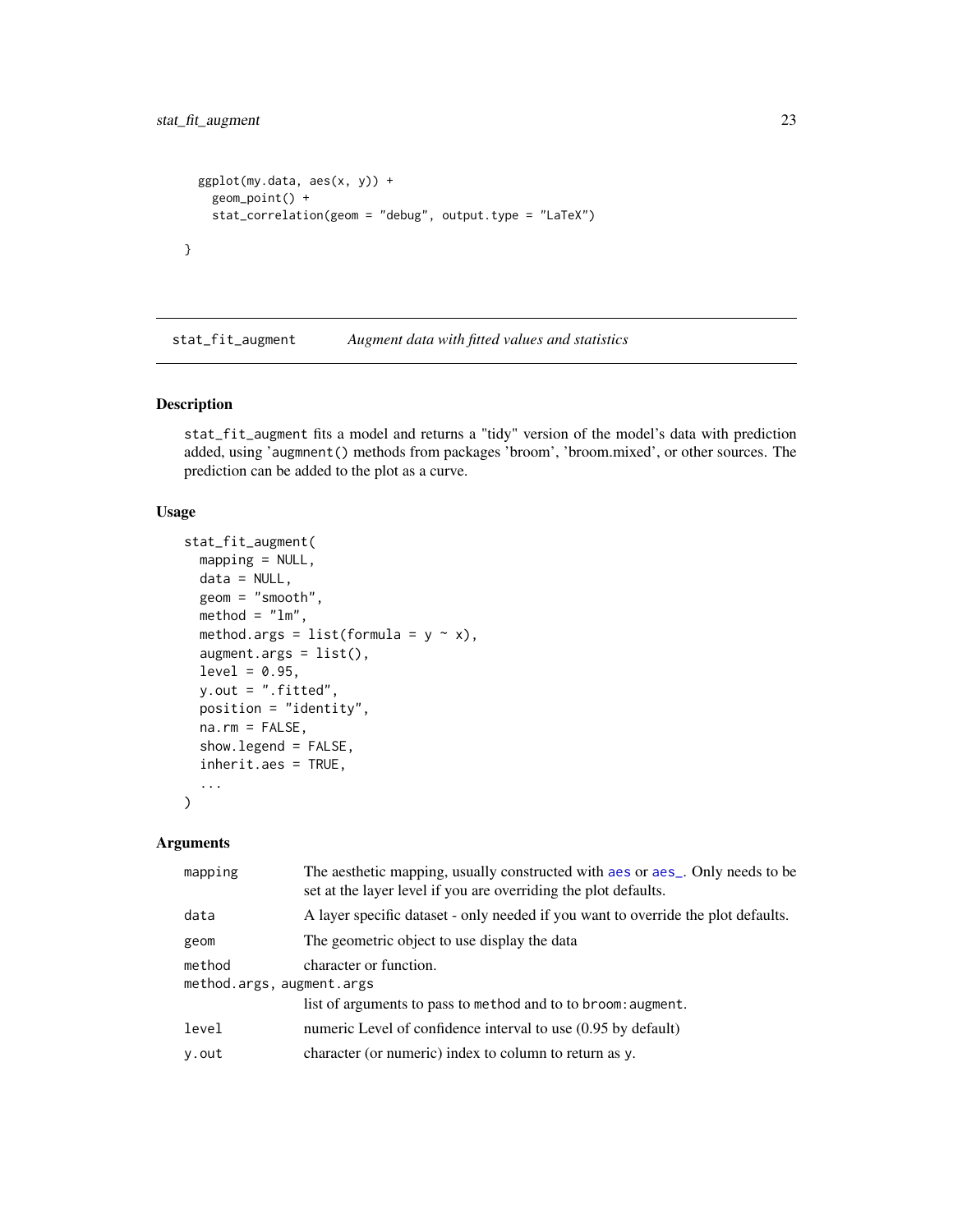| position    | The position adjustment to use for overlapping points on this layer                                                                                                                                                                                 |
|-------------|-----------------------------------------------------------------------------------------------------------------------------------------------------------------------------------------------------------------------------------------------------|
| na.rm       | logical indicating whether NA values should be stripped before the computation<br>proceeds.                                                                                                                                                         |
| show.legend | logical. Should this layer be included in the legends? NA, the default, includes if<br>any aesthetics are mapped. FALSE never includes, and TRUE always includes.                                                                                   |
| inherit.aes | If FALSE, overrides the default aesthetics, rather than combining with them.<br>This is most useful for helper functions that define both data and aesthetics and<br>shouldn't inherit behaviour from the default plot specification, e.g. borders. |
| .           | other arguments passed on to layer. This can include aesthetics whose values<br>you want to set, not map. See layer for more details.                                                                                                               |

## Details

stat\_fit\_augment together with [stat\\_fit\\_glance](#page-29-1) and [stat\\_fit\\_tidy](#page-41-1), based on package 'broom' can be used with a broad range of model fitting functions as supported at any given time by 'broom'. In contrast to [stat\\_poly\\_eq](#page-60-1) which can generate text or expression labels automatically, for these functions the mapping of aesthetic label needs to be explicitly supplied in the call, and labels built on the fly.

A ggplot statistic receives as data a data frame that is not the one passed as argument by the user, but instead a data frame with the variables mapped to aesthetics. In other words, it respects the grammar of graphics and consequently within arguments passed through method.args names of aesthetics like \$x\$ and \$y\$ should be used instead of the original variable names, while data is automatically passed the data frame. This helps ensure that the model is fitted to the same data as plotted in other layers.

## Warning!

Not all 'glance()' methods are defined in package 'broom'. 'glance()' specializations for mixed models fits of classes 'lme', 'nlme', 'lme4', and many others are defined in package 'broom.mixed'.

## Handling of grouping

stat\_fit\_augment applies the function given by method separately to each group of observations; in ggplot2 factors mapped to aesthetics generate a separate group for each level. Because of this, stat\_fit\_augment is not useful for annotating plots with results from t.test() or ANOVA or ANCOVA. In such cases use instead stat\_fit\_tb() which applies the model fitting per panel.

#### Computed variables

The output of augment () is returned as is, except for y which is set based on y. out and y. observed which preserves the y returned by the generics::augment methods. This renaming is needed so that the geom works as expected.

To explore the values returned by this statistic, which vary depending on the model fitting function and model formula we suggest the use of [geom\\_debug](#page-6-1). An example is shown below.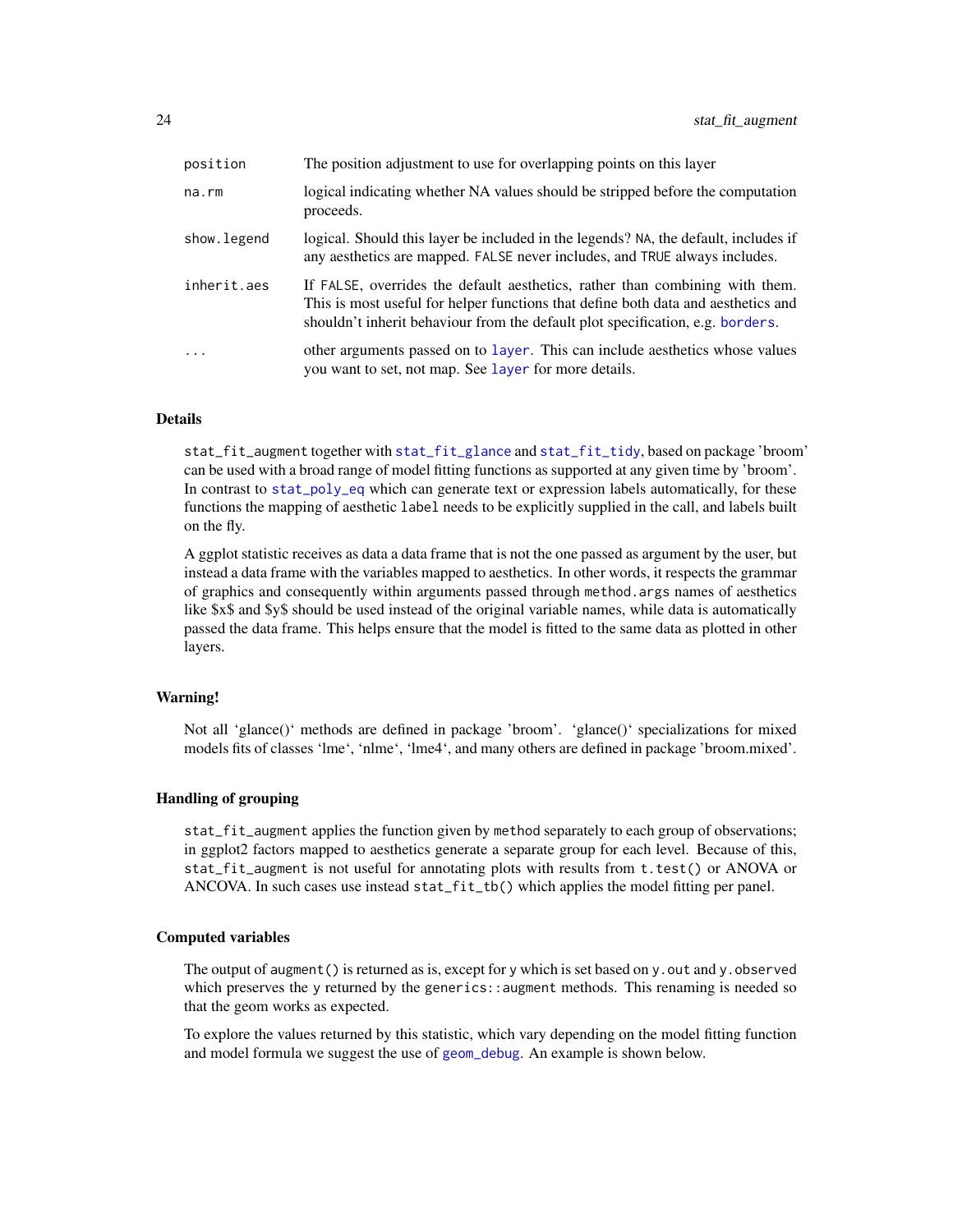## Note

The statistic stat\_fit\_augment can be used only with methods that accept formulas under any formal parameter name and a data argument. Use ggplot2::stat\_smooth() instead of stat\_fit\_augment in production code if the additional features are not needed.

Although arguments passed to parameter augment.args will be passed to [generics::augment()] whether they are silently ignored or obeyed depends on each specialization of [augment()], so do carefully read the documentation for the version of [augment()] corresponding to the 'method' used to fit the model.

## See Also

[broom](#page-0-0) and broom.mixed for details on how the tidying of the result of model fits is done.

```
Other ggplot statistics for model fits: stat_fit_deviations(), stat_fit_glance(), stat_fit_residuals(),
stat_fit_tb(), stat_fit_tidy()
```
#### Examples

}

```
# package 'broom' needs to be installed to run these examples
```

```
if (requireNamespace("broom", quietly = TRUE)) {
 library(broom)
 library(quantreg)
```

```
# Inspecting the returned data using geom_debug()
 if (requireNamespace("gginnards", quietly = TRUE)) {
   library(gginnards)
```

```
# Regression by panel
   ggplot(mtcars, aes(x = disp, y = mp)) +geom_point(aes(colour = factor(cyl))) +
      stat_fit_augment(method = "lm",
                       method.args = list(formula = y \sim x),
                       geom = "debug",
                       summary.fun = colnames)
```

```
# Regression by panel example
 ggplot(mtcars, aes(x = disp, y = mp)) +geom_point(aes(colour = factor(cyl))) +
   stat_fit_augment(method = "lm",
                    method.args = list(formula = y \sim x))
```

```
# Residuals from regression by panel example
 ggplot(mtcars, aes(x = disp, y = mp)) +geom_hline(yintercept = 0, linetype = "dotted") +
   stat_fit_augment(geom = "point",
                    method = "lm",method.args = list(formula = y \sim x),
                    y.out = "resid")
```
# Regression by group example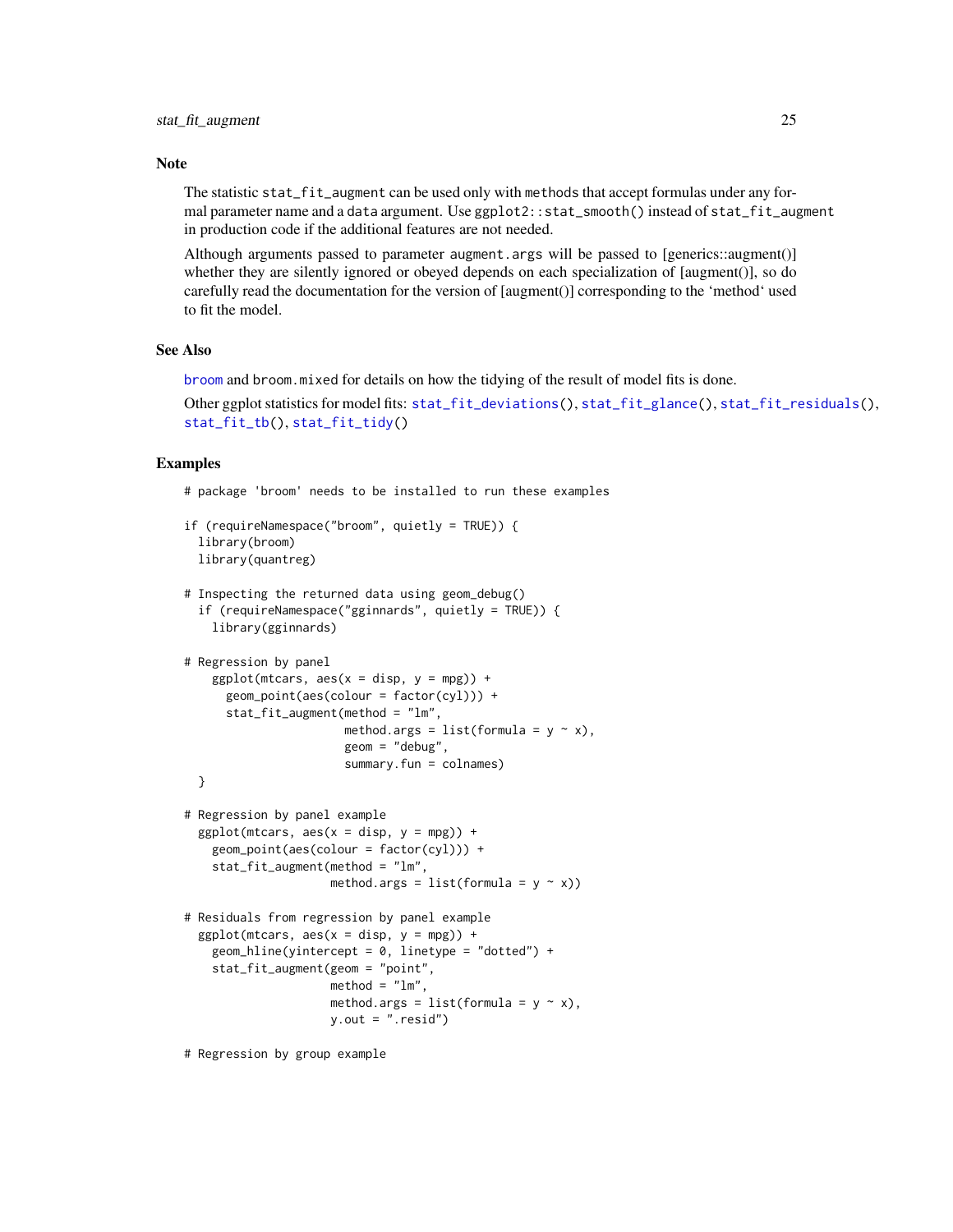```
ggplot(mtcars, aes(x = disp, y = mpg, colour = factor(cyl))) +geom_point() +
    stat_fit_augment(method = "lm",
                     method.args = list(formula = y \sim x))
# Residuals from regression by group example
 ggplot(mtcars, aes(x = disp, y = mpg, colour = factor(cyl))) +geom_hline(yintercept = 0, linetype = "dotted") +
   stat_fit_augment(geom = "point",
                     method.args = list(formula = y \sim x),
                     y.out = ".resid")
# Weighted regression example
 ggplot(mtcars, aes(x = disp, y = mpg, weight = cyl)) +geom_point(aes(colour = factor(cyl))) +
    stat_fit_augment(method = "lm",
                     method.args = list(formula = y \sim x,
                                        weights = quote(weight)))
# Residuals from weighted regression example
 ggplot(mtcars, aes(x = disp, y = mpg, weight = cyl)) +geom_hline(yintercept = 0, linetype = "dotted") +
    stat_fit_augment(geom = "point",
                     method.args = list(formula = y \sim x,
                                        weights = quote(weight)),
                     y.out = ".resid")
# Quantile regression
 ggplot(mtcars, aes(x = disp, y = mpg)) +geom_point() +
    stat_fit_augment(method = "rq",
                    label.y = "bottom")}
```
<span id="page-25-1"></span>stat\_fit\_deviations *Residuals from model fit as segments*

## Description

stat\_fit\_deviations fits a linear model and returns fitted values and residuals ready to be plotted as segments.

#### Usage

```
stat_fit_deviations(
 mapping = NULL,data = NULL,geom = "segment",
```
<span id="page-25-0"></span>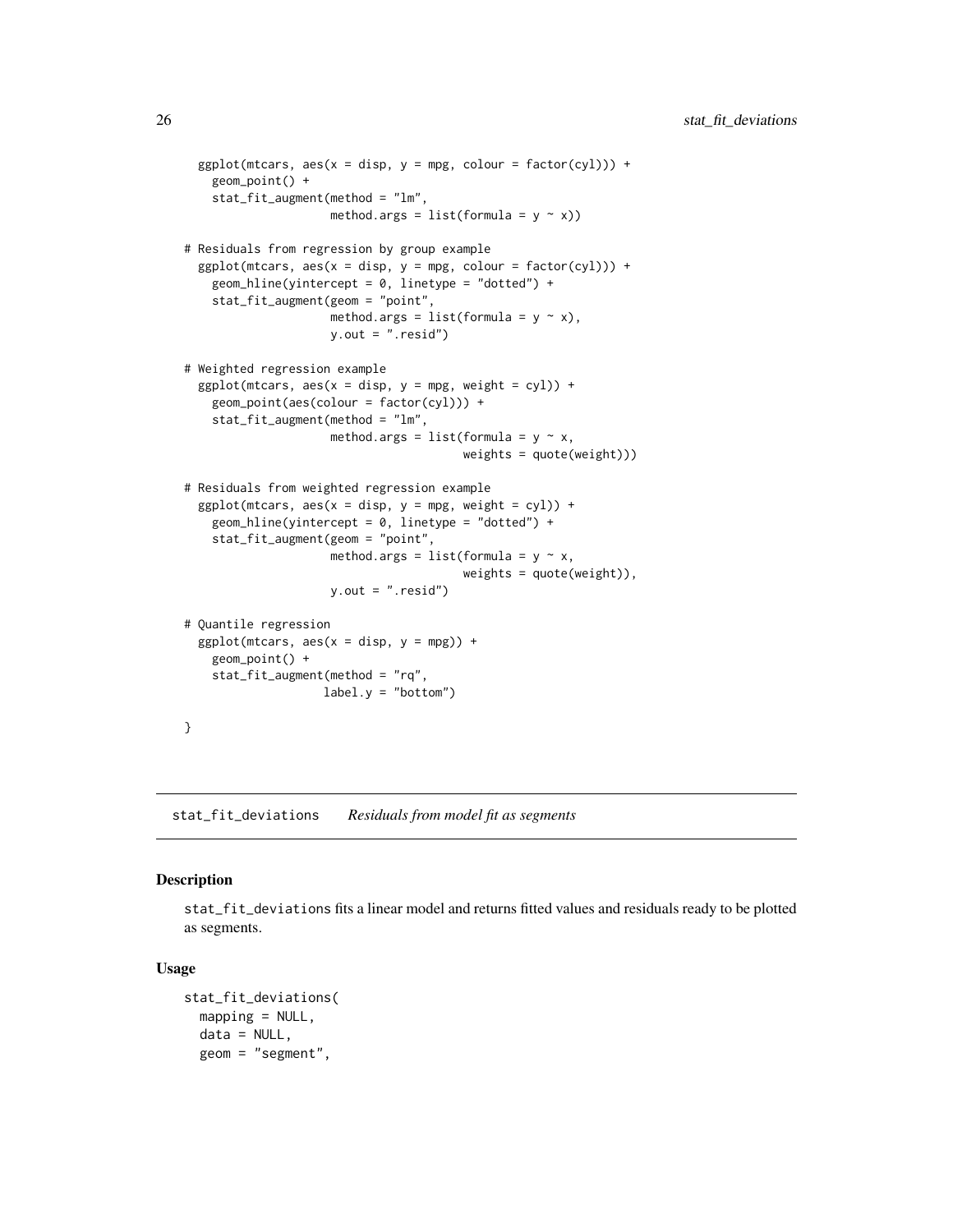## stat\_fit\_deviations 27

```
method = "lm",method.args = list(),
formula = NULL,
position = "identity",
na.rm = FALSE,
orientation = NA,
show.legend = FALSE,
inherit.aes = TRUE,
...
```
#### Arguments

)

| mapping      | The aesthetic mapping, usually constructed with aes or aes_. Only needs to be<br>set at the layer level if you are overriding the plot defaults.                                                                                                                                                                                                                                              |
|--------------|-----------------------------------------------------------------------------------------------------------------------------------------------------------------------------------------------------------------------------------------------------------------------------------------------------------------------------------------------------------------------------------------------|
| data         | A layer specific dataset - only needed if you want to override the plot defaults.                                                                                                                                                                                                                                                                                                             |
| geom         | The geometric object to use display the data                                                                                                                                                                                                                                                                                                                                                  |
| method       | function or character If character, "lm", "rlm", "lqs", "rq" and the name of a<br>function to be matched, possibly followed by the fit function's method argu-<br>ment separated by a colon (e.g. "rq:br"). Functions implementing methods<br>must accept arguments to parameters formula, data, weights and method. A<br>fitted() method must exist for the returned model fit object class. |
| method.args  | named list with additional arguments.                                                                                                                                                                                                                                                                                                                                                         |
| formula      | a "formula" object. Using aesthetic names instead of original variable names.                                                                                                                                                                                                                                                                                                                 |
| position     | The position adjustment to use for overlapping points on this layer                                                                                                                                                                                                                                                                                                                           |
| na.rm        | a logical indicating whether NA values should be stripped before the computa-<br>tion proceeds.                                                                                                                                                                                                                                                                                               |
| orientation  | character Either "x" or "y" controlling the default for formula.                                                                                                                                                                                                                                                                                                                              |
| show. legend | logical. Should this layer be included in the legends? NA, the default, includes if<br>any aesthetics are mapped. FALSE never includes, and TRUE always includes.                                                                                                                                                                                                                             |
| inherit.aes  | If FALSE, overrides the default aesthetics, rather than combining with them. This<br>is most useful for helper functions that define both data and aesthetics and should<br>not inherit behaviour from the default plot specification, e.g. borders.                                                                                                                                          |
|              | other arguments passed on to layer. This can include aesthetics whose values<br>you want to set, not map. See layer for more details.                                                                                                                                                                                                                                                         |

#### Details

This stat can be used to automatically highlight residuals as segments in a plot of a fitted model equation. This stat only generates the residuals, the predicted values need to be separately added to the plot, so to make sure that the same model formula is used in all steps it is best to save the formula as an object and supply this object as argument to the different statistics.

A ggplot statistic receives as data a data frame that is not the one passed as argument by the user, but instead a data frame with the variables mapped to aesthetics. In other words, it respects the grammar of graphics and consequently within the model formula names of aesthetics like \$x\$ and \$y\$ should be used instead of the original variable names. This helps ensure that the model is fitted to the same data as plotted in other layers.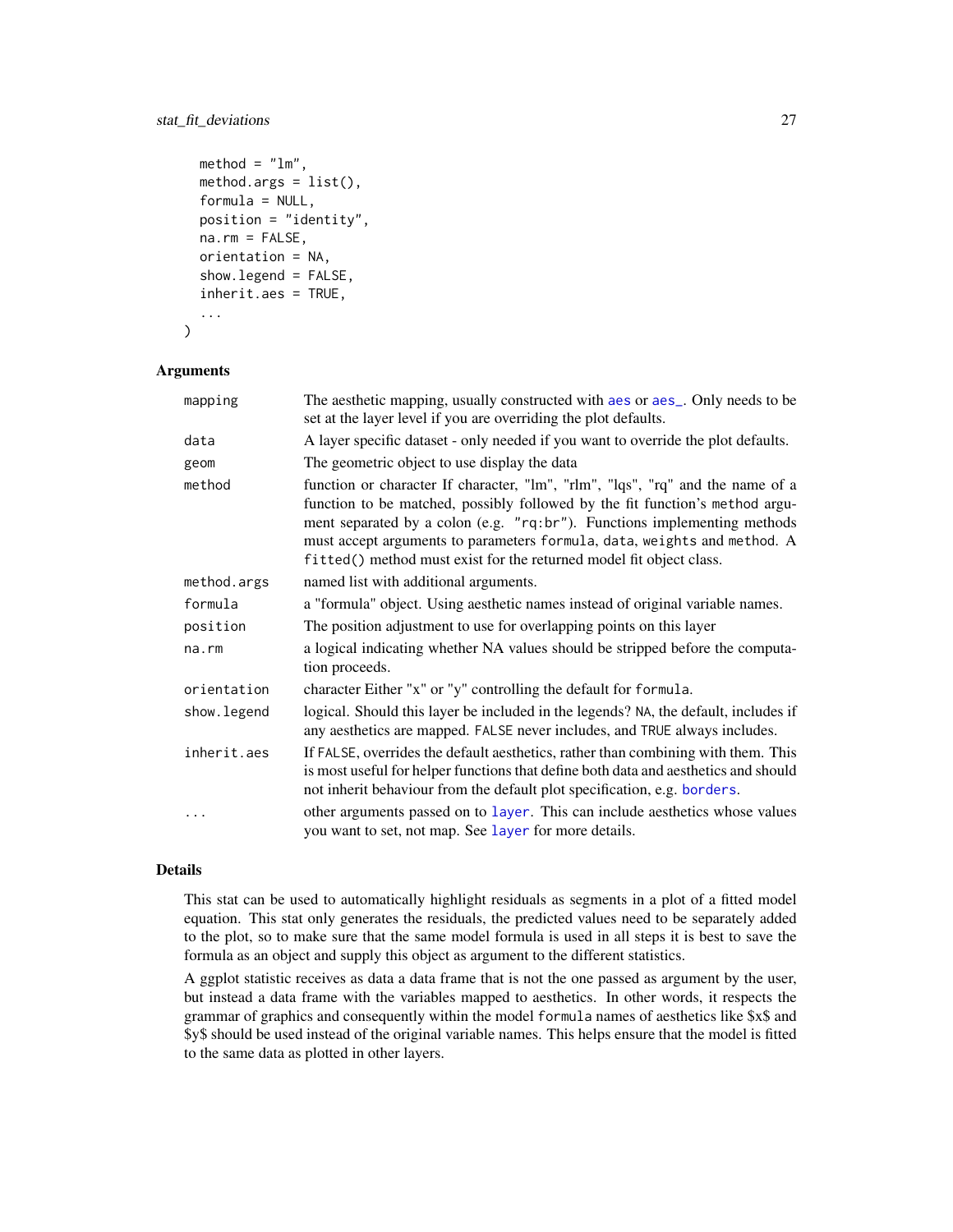## Computed variables

Data frame with same nrow as data as subset for each group containing five numeric variables.

x x coordinates of observations

y.fitted x coordinates of fitted values

y y coordinates of observations

y.fitted y coordinates of fitted values

To explore the values returned by this statistic we suggest the use of [geom\\_debug](#page-6-1). An example is shown below, where one can also see in addition to the computed values the default mapping of the fitted values to aesthetics xend and yend.

## Note

In the case of method = "rq" quantiles are fixed at tau =  $0.5$  unless method.args has length  $> 0$ . Parameter orientation is redundant as it only affects the default for formula but is included for consistency with ggplot2.

## See Also

```
Other ggplot statistics for model fits: stat_fit_augment(), stat_fit_glance(), stat_fit_residuals(),
stat_fit_tb(), stat_fit_tidy()
```
## Examples

```
# generate artificial data
library(MASS)
set.seed(4321)
x \le -1:100y \leftarrow (x + x^2 + x^3) + \text{norm}(\text{length}(x), \text{ mean } = 0, \text{ sd } = \text{mean}(x^3) / 4)my.data \leq data.frame(x, y)# plot residuals from linear model
ggplot(my.data, aes(x, y)) +geom_smooth(method = "lm", formula = y \sim x) +
  stat_fit_deviations(method = "lm", formula = y \sim x, colour = "red") +
  geom_point()
# plot residuals from linear model with y as explanatory variable
ggplot(my.data, aes(x, y)) +geom_smooth(method = "lm", formula = y \sim x, orientation = "y") +
  stat_fit_deviations(method = "lm", formula = x \sim y, colour = "red") +
  geom_point()
# as above using orientation
ggplot(my.data, aes(x, y)) +geom\_smooth(method = "lm", orientation = "y") +stat_fit_deviations(orientation = "y", colour = "red") +
  geom_point()
```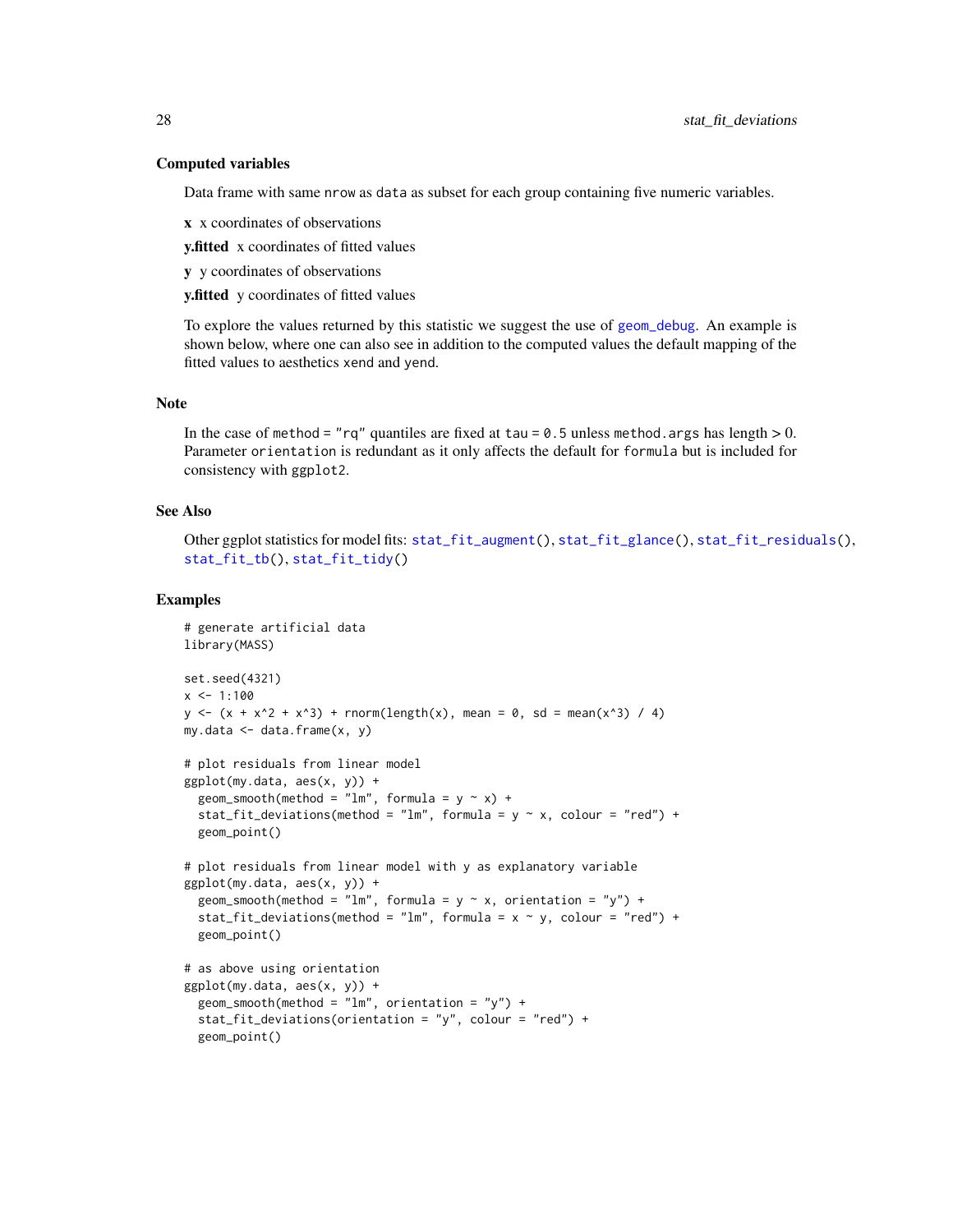```
# both regressions and their deviations
ggplot(my.data, aes(x, y)) +geom_smooth(method = "lm") +
 stat_fit_deviations(colour = "blue") +
 geom_smooth(method = "lm", orientation = "y", colour = "red") +
 stat_fit_deviations(orientation = "y", colour = "red") +
 geom_point()
# give a name to a formula
my.formula \leq y \sim poly(x, 3, raw = TRUE)
# plot linear regression
ggplot(my.data, aes(x, y)) +
 geom\_smooth(method = "lm", formula = my.format) +stat_fit_deviations(formula = my.formula, colour = "red") +
 geom_point()
ggplot(my.data, aes(x, y)) +
 geom_smooth(method = "lm", formula = my.formula) +
 stat_fit_deviations(formula = my.formula, method = stats::lm, colour = "red") +
 geom_point()
# plot robust regression
ggplot(my.data, aes(x, y)) +
 stat_smooth(method = "rlm", formula = my.formula) +
  stat_fit_deviations(formula = my.formula, method = "rlm", colour = "red") +
 geom_point()
# plot robust regression with weights indicated by colour
my.data.outlier <- my.data
my.data.outlier[6, "y"] <- my.data.outlier[6, "y"] * 10
ggplot(my.data.outlier, aes(x, y)) +
 stat_smooth(method = MASS::rlm, formula = my.formula) +
 stat_fit_deviations(formula = my.formula, method = "rlm",
                      mapping = aes(colour = after_stat(weights)),
                      show.legend = TRUE) +
 scale_color_gradient(low = "red", high = "blue", limits = c(0, 1),
                       guide = "colourbar") +
 geom_point()
# plot quantile regression (= median regression)
ggplot(my.data, aes(x, y)) +
 stat_quantile(formula = my.formula, quantiles = 0.5) +
 stat_fit_deviations(formula = my.formula, method = "rq", colour = "red") +
 geom_point()
# plot quantile regression (= "quartile" regression)
ggplot(my.data, aes(x, y)) +
 stat_quantile(formula = my.formula, quantiles = 0.75) +
 stat_fit_deviations(formula = my.formula, colour = "red",
                      method = "rq", method.args = list(tau = 0.75)) +
 geom_point()
```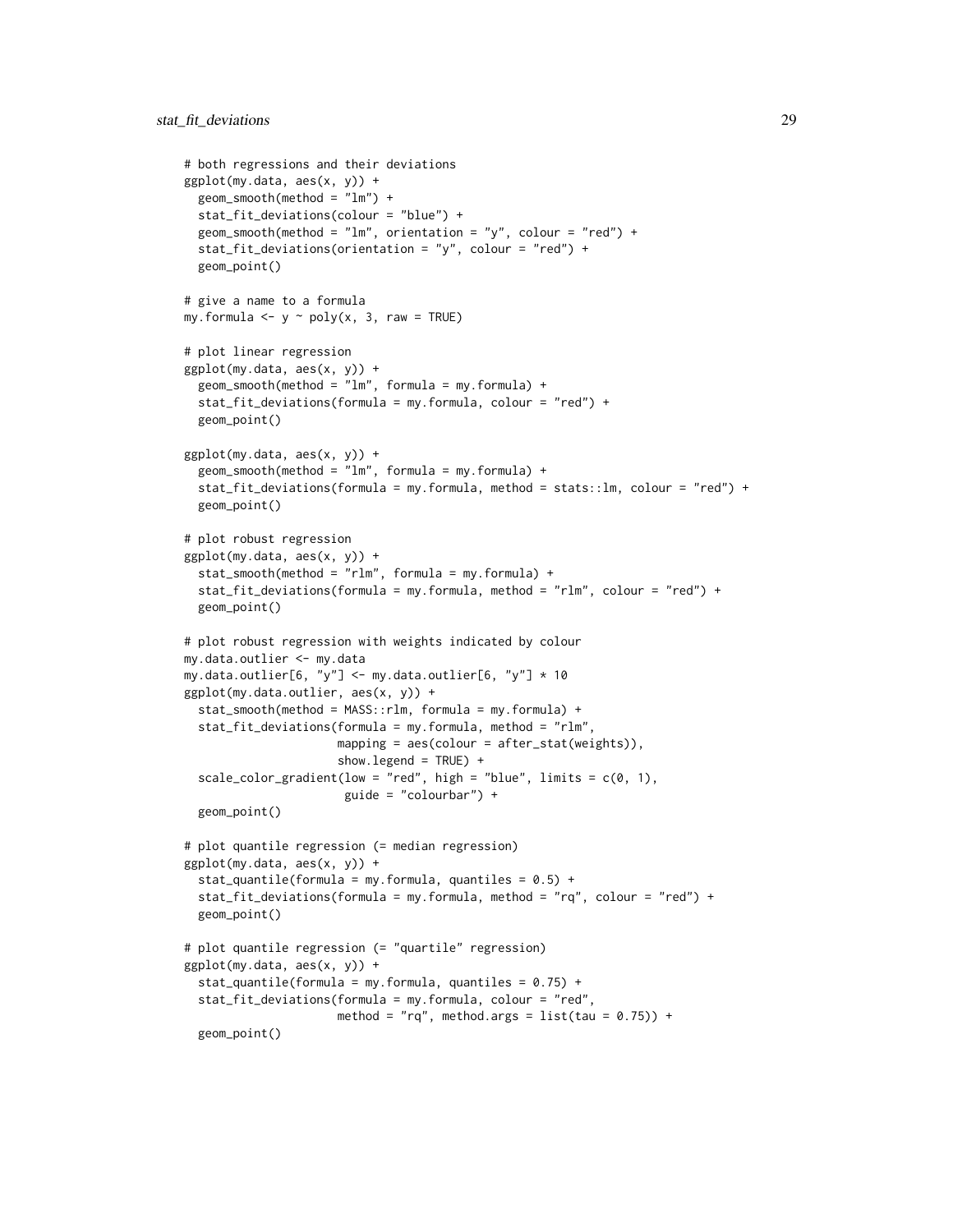```
# inspecting the returned data
if (requireNamespace("gginnards", quietly = TRUE)) {
 library(gginnards)
# plot, using geom_debug() to explore the after_stat data
 ggplot(my.data, aes(x, y)) +
   geom\_smooth(method = "lm", formula = my.format) +stat_fit_deviations(formula = my.formula, geom = "debug") +
   geom_point()
 ggplot(my.data.outlier, aes(x, y)) +
    stat_smooth(method = MASS::rlm, formula = my.formula) +
    stat_fit_deviations(formula = my.formula, method = "rlm", geom = "debug") +
   geom_point()
}
```
<span id="page-29-1"></span>stat\_fit\_glance *One row summary data frame for a fitted model*

#### **Description**

stat\_fit\_glance fits a model and returns a "tidy" version of the model's fit, using 'glance() methods from packages 'broom', 'broom.mixed', or other sources.

## Usage

```
stat_fit_glance(
 mapping = NULL,
 data = NULL,geom = "text_npc",
 method = "lm",method.args = list(formula = y \sim x),
  glance.args = list(),label.x = "left",label.y = "top",hstep = \theta,
  vstep = 0.075,position = "identity",
  na.rm = FALSE,show.legend = FALSE,
  inherit.aes = TRUE,
  ...
\lambda
```
#### Arguments

mapping The [aes](#page-0-0)thetic mapping, usually constructed with aes or aes<sub>-</sub>. Only needs to be set at the layer level if you are overriding the plot defaults.

<span id="page-29-0"></span>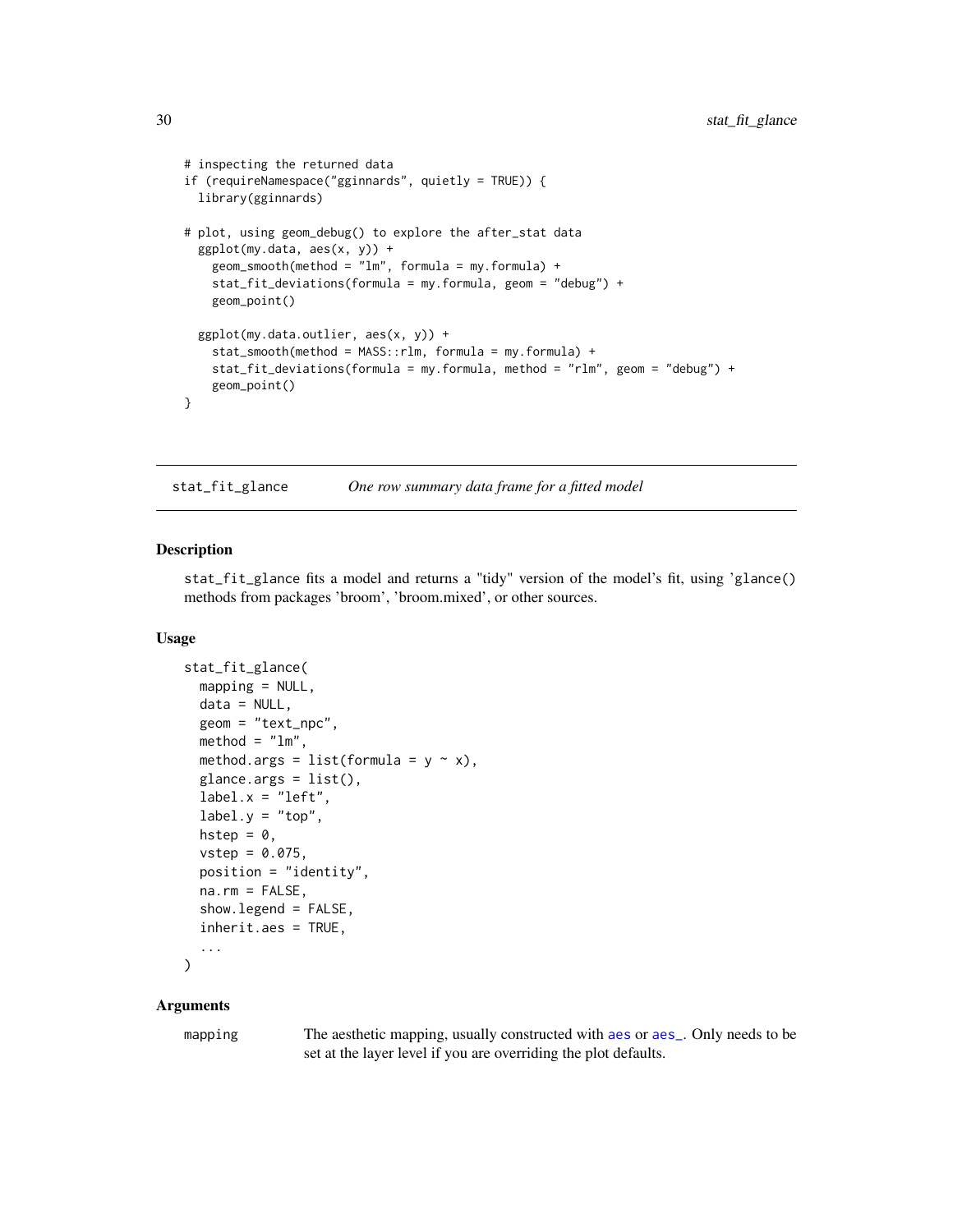| data                               | A layer specific data set - only needed if you want to override the plot defaults.                                                                                                                                                                  |
|------------------------------------|-----------------------------------------------------------------------------------------------------------------------------------------------------------------------------------------------------------------------------------------------------|
| geom                               | The geometric object to use display the data                                                                                                                                                                                                        |
| method<br>method.args, glance.args | character or function.<br>list of arguments to pass to method and to [generics::glance()], respectively.                                                                                                                                            |
| label.x, label.y                   |                                                                                                                                                                                                                                                     |
|                                    | numeric with range 01 "normalized parent coordinates" (npc units) or charac-<br>ter if using geom_text_npc() or geom_label_npc(). If using geom_text() or<br>geom_label() numeric in native data units. If too short they will be recycled.         |
| hstep, vstep                       | numeric in npc units, the horizontal and vertical step used between labels for<br>different groups.                                                                                                                                                 |
| position                           | The position adjustment to use for overlapping points on this layer                                                                                                                                                                                 |
| na.rm                              | a logical indicating whether NA values should be stripped before the computa-<br>tion proceeds.                                                                                                                                                     |
| show.legend                        | logical. Should this layer be included in the legends? NA, the default, includes if<br>any aesthetics are mapped. FALSE never includes, and TRUE always includes.                                                                                   |
| inherit.aes                        | If FALSE, overrides the default aesthetics, rather than combining with them.<br>This is most useful for helper functions that define both data and aesthetics and<br>shouldn't inherit behaviour from the default plot specification, e.g. borders. |
| $\ddotsc$                          | other arguments passed on to layer. This can include aesthetics whose values<br>you want to set, not map. See layer for more details.                                                                                                               |

## Details

stat\_fit\_glance together with [stat\\_fit\\_tidy](#page-41-1) and [stat\\_fit\\_augment](#page-22-1), based on package 'broom' can be used with a broad range of model fitting functions as supported at any given time by package 'broom'. In contrast to [stat\\_poly\\_eq](#page-60-1) which can generate text or expression labels automatically, for these functions the mapping of aesthetic label needs to be explicitly supplied in the call, and labels built on the fly.

A ggplot statistic receives as data a data frame that is not the one passed as argument by the user, but instead a data frame with the variables mapped to aesthetics. In other words, it respects the grammar of graphics and consequently within arguments passed through method.args names of aesthetics like \$x\$ and \$y\$ should be used instead of the original variable names, while data is automatically passed the data frame. This helps ensure that the model is fitted to the same data as plotted in other layers.

## Value

The output of the glance() methods is returned almost as is in the data object, as a data frame. The names of the columns in the returned data are consistent with those returned by method glance() from package 'broom', that will frequently differ from the name of values returned by the print methods corresponding to the fit or test function used. To explore the values returned by this statistic including the name of variables/columns, which vary depending on the model fitting function and model formula we suggest the use of [geom\\_debug](#page-6-1). An example is shown below.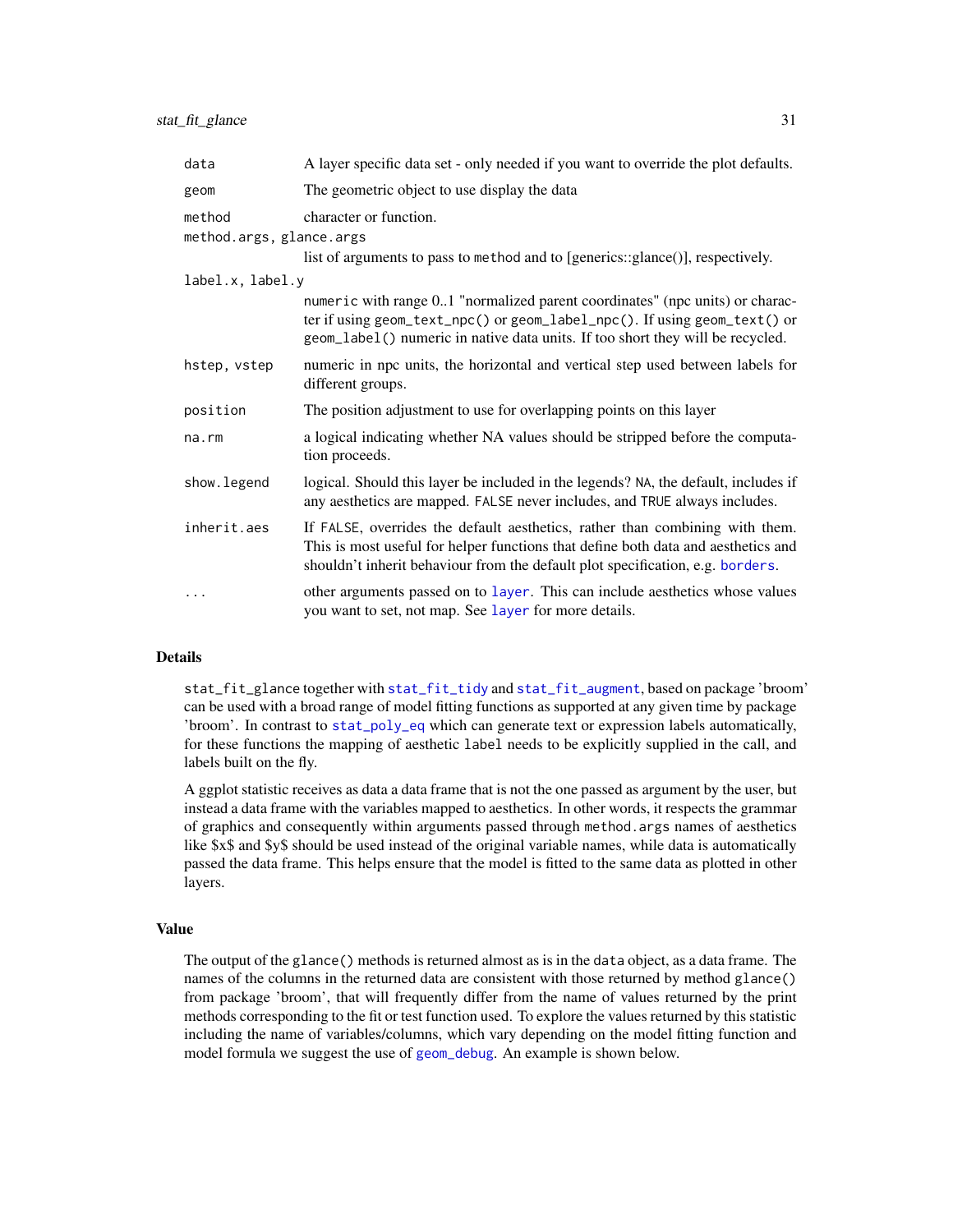#### Warning!

Not all 'glance()' methods are defined in package 'broom'. 'glance()' specializations for mixed models fits of classes 'lme', 'nlme', 'lme4', and many others are defined in package 'broom.mixed'.

## Handling of grouping

stat\_fit\_glance applies the function given by method separately to each group of observations, and factors mapped to aesthetics, including x and y, create a separate group for each factor level. Because of this, stat\_fit\_glance is not useful for annotating plots with results from  $t.test()$ , ANOVA or ANCOVA. In such cases use the stat\_fit\_tb() statistic which applies the model fitting per panel.

#### Model formula required

The current implementation works only with methods that accept a formula as argument and which have a data parameter through which a data frame can be passed. For example,  $\text{lm}()$  should be used with the formula interface, as the evaluation of  $x$  and  $y$  needs to be delayed until the internal data object of the ggplot is available. With some methods like stats::cor.test() the data embedded in the "ggplot" object cannot be automatically passed as argument for the data parameter of the test or model fit function. Please, for annotations based on stats::cor.test() use stat\_correlation().

## Note

Although arguments passed to parameter glance, args will be passed to [generics::glance()] whether they are silently ignored or obeyed depends on each specialization of [glance()], so do carefully read the documentation for the version of [glance()] corresponding to the 'method' used to fit the model.

#### See Also

[broom](#page-0-0) and broom.mixed for details on how the tidying of the result of model fits is done.

Other ggplot statistics for model fits: [stat\\_fit\\_augment\(](#page-22-1)), [stat\\_fit\\_deviations\(](#page-25-1)), [stat\\_fit\\_residuals\(](#page-33-1)), [stat\\_fit\\_tb\(](#page-36-1)), [stat\\_fit\\_tidy\(](#page-41-1))

## Examples

# package 'broom' needs to be installed to run these examples

```
if (requireNamespace("broom", quietly = TRUE)) {
 library(broom)
 library(quantreg)
```

```
# Inspecting the returned data using geom_debug()
 if (requireNamespace("gginnards", quietly = TRUE)) {
   library(gginnards)
```

```
ggplot(mtcars, aes(x = disp, y = mp)) +
  stat_smooth(method = "lm") +
  geom_point(aes(colour = factor(cyl))) +
  stat_fit_glance(method = "lm",
```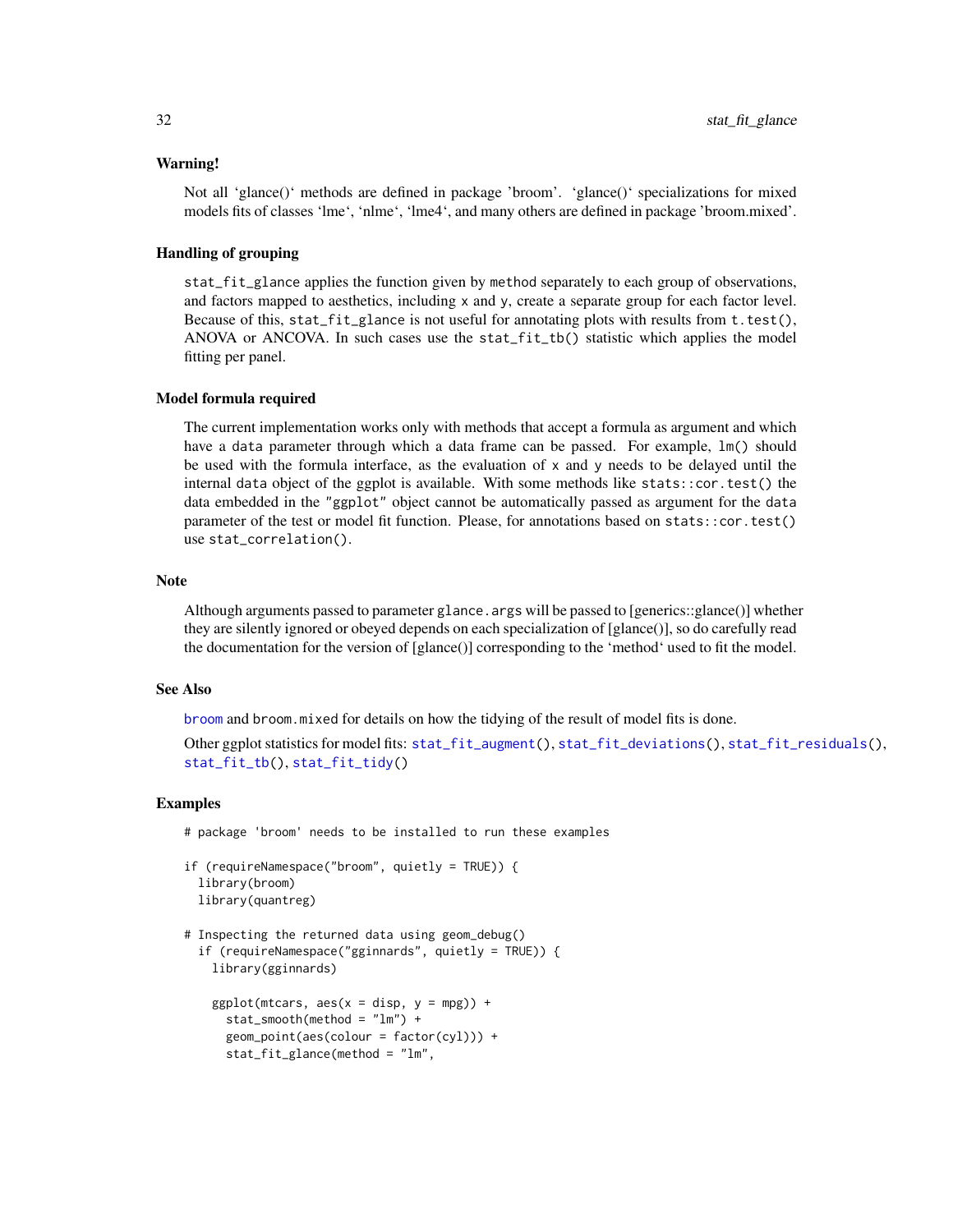```
method.args = list(formula = y \sim x),
                    geom = "debug")
 }
# Regression by panel example
 ggplot(mtcars, aes(x = disp, y = mp)) +
    stat_smooth(method = "lm") +
   geom_point(aes(colour = factor(cyl))) +
   stat_fit_glance(method = "lm",
                    label.y = "bottom",
                    method.args = list(formula = y \sim x),
                    mapping = aes(label = sprintf('r^2~"="~%.3f~~italic(P)~"="~%.2g',
                                  after_stat(r.squared), after_stat(p.value))),
                    parse = TRUE)
# Regression by group example
 ggplot(mtcars, aes(x = disp, y = mpg, colour = factor(cyl))) +stat_smooth(method = "lm") +
   geom_point() +
    stat_fit_glance(method = "lm",
                    label.y = "bottom",method.args = list(formula = y \sim x),
                    mapping = aes(label = sprintf('r^2~"="~%.3f~~italic(P)~"="~%.2g',
                                  after_stat(r.squared), after_stat(p.value))),
                    parse = TRUE)
# Weighted regression example
 ggplot(mtcars, aes(x = disp, y = mpg, weight = cyl)) +stat_smooth(method = "lm") +
   geom_point(aes(colour = factor(cyl))) +
   stat_fit_glance(method = "lm",
                    label.y = "bottom",
                    method.args = list(formula = y \sim x, weights = quote(weight)),
                    mapping = aes(label = sprintf('r^2~"="~%.3f~~italic(P)~"="~%.2g',
                                  after_stat(r.squared), after_stat(p.value))),
                    parse = TRUE)
# correlation test
 ggplot(mtcars, aes(x = disp, y = mp)) +geom_point() +
    stat_fit_glance(method = "cor.test",
                    label.y = "bottom",
                    method.args = list(formula = \sim x + y),
                mapping = aes(label = sprintf('r[Pearson]~"="~%.3f~~italic(P)~"="~%.2g',
                                  after_stat(estimate), after_stat(p.value))),
                    parse = TRUE)
 ggplot(mtcars, aes(x = disp, y = mp)) +geom_point() +
    stat_fit_glance(method = "cor.test",
                    label.y = "bottom",method.args = list(formula = \sim x + y, method = "spearman", exact = FALSE),
               mapping = aes(label = sprintf('r[Spearman]~"="~%.3f~~italic(P)~"="~%.2g',
```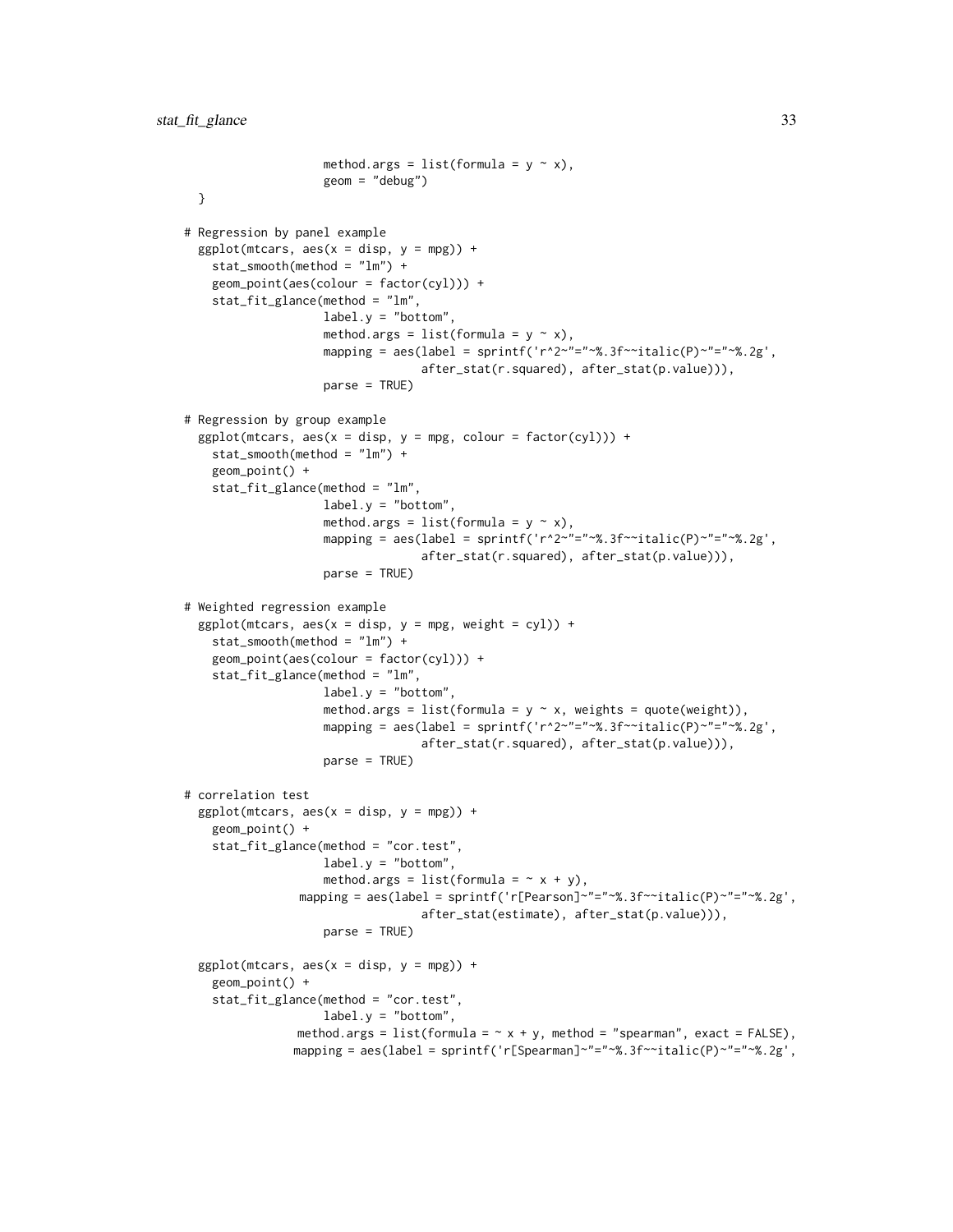```
after_stat(estimate), after_stat(p.value))),
                    parse = TRUE)
# Quantile regression by group example
 ggplot(mtcars, aes(x = disp, y = mp)) +stat_smooth(method = "lm") +
   geom_point() +
   stat_fit_glance(method = "rq",
                   label.y = "bottom",method.args = list(formula = y \sim x),
                   mapping = aes(label = sprintf('AIC = %.3g, BIC = %.3g',after_stat(AIC), after_stat(BIC))))
}
```
<span id="page-33-1"></span>stat\_fit\_residuals *Residuals from a model fit*

## Description

stat\_fit\_residuals fits a linear model and returns residuals ready to be plotted as points.

## Usage

```
stat_fit_residuals(
 mapping = NULL,data = NULL,
  geom = "point",
 \text{method} = "lm",method.args = list(),formula = NULL,resid.type = NULL,
 weighted = FALSE,position = "identity",
 na.rm = FALSE,
 orientation = NA,
  show.legend = FALSE,
  inherit.aes = TRUE,
  ...
```

```
\mathcal{L}
```
## Arguments

| mapping | The aesthetic mapping, usually constructed with aes or aes_. Only needs to be<br>set at the layer level if you are overriding the plot defaults. |
|---------|--------------------------------------------------------------------------------------------------------------------------------------------------|
| data    | A layer specific dataset - only needed if you want to override the plot defaults.                                                                |
| geom    | The geometric object to use display the data                                                                                                     |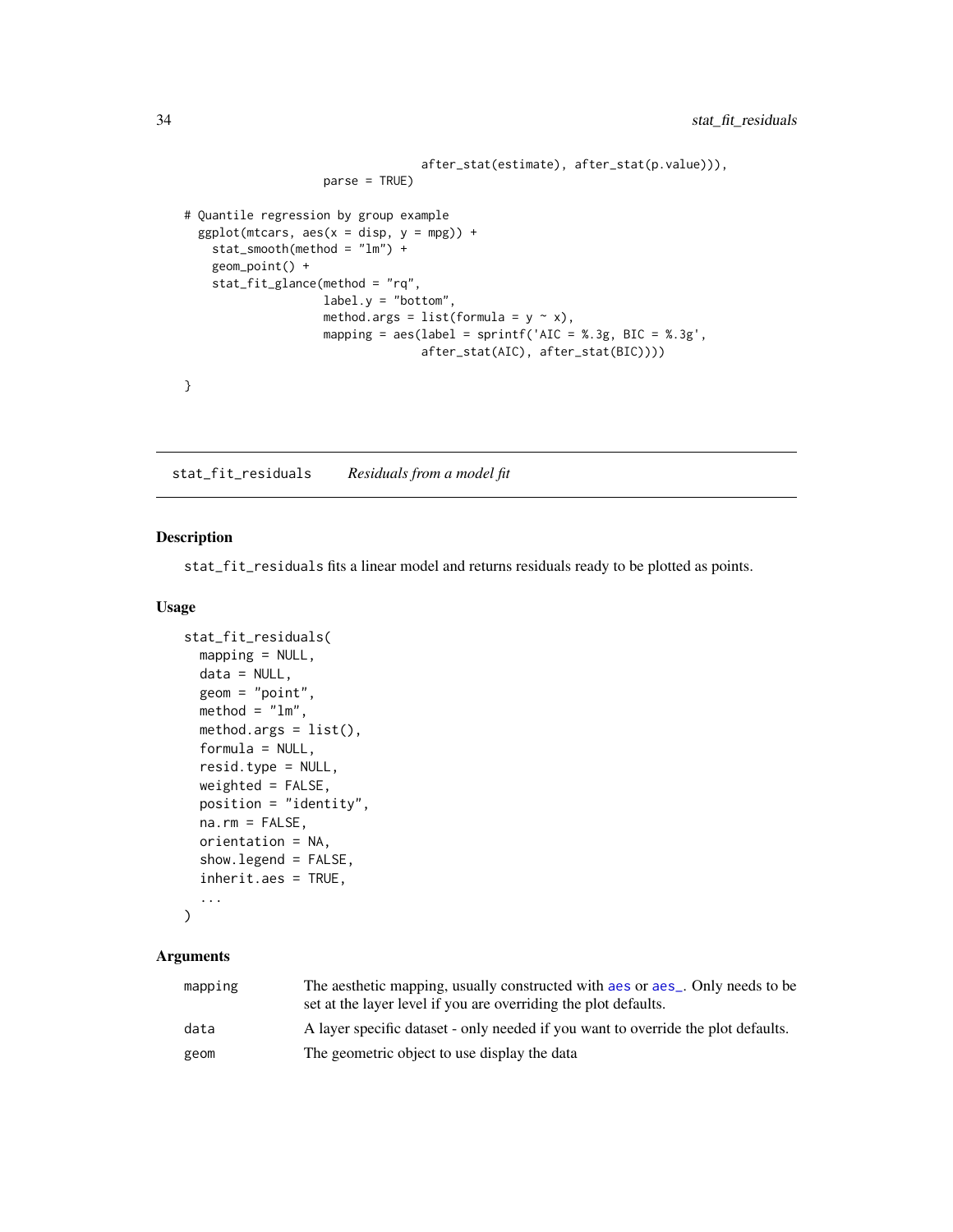| method       | function or character If character, "lm", "rlm", "rq" and the name of a function<br>to be matched, possibly followed by the fit function's method argument sepa-<br>rated by a colon (e.g. "rq:br"). Functions implementing methods must accept<br>arguments to parameters formula, data, weights and method. A residuals()<br>method must exist for the returned model fit object class. |
|--------------|-------------------------------------------------------------------------------------------------------------------------------------------------------------------------------------------------------------------------------------------------------------------------------------------------------------------------------------------------------------------------------------------|
| method.args  | named list with additional arguments.                                                                                                                                                                                                                                                                                                                                                     |
| formula      | a "formula" object. Using aesthetic names instead of original variable names.                                                                                                                                                                                                                                                                                                             |
| resid.type   | character passed to residuals() as argument for type (defaults to "working"<br>except if weighted = TRUE when it is forced to "deviance").                                                                                                                                                                                                                                                |
| weighted     | logical If true weighted residuals will be returned.                                                                                                                                                                                                                                                                                                                                      |
| position     | The position adjustment to use for overlapping points on this layer                                                                                                                                                                                                                                                                                                                       |
| $na$ . $rm$  | a logical indicating whether NA values should be stripped before the computa-<br>tion proceeds.                                                                                                                                                                                                                                                                                           |
| orientation  | character Either "x" or "y" controlling the default for formula.                                                                                                                                                                                                                                                                                                                          |
| show. legend | logical. Should this layer be included in the legends? NA, the default, includes if<br>any aesthetics are mapped. FALSE never includes, and TRUE always includes.                                                                                                                                                                                                                         |
| inherit.aes  | If FALSE, overrides the default aesthetics, rather than combining with them. This<br>is most useful for helper functions that define both data and aesthetics and should<br>not inherit behaviour from the default plot specification, e.g. borders.                                                                                                                                      |
|              | other arguments passed on to layer. This can include aesthetics whose values<br>you want to set, not map. See layer for more details.                                                                                                                                                                                                                                                     |

#### Details

This stat can be used to automatically plot residuals as points in a plot. At the moment it supports only linear models fitted with function  $lm()$  or  $rlm()$ . It applies to the fitted model object methods [residuals](#page-0-0) or [weighted.residuals](#page-0-0) depending on the argument passed to parameter weighted.

A ggplot statistic receives as data a data frame that is not the one passed as argument by the user, but instead a data frame with the variables mapped to aesthetics. In other words, it respects the grammar of graphics and consequently within the model formula names of aesthetics like \$x\$ and \$y\$ should be used instead of the original variable names, while data is automatically passed the data frame. This helps ensure that the model is fitted to the same data as plotted in other layers.

## Computed variables

.

Data frame with same value of nrow as data as subset for each group containing five numeric variables.

x x coordinates of observations or x residuals from fitted values,

y y coordinates of observations or y residuals from fitted values,

x.resid residuals from fitted values,

**v.resid** residuals from fitted values,

weights the weights passed as input to lm or those computed by rlm

For orientation =  $"x"$ , the default, stat(y.resid) is copied to variable y, while for orientation  $=$  "y" stat(x.resid) is copied to variable x.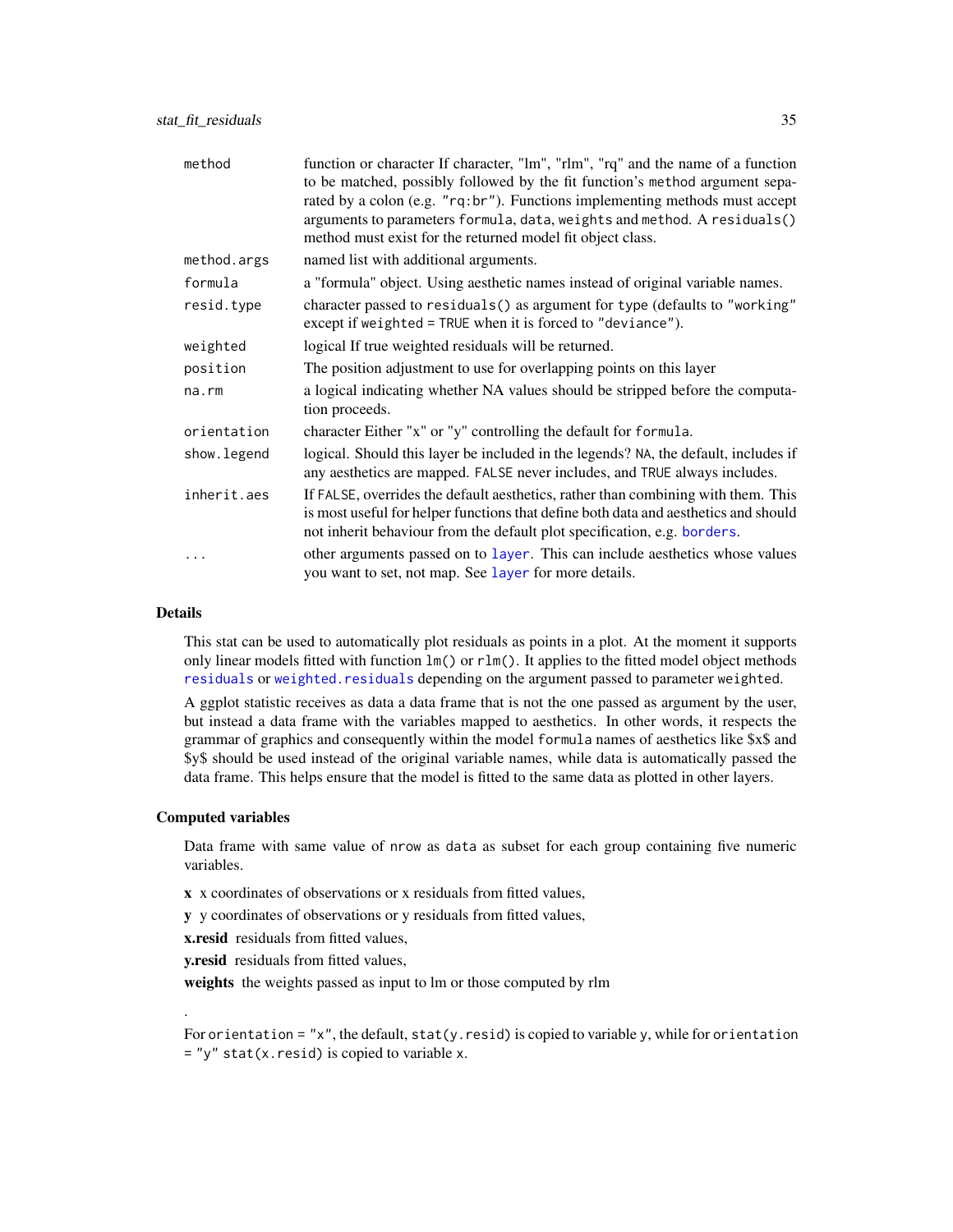How weights are applied to residuals depends on the method used to fit the model. For ordinary least squares (OLS), weights are applied to the squares of the residuals, so the weighted residuals are obtained by multiplying the "deviance" residuals by the square root of the weights. When residuals are penalized differently to fit a model, the weighted residuals need to be computed accordingly. Say if we use the absolute value of the residuals instead of the squared values, weighted residuals are obtained by multiplying the residuals by the weights.

#### See Also

```
Other ggplot statistics for model fits: stat_fit_augment(), stat_fit_deviations(), stat_fit_glance(),
stat_fit_tb(), stat_fit_tidy()
```
#### Examples

```
# generate artificial data
set.seed(4321)
x \le -1:100y \le -(x + x^2 + x^3) + rnorm(length(x), mean = 0, sd = mean(x^3) / 4)
my.data < - data frame(x, y)# plot residuals from linear model
ggplot(my.data, aes(x, y)) +
  geom_hline(yintercept = 0, linetype = "dashed") +
  stat_fit_residuals(formula = y \sim x)
ggplot(my.data, aes(x, y)) +geom_hline(yintercept = 0, linetype = "dashed") +
  stat_fit_residuals(formula = y \sim x, weighted = TRUE)
# plot residuals from linear model with y as explanatory variable
ggplot(my.data, aes(x, y)) +
  geom_vline(xintercept = 0, linetype = "dashed") +
  stat_fit_residuals(formula = x \sim y) +
  coord_flip()
# give a name to a formula
my.formula \leq y \sim poly(x, 3, raw = TRUE)
# plot residuals from linear model
ggplot(my.data, aes(x, y)) +geom_hline(yintercept = 0, linetype = "dashed") +
  stat_fit_residuals(formula = my.formula) +
  coord_flip()
ggplot(my.data, aes(x, y)) +
  geom_hline(yintercept = 0, linetype = "dashed") +
  stat_fit_residuals(formula = my.formula, resid.type = "response")
# plot residuals from robust regression
ggplot(my.data, aes(x, y)) +
```
## **Note**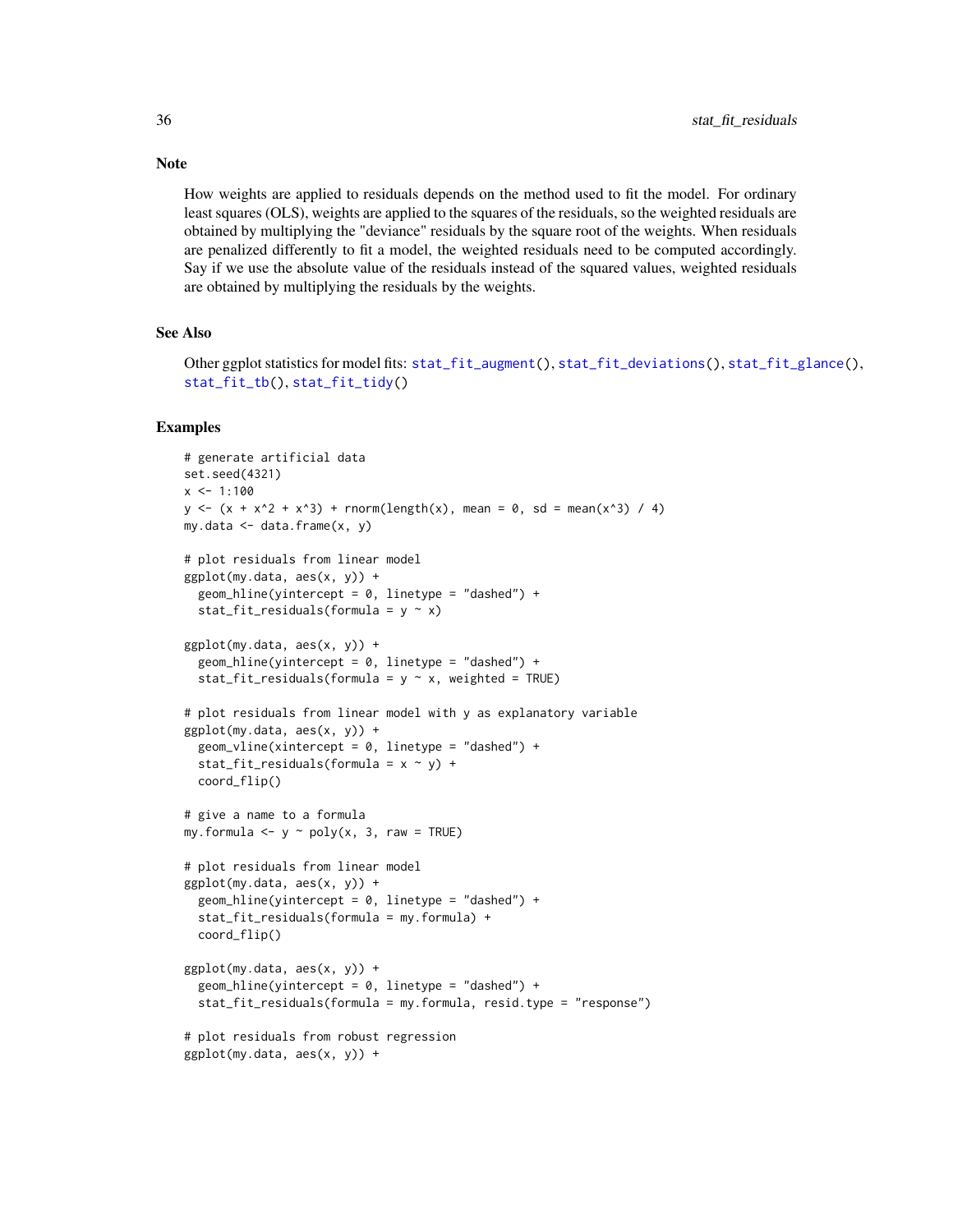```
geom_hline(yintercept = 0, linetype = "dashed") +
 stat_fit_residuals(formula = my.formula, method = "rlm")
# plot residuals with weights indicated by colour
my.data.outlier <- my.data
my.data.outlier[6, "y"] <- my.data.outlier[6, "y"] * 10
ggplot(my.data.outlier, aes(x, y)) +
 stat_fit_residuals(formula = my.formula, method = "rlm",
                      mapping = \text{aes}(\text{colour} = \text{after}\_\text{stat}(\text{weights})),
                      show.legend = TRUE) +
 scale_color_gradient(low = "red", high = "blue", limits = c(\emptyset, 1),
                       guide = "colourbar")
# plot weighted residuals with weights indicated by colour
ggplot(my.data.outlier) +
 stat_fit_residuals(formula = my.formula, method = "rlm",
                     mapping = \text{aes}(x = x),
                                    y = stage(start = y, after_stat = y * weights),colour = after_stat(weights)),
                     show.legend = TRUE) +
 scale_color_gradient(low = "red", high = "blue", limits = c(0, 1),
                       guide = "colourbar")
# plot residuals from quantile regression (median)
ggplot(my.data, aes(x, y)) +
 geom_hline(yintercept = 0, linetype = "dashed") +
 stat_fit_residuals(formula = my.formula, method = "rq")
# plot residuals from quantile regression (upper quartile)
ggplot(my.data, aes(x, y)) +
 geom_hline(yintercept = 0, linetype = "dashed") +
 stat_fit_residuals(formula = my.formula, method = "rq",
 method.args = list(tau = 0.75))# inspecting the returned data
if (requireNamespace("gginnards", quietly = TRUE)) {
 library(gginnards)
 ggplot(my.data, aes(x, y)) +
   stat_fit_residuals(formula = my.formula, resid.type = "working",
                      geom = "debug")
 ggplot(my.data, aes(x, y)) +
    stat_fit_residuals(formula = my.formula, method = "rlm",
                       geom = "debug")
}
```
<span id="page-36-0"></span>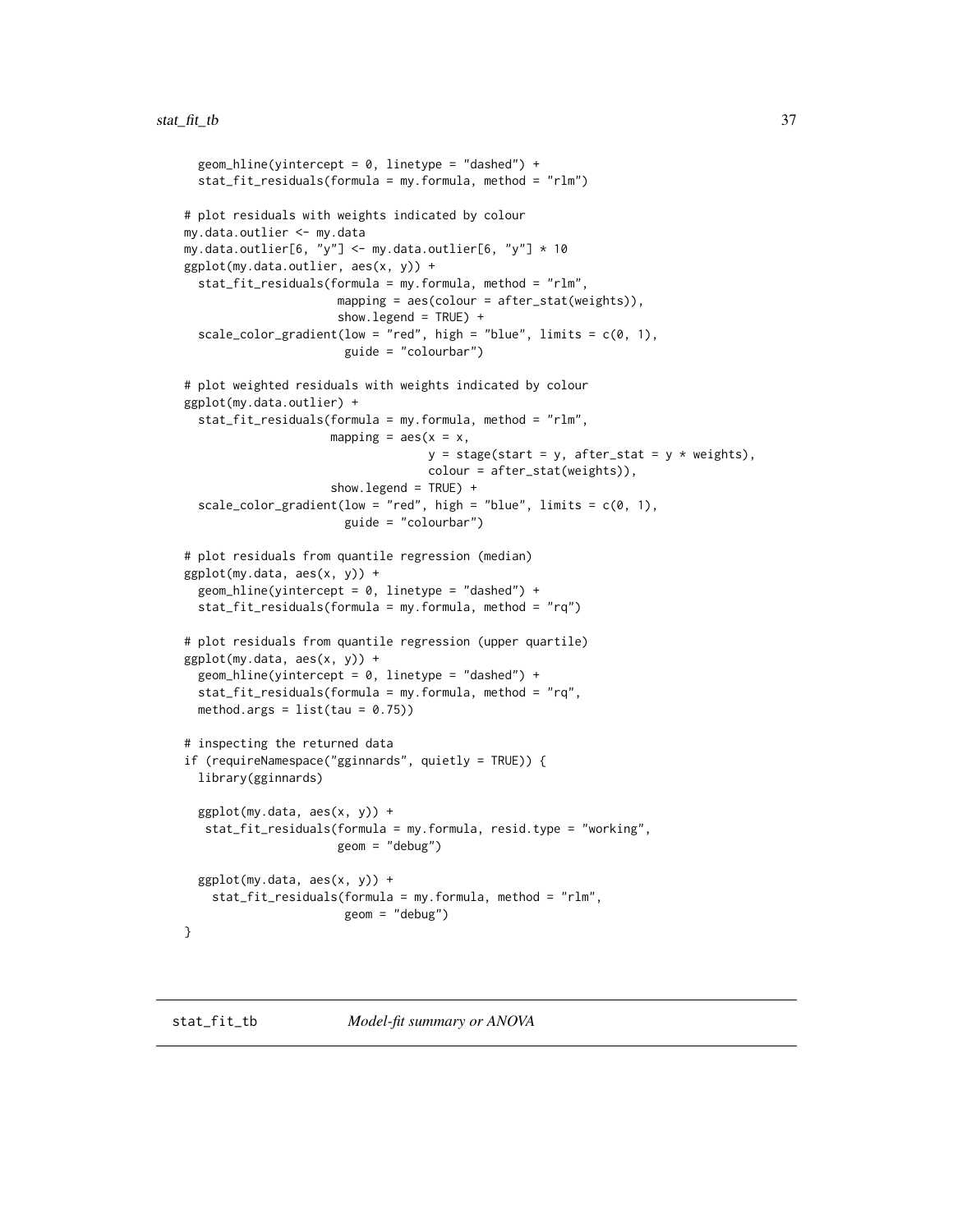### Description

stat\_fit\_tb fits a model and returns a "tidy" version of the model's summary or ANOVA table, using 'tidy() methods from packages 'broom', 'broom.mixed', or other sources. The annotation is added to the plots in tabular form.

#### Usage

```
stat_fit_tb(
 mapping = NULL,
 data = NULL,geom = "table_npc",
 method = "lm",method.args = list(formula = y \sim x),
  tidy.args = list(),
  tb.type = "fit.summary",
  tb.vars = NULL,tb.params = NULL,
  digits = 3,
  p.digits = digits,
  label.x = "center",label.y = "top",label.x.npc = NULL,
  label.y.npc = NULL,position = "identity",
  table.theme = NULL,
  table.rownames = FALSE,
  table.colnames = TRUE,
  table.hjust = 1,parse = FALSE,
 na.rm = FALSE,
  show.legend = FALSE,
  inherit.aes = TRUE,
  ...
\mathcal{L}
```

| mapping                          | The aesthetic mapping, usually constructed with aes or aes_. Only needs to be<br>set at the layer level if you are overriding the plot defaults. |
|----------------------------------|--------------------------------------------------------------------------------------------------------------------------------------------------|
| data                             | A layer specific dataset, only needed if you want to override the plot defaults.                                                                 |
| geom                             | The geometric object to use display the data                                                                                                     |
| method<br>method.args, tidy.args | character.                                                                                                                                       |
|                                  | lists of arguments to pass to method and to $\text{tidy}()$ .                                                                                    |
| tb.type                          | character One of "fit.summary", "fit.anova" or "fit.coefs".                                                                                      |
| tb.vars, tb.params               |                                                                                                                                                  |
|                                  | character or numeric vectors, optionally named, used to select and/or rename<br>the columns or the parameters in the table returned.             |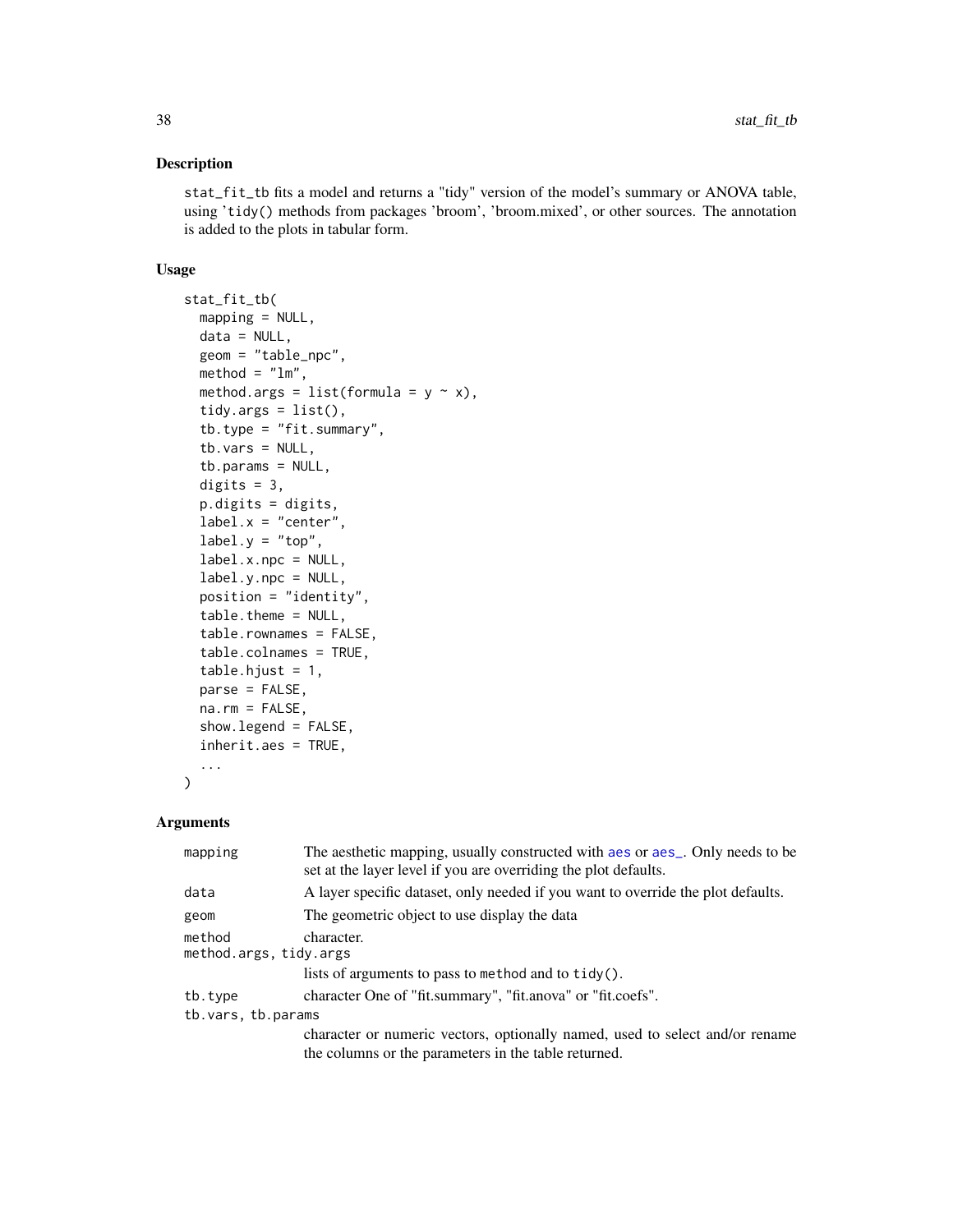| digits                         | integer indicating the number of significant digits to be used for all numeric<br>values in the table.                                                                                                                                              |
|--------------------------------|-----------------------------------------------------------------------------------------------------------------------------------------------------------------------------------------------------------------------------------------------------|
| p.digits                       | integer indicating the number of decimal places to round p-values to, with those<br>rounded to zero displayed as the next larger possible value preceded by "<". If<br>p. digits is outside the range 122 no rounding takes place.                  |
| label.x, label.y               |                                                                                                                                                                                                                                                     |
|                                | numeric Coordinates (in data units) to be used for absolute positioning of the<br>output. If too short they will be recycled.                                                                                                                       |
| label.x.npc, label.y.npc       |                                                                                                                                                                                                                                                     |
|                                | numeric with range 01 or character. Coordinates to be used for positioning the<br>output, expressed in "normalized parent coordinates" or character string. If too<br>short they will be recycled.                                                  |
| position                       | The position adjustment to use for overlapping points on this layer                                                                                                                                                                                 |
| table.theme                    | NULL, list or function A 'gridExtra' ttheme definition, or a constructor for a<br>ttheme or NULL for default.                                                                                                                                       |
| table.rownames, table.colnames |                                                                                                                                                                                                                                                     |
|                                | logical flag to enable or disabling printing of row names and column names.                                                                                                                                                                         |
| table.hjust                    | numeric Horizontal justification for the core and column headings of the table.                                                                                                                                                                     |
| parse                          | If TRUE, the labels will be parsed into expressions and displayed as described<br>in ?plotmath.                                                                                                                                                     |
| $na$ . $rm$                    | a logical indicating whether NA values should be stripped before the computa-<br>tion proceeds.                                                                                                                                                     |
| show.legend                    | logical. Should this layer be included in the legends? NA, the default, includes if<br>any aesthetics are mapped. FALSE never includes, and TRUE always includes.                                                                                   |
| inherit.aes                    | If FALSE, overrides the default aesthetics, rather than combining with them.<br>This is most useful for helper functions that define both data and aesthetics and<br>shouldn't inherit behaviour from the default plot specification, e.g. borders. |
| $\cdots$                       | other arguments passed on to layer. This can include aesthetics whose values<br>you want to set, not map. See layer for more details.                                                                                                               |

stat\_fit\_tb Applies a model fitting function per panel, using the grouping factors from aesthetic mappings in the fitted model. This is suitable, for example for analysis of variance used to test for differences among groups.

The argument to method can be any fit method for which a suitable tidy() method is available, including non-linear regression. Fit methods retain their default arguments unless overridden.

A ggplot statistic receives as data a data frame that is not the one passed as argument by the user, but instead a data frame with the variables mapped to aesthetics. In other words, it respects the grammar of graphics and consequently within arguments passed through method.args names of aesthetics like \$x\$ and \$y\$ should be used instead of the original variable names, while data is automatically passed the data frame. This helps ensure that the model is fitted to the same data as plotted in other layers.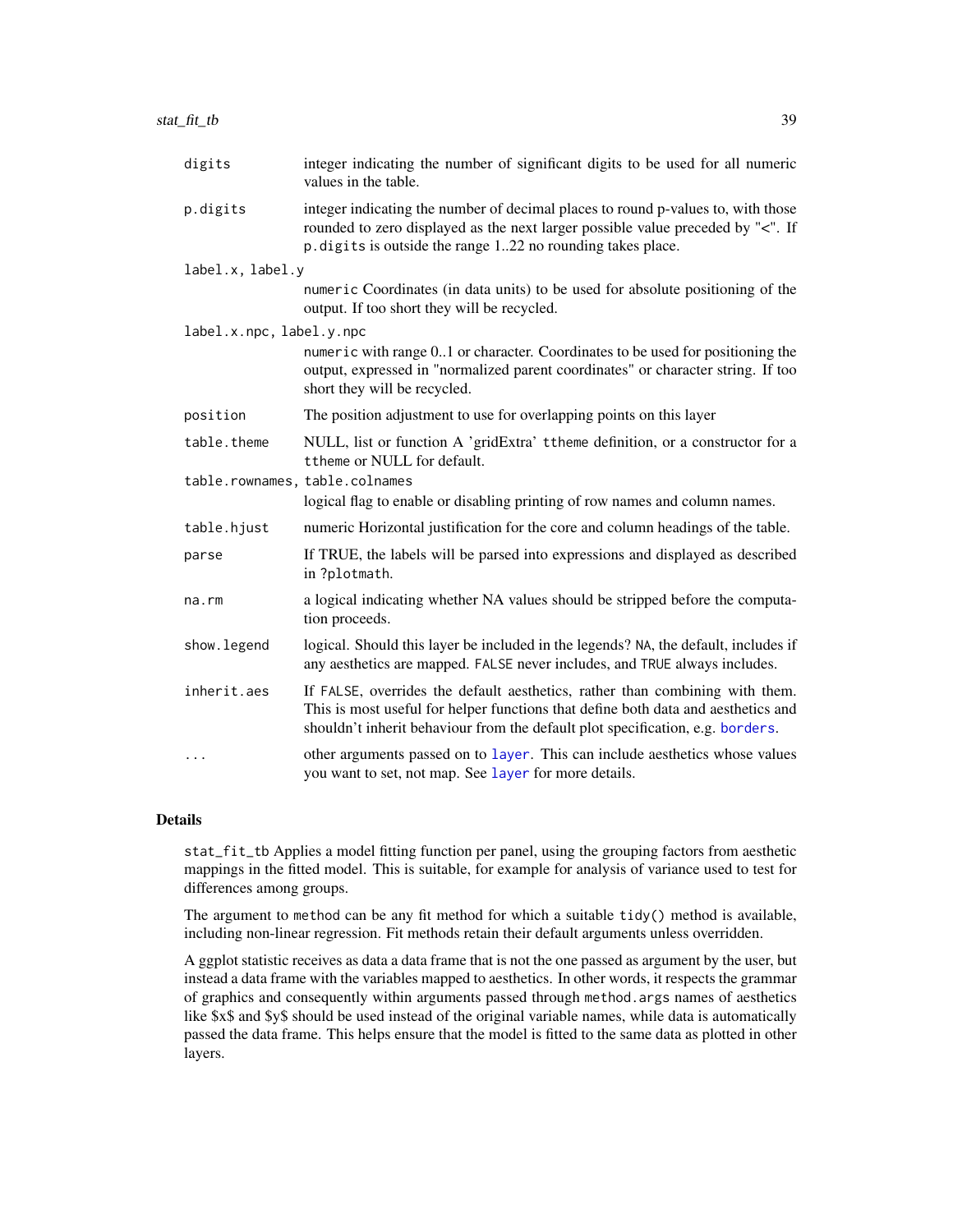#### Computed variables

The output of  $tidy()$  is returned as a single "cell" in a tibble (i.e. a tibble nested within a tibble). The returned data object contains a single, containing the result from a single model fit to all data in a panel. If grouping is present, it is ignored.

To explore the values returned by this statistic, which vary depending on the model fitting function and model formula we suggest the use of [geom\\_debug](#page-6-0).

### See Also

[broom](#page-0-0) and broom.mixed for details on how the tidying of the result of model fits is done. See [geom\\_table](#page-0-0) for details on how inset tables respond to mapped aesthetics and table themes. For details on predefined table themes see [ttheme\\_gtdefault](#page-0-0).

```
Other ggplot statistics for model fits: stat_fit_augment(), stat_fit_deviations(), stat_fit_glance(),
stat_fit_residuals(), stat_fit_tidy()
```
#### Examples

# package 'broom' needs to be installed to run these examples

```
if (requireNamespace("broom", quietly = TRUE)) {
 library(broom)
```

```
# data for examples
```

```
x <- c(44.4, 45.9, 41.9, 53.3, 44.7, 44.1, 50.7, 45.2, 60.1)
covariate \leq sqrt(x) + rnorm(9)
group \leq factor(c(rep("A", 4), rep("B", 5)))
my.df <- data.frame(x, group, covariate)
```

```
# Linear regression fit summary, by default
 ggplot(my.df, aes(covariate, x)) +
   geom_point() +
   stat_fit_tb() +
   expand_limits(y = 70)
```

```
# Linear regression fit summary, by default
 ggplot(my.df, aes(covariate, x)) +
   geom_point() +
   stat_fit_tb(digits = 2, p.digits = 4) +expand_limits(y = 70)
```

```
# Linear regression fit summary
 ggplot(my.df, aes(covariate, x)) +
   geom_point() +
   stat_fit_tb(tb.type = "fit.summary") +
   expand_limits(y = 70)
```

```
# Linear regression ANOVA table
 ggplot(my.df, aes(covariate, x)) +
   geom_point() +
   stat_fit_tb(tb.type = "fit.anova") +
   expand_limits(y = 70)
```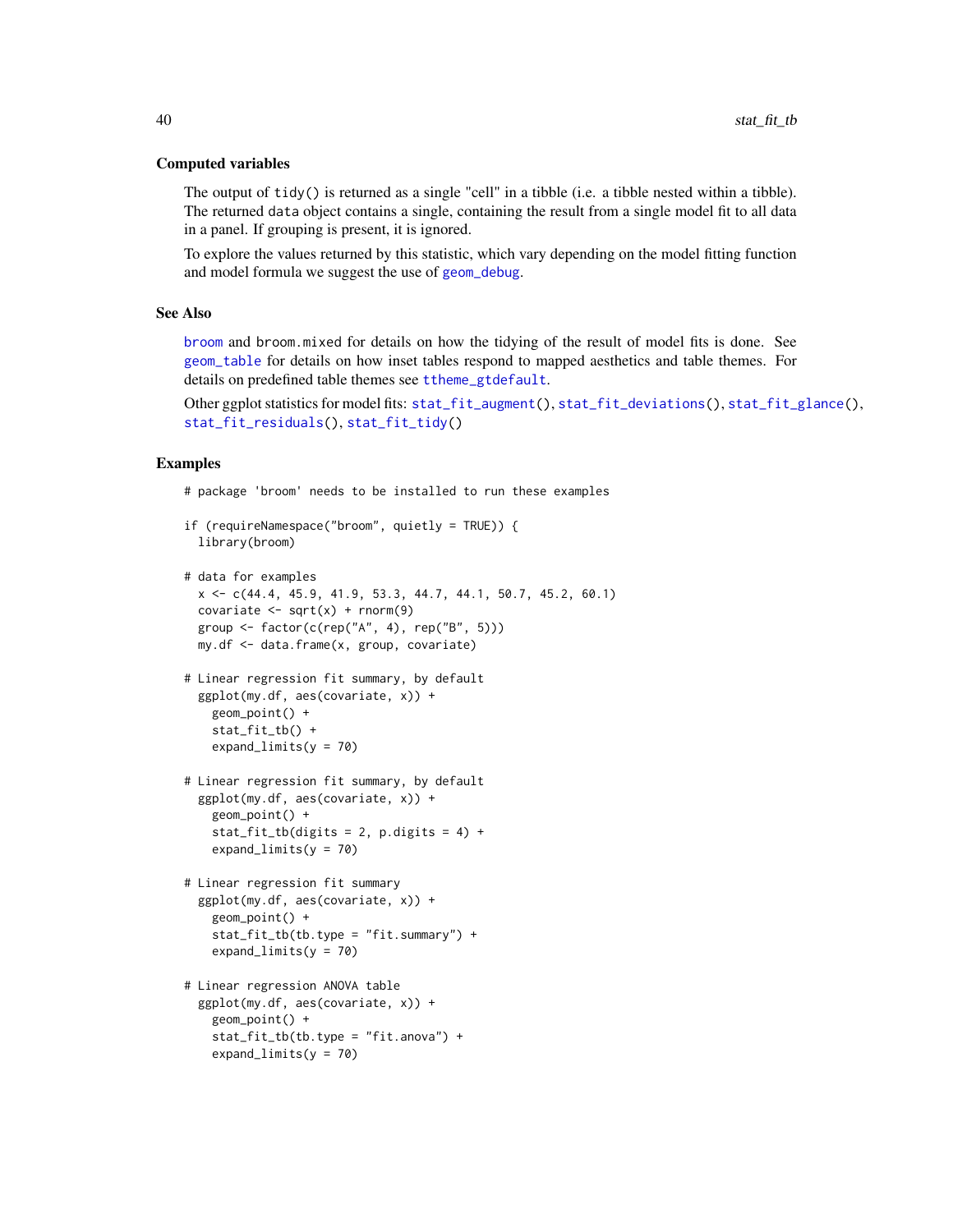```
# Linear regression fit coeficients
 ggplot(my.df, aes(covariate, x)) +
   geom_point() +
    stat_fit_tb(tb.type = "fit.coefs") +
   expand_limits(y = 70)
# Polynomial regression
 ggplot(my.df, aes(covariate, x)) +
   geom_point() +
   stat_fit_tb(method.args = list(formula = y \sim poly(x, 2))) +
    expand_limits(y = 70)
# Polynomial regression with renamed parameters
 ggplot(my.df, aes(covariate, x)) +
   geom_point() +
    stat_fit_tb(method.args = list(formula = y \sim poly(x, 2)),
                tb.params = c("x^0" = 1, "x^1" = 2, "x^2" = 3),
                parse = TRUE) +
    expand_limits(y = 70)
# Polynomial regression with renamed parameters and columns
# using numeric indexes
 ggplot(my.df, aes(covariate, x)) +
   geom_point() +
    stat_fit_tb(method.args = list(formula = y \sim poly(x, 2)),
                tb.params = c("x^0" = 1, "x^1" = 2, "x^2" = 3),
                tb.vars = c("Term" = 1, "Estimate" = 2, "S.E." = 3,"italic(F)-value" = 4, "italic(P)-value" = 5),
                parse = TRUE) +
    expand_limits(y = 70)
# ANOVA summary
 ggplot(my.df, aes(group, x)) +
   geom_point() +
   stat_fit_tb() +
   expand_limits(y = 70)
# ANOVA table
 ggplot(my.df, aes(group, x)) +
    geom_point() +
    stat_fit_tb(tb.type = "fit.anova") +
    expand_limits(y = 70)
# ANOVA table with renamed and selected columns
# using column names
 ggplot(my.df, aes(group, x)) +
   geom_point() +
    stat_fit_tb(tb.type = "fit.anova",
                tb.vars = c(Effect = "term", "df", "italic(F)" = "statistic","italic(P)" = "p.value"),parse = TRUE)
```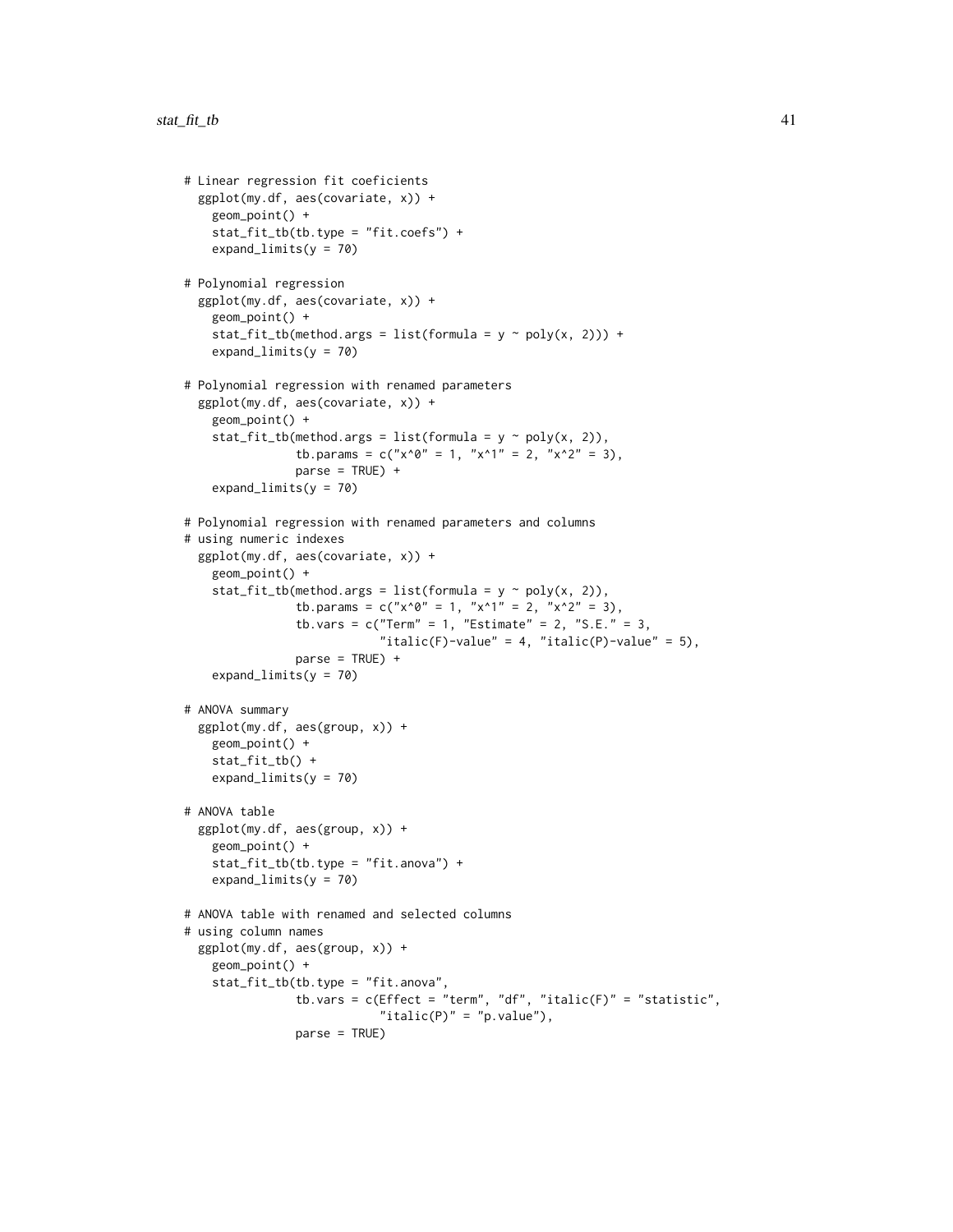```
# ANOVA table with renamed and selected columns
# using column names with partial matching
 ggplot(my.df, aes(group, x)) +
   geom_point() +
   stat_fit_tb(tb.type = "fit.anova",
                tb.vars = c(Effect = "term", "df", "italic(F)" = "stat","italic(P)" = "p"),
                parse = TRUE)
# ANOVA summary
 ggplot(my.df, aes(group, x)) +
   geom_point() +
    stat_fit_tb() +
    expand_limits(y = 70)
# ANCOVA (covariate not plotted)
 ggplot(my.df, aes(group, x, z = covariate)) +
   geom_point() +
    stat_fit_tb(method.args = list(formula = y \sim x + z),
          tb.vars = c(Effect = "term", "italic(F)" = "statistic", "italic(P)" = "p.value"),parse = TRUE)
# t-test
 ggplot(my.df, aes(group, x)) +
   geom_point() +
    stat_fit_tb(method = "t.test",
              tb.vars = c("italic(t)" = "statistic", "italic(P)" = "p.value"),parse = TRUE)
# t-test (equal variances assumed)
 ggplot(my.df, aes(group, x)) +
   geom_point() +
    stat_fit_tb(method = "t.test",
                method.args = list(formula = y \sim x, var.equal = TRUE),
                tb.vars = c("italic(t)" = "statistic", "italic(P)" = "p.value"),parse = TRUE)
# Linear regression using a table theme
 ggplot(my.df, aes(covariate, x)) +
   geom_point() +
    stat_fit_tb(table.theme = ttheme_gtlight) +
    expand_limits(y = 70)
}
```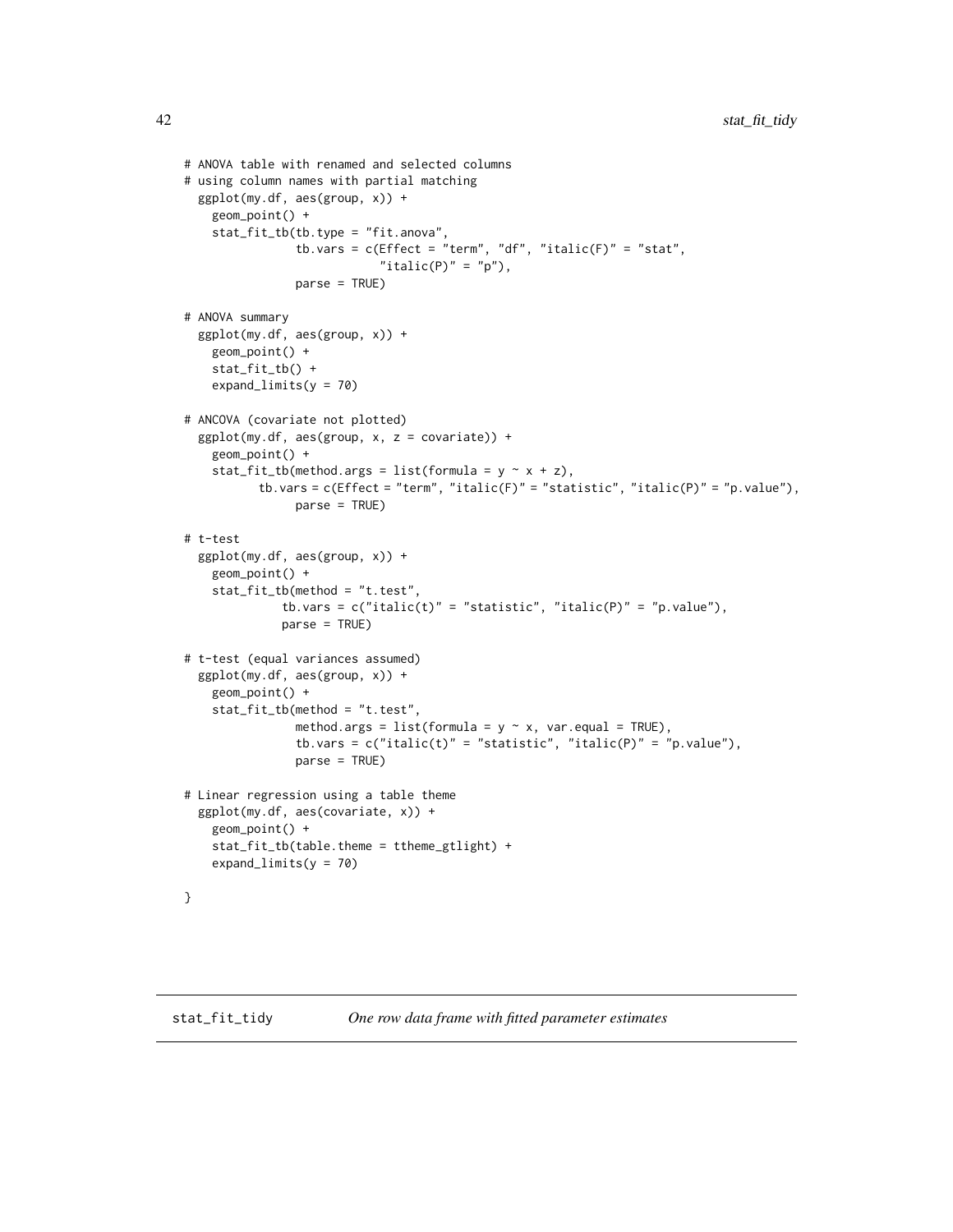# stat\_fit\_tidy 43

# Description

stat\_fit\_tidy fits a model and returns a "tidy" version of the model's summary, using 'tidy() methods from packages 'broom', 'broom.mixed', or other sources. To add the summary in tabular form use [stat\\_fit\\_tb](#page-36-0) instead of this statistic. When using stat\_fit\_tidy() you will most likely want to change the default mapping for label.

### Usage

```
stat_fit_tidy(
 mapping = NULL,data = NULL,geom = "text_npc",
 \text{method} = "lm",method.args = list(formula = y \sim x),
 tidy.args = list(),
  label.x = "left",label.y = "top",hstep = \theta,
 vstep = NULL,
  sanitize.names = FALSE,
 position = "identity",
 na.rm = FALSE,
  show.legend = FALSE,
  inherit.aes = TRUE,
  ...
\mathcal{L}
```

| mapping                | The aesthetic mapping, usually constructed with aes or aes <sub>-</sub> . Only needs to be<br>set at the layer level if you are overriding the plot defaults.                                      |
|------------------------|----------------------------------------------------------------------------------------------------------------------------------------------------------------------------------------------------|
| data                   | A layer specific dataset - only needed if you want to override the plot defaults.                                                                                                                  |
| geom                   | The geometric object to use display the data                                                                                                                                                       |
| method                 | character or function.                                                                                                                                                                             |
| method.args, tidy.args |                                                                                                                                                                                                    |
|                        | list of arguments to pass to method, and to [generics::tidy], respectively.                                                                                                                        |
| label.x, label.y       |                                                                                                                                                                                                    |
|                        | numeric with range 01 or character. Coordinates to be used for positioning the<br>output, expressed in "normalized parent coordinates" or character string. If too<br>short they will be recycled. |
| hstep, vstep           | numeric in npc units, the horizontal and vertical step used between labels for<br>different groups.                                                                                                |
| sanitize.names         | logical If true sanitize column names in the returned data with R's make.names()<br>function.                                                                                                      |
| position               | The position adjustment to use for overlapping points on this layer                                                                                                                                |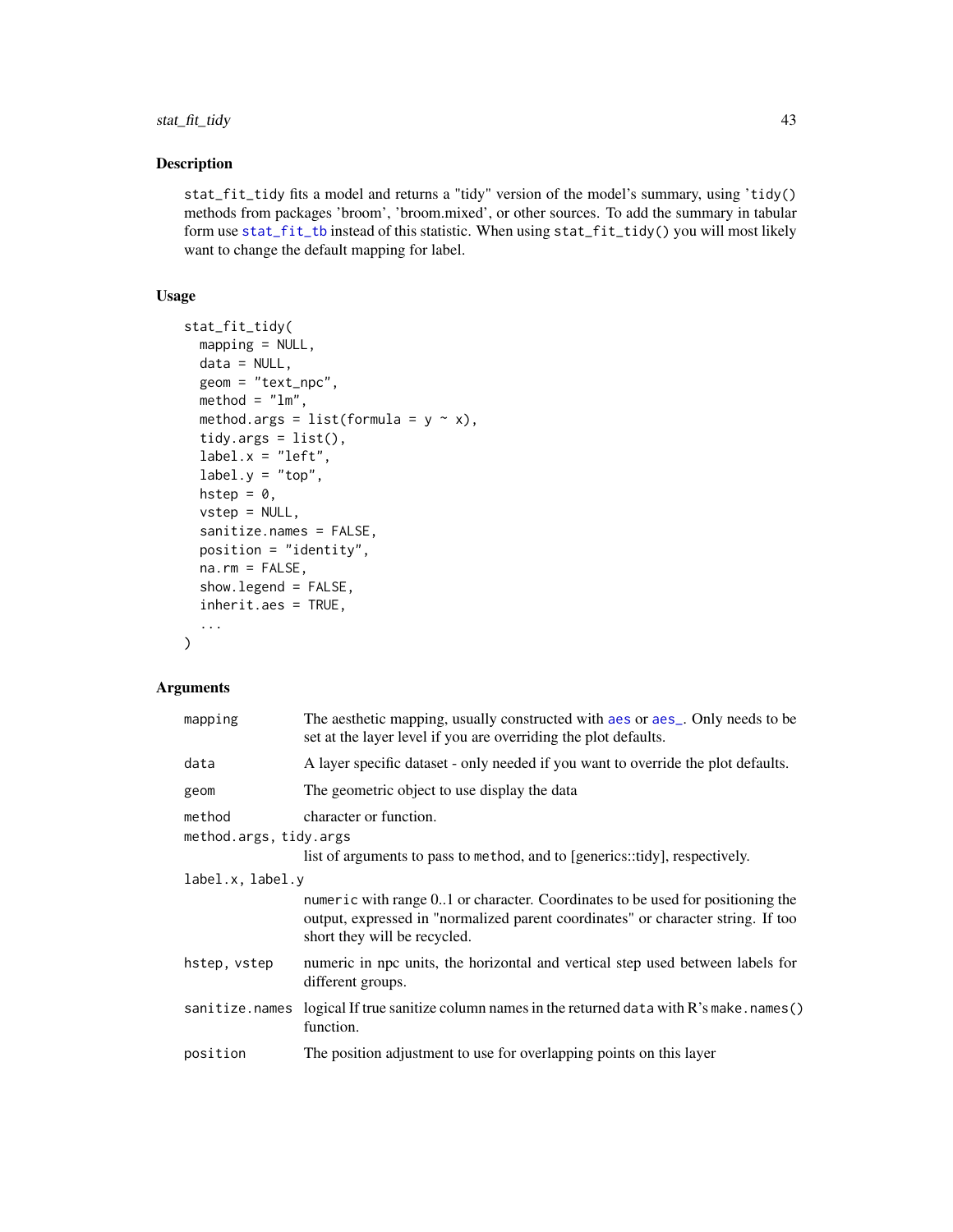| na.rm       | a logical indicating whether NA values should be stripped before the computa-<br>tion proceeds.                                                                                                                                                     |
|-------------|-----------------------------------------------------------------------------------------------------------------------------------------------------------------------------------------------------------------------------------------------------|
| show.legend | logical. Should this layer be included in the legends? NA, the default, includes if<br>any aesthetics are mapped. FALSE never includes, and TRUE always includes.                                                                                   |
| inherit.aes | If FALSE, overrides the default aesthetics, rather than combining with them.<br>This is most useful for helper functions that define both data and aesthetics and<br>shouldn't inherit behaviour from the default plot specification, e.g. borders. |
| $\ddots$ .  | other arguments passed on to layer. This can include aesthetics whose values<br>you want to set, not map. See layer for more details.                                                                                                               |

stat\_fit\_tidy together with [stat\\_fit\\_glance](#page-29-0) and [stat\\_fit\\_augment](#page-22-0), based on package 'broom' can be used with a broad range of model fitting functions as supported at any given time by 'broom'. In contrast to [stat\\_poly\\_eq](#page-60-0) which can generate text or expression labels automatically, for these functions the mapping of aesthetic label needs to be explicitly supplied in the call, and labels built on the fly.

A ggplot statistic receives as data a data frame that is not the one passed as argument by the user, but instead a data frame with the variables mapped to aesthetics. In other words, it respects the grammar of graphics and consequently within arguments passed through method.args names of aesthetics like \$x\$ and \$y\$ should be used instead of the original variable names, while data is automatically passed the data frame. This helps ensure that the model is fitted to the same data as plotted in other layers.

#### Value

The output of  $\text{tidy}()$  is returned after reshaping it into a single row. Grouping is respected, and the model fitted separately to each group of data. The returned data object has one row for each group within a panel. To use the intercept, note that output of tidy() is renamed from (Intercept) to Intercept. Otherwise, the names of the columns in the returned data are based on those returned by the tidy() method for the model fit class returned by the fit function. These will frequently differ from the name of values returned by the print methods corresponding to the fit or test function used. To explore the values returned by this statistic including the name of variables/columns, which vary depending on the model fitting function and model formula, we suggest the use of [geom\\_debug](#page-6-0). An example is shown below. Names of columns as returned by default are not always syntactically valid R names making it necessary to use back ticks to access them. Syntactically valid names are guaranteed if sanitize.names = TRUE is added to the call.

To explore the values returned by this statistic, which vary depending on the model fitting function and model formula we suggest the use of [geom\\_debug](#page-6-0). An example is shown below.

### Warning!

Not all 'glance()' methods are defined in package 'broom'. 'glance()' specializations for mixed models fits of classes 'lme', 'nlme', 'lme4', and many others are defined in package 'broom.mixed'.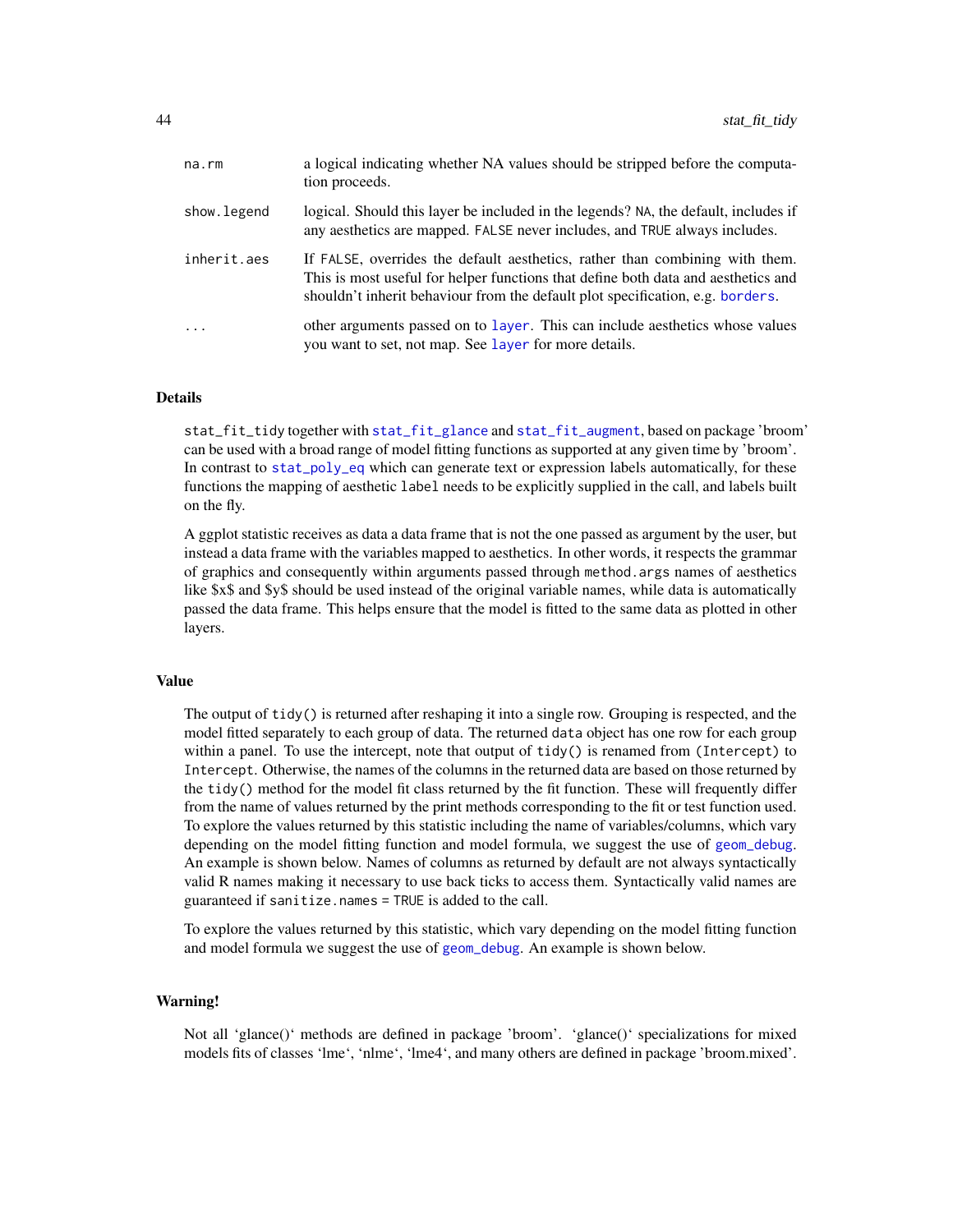### Handling of grouping

stat\_fit\_tidy applies the function given by method separately to each group of observations; in ggplot2 factors mapped to aesthetics generate a separate group for each level. Because of this, stat\_fit\_tidy is not useful for annotating plots with results from t.test() or ANOVA or AN-COVA. In such cases use instead stat\_fit\_tb() which applies the model fitting per panel.

#### Note

The statistic stat\_fit\_tidy can be used only with methods that accept formulas under any formal parameter name and a data argument. Use ggplot2::stat\_smooth() instead of stat\_fit\_augment in production code if the additional features are not needed.

Although arguments passed to parameter tidy.args will be passed to [generics::tidy()] whether they are silently ignored or obeyed depends on each specialization of [tidy()], so do carefully read the documentation for the version of [tidy()] corresponding to the 'method' used to fit the model. You will also need to manually install the package, such as 'broom', where the tidier you intend to use are defined.

### See Also

[broom](#page-0-0) and broom.mixed for details on how the tidying of the result of model fits is done.

Other ggplot statistics for model fits: [stat\\_fit\\_augment\(](#page-22-0)), [stat\\_fit\\_deviations\(](#page-25-0)), [stat\\_fit\\_glance\(](#page-29-0)), [stat\\_fit\\_residuals\(](#page-33-0)), [stat\\_fit\\_tb\(](#page-36-0))

### Examples

# package 'broom' needs to be installed to run these examples

```
if (requireNamespace("broom", quietly = TRUE)) {
 library(broom)
 library(quantreg)
```

```
# Inspecting the returned data using geom_debug()
 if (requireNamespace("gginnards", quietly = TRUE)) {
   library(gginnards)
```

```
# This provides a quick way of finding out the names of the variables that
# are available for mapping to aesthetics. This is specially important for
# this stat as these names depend on the specific tidy() method used, which
# depends on the method used, such as lm(), used to fit the model.
# Regression by panel, default column names
 ggplot(mtcars, aes(x = disp, y = mp)) +stat_smooth(method = "lm", formula = y \sim x + I(x^2)) +
    geom\_point(aes(colour = factor(cyl))) +
    stat_fit_tidy(method = "lm",
                  method.args = list(formula = y \sim x + I(x^2)),
                  geom = "debug")
# Regression by panel, sanitized column names
```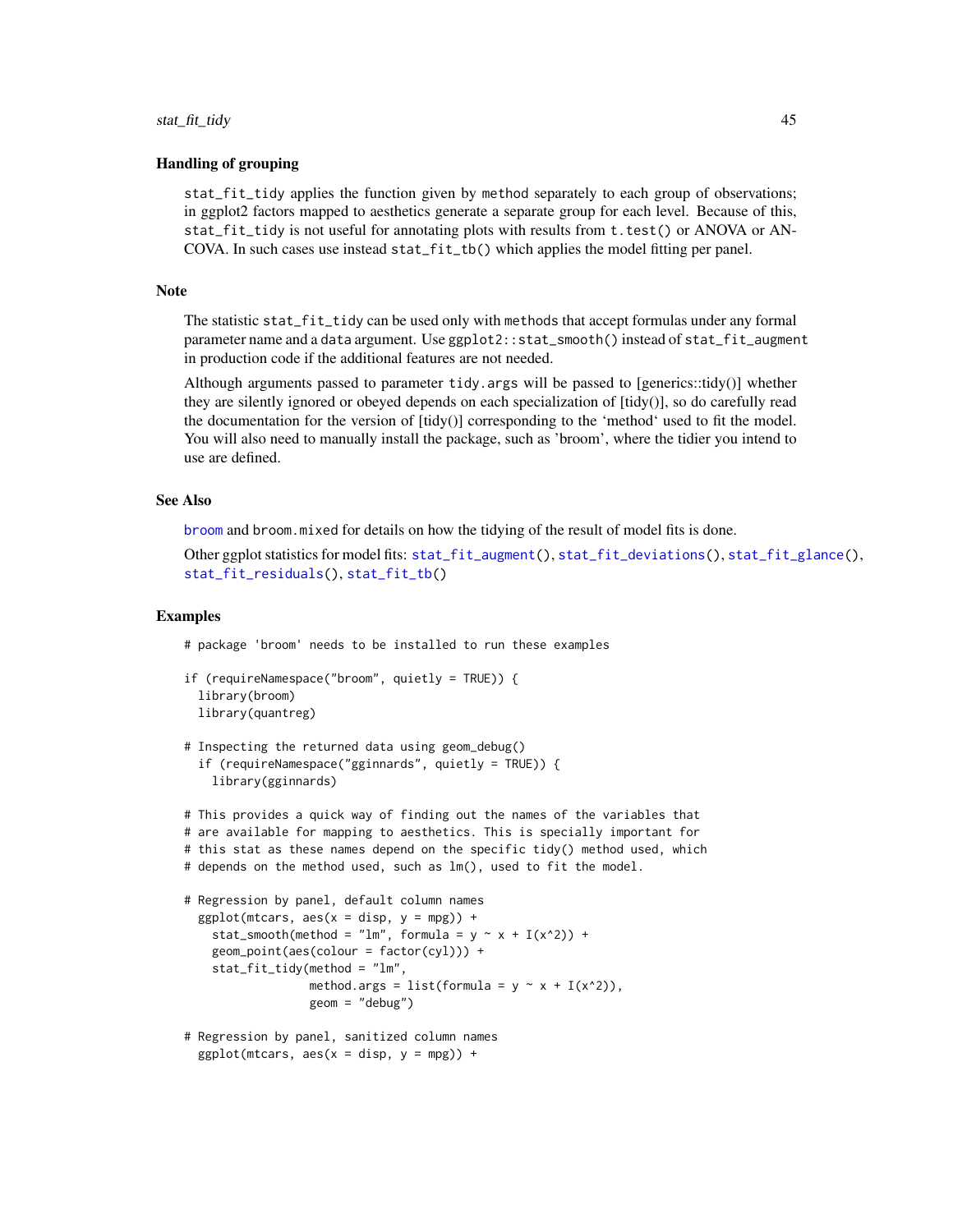```
stat_smooth(method = "lm", formula = y \sim x + I(x^2)) +
    geom_point(aes(colour = factor(cyl))) +
    stat_fit_tidy(method = "lm",
                  method.args = list(formula = y \sim x + I(x^2)),
                  geom = "debug", sanitize.names = TRUE)
}
# Regression by panel example
  ggplot(mtcars, aes(x = disp, y = mp)) +
    stat_smooth(method = "lm") +
    geom_point(aes(colour = factor(cyl))) +
    stat_fit_tidy(method = "lm",
                  label.x = "right",method.args = list(formula = y \sim x),
                  mapping = aes(label = sprintf("Slope = %.3g\nmp-value = %.3g",after_stat(x_estimate),
                                                after_stat(x_p.value))))
# Regression by group example
  ggplot(mtcars, aes(x = disp, y = mpg, colour = factor(cyl))) +stat_smooth(method = "lm") +
    geom_point() +
    stat_fit_tidy(method = "lm",
                  label.x = "right",method.args = list(formula = y \sim x),
                  mapping = aes(label = sprintf("Slope = %.3g, p-value = %.3g",after_stat(x_estimate),
                                                after_stat(x_p.value))))
# Weighted regression example
  ggplot(mtcars, aes(x = disp, y = mpg, weight = cyl)) +stat_smooth(method = "lm") +
    geom_point(aes(colour = factor(cyl))) +
    stat_fit_tidy(method = "lm",
                  label.x = "right",method.args = list(formula = y \sim x, weights = quote(weight)),
                  mapping = aes(label = sprintf("Slope = %.3g\nmp-value = %.3g",after_stat(x_estimate),
                                                after_stat(x_p.value))))
# Correlation test
  ggplot(mtcars, aes(x = disp, y = mp)) +stat_smooth(method = "lm") +
    geom_point() +
    stat_fit_tidy(method = "cor.test",
                  label.y = "bottom",
                  method.args = list(formula = ~x + y),
                  mapping = aes(label = sprintf("R = %.3g\npp-value = %.3g",after_stat(`_estimate`),
                                                after_stat(`_p.value`))))
# Quantile regression
  ggplot(mtcars, aes(x = disp, y = mp)) +
```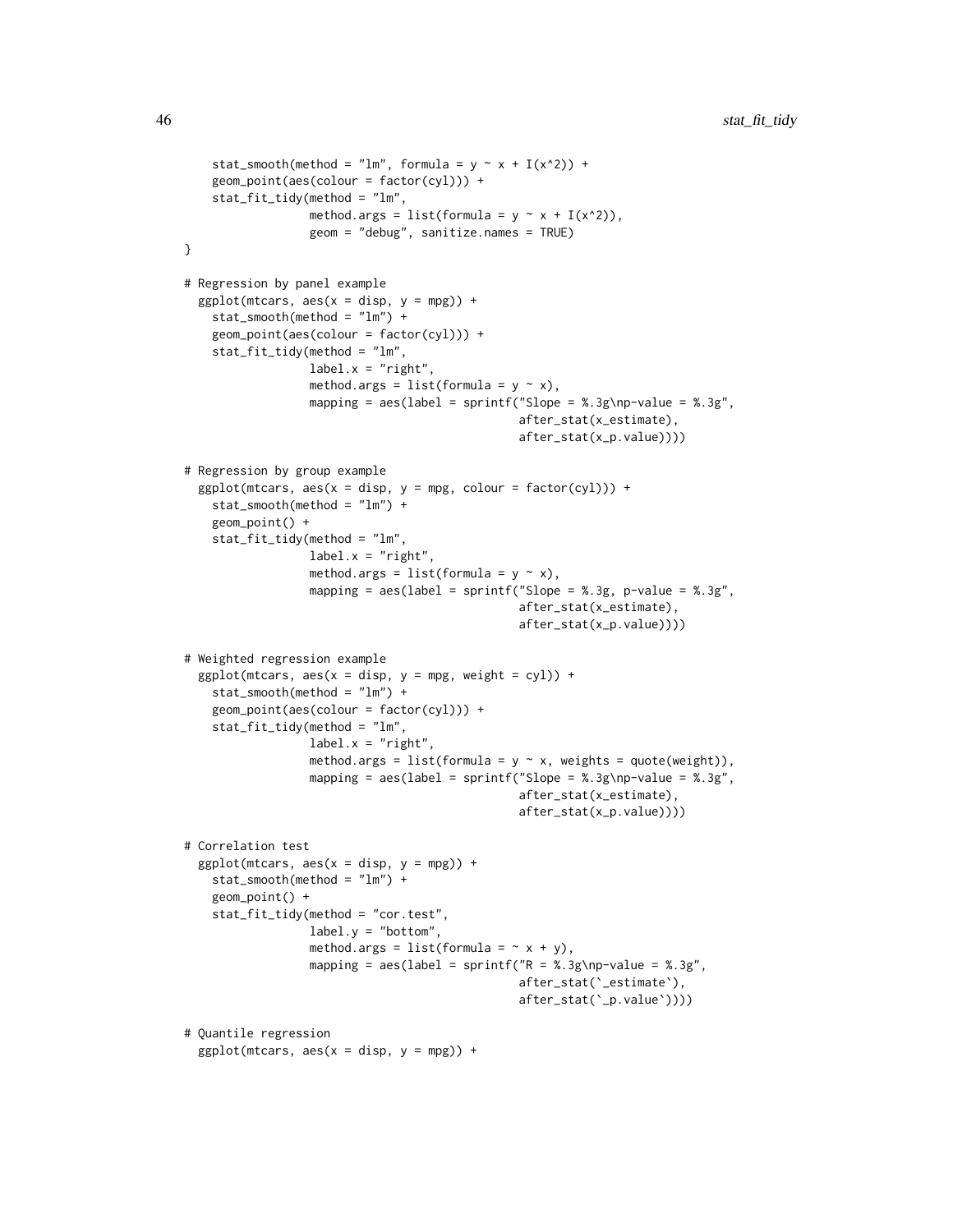```
stat_smooth(method = "lm") +
geom_point() +
stat_fit_tidy(method = "rq",
              label.y = "bottom",
              method.args = list(formula = y \sim x),
              tidy.args = list(se.type = "nid"),
              mapping = aes(label = sprintf("Slope = %.3g\nmp-value = %.3g",after_stat(x_estimate),
                                             after_stat(x_p.value))))
```
}

### <span id="page-46-0"></span>stat\_ma\_eq *Equation, p-value, R^2 of major axis regression*

### Description

stat\_ma\_eq fits model II regressions. From the fitted model it generates several labels including the equation, p-value, coefficient of determination  $(R^2)$ , and number of observations.

#### Usage

```
stat_ma_eq(
 mapping = NULL,
 data = NULL,geom = "text_npc",
 position = "identity",
  ...,
 method = "lmodel2:MA",method.args = list(),
  formula = NULL,
 range.y = NULL,range.x = NULL,
  nperm = 99,eq.with.lhs = TRUE,
 eq.x.rhs = NULL,small.r = FALSE,small.p = FALSE,coef.digits = 3,coef.keep.zeros = TRUE,
  rr.digits = 2,
 p.digits = max(1, ceiling(log10(nperm))),
  label.x = "left",label.y = "top",hstep = 0,
  vstep = NULL,output.type = NULL,
```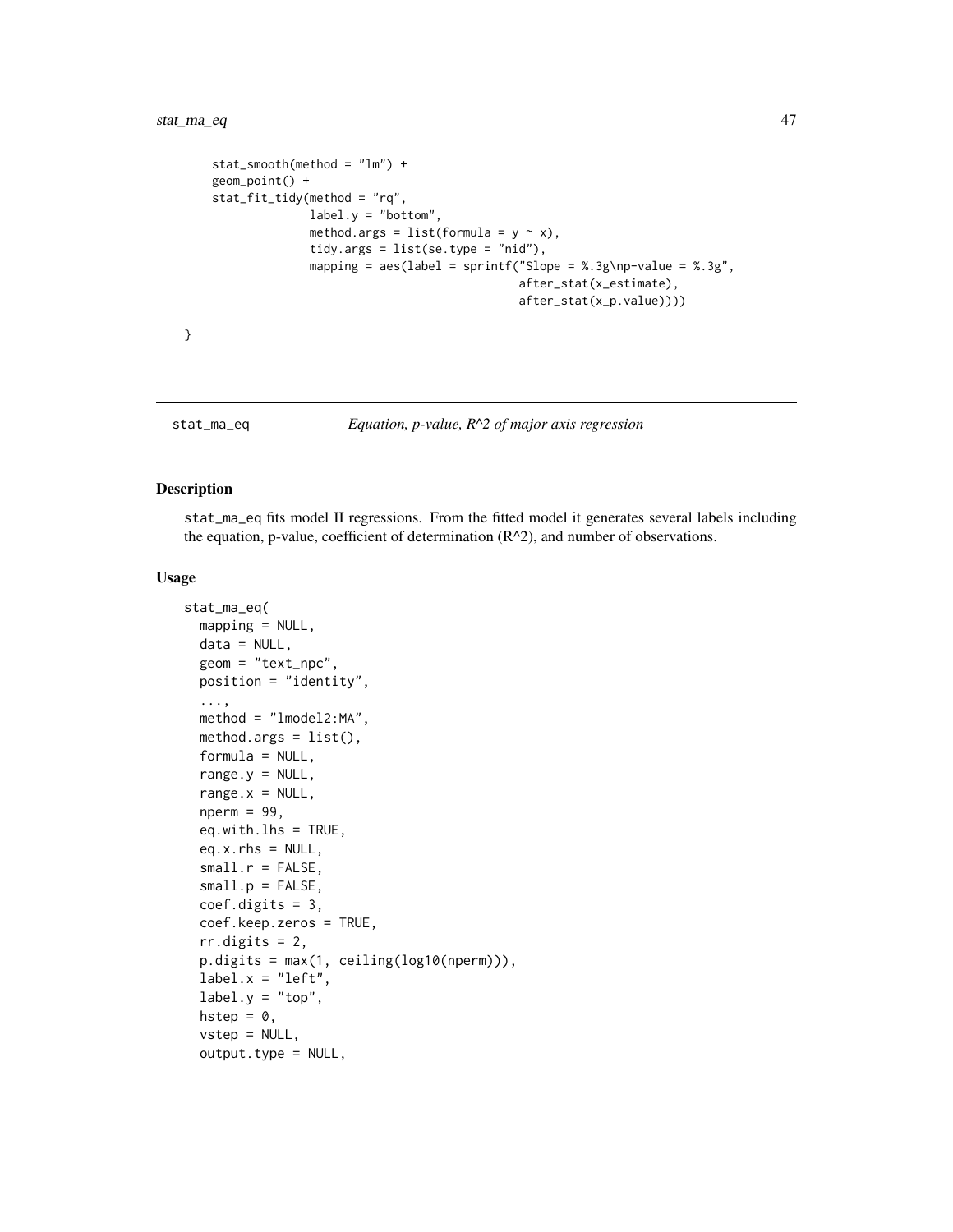```
na.rm = FALSE,orientation = NA,
 parse = NULL,
 show.legend = FALSE,inherit.aes = TRUE
\mathcal{L}
```

| mapping          | The aesthetic mapping, usually constructed with aes. Only needs to be set at<br>the layer level if you are overriding the plot defaults.                                                                                                                                                                                                                                                                                       |  |  |
|------------------|--------------------------------------------------------------------------------------------------------------------------------------------------------------------------------------------------------------------------------------------------------------------------------------------------------------------------------------------------------------------------------------------------------------------------------|--|--|
| data             | A layer specific dataset, only needed if you want to override the plot defaults.                                                                                                                                                                                                                                                                                                                                               |  |  |
| geom             | The geometric object to use display the data                                                                                                                                                                                                                                                                                                                                                                                   |  |  |
| position         | The position adjustment to use for overlapping points on this layer                                                                                                                                                                                                                                                                                                                                                            |  |  |
| $\cdots$         | other arguments passed on to layer. This can include aesthetics whose values<br>you want to set, not map. See layer for more details.                                                                                                                                                                                                                                                                                          |  |  |
| method           | function or character If character, "MA", "SMA", "RMA" or "OLS", alter-<br>natively "lmodel2" or the name of a model fit function are accepted, possi-<br>bly followed by the fit function's method argument separated by a colon (e.g.<br>"Imodel2:MA"). If a function different to 1model2(), it must accept arguments<br>named formula, data, range.y, range.x and nperm and return a model fit<br>object of class 1mode12. |  |  |
| method.args      | named list with additional arguments.                                                                                                                                                                                                                                                                                                                                                                                          |  |  |
| formula          | a formula object. Using aesthetic names x and y instead of original variable<br>names.                                                                                                                                                                                                                                                                                                                                         |  |  |
| range.y, range.x |                                                                                                                                                                                                                                                                                                                                                                                                                                |  |  |
|                  | character Pass "relative" or "interval" if method "RMA" is to be computed.                                                                                                                                                                                                                                                                                                                                                     |  |  |
| nperm            | integer Number of permutation used to estimate significance.                                                                                                                                                                                                                                                                                                                                                                   |  |  |
| eq.with.lhs      | If character the string is pasted to the front of the equation label before parsing<br>or a logical (see note).                                                                                                                                                                                                                                                                                                                |  |  |
| eq.x.rhs         | character this string will be used as replacement for "x" in the model equation<br>when generating the label before parsing it.                                                                                                                                                                                                                                                                                                |  |  |
| small.r, small.p |                                                                                                                                                                                                                                                                                                                                                                                                                                |  |  |
|                  | logical Flags to switch use of lower case r and p for coefficient of determination<br>and p-value.                                                                                                                                                                                                                                                                                                                             |  |  |
| coef.digits      | integer Number of significant digits to use for the fitted coefficients.                                                                                                                                                                                                                                                                                                                                                       |  |  |
| coef.keep.zeros  |                                                                                                                                                                                                                                                                                                                                                                                                                                |  |  |
|                  | logical Keep or drop trailing zeros when formatting the fitted coefficients and<br>F-value.                                                                                                                                                                                                                                                                                                                                    |  |  |
|                  | rr.digits, p.digits                                                                                                                                                                                                                                                                                                                                                                                                            |  |  |
|                  | integer Number of digits after the decimal point to use for R^2 and P-value in<br>labels.                                                                                                                                                                                                                                                                                                                                      |  |  |
| label.x, label.y |                                                                                                                                                                                                                                                                                                                                                                                                                                |  |  |
|                  | numeric with range 01 "normalized parent coordinates" (npc units) or charac-<br>ter if using geom_text_npc() or geom_label_npc(). If using geom_text() or<br>geom_label() numeric in native data units. If too short they will be recycled.                                                                                                                                                                                    |  |  |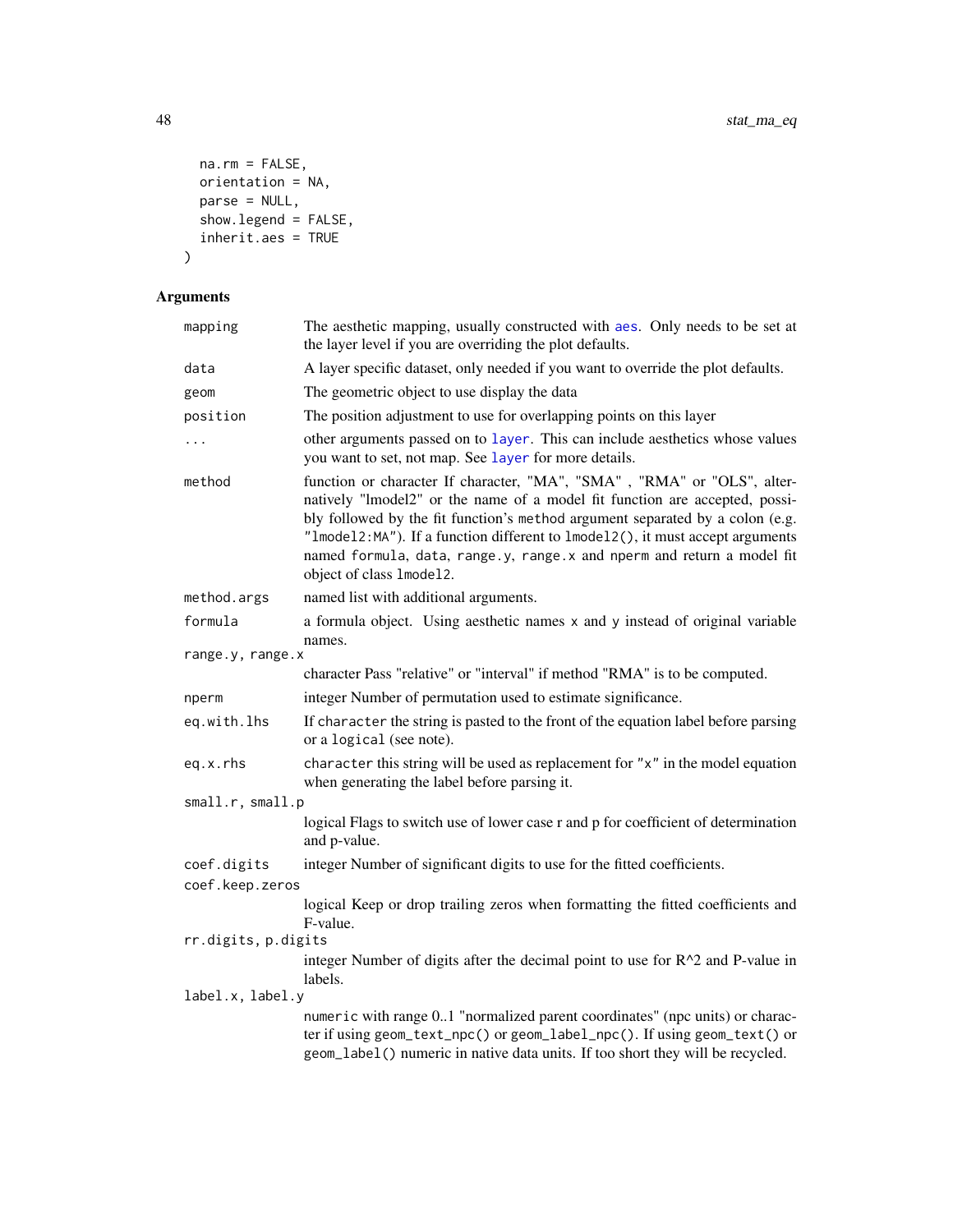| hstep, vstep | numeric in npc units, the horizontal and vertical step used between labels for<br>different groups.                                                                                                                                                 |
|--------------|-----------------------------------------------------------------------------------------------------------------------------------------------------------------------------------------------------------------------------------------------------|
| output.type  | character One of "expression", "LaTeX", "text", "markdown" or "numeric".                                                                                                                                                                            |
| na.rm        | a logical indicating whether NA values should be stripped before the computa-<br>tion proceeds.                                                                                                                                                     |
| orientation  | character Either "x" or "y" controlling the default for formula.                                                                                                                                                                                    |
| parse        | logical Passed to the geom. If TRUE, the labels will be parsed into expressions<br>and displayed as described in ?plotmath. Default is TRUE if output. type =<br>"expression" and FALSE otherwise.                                                  |
| show. legend | logical. Should this layer be included in the legends? NA, the default, includes if<br>any aesthetics are mapped. FALSE never includes, and TRUE always includes.                                                                                   |
| inherit.aes  | If FALSE, overrides the default aesthetics, rather than combining with them.<br>This is most useful for helper functions that define both data and aesthetics and<br>shouldn't inherit behaviour from the default plot specification, e.g. borders. |

This stat can be used to automatically annotate a plot with  $R^2$ , P\_value, n and/or the fitted model equation. It supports linear major axis (MA), standard major axis (SMA) and ranged major axis (RMA) regression by means of function [lmodel2](#page-0-0). Please see the documentation, including the vignette of package 'lmodel2' for details. The parameters in stat\_ma\_eq() follow the same naming as in function lmodel2().

A ggplot statistic receives as data a data frame that is not the one passed as argument by the user, but instead a data frame with the variables mapped to aesthetics. stat\_ma\_eq() mimics how stat\_smooth() works, except that only linear regression can be fitted. Similarly to these statistics the model fits respect grouping, so the scales used for x and y should both be continuous scales rather than discrete.

### Aesthetics

stat\_ma\_eq understands x and y, to be referenced in the formula while the weight aesthetic is ignored. Both x and y must be mapped to numeric variables. In addition, the aesthetics understood by the geom ("text" is the default) are understood and grouping respected.

# Computed variables

If output.type different from "numeric" the returned tibble contains columns listed below. If the fitted model does not contain a given value, the label is set to character(0L).

x,npcx x position

y,npcy y position

eq.label equation for the fitted polynomial as a character string to be parsed

**rr.label**  $R^2$  of the fitted model as a character string to be parsed

p.value.label P-value for the F-value above.

n.label Number of observations used in the fit.

grp.label Set according to mapping in aes.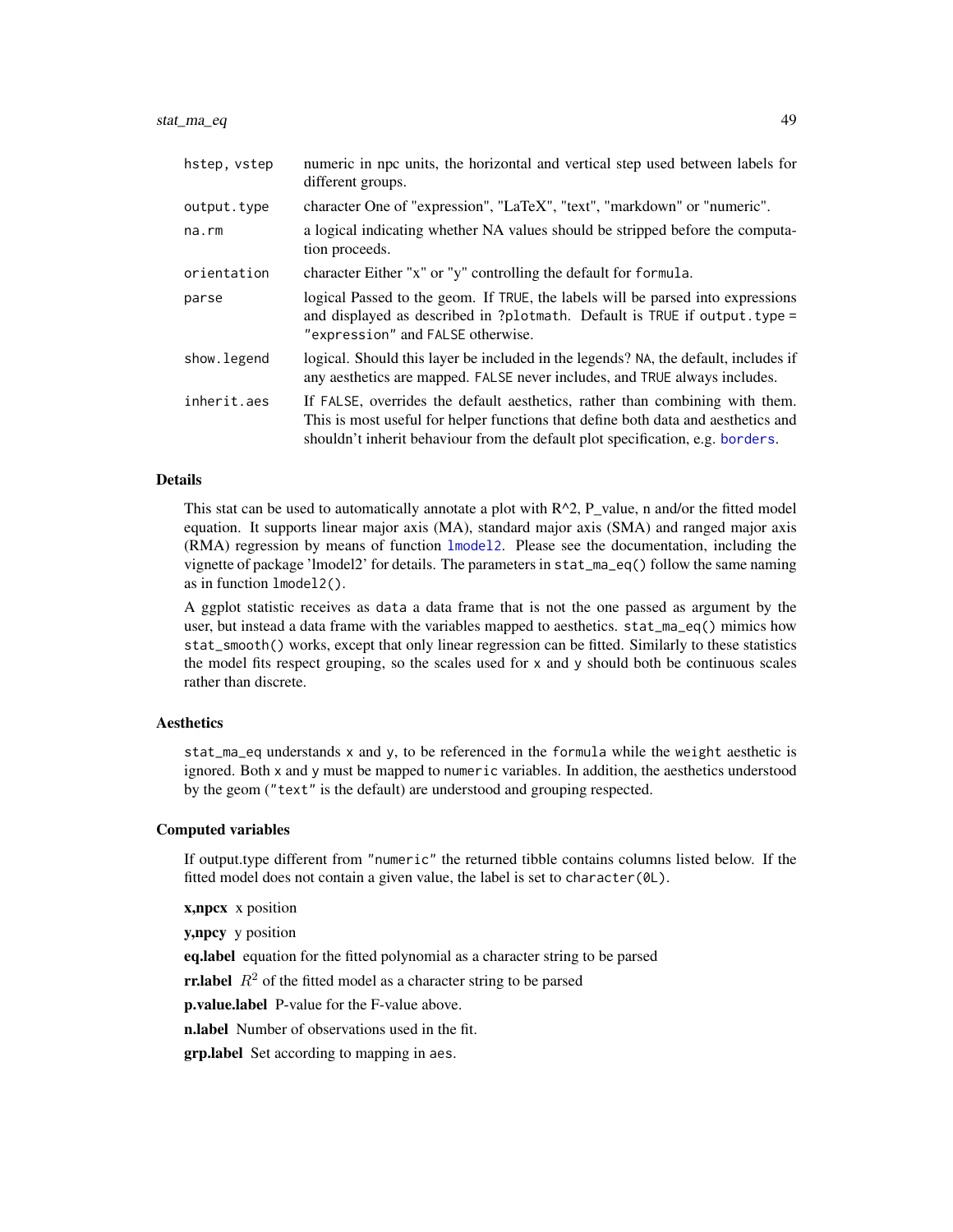r.squared, p.value, n numeric values, from the model fit object

If output.type is "numeric" the returned tibble contains columns listed below. If the model fit function used does not return a value, the variable is set to NA\_real\_.

x,npcx x position

y,npcy y position

coef.ls list containing the "coefficients" matrix from the summary of the fit object

r.squared, adj.r.squared, f.value, f.df1, f.df2, p.value, AIC, BIC, n numeric values, from the model fit object

**grp. label** Set according to mapping in aes.

**b** 0.constant TRUE is polynomial is forced through the origin

**b\_i** One or two columns with the coefficient estimates

To explore the computed values returned for a given input we suggest the use of [geom\\_debug](#page-6-0) as shown in the last examples below.

#### Note

For backward compatibility a logical is accepted as argument for eq.with.lhs. If TRUE, the default is used, either "x" or "y", depending on the argument passed to formula. However, "x" or "y" can be substituted by providing a suitable replacement character string through eq.x.rhs. Parameter orientation is redundant as it only affects the default for formula but is included for consistency with ggplot2::stat\_smooth().

Methods in 1mode12 are all computed always except for RMA that requires a numeric argument to at least one of range.y or range.x. The results for specific methods are extracted a posteriori from the model fit object. When a function is passed as argument to method, the method can be passed in a list to method.args as member method. More easily, the name of the function can be passed as a character string together with the lmodel2-supported method.

### See Also

The major axis regression model is fitted with function [lmodel2](#page-0-0), please consult its documentation. This stat\_ma\_eq statistic can return ready formatted labels depending on the argument passed to output.type. If ordinary least squares polynomial regression is desired, then [stat\\_poly\\_eq](#page-60-0). For quantile fits of polynomial regression is desired, [stat\\_quant\\_eq](#page-74-0) should be used. For other types of models such as non-linear models, statistics [stat\\_fit\\_glance](#page-29-0) and [stat\\_fit\\_tidy](#page-41-0) should be used and the code for construction of character strings from numeric values and their mapping to aesthetic label needs to be explicitly supplied in the call.

Other ggplot statistics for major axis regression: [stat\\_ma\\_line\(](#page-52-0))

### Examples

```
# generate artificial data
set.seed(98723)
my.data <- data.frame(x = rnorm(100) + (0:99) / 10 - 5,
                     y = rnorm(100) + (0:99) / 10 - 5,
                     group = c("A", "B")
```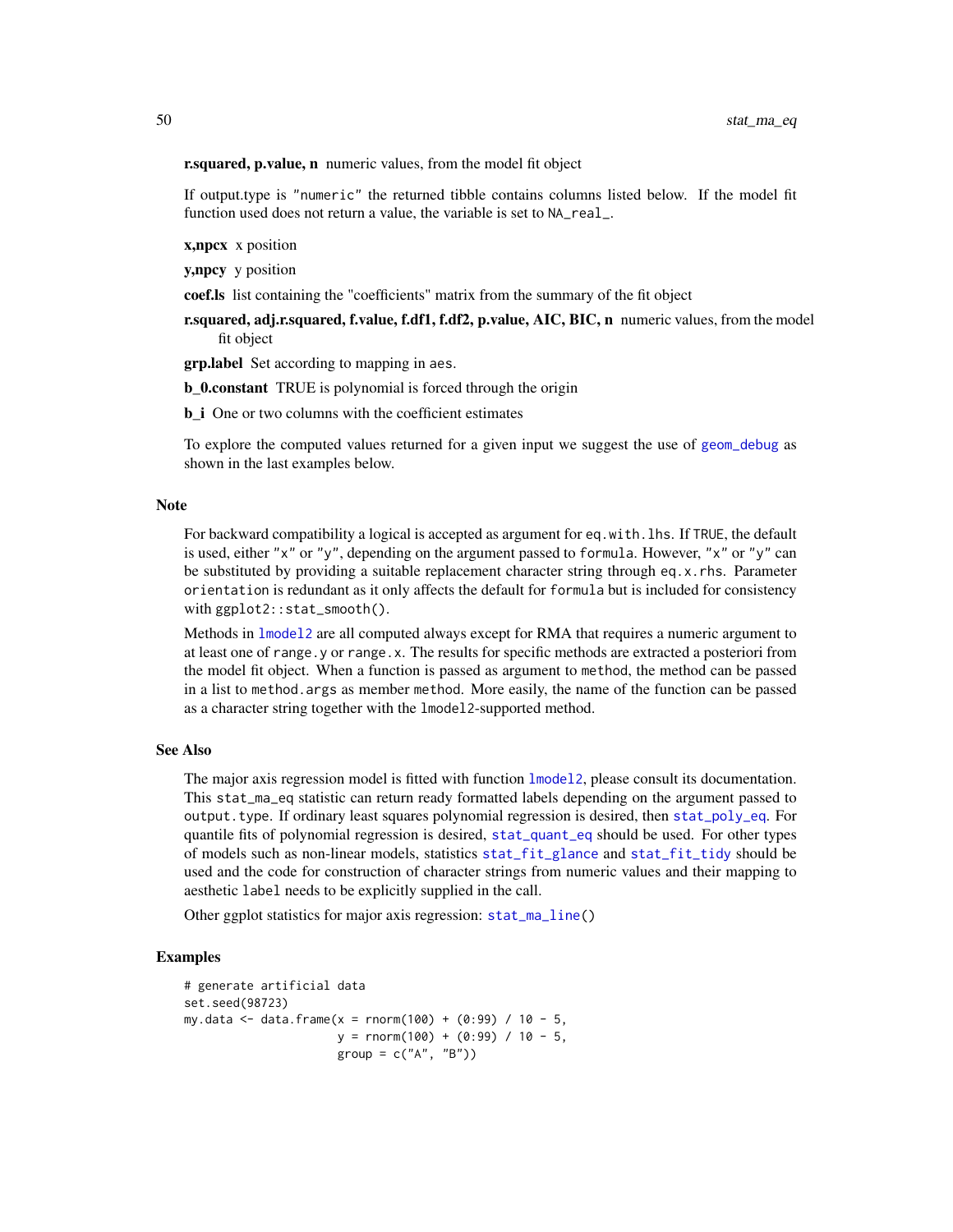```
# using defaults (major axis regression)
ggplot(my.data, aes(x, y)) +
 geom_point() +
 stat_ma_line() +
 stat_ma_eq()
# using major axis regression
ggplot(my.data, aes(x, y)) +geom_point() +
 stat_ma_line(method = "MA") +
 stat_ma_eq(aes(label =
    paste(after_stat(eq.label),
          after_stat(p.value.label),
          sep = "*\`', \`\`", \`method = "MA")
# using standard major axis regression
ggplot(my.data, aes(x, y)) +
 geom_point() +
 stat_ma_line(method = "SMA") +
 stat_ma_eq(aes(label =
    paste(after_stat(eq.label),
          after_stat(p.value.label),
          sep = "*\`', \`\`', \`method = "SMA")
# using ranged major axis regression
ggplot(my.data, aes(x, y)) +
 geom_point() +
 stat_ma_line(method = "RMA", range.y = "interval", range.x = "interval") +
 stat_ma_eq(aes(label =
    paste(after_stat(eq.label),
          after_stat(p.value.label),
          sep = "*\`', \`\`', \`method = "RMA",range.y = "interval", range.x = "interval")
# No permutation-based test
ggplot(my.data, aes(x, y)) +geom_point() +
 stat_ma_line(method = "MA") +
 stat_ma_eq(aes(label =
    paste(after_stat(eq.label),
          after_stat(p.value.label),
          sep = "*\`', \`\`', \`\`'')),
          method = ^{\prime\prime}MA^{\prime\prime}, nperm = 0)
# explicit formula "x explained by y"
ggplot(my.data, aes(x, y)) +
 geom_point() +
 stat_ma_line(formula = x \sim y) +
 stat_ma_eq(formula = x \sim y,
```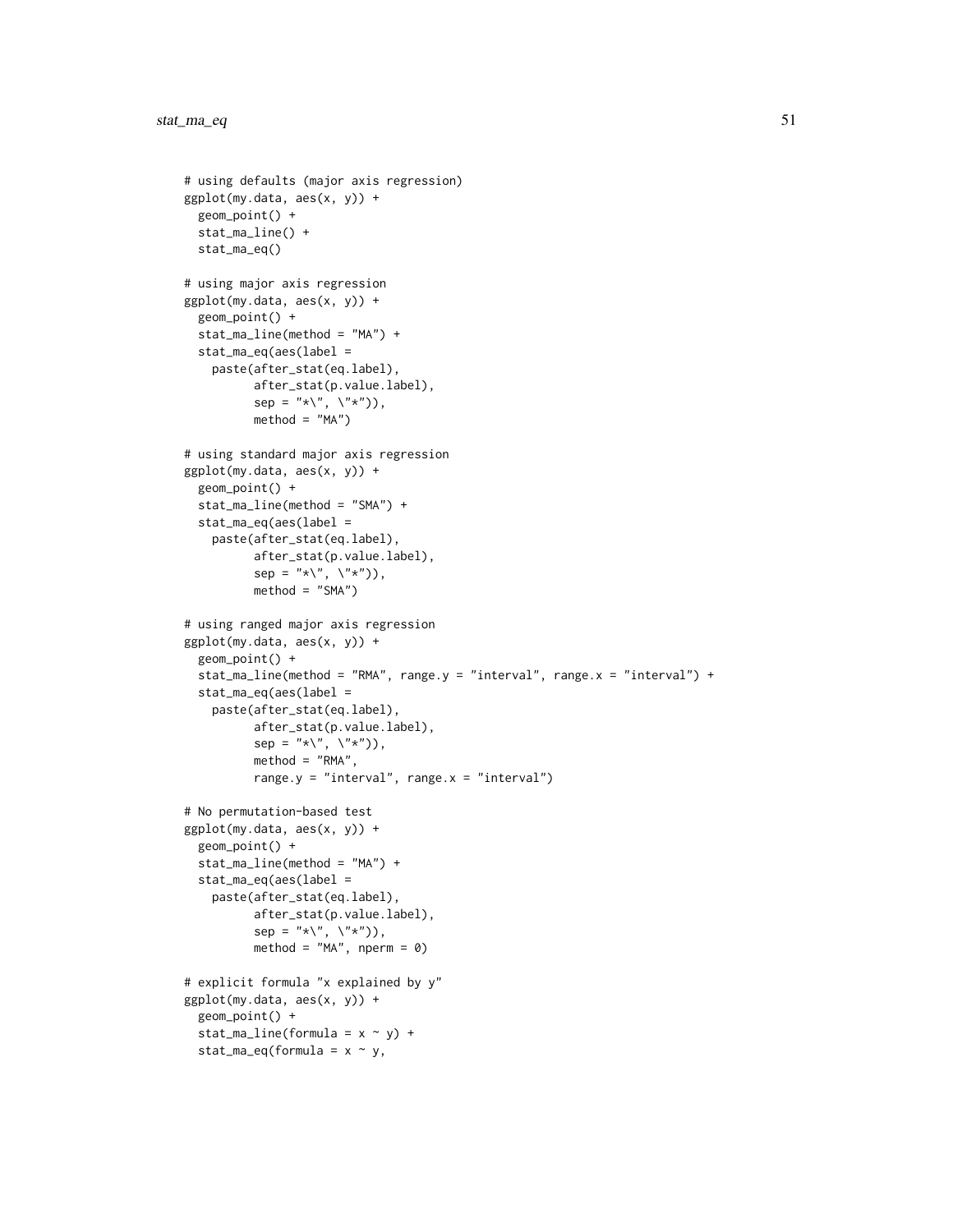```
aes(label = paste(after_stat(eq.label),
                               after_stat(p.value.label),
                               sep = "*\`', \`\`''# grouping
ggplot(my.data, aes(x, y, color = group)) +geom_point() +
 stat_ma_line() +
 stat_ma_eq()
# labelling equations
ggplot(my.data, aes(x, y, shape = group, linetype = group,grp.label = group) +
 geom_point() +
 stat_ma_line(color = "black") +
 stat_ma_eq(aes(label = paste(after_stat(grp.label),
                               after_stat(eq.label),
                               sep = "*\`' : \`'\`'')) +
 theme_classic()
# geom = "text"
ggplot(my.data, aes(x, y)) +
 geom_point() +
 stat_ma_line() +
 stat_ma_eq(label.x = "left", label.y = "top")
# Inspecting the returned data using geom_debug()
## Not run:
if (requireNamespace("gginnards", quietly = TRUE)) {
 library(gginnards)
# This provides a quick way of finding out the names of the variables that
# are available for mapping to aesthetics.
# default is output.type = "expression"
 ggplot(my.data, aes(x, y)) +
   geom_point() +
   stat_ma_eq(geom = "debug")
 ggplot(my.data, aes(x, y)) +geom_point() +
    stat_ma_eq(aes(label = after_stat(eq.label)),
               geom = "debug",
               output.type = "markdown")
 ggplot(my.data, aes(x, y)) +
   geom_point() +
    stat_ma_eq(geom = "debug", output.type = "text")
 ggplot(my.data, aes(x, y)) +
   geom_point() +
    stat_ma_eq(geom = "debug", output.type = "numeric")
```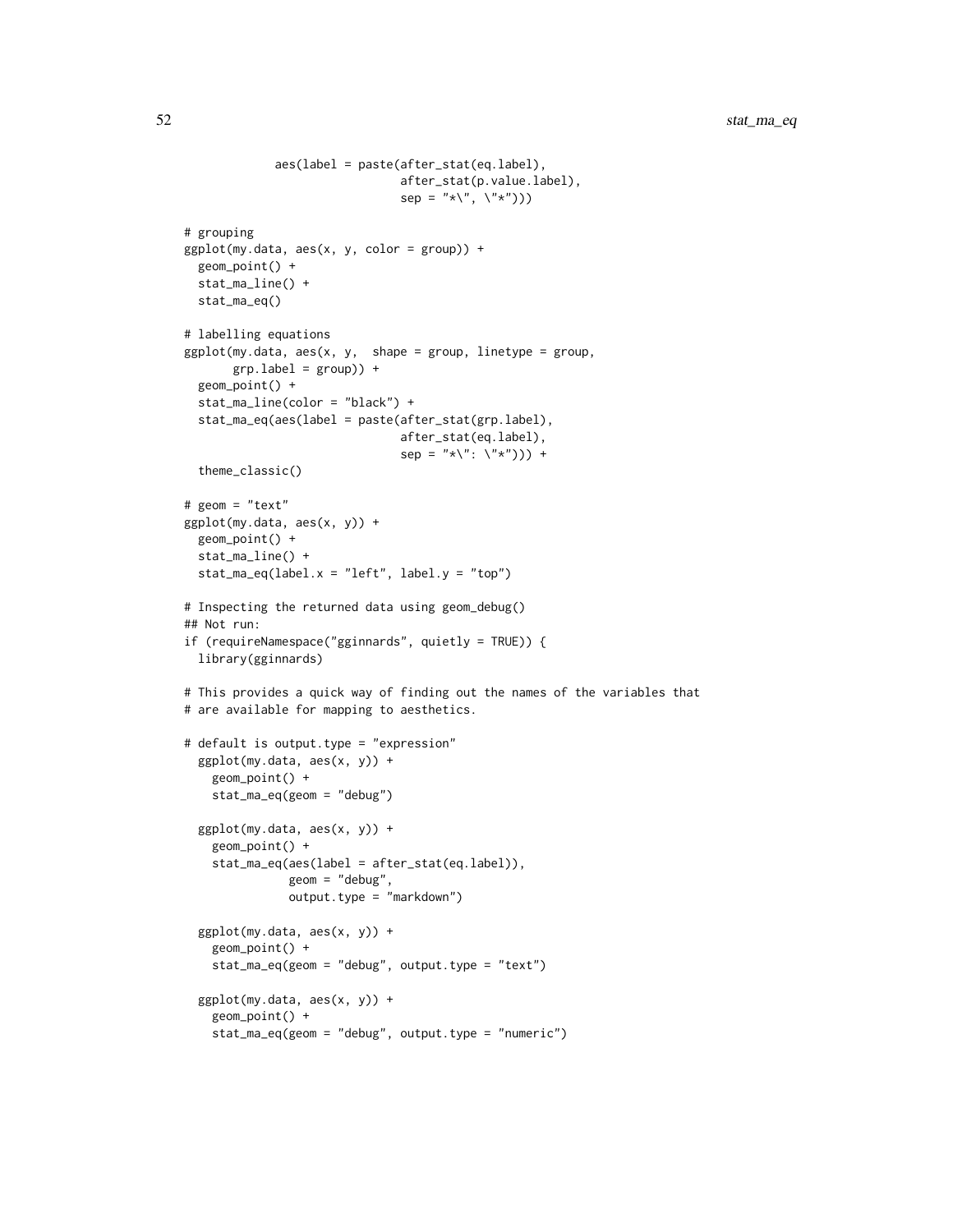# stat\_ma\_line 53

} ## End(Not run)

<span id="page-52-0"></span>stat\_ma\_line *Predicted line from major axis linear fit*

# Description

Predicted values and a confidence band are computed and, by default, plotted. stat\_ma\_line() behaves similarly to [stat\\_smooth](#page-0-0) except for fitting the model with lmodel2::lmodel2() with "MA" as default for method.

### Usage

```
stat_ma_line(
  mapping = NULL,
 data = NULL,geom = "smooth",
 position = "identity",
  ...,
 method = "lmodel2:MA",
 method.args = list(),
  formula = NULL,
  range.y = NULL,
  range.x = NULL,
  se = TRUE,mf.values = FALSE,
 n = 80,
 nperm = 99,fullrange = FALSE,
  level = 0.95,na.rm = FALSE,
 orientation = NA,
  show. legend = NA,
  inherit.aes = TRUE
)
```

| mapping  | The aesthetic mapping, usually constructed with aes. Only needs to be set at<br>the layer level if you are overriding the plot defaults. |
|----------|------------------------------------------------------------------------------------------------------------------------------------------|
| data     | A layer specific dataset, only needed if you want to override the plot defaults.                                                         |
| geom     | The geometric object to use display the data                                                                                             |
| position | The position adjustment to use for overlapping points on this layer                                                                      |
|          |                                                                                                                                          |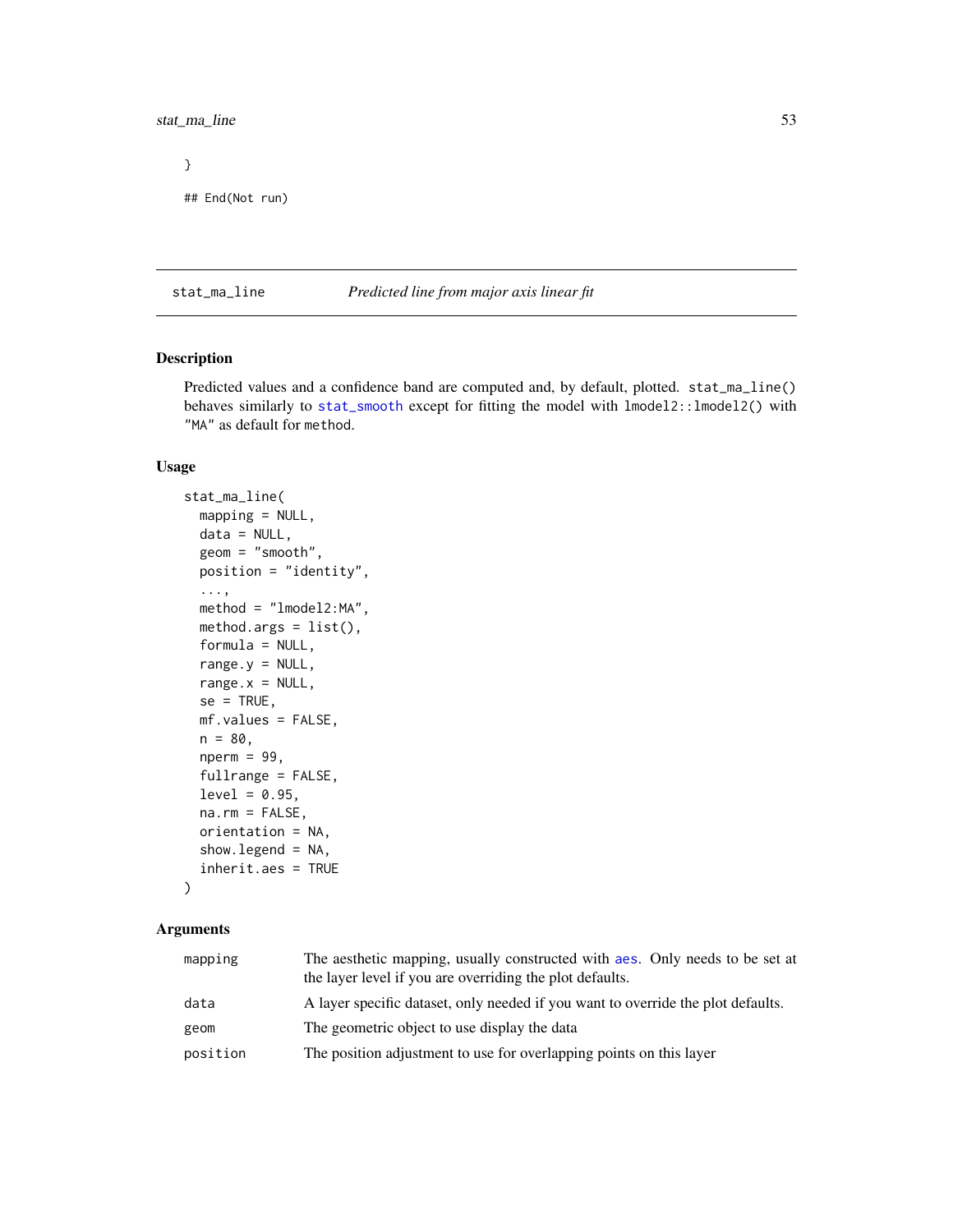| .                | other arguments passed on to layer. This can include aesthetics whose values<br>you want to set, not map. See layer for more details.                                                                                                                                                                                                                                                                                           |
|------------------|---------------------------------------------------------------------------------------------------------------------------------------------------------------------------------------------------------------------------------------------------------------------------------------------------------------------------------------------------------------------------------------------------------------------------------|
| method           | function or character If character, "MA", "SMA", "RMA" or "OLS", alter-<br>natively "lmodel2" or the name of a model fit function are accepted, possi-<br>bly followed by the fit function's method argument separated by a colon (e.g.<br>"Imodel2: MA"). If a function different to 1model2(), it must accept arguments<br>named formula, data, range.y, range.x and nperm and return a model fit<br>object of class 1mode12. |
| method.args      | named list with additional arguments.                                                                                                                                                                                                                                                                                                                                                                                           |
| formula          | a formula object. Using aesthetic names x and y instead of original variable<br>names.                                                                                                                                                                                                                                                                                                                                          |
| range.y, range.x |                                                                                                                                                                                                                                                                                                                                                                                                                                 |
|                  | character Pass "relative" or "interval" if method "RMA" is to be computed.                                                                                                                                                                                                                                                                                                                                                      |
| se               | logical Return confidence interval around smooth? ('TRUE' by default, see<br>'level' to control.)                                                                                                                                                                                                                                                                                                                               |
| mf.values        | logical Add R2, p-value and n as columns to returned data? ('FALSE' by de-<br>fault.)                                                                                                                                                                                                                                                                                                                                           |
| n                | Number of points at which to evaluate smoother.                                                                                                                                                                                                                                                                                                                                                                                 |
| nperm            | integer Number of permutation used to estimate significance.                                                                                                                                                                                                                                                                                                                                                                    |
| fullrange        | Should the fit span the full range of the plot, or just the data?                                                                                                                                                                                                                                                                                                                                                               |
| level            | Level of confidence interval to use (only 0.95 currently).                                                                                                                                                                                                                                                                                                                                                                      |
| na.rm            | a logical indicating whether NA values should be stripped before the computa-<br>tion proceeds.                                                                                                                                                                                                                                                                                                                                 |
| orientation      | character Either "x" or "y" controlling the default for formula.                                                                                                                                                                                                                                                                                                                                                                |
| show. legend     | logical. Should this layer be included in the legends? NA, the default, includes if<br>any aesthetics are mapped. FALSE never includes, and TRUE always includes.                                                                                                                                                                                                                                                               |
| inherit.aes      | If FALSE, overrides the default aesthetics, rather than combining with them.<br>This is most useful for helper functions that define both data and aesthetics and<br>shouldn't inherit behaviour from the default plot specification, e.g. borders.                                                                                                                                                                             |

This statistic fits major axis ("MA") and other model II regressions with function [lmodel2](#page-0-0). Model II regression is called for when both x and y are subject to random variation and the intention is not to predict y from x by means of the model but rather to study the relationship between two independent variables. A frequent case in biology are allometric relationships among body parts.

As the fitted line is the same whether  $x$  or  $y$  is on the rhs of the model equation, orientation even is accepted does not have an effect on the fit. In contrast, [geom\\_smooth](#page-0-0) treats each axis differently and can thus have two orientations. The orientation is easy to deduce from the argument passed to formula. Thus, stat\_ma\_line() will by default guess which orientation the layer should have. If no argument is passed to formula, the orientation can be specified directly passing an argument to the orientation parameter, which can be either " $x$ " or " $y$ ". The value gives the axis that is on the rhs of the model equation, "x" being the default orientation. Package 'ggpmisc' does not define new geometries matching the new statistics as they are not needed and conceptually transformations of data are expressed as statistics.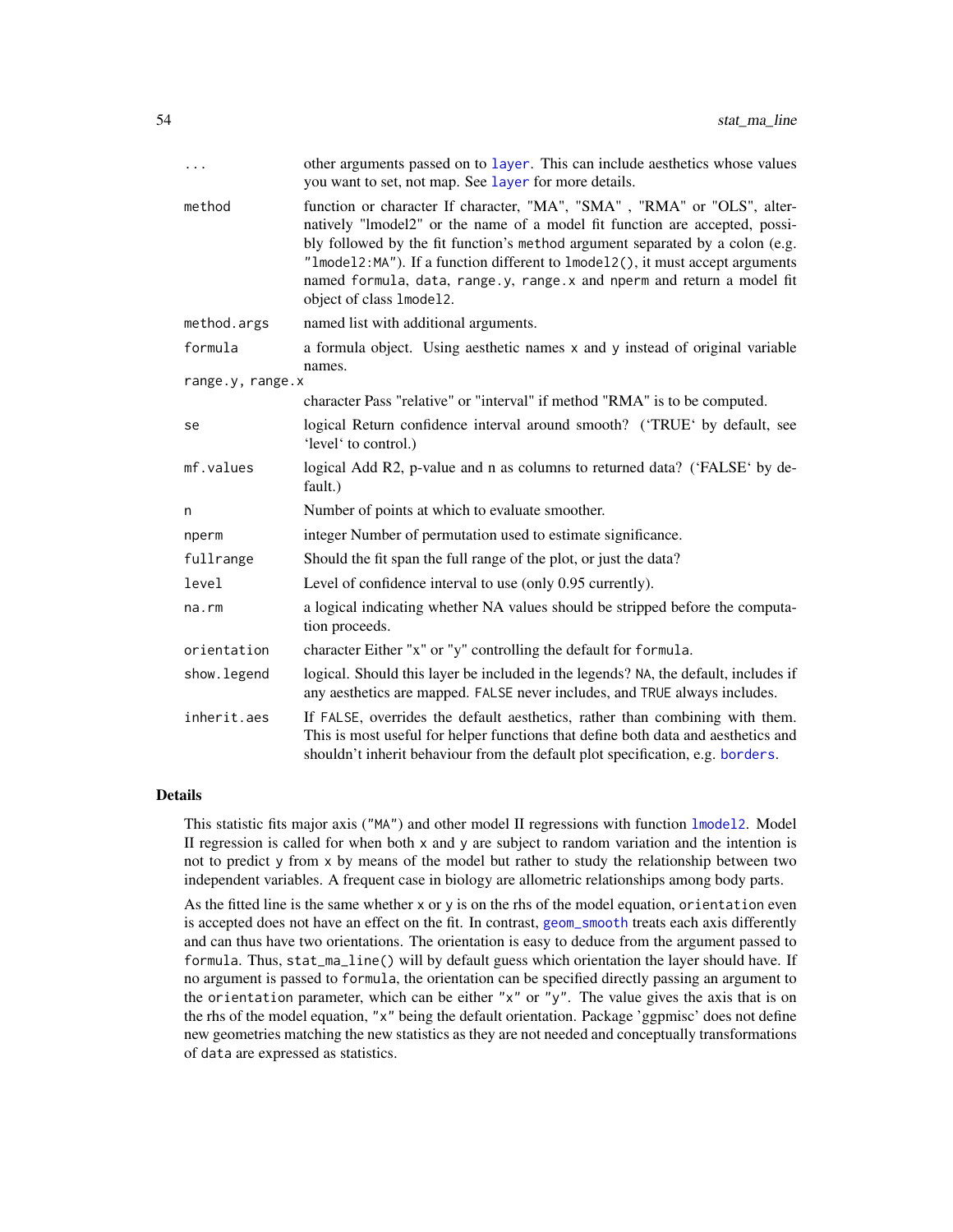#### Value

The value returned by the statistic is a data frame, that will have n rows of predicted values and their confidence limits. Optionally it will also include additional values related to the model fit.

#### Computed variables

'stat\_ma\_line()' provides the following variables, some of which depend on the orientation:

y \*or\* x predicted value

ymin \*or\* xmin lower pointwise confidence interval around the mean

ymax \*or\* xmax upper pointwise confidence interval around the mean

se standard error

If mf.values = TRUE is passed then columns based on the summary of the model fit are added, with the same value in each row within a group. This is wasteful and disabled by default, but provides a simple and robust approach to achieve effects like colouring or hiding of the model fit line based on P-values, r-squared or the number of observations.

### Aesthetics

stat\_ma\_line understands x and y, to be referenced in the formula. Both must be mapped to numeric variables. In addition, the aesthetics understood by the geom ("geom\_smooth" is the default) are understood and grouping respected.

#### See Also

Other ggplot statistics for major axis regression: [stat\\_ma\\_eq\(](#page-46-0))

### Examples

```
# generate artificial data
set.seed(98723)
my.data <- data.frame(x = rnorm(100) + (0:99) / 10 - 5,
                      y = \text{rnorm}(100) + (0:99) / 10 - 5,
                      group = c("A", "B")ggplot(my.data, aes(x, y)) +
 geom_point() +
 stat_ma_line()
ggplot(my.data, aes(x, y)) +
 geom_point() +
 stat_ma_line(method = "MA")
ggplot(my.data, aes(x, y)) +
 geom_point() +
 stat_ma_line(method = "SMA")
ggplot(my.data, aes(x, y)) +geom_point() +
```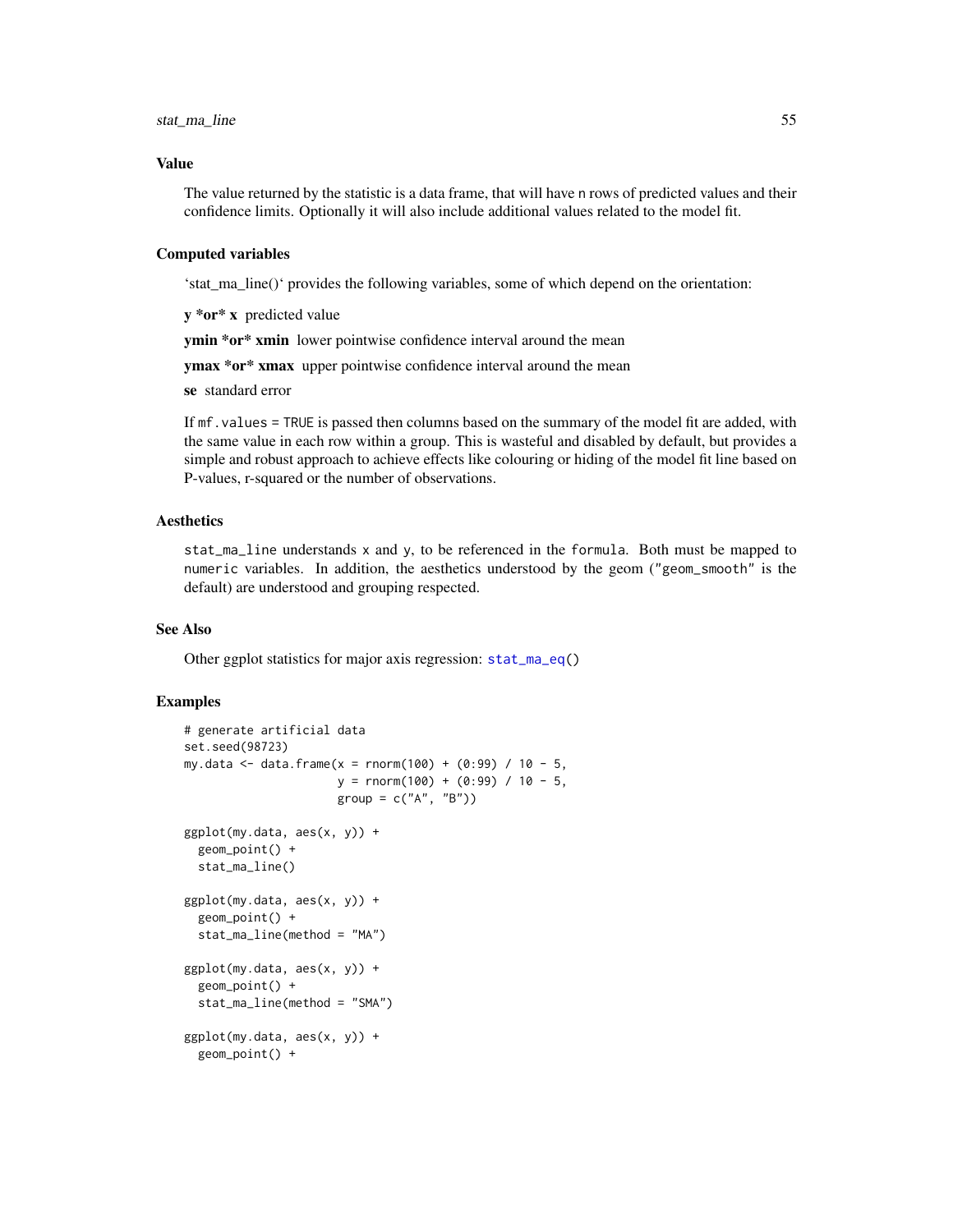```
stat_ma_line(method = "RMA",
              range.y = "interval", range.x = "interval")
ggplot(my.data, aes(x, y)) +geom_point() +
 stat_ma_line(method = "OLS")
# plot line to the ends of range of data (the default)
ggplot(my.data, aes(x, y)) +
 geom_point() +
 stat_ma_line(fullrange = FALSE) +
 expand_limits(x = c(-10, 10), y = c(-10, 10))
# plot line to the limits of the scales
ggplot(my.data, aes(x, y)) +
 geom_point() +
 stat_ma_line(fullrange = TRUE) +
 expand_limits(x = c(-10, 10), y = c(-10, 10))
# plot line to the limits of the scales
ggplot(my.data, aes(x, y)) +
 geom_point() +
 stat_ma_line(orientation = "y", fullrange = TRUE) +
 expand_limits(x = c(-10, 10), y = c(-10, 10))
ggplot(my.data, aes(x, y)) +
 geom_point() +
 stat_ma_line(formula = x \sim y)
# Smooths are automatically fit to each group (defined by categorical
# aesthetics or the group aesthetic) and for each facet.
ggplot(my.data, aes(x, y, colour = group)) +geom_point() +
 stat_ma_line()
ggplot(my.data, aes(x, y)) +geom_point() +
 stat_ma_line() +
 facet_wrap(~group)
# Inspecting the returned data using geom_debug()
## Not run:
if (requireNamespace("gginnards", quietly = TRUE)) {
 library(gginnards)
 ggplot(my.data, aes(x, y)) +
   stat_ma_line(geom = "debug")
 ggplot(my.data, aes(x, y)) +
   stat_ma_line(geom = "debug", mf.values = TRUE)
}
```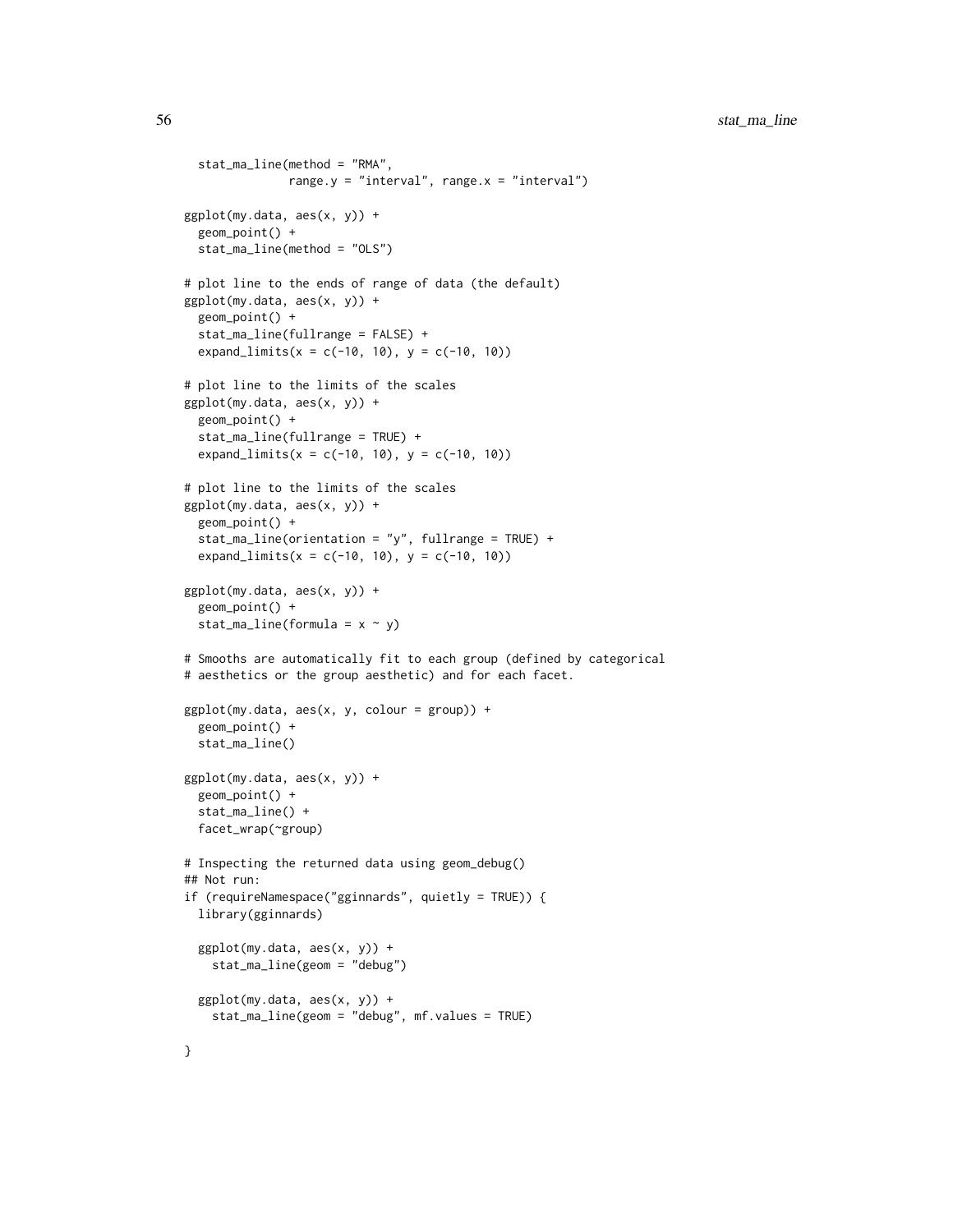## End(Not run)

# stat\_peaks *Local maxima (peaks) or minima (valleys)*

### Description

stat\_peaks finds at which x positions local y maxima are located and stat\_valleys finds at which x positions local y minima are located. Both stats return a subset of data with rows matching for peaks or valleys with formatted character labels added. The formatting is determined by a format string compatible with sprintf() or strftime().

### Usage

```
stat_peaks(
 mapping = NULL,data = NULL,
  geom = "point",
  span = 5,ignore_threshold = 0,
  strict = FALSE,
  label.fmt = NULL,
  x.label.fmt = NULL,
 y.label.fmt = NULL,
  orientation = "x",
 position = "identity",
  na.rm = FALSE,show.legend = FALSE,
  inherit.aes = TRUE,
  ...
\mathcal{L}stat_valleys(
 mapping = NULL,data = NULL,geom = "point",
  span = 5,ignore_threshold = 0,
  strict = FALSE,
  label.fmt = NULL,
  x.label.fmt = NULL,
 y.label.fmt = NULL,
 orientation = "x",position = "identity",
  na.rm = FALSE,
```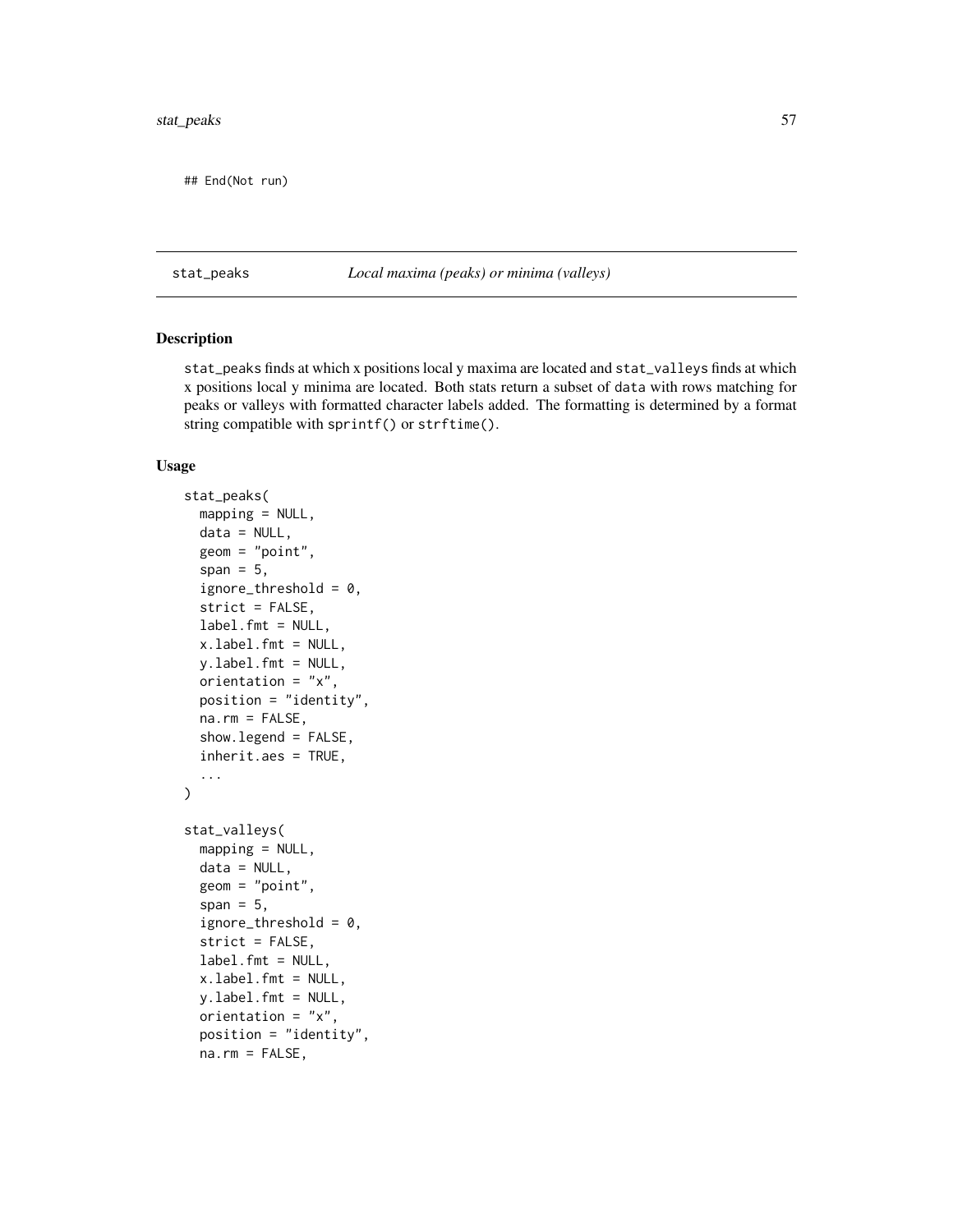```
show.legend = FALSE,
  inherit.aes = TRUE,
  ...
\mathcal{L}
```
# Arguments

| mapping          | The aesthetic mapping, usually constructed with aes or aes_. Only needs to be<br>set at the layer level if you are overriding the plot defaults.                                                                                                                                                                                             |
|------------------|----------------------------------------------------------------------------------------------------------------------------------------------------------------------------------------------------------------------------------------------------------------------------------------------------------------------------------------------|
| data             | A layer specific dataset - only needed if you want to override the plot defaults.                                                                                                                                                                                                                                                            |
| geom             | The geometric object to use display the data.                                                                                                                                                                                                                                                                                                |
| span             | a peak is defined as an element in a sequence which is greater than all other<br>elements within a window of width span centered at that element. The default<br>value is 5, meaning that a peak is bigger than two consecutive neighbors on each<br>side. A NULL value for span is taken as a span covering the whole of the data<br>range. |
| ignore_threshold |                                                                                                                                                                                                                                                                                                                                              |
|                  | numeric value between 0.0 and 1.0 indicating the size threshold below which<br>peaks will be ignored.                                                                                                                                                                                                                                        |
| strict           | logical flag: if TRUE, an element must be strictly greater than all other values<br>in its window to be considered a peak. Default: FALSE.                                                                                                                                                                                                   |
| label.fmt        | character string giving a format definition for converting values into character<br>strings by means of function sprintf or strptime, its use is deprecated.                                                                                                                                                                                 |
| x.label.fmt      | character string giving a format definition for converting \$x\$-values into char-<br>acter strings by means of function sprintf or strftime. The default argument<br>varies depending on the scale in use.                                                                                                                                  |
| y.label.fmt      | character string giving a format definition for converting \$y\$-values into char-<br>acter strings by means of function sprintf.                                                                                                                                                                                                            |
| orientation      | character Either "x" or "y".                                                                                                                                                                                                                                                                                                                 |
| position         | The position adjustment to use for overlapping points on this layer.                                                                                                                                                                                                                                                                         |
| na.rm            | a logical value indicating whether NA values should be stripped before the com-<br>putation proceeds.                                                                                                                                                                                                                                        |
| show.legend      | logical. Should this layer be included in the legends? NA, the default, includes if<br>any aesthetics are mapped. FALSE never includes, and TRUE always includes.                                                                                                                                                                            |
| inherit.aes      | If FALSE, overrides the default aesthetics, rather than combining with them.<br>This is most useful for helper functions that define both data and aesthetics and<br>shouldn't inherit behaviour from the default plot specification, e.g. borders.                                                                                          |
| .                | other arguments passed on to layer. This can include aesthetics whose values<br>you want to set, not map. See layer for more details.                                                                                                                                                                                                        |

# Details

These stats use geom\_point by default as it is the geom most likely to work well in almost any situation without need of tweaking. The default aesthetics set by these stats allow their direct use with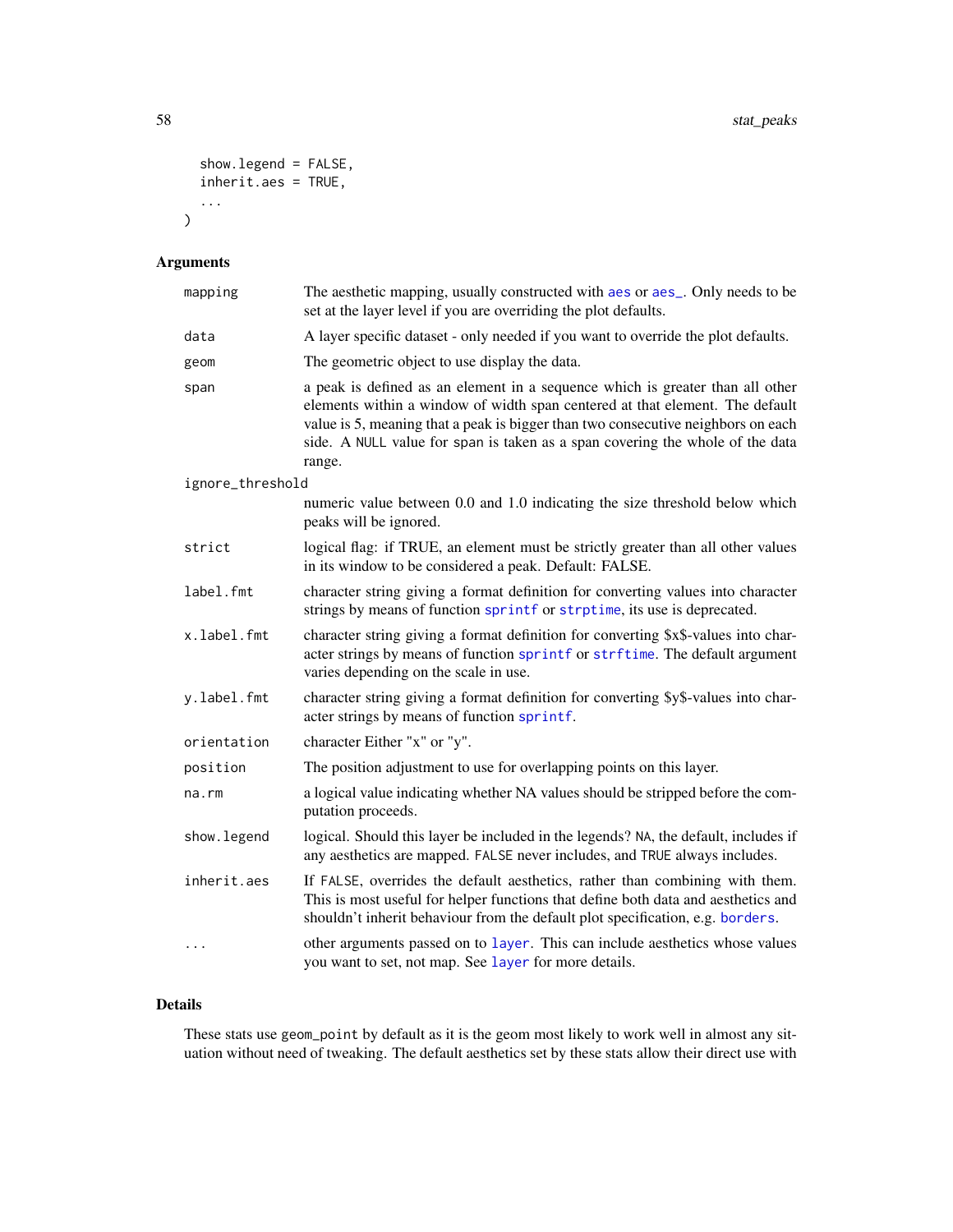#### stat\_peaks 59

geom\_text, geom\_label, geom\_line, geom\_rug, geom\_hline and geom\_vline. The formatting of the labels returned can be controlled by the user.

The default for parameter strict is TRUE in functions splus2R::peaks() and find\_peaks(), while the default is FALSE in stat\_peaks() and in stat\_valleys().

#### Returned and computed variables

x x-value at the peak (or valley) as numeric

y y-value at the peak (or valley) as numeric

x.label x-value at the peak (or valley) as character

y.label y-value at the peak (or valley) as character

### Warning!

The current version of these statistics do not support passing nudge\_x or nurge\_y named parameters to the geometry. Use 'position' and one of the position functions such as [position\\_nudge\\_keep](#page-0-0) instead.

### **Note**

These statistics check the scale of the x aesthetic and if it is Date or Datetime they correctly generate the labels by transforming the numeric x values to Date or POSIXct objects, respectively. In which case the x.label. fmt must follow the syntax supported by  $\text{stifting}()$  rather than by  $\text{sprint}()$ . Overlap of labels with points can avoided by use of one of the nudge positions, possibly together with geometry [geom\\_text\\_s](#page-0-0) from package [ggpp](#page-0-0), or with [geom\\_text\\_repel](#page-0-0) or [geom\\_label\\_repel](#page-0-0) from package [ggrepel](#page-0-0). To discard overlapping labels use check\_overlap = TRUE as argument to geom\_text or geom\_text\_s. By default the labels are character values suitable to be plotted as is, but with a suitable format passed as argument to label.fmt labels suitable for parsing by the geoms (e.g. into expressions containing Greek letters, super- or subscripts, maths symbols or maths constructs) can be also easily obtained.

### Examples

```
# lynx is a time.series object
lynx_num.df <-
 try_tibble(lynx,
             col.names = c("year", "lynx"),
             as.numeric = TRUE) # years \rightarrow as numeric
ggplot(lynx_num.df, aes(year, lynx)) +
 geom_line() +
 stat_peaks(colour = "red") +
 stat_valleys(colour = "blue")
ggplot(lynx_num.df, aes(lynx, year)) +
 geom_line(orientation = "y") +
 stat_peaks(colour = "red", orientation = "y") +
 stat_valleys(colour = "blue", orientation = "y")
ggplot(lynx_num.df, aes(year, lynx)) +
```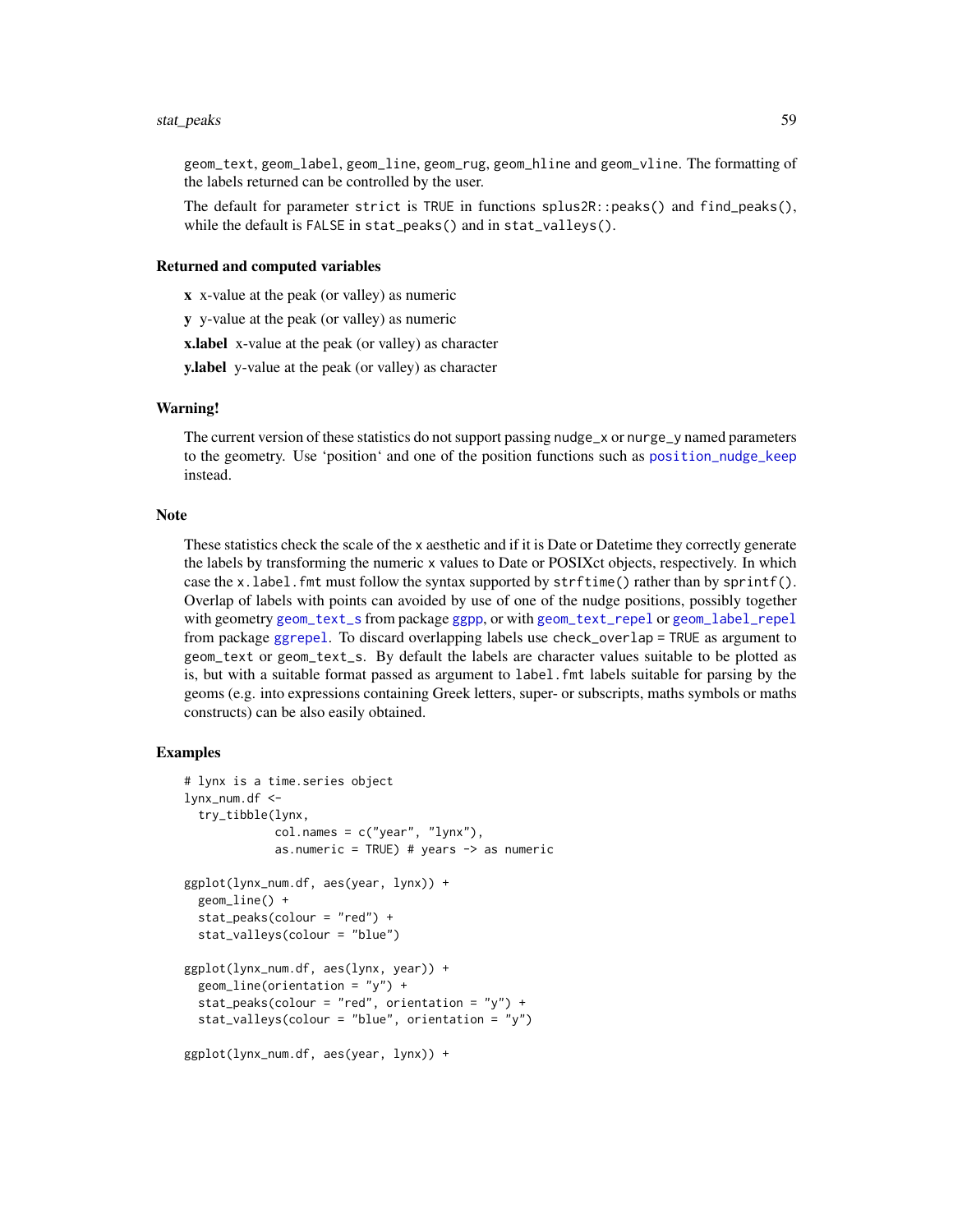```
geom_line() +
 stat_peaks(colour = "red") +
 stat_peaks(colour = "red", geom = "rug")
ggplot(lynx_num.df, aes(year, lynx)) +
 geom_line() +
 stat_peaks(colour = "red") +
 stat_peaks(colour = "red", geom = "text", hjust = -0.1, angle = 33)
ggplot(lynx_num.df, aes(lynx, year)) +
 geom_line(orientation = "y") +
 stat_peaks(colour = "red", orientation = "y") +
  stat_peaks(colour = "red", orientation = "y",
             geom = "text", hjust = -0.1)lynx_datetime.df <-
   try_tibble(lynx,
              col.names = c("year", "lynx")) # years -> POSIXct
ggplot(lynx_datetime.df, aes(year, lynx)) +
 geom_line() +
 stat_peaks(colour = "red") +
 stat_valleys(colour = "blue")
ggplot(lynx_datetime.df, aes(year, lynx)) +
 geom_line() +
 stat_peaks(colour = "red") +
 stat_peaks(colour = "red",
            geom = "text",
             hjust = -0.1,
             x.label.fmt = "%Y",
             angle = 33)
ggplot(lynx_datetime.df, aes(year, lynx)) +
 geom_line() +
 stat_peaks(colour = "red") +
 stat_peaks(colour = "red",
             geom = "text_s",position = position_nudge_keep(x = 0, y = 200),
             hjust = -0.1,
             x.label.fmt = "%Y",
             angle = 90) +
 expand_limits(y = 8000)
ggplot(lynx_datetime.df, aes(year, lynx)) +
 geom_line() +
 stat_peaks(colour = "red",
             geom = "text_s",position = position_nudge_to(y = 7200),
             arrow = arrow(length = grid::unit(1.5, "mm")),
             hjust = -0.1,
             x.label.fmt = "%Y",
             angle = 90) +
```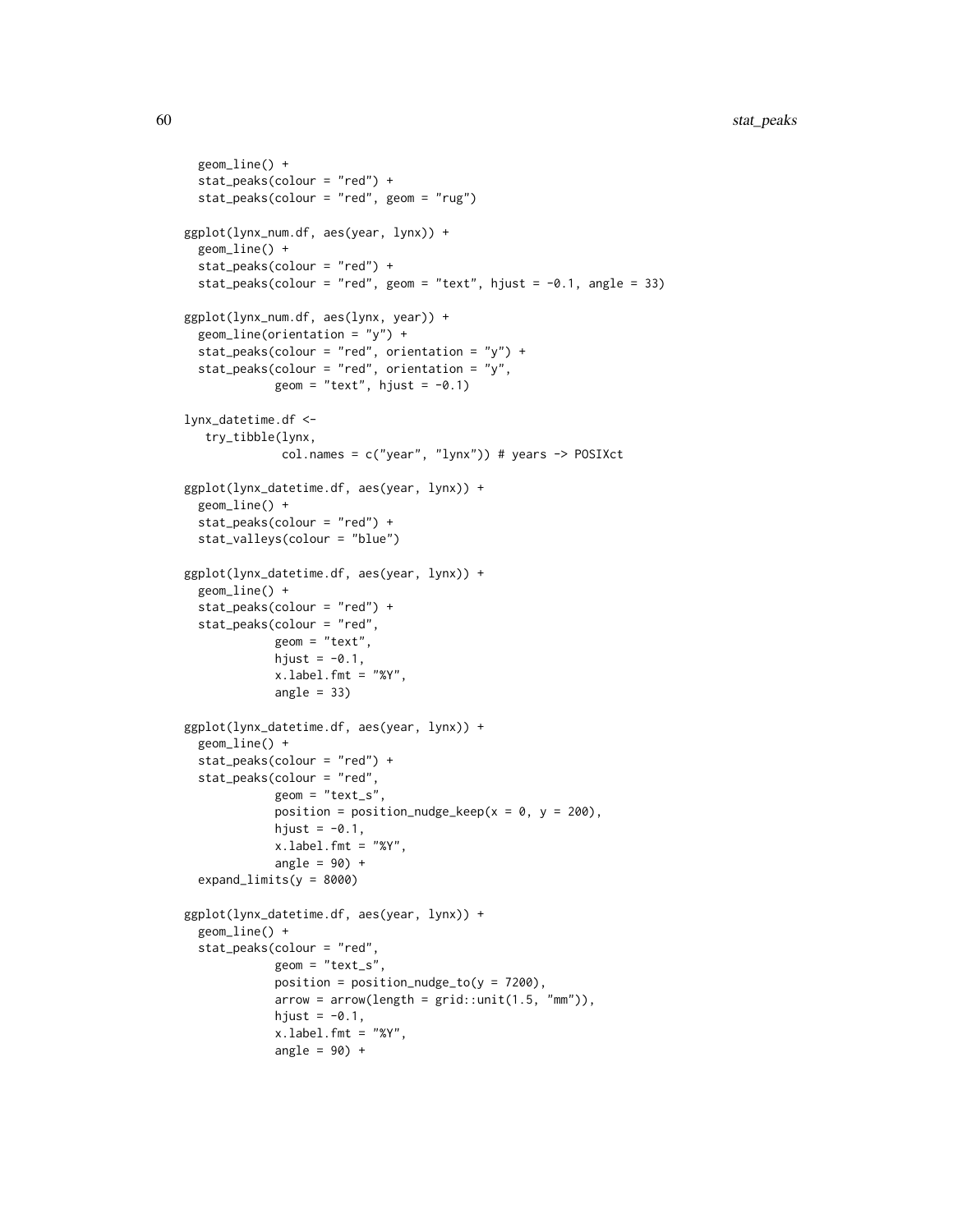expand\_limits(y = 8000)

<span id="page-60-0"></span>stat\_poly\_eq *Equation, p-value,* Rˆ2*, AIC and BIC of fitted polynomial*

### Description

stat\_poly\_eq fits a polynomial by default with stats::lm() but alternatively using robust regression. From the fitted model it generates several labels including the equation, p-value, F-value, coefficient of determination (R^2), 'AIC', 'BIC', and number of observations.

### Usage

```
stat_poly_eq(
 mapping = NULL,
  data = NULL,
  geom = "text_npc",
 position = "identity",
  ...,
  method = "lm",method.args = list(),
  formula = NULL,eq.with.lhs = TRUE,
  eq.x.rhs = NULL,small.r = FALSE,small.p = FALSE,coef.digits = 3,
  coef.keep.zeros = TRUE,
  rr.digits = 2,f.digits = 3,
  p.digits = 3,
  label.x = "left",label.y = "top",label.x.npc = NULL,label.y.npc = NULL,
 hstep = 0,
  vstep = NULL,
  output.type = NULL,
  na.rm = FALSE,
  orientation = NA,
 parse = NULL,
  show.legend = FALSE,
  inherit.aes = TRUE
```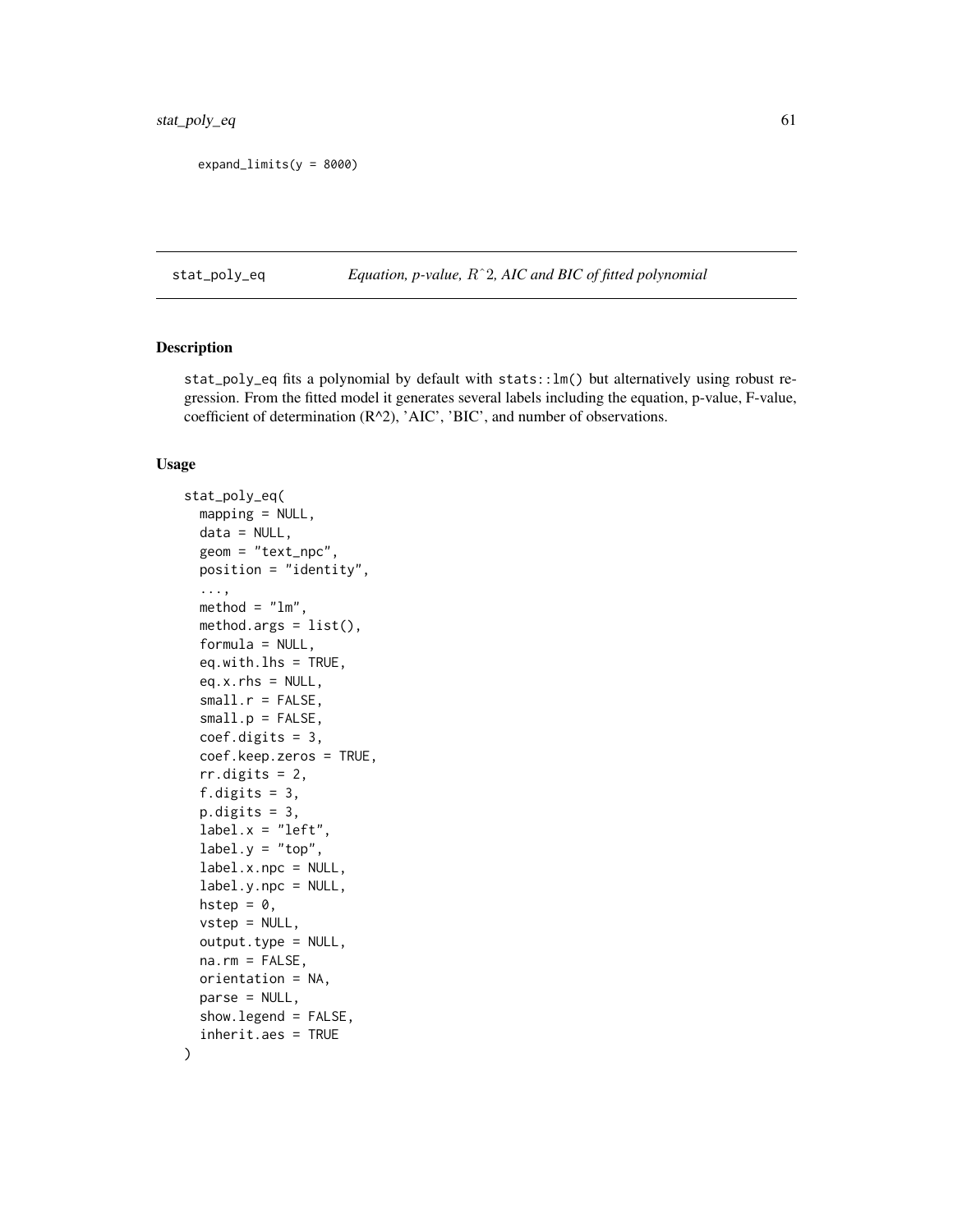| mapping                  | The aesthetic mapping, usually constructed with aes or aes_. Only needs to be<br>set at the layer level if you are overriding the plot defaults.                                                                                                                                                                                                           |
|--------------------------|------------------------------------------------------------------------------------------------------------------------------------------------------------------------------------------------------------------------------------------------------------------------------------------------------------------------------------------------------------|
| data                     | A layer specific dataset, only needed if you want to override the plot defaults.                                                                                                                                                                                                                                                                           |
| geom                     | The geometric object to use display the data                                                                                                                                                                                                                                                                                                               |
| position                 | The position adjustment to use for overlapping points on this layer                                                                                                                                                                                                                                                                                        |
| $\cdots$                 | other arguments passed on to layer. This can include aesthetics whose values<br>you want to set, not map. See layer for more details.                                                                                                                                                                                                                      |
| method                   | function or character If character, "lm", "rlm" or the name of a model fit function<br>are accepted, possibly followed by the fit function's method argument separated<br>by a colon (e.g. "r1m:M"). If a function different to 1m(), it must accept ar-<br>guments named formula, data, weights, and method and return a model fit<br>object of class 1m. |
| method.args              | named list with additional arguments.                                                                                                                                                                                                                                                                                                                      |
| formula                  | a formula object. Using aesthetic names x and y instead of original variable<br>names.                                                                                                                                                                                                                                                                     |
| eq.with.lhs              | If character the string is pasted to the front of the equation label before parsing<br>or a logical (see note).                                                                                                                                                                                                                                            |
| eq.x.rhs                 | character this string will be used as replacement for "x" in the model equation<br>when generating the label before parsing it.                                                                                                                                                                                                                            |
| small.r, small.p         |                                                                                                                                                                                                                                                                                                                                                            |
|                          | logical Flags to switch use of lower case r and p for coefficient of determination<br>and p-value.                                                                                                                                                                                                                                                         |
| coef.digits, f.digits    |                                                                                                                                                                                                                                                                                                                                                            |
|                          | integer Number of significant digits to use for the fitted coefficients and F-value.                                                                                                                                                                                                                                                                       |
| coef.keep.zeros          | logical Keep or drop trailing zeros when formatting the fitted coefficients and<br>F-value.                                                                                                                                                                                                                                                                |
| rr.digits, p.digits      |                                                                                                                                                                                                                                                                                                                                                            |
|                          | integer Number of digits after the decimal point to use for $R^2$ and P-value in<br>labels.                                                                                                                                                                                                                                                                |
| label.x, label.y         |                                                                                                                                                                                                                                                                                                                                                            |
| label.x.npc, label.y.npc | numeric with range 01 "normalized parent coordinates" (npc units) or charac-<br>ter if using geom_text_npc() or geom_label_npc(). If using geom_text() or<br>geom_label() numeric in native data units. If too short they will be recycled.                                                                                                                |
|                          | numeric with range 01 (npc units) DEPRECATED, use label.x and label.y<br>instead; together with a geom using npcx and npcy aesthetics.                                                                                                                                                                                                                     |
| hstep, vstep             | numeric in npc units, the horizontal and vertical step used between labels for<br>different groups.                                                                                                                                                                                                                                                        |
| output.type              | character One of "expression", "LaTeX", "text", "markdown" or "numeric".                                                                                                                                                                                                                                                                                   |
| na.rm                    | a logical indicating whether NA values should be stripped before the computa-<br>tion proceeds.                                                                                                                                                                                                                                                            |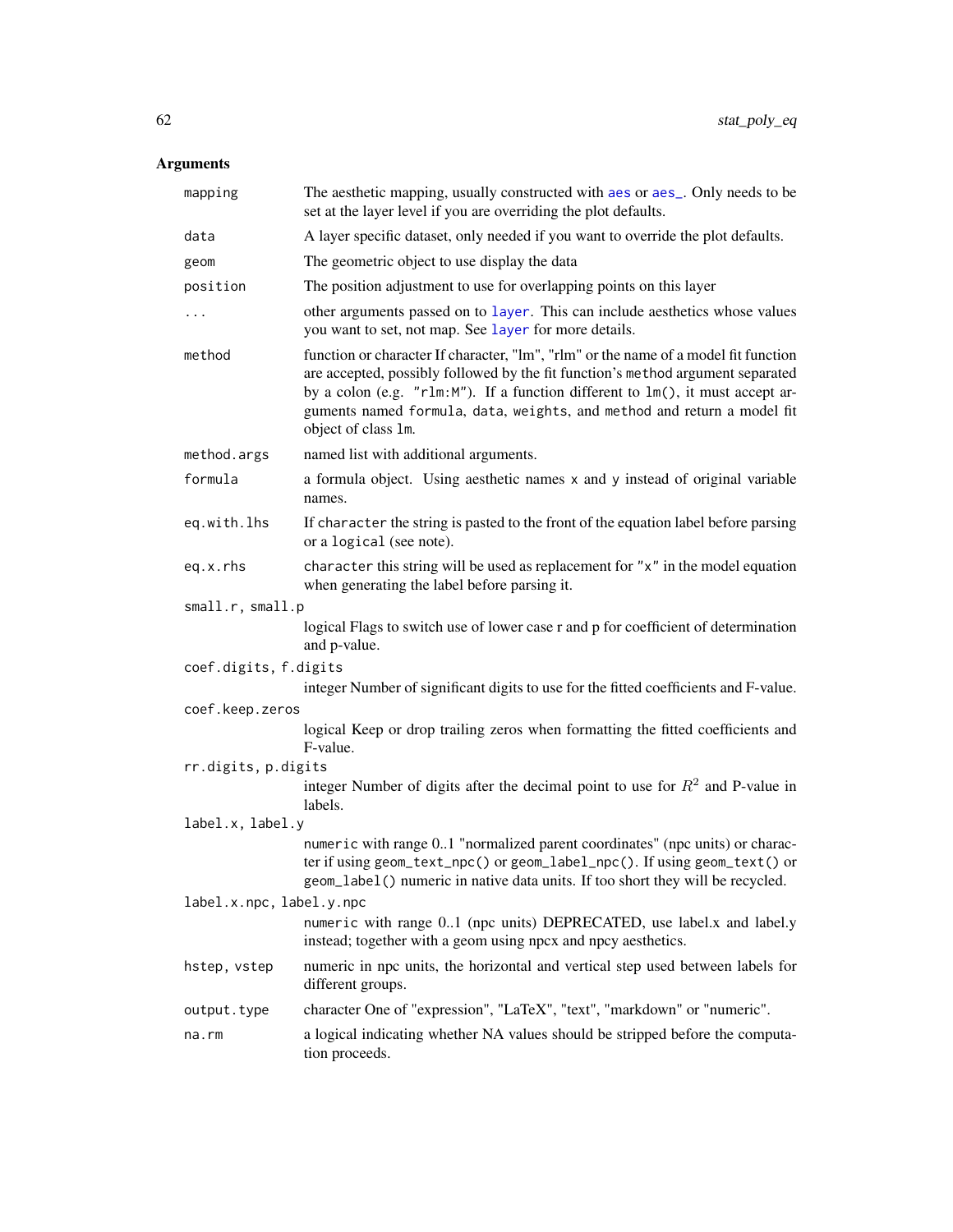| orientation | character Either "x" or "y" controlling the default for formula.                                                                                                                                                                                    |
|-------------|-----------------------------------------------------------------------------------------------------------------------------------------------------------------------------------------------------------------------------------------------------|
| parse       | logical Passed to the geom. If TRUE, the labels will be parsed into expressions<br>and displayed as described in ?plotmath. Default is TRUE if output. type =<br>"expression" and FALSE otherwise.                                                  |
| show.legend | logical. Should this layer be included in the legends? NA, the default, includes if<br>any aesthetics are mapped. FALSE never includes, and TRUE always includes.                                                                                   |
| inherit.aes | If FALSE, overrides the default aesthetics, rather than combining with them.<br>This is most useful for helper functions that define both data and aesthetics and<br>shouldn't inherit behaviour from the default plot specification, e.g. borders. |

This statistic can be used to automatically annotate a plot with  $R^2$ , adjusted  $R^2$  or the fitted model equation. It supports linear regression, robust linear regression and median regression fitted with functions lm(), <code>MASS::rlm()</code> or <code>quanreg::rq().</code> The  $R^2$  and adjusted  $R^2$  annotations can be used with any linear model formula. The fitted equation label is correctly generated for polynomials or quasi-polynomials through the origin. Model formulas can use poly() or be defined algebraically with terms of powers of increasing magnitude with no missing intermediate terms, except possibly for the intercept indicated by "- 1" or "-1" or "+ 0" in the formula. The validity of the formula is not checked in the current implementation, and for this reason the default aesthetics sets  $R^2$  as label for the annotation. This stat generates labels as R expressions by default but LaTeX (use TikZ device), markdown (use package 'ggtext') and plain text are also supported, as well as numeric values for user-generated text labels. The value of parse is set automatically based on output-type, but if you assemble labels that need parsing from numeric output, the default needs to be overridden. This stat only generates annotation labels, the predicted values/line need to be added to the plot as a separate layer using [stat\\_poly\\_line](#page-67-0) or [stat\\_smooth](#page-0-0), so to make sure that the same model formula is used in all steps it is best to save the formula as an object and supply this object as argument to the different statistics.

A ggplot statistic receives as data a data frame that is not the one passed as argument by the user, but instead a data frame with the variables mapped to aesthetics. stat\_poly\_eq() mimics how stat\_smooth() works, except that only polynomials can be fitted. Similarly to these statistics the model fits respect grouping, so the scales used for x and y should both be continuous scales rather than discrete.

# IMPORTANT

stat\_regline\_equation() in package 'ggpubr' is a renamed but almost unchanged copy of stat\_poly\_eq() taken from an earlier version of this package (without acknowledgement of source and authorship). stat\_regline\_equation() lacks important functionality and contains bugs that have been fixed in stat\_poly\_eq().

### Aesthetics

stat\_poly\_eq understands x and y, to be referenced in the formula and weight passed as argument to parameter weights. All three must be mapped to numeric variables. In addition, the aesthetics understood by the geom ("text" is the default) are understood and grouping respected.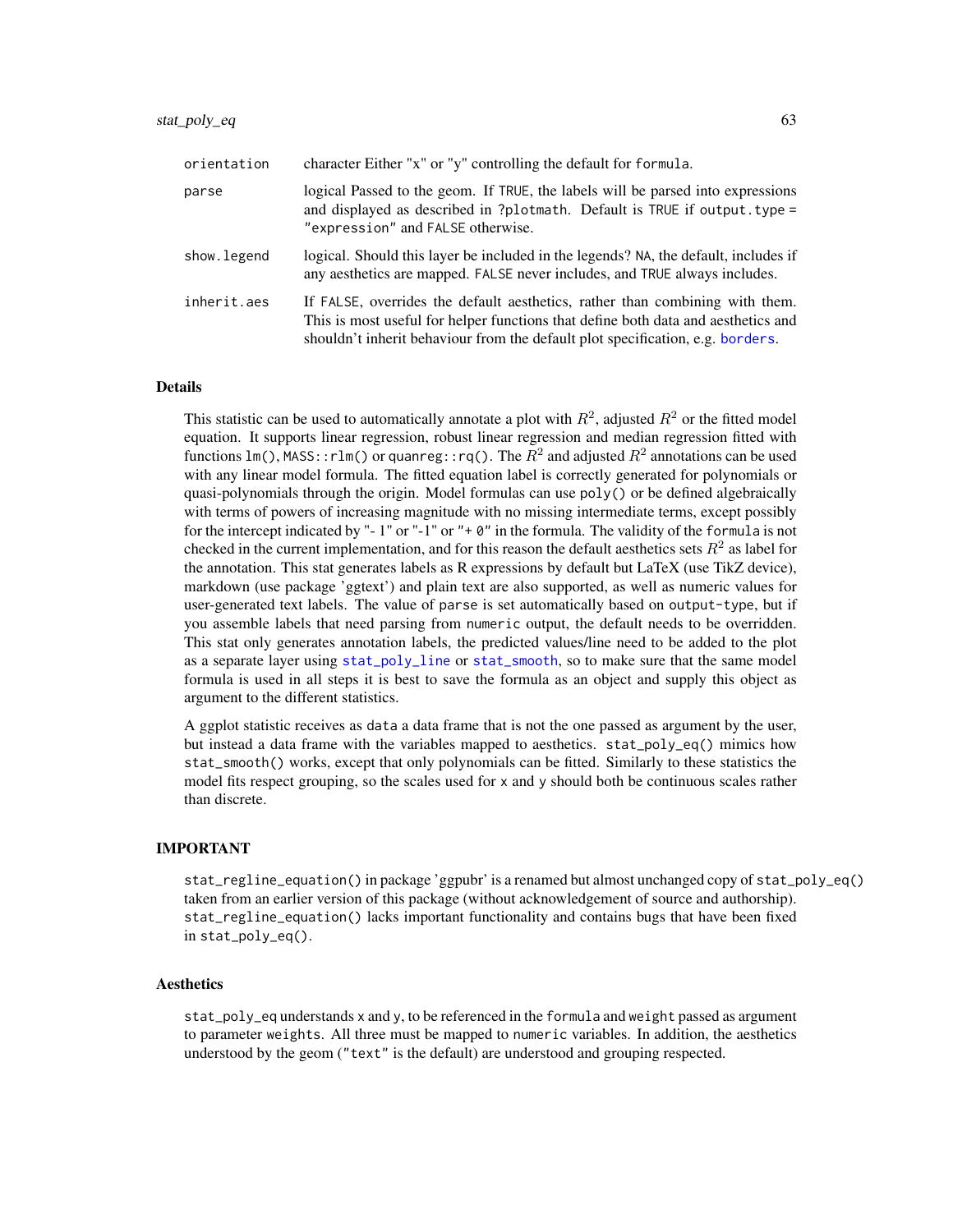### Computed variables

If output.type different from "numeric" the returned tibble contains columns listed below. If the model fit function used does not return a value, the label is set to character(0L).

x,npcx x position

y,npcy y position

eq.label equation for the fitted polynomial as a character string to be parsed

**rr.label**  $R^2$  of the fitted model as a character string to be parsed

**adj.rr.label** Adjusted  $R^2$  of the fitted model as a character string to be parsed

f.value.label F value and degrees of freedom for the fitted model as a whole.

p.value.label P-value for the F-value above.

AIC.label AIC for the fitted model.

BIC.label BIC for the fitted model.

**n.label** Number of observations used in the fit.

**grp.label** Set according to mapping in aes.

r.squared, adj.r.squared, p.value, n numeric values, from the model fit object

If output.type is "numeric" the returned tibble contains columns listed below. If the model fit function used does not return a value, the variable is set to NA\_real\_.

**x, npcx** x position

y,npcy y position

coef.ls list containing the "coefficients" matrix from the summary of the fit object

r.squared, adj.r.squared, f.value, f.df1, f.df2, p.value, AIC, BIC, n numeric values, from the model fit object

**grp.label** Set according to mapping in aes.

**b** 0.constant TRUE is polynomial is forced through the origin

**b** i One or columns with the coefficient estimates

To explore the computed values returned for a given input we suggest the use of [geom\\_debug](#page-6-0) as shown in the last examples below.

#### Note

For backward compatibility a logical is accepted as argument for eq.with.lhs. If TRUE, the default is used, either "x" or "y", depending on the argument passed to formula. However, "x" or "y" can be substituted by providing a suitable replacement character string through eq.x.rhs. Parameter orientation is redundant as it only affects the default for formula but is included for consistency with ggplot2::stat\_smooth().

# **References**

Written as an answer to question 7549694 at Stackoverflow.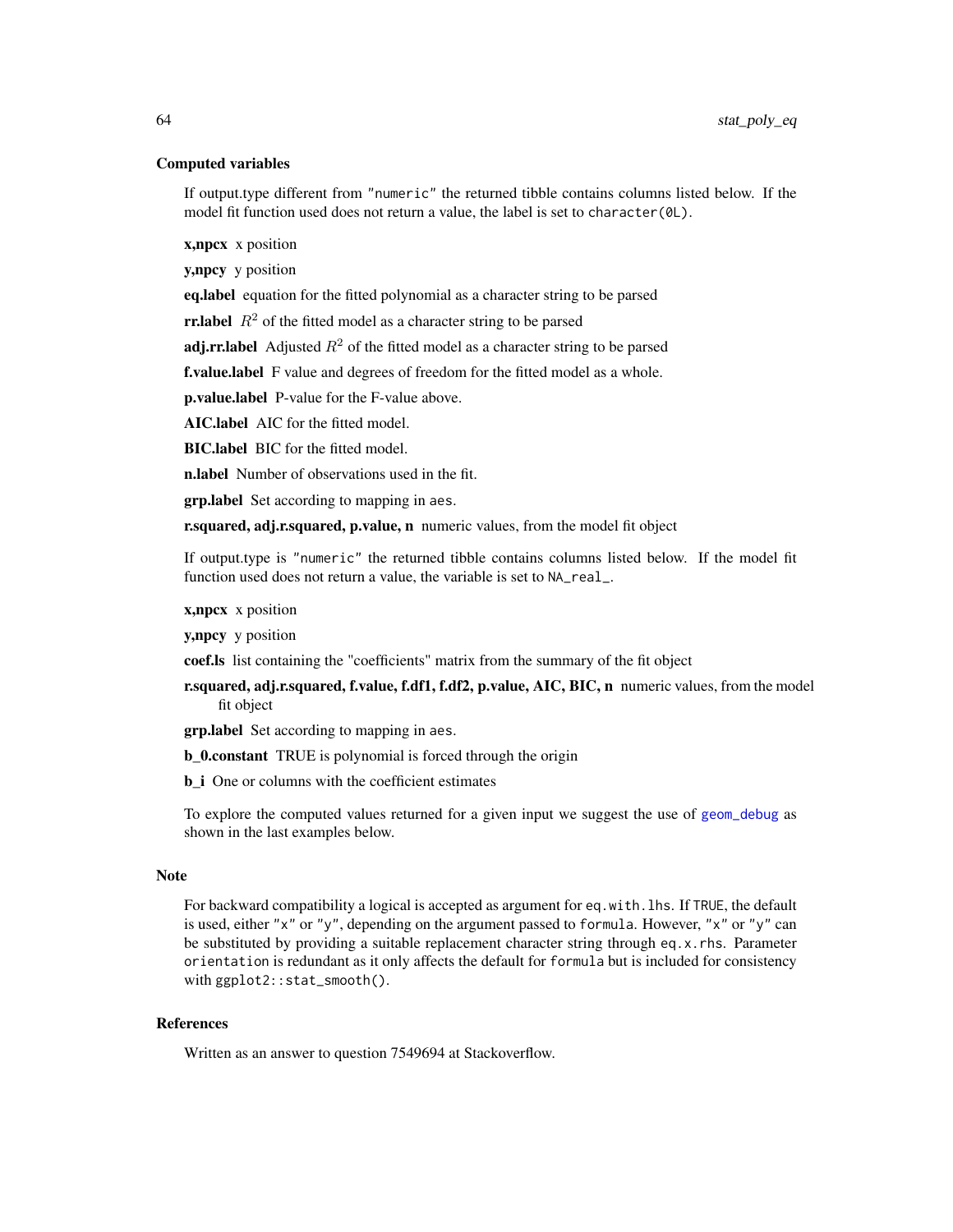### See Also

This stat\_poly\_eq statistic can return ready formatted labels depending on the argument passed to output.type. This is possible because only polynomial models are supported. For quantile regression [stat\\_quant\\_eq](#page-74-0) should be used instead of stat\_poly\_eq while for model II or major axis regression [stat\\_ma\\_eq](#page-46-0) should be used. For other types of models such as non-linear models, statistics [stat\\_fit\\_glance](#page-29-0) and [stat\\_fit\\_tidy](#page-41-0) should be used and the code for construction of character strings from numeric values and their mapping to aesthetic label needs to be explicitly supplied by the user.

Other ggplot statistics for linear and polynomial regression: [stat\\_poly\\_line\(](#page-67-0))

### Examples

```
# generate artificial data
set.seed(4321)
x < -1:100y \le -(x + x^2 + x^3) + \text{norm}(\text{length}(x), \text{ mean } = 0, \text{ sd } = \text{mean}(x^3) / 4)my.data \leq data.frame(x = x, y = y,
                       group = c("A", "B"),
                       y2 = y * c(0.5, 2),
                       w = sqrt(x))# give a name to a formula
formula \leq y \sim poly(x, 3, raw = TRUE)
# no weights
ggplot(my.data, aes(x, y)) +geom_point() +
  geom\_smooth(method = "lm", formula = formula) +stat_poly_eq(formula = formula)
# grouping
ggplot(my.data, aes(x, y, color = group)) +
  geom_point() +
  geom\_smooth(method = "lm", formula = formula) +stat_poly_eq(formula = formula)
# rotation
ggplot(my.data, aes(x, y)) +
  geom_point() +
  geom\_smooth(method = "lm", formula = formula) +stat_poly_eq(formula = formula, angle = 90, hjust = 1)
# label location
ggplot(my.data, aes(x, y)) +
  geom_point() +
  geom\_smooth(method = "lm", formula = formula) +stat_poly_eq(formula = formula, label.y = "bottom", label.x = "right")
ggplot(my.data, aes(x, y)) +
  geom_point() +
  geom\_smooth(method = "lm", formula = formula) +
```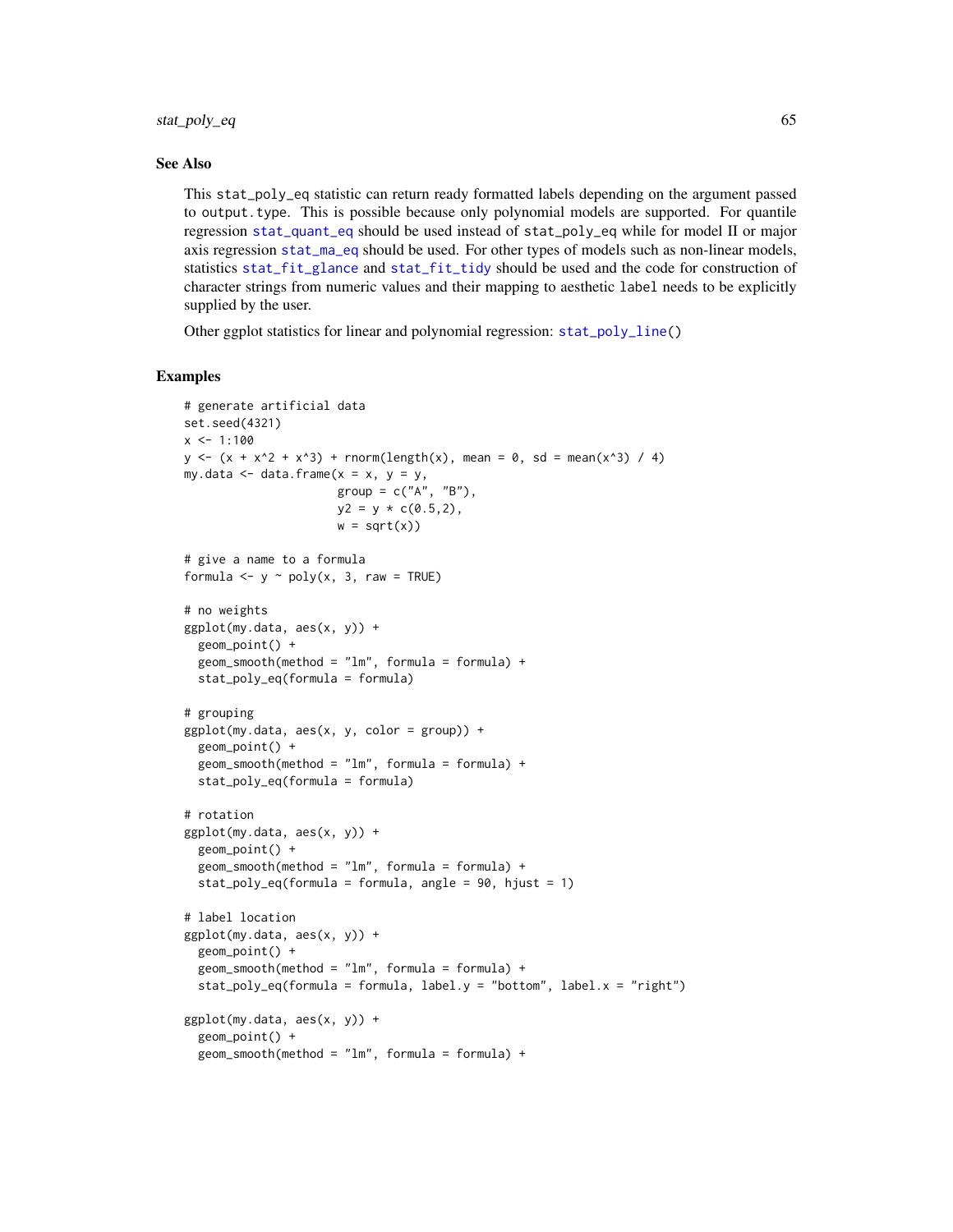```
stat_poly_eq(formula = formula, label.y = 0.1, label.x = 0.9)
# using weights
ggplot(my.data, aes(x, y, weight = w)) +geom_point() +
 geom\_smooth(method = "lm", formula = formula) +stat_poly_eq(formula = formula)
# no weights, digits for R square
ggplot(my.data, aes(x, y)) +geom_point() +
 geom\_smooth(method = "lm", formula = formula) +stat_poly_eq(formula = formula, rr.digits = 4)
# user specified label
ggplot(my.data, aes(x, y)) +
 geom_point() +
 geom_smooth(method = "lm", formula = formula) +
 stat_poly_eq(aes(label = paste(after_stat(rr.label),
                                  after\_stat(n.length), sep = "*\'', \ '*\''),formula = formula)
ggplot(my.data, aes(x, y)) +
 geom_point() +
 geom\_smooth(method = "lm", formula = formula) +stat_poly_eq(aes(label = paste(after_stat(eq.label),
                                  after\_stat(adj.rr.label), sep = "*\`', \`"', \`formula = formula)
ggplot(my.data, aes(x, y)) +
 geom_point() +
 geom_smooth(method = "lm", formula = formula) +
 stat_poly_eq(aes(label = paste(after_stat(f.value.label),
                                  after_stat(p.value.label),
                                  sep = "*\`', \`\`', \`formula = formula)
# x on y regression
ggplot(my.data, aes(x, y)) +
 geom_point() +
 geom_smooth(method = "lm", formula = formula, orientation = "y") +
 stat_poly_eq(aes(label = paste(after_stat(eq.label),
                                  after_stat(adj.rr.label),
                                  sep = "*\`', \`\`', \`formula = x \sim poly(y, 3, raw = TRUE)# conditional user specified label
ggplot(my.data, aes(x, y, color = group)) +
 geom_point() +
 geom\_smooth(method = "lm", formula = formula) +stat_poly_eq(aes(label = ifelse(after_stat(adj.r.squared) > 0.96,
                                   paste(after_stat(adj.rr.label),
                                         after_stat(eq.label),
```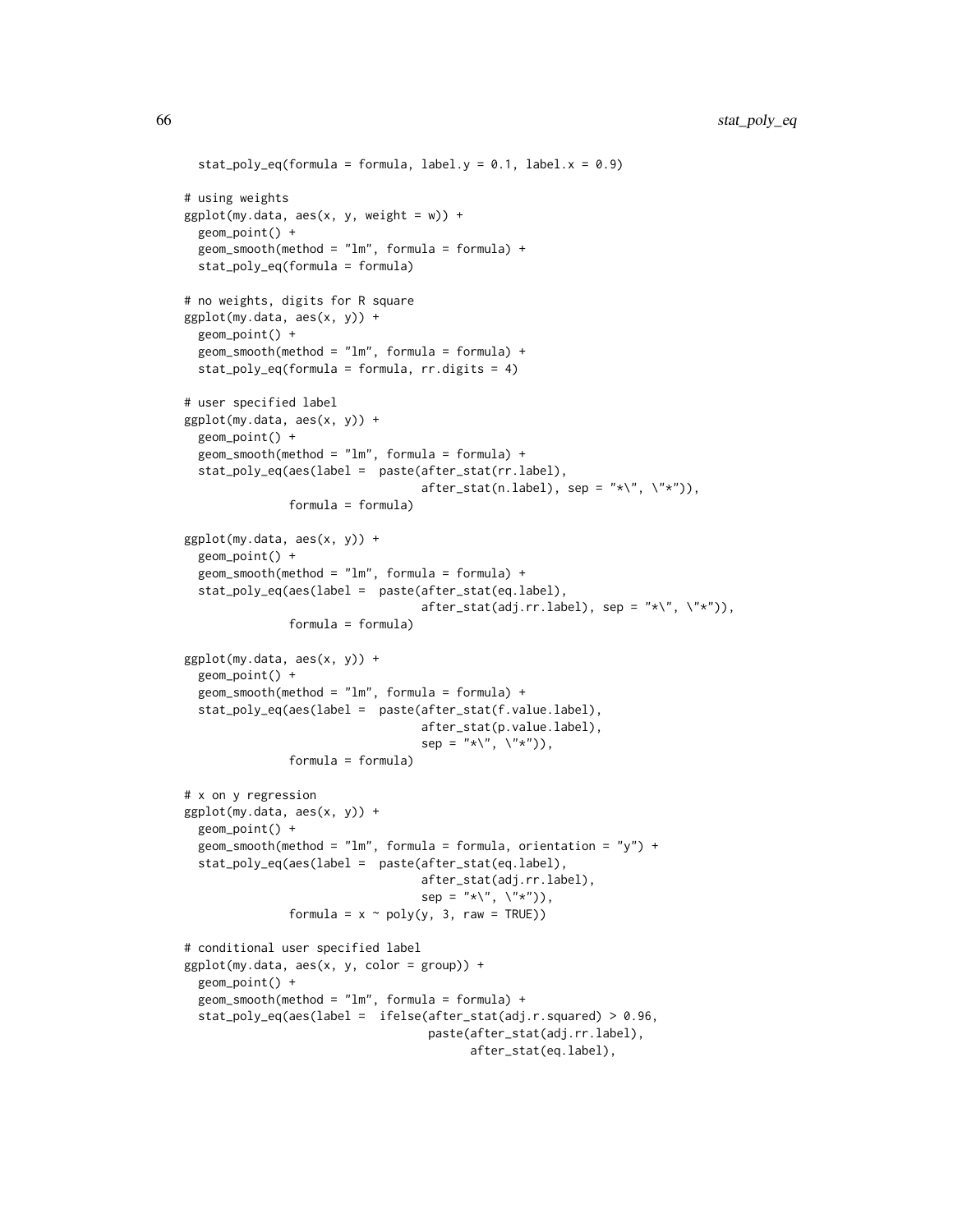```
sep = "*\", \langle"*"),
                                   after_stat(adj.rr.label))),
               rr.digits = 3,
               formula = formula)
# geom = "text"
ggplot(my.data, aes(x, y)) +
  geom_point() +
  geom\_smooth(method = "lm", formula = formula) +stat_poly_eq(geom = "text", label.x = 100, label.y = 0, hjust = 1,
               formula = formula)
# using numeric values
# Here we use columns b_0 ... b_3 for the coefficient estimates
my.format <-
  "b[0]~`=`~%.3g*\", \"*b[1]~`=`~%.3g*\", \"*b[2]~`=`~%.3g*\", \"*b[3]~`=`~%.3g"
ggplot(my.data, aes(x, y)) +
  geom_point() +
  geom_smooth(method = "lm", formula = formula) +
  stat_poly_eq(formula = formula,
               output.type = "numeric",
               parse = TRUE,mapping =
                aes(label = sprintf(my.format,
                                    after_stat(b_0), after_stat(b_1),
                                    after_stat(b_2), after_stat(b_3))))
# Inspecting the returned data using geom_debug()
if (requireNamespace("gginnards", quietly = TRUE)) {
  library(gginnards)
# This provides a quick way of finding out the names of the variables that
# are available for mapping to aesthetics.
# the whole of data
  ggplot(my.data, aes(x, y)) +
    geom_point() +
    geom\_smooth(method = "lm", formula = formula) +stat_poly_eq(formula = formula, geom = "debug")
  ggplot(my.data, aes(x, y)) +
    geom_point() +
    geom_smooth(method = "lm", formula = formula) +
    stat_poly_eq(formula = formula, geom = "debug", output.type = "numeric")
# names of the variables
  ggplot(my.data, aes(x, y)) +
   geom_point() +
    geom_smooth(method = "lm", formula = formula) +
    stat_poly_eq(formula = formula, geom = "debug",
                 summary.fun = colnames)
# only data$eq.label
```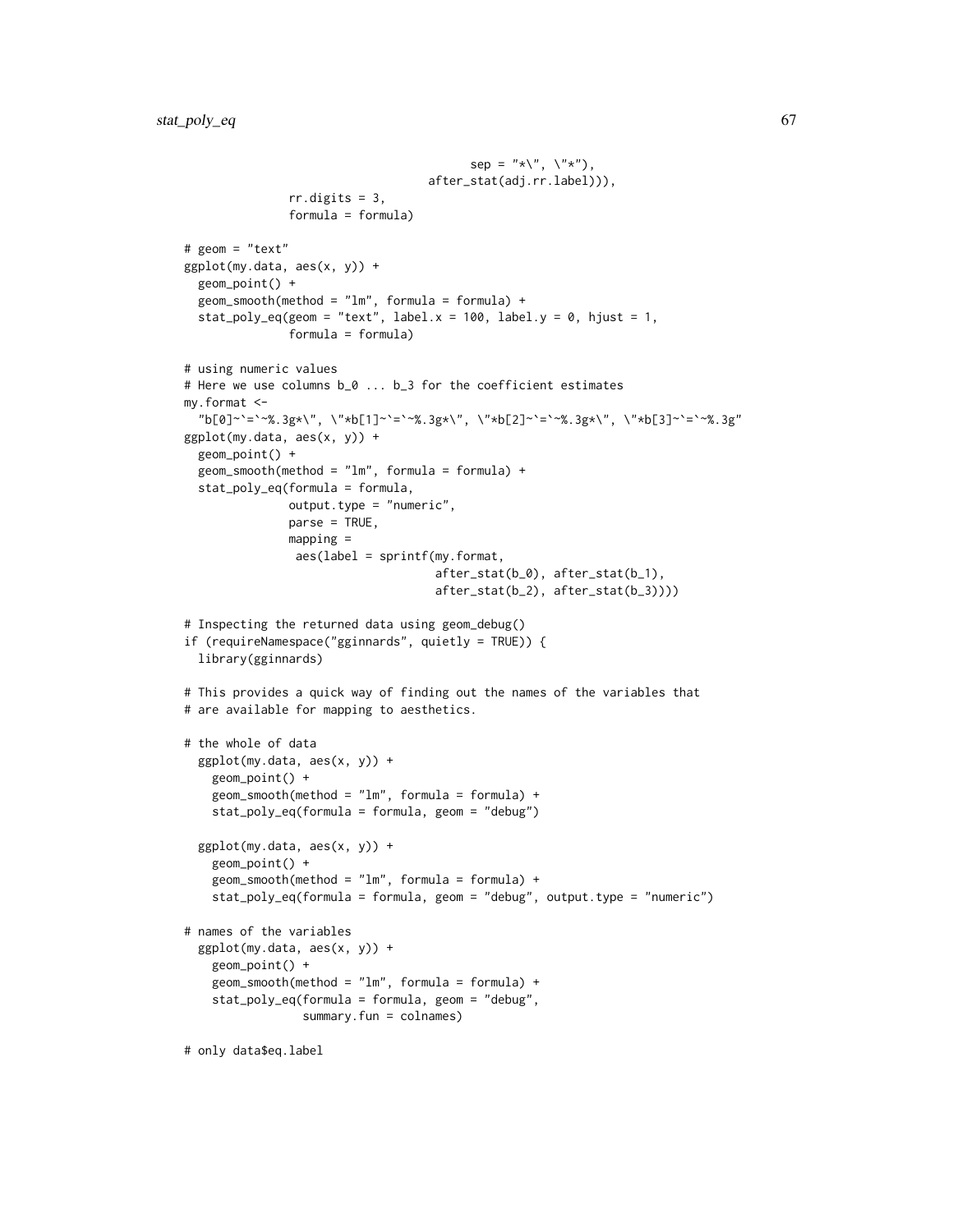```
ggplot(my.data, aes(x, y)) +
   geom_point() +
   geom_smooth(method = "lm", formula = formula) +
   stat_poly_eq(formula = formula, geom = "debug",
                 output.type = "expression",
                 summary.fun = function(x) {x[["eq.label"]]})
# only data$eq.label
 ggplot(my.data, aes(x, y)) +
   geom_point() +
   geom_smooth(method = "lm", formula = formula) +
    stat_poly_eq(aes(label = after_stat(eq.label)),
                 formula = formula, geom = "debug",
                 output.type = "markdown",
                 summary.fun = function(x) {x[["eq.label"]]})
# only data$eq.label
 ggplot(my.data, aes(x, y)) +
   geom_point() +
    geom\_smooth(method = "lm", formula = formula) +stat_poly_eq(formula = formula, geom = "debug",
                 output.type = "latex",
                 summary.fun = function(x) {x[["eq.label"]]})
# only data$eq.label
 ggplot(my.data, aes(x, y)) +
   geom_point() +
   geom_smooth(method = "lm", formula = formula) +
    stat_poly_eq(formula = formula, geom = "debug",
                 output.type = "text",
                 summary.fun = function(x) {x[["eq.label"]]})
# show the content of a list column
 ggplot(my.data, aes(x, y)) +
   geom_point() +
   geom\_smooth(method = "lm", formula = formula) +stat_poly_eq(formula = formula, geom = "debug", output.type = "numeric",
                 summary.fun = function(x) {x[["coef.ls"]][[1]]})
}
```
<span id="page-67-0"></span>stat\_poly\_line *Predicted line from linear model fit*

### Description

Predicted values and a confidence band are computed and, by default, plotted.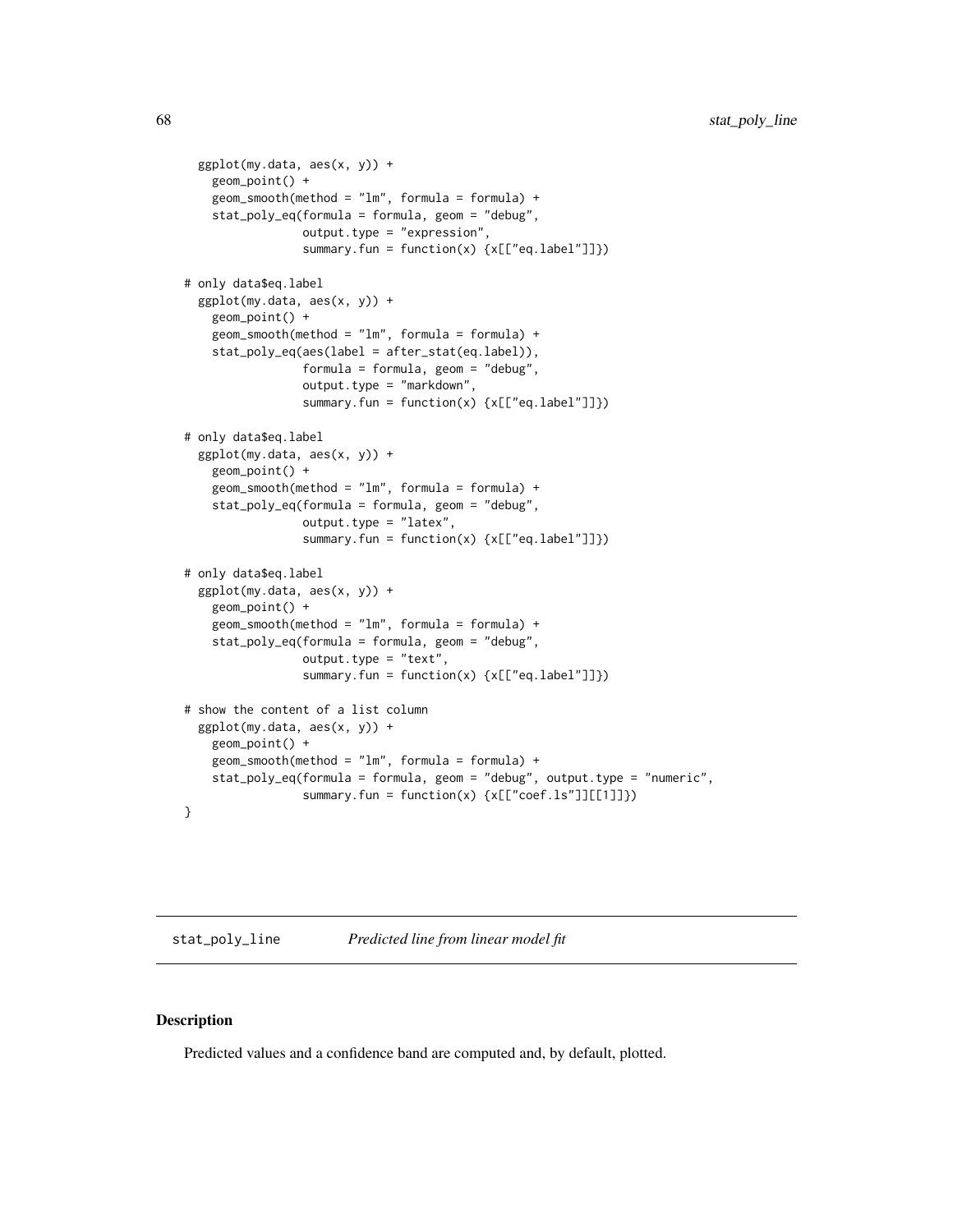stat\_poly\_line 69

# Usage

```
stat_poly_line(
 mapping = NULL,
 data = NULL,
 geom = "smooth",
 position = "identity",
  ...,
 method = "lm",formula = NULL,
 se = TRUE,mf.values = FALSE,
 n = 80,fullrange = FALSE,
 level = 0.95,method.args = list(),
 na.rm = FALSE,orientation = NA,
  show.legend = NA,
  inherit.aes = TRUE
\mathcal{L}
```

| mapping     | The aesthetic mapping, usually constructed with aes or aes_. Only needs to be<br>set at the layer level if you are overriding the plot defaults.                                                                                                                                                                                                           |
|-------------|------------------------------------------------------------------------------------------------------------------------------------------------------------------------------------------------------------------------------------------------------------------------------------------------------------------------------------------------------------|
| data        | A layer specific dataset, only needed if you want to override the plot defaults.                                                                                                                                                                                                                                                                           |
| geom        | The geometric object to use display the data                                                                                                                                                                                                                                                                                                               |
| position    | The position adjustment to use for overlapping points on this layer                                                                                                                                                                                                                                                                                        |
| .           | other arguments passed on to layer. This can include aesthetics whose values<br>you want to set, not map. See layer for more details.                                                                                                                                                                                                                      |
| method      | function or character If character, "lm", "rlm" or the name of a model fit function<br>are accepted, possibly followed by the fit function's method argument separated<br>by a colon (e.g. "r1m:M"). If a function different to 1m(), it must accept ar-<br>guments named formula, data, weights, and method and return a model fit<br>object of class 1m. |
| formula     | a formula object. Using aesthetic names x and y instead of original variable<br>names.                                                                                                                                                                                                                                                                     |
| se          | Display confidence interval around smooth? ('TRUE' by default, see 'level' to<br>control.)                                                                                                                                                                                                                                                                 |
| mf.values   | logical Add R2, adjusted R2, p-value and n as columns to returned data? ('FALSE'<br>by default.)                                                                                                                                                                                                                                                           |
| n           | Number of points at which to evaluate smoother.                                                                                                                                                                                                                                                                                                            |
| fullrange   | Should the fit span the full range of the plot, or just the data?                                                                                                                                                                                                                                                                                          |
| level       | Level of confidence interval to use $(0.95$ by default).                                                                                                                                                                                                                                                                                                   |
| method.args | named list with additional arguments.                                                                                                                                                                                                                                                                                                                      |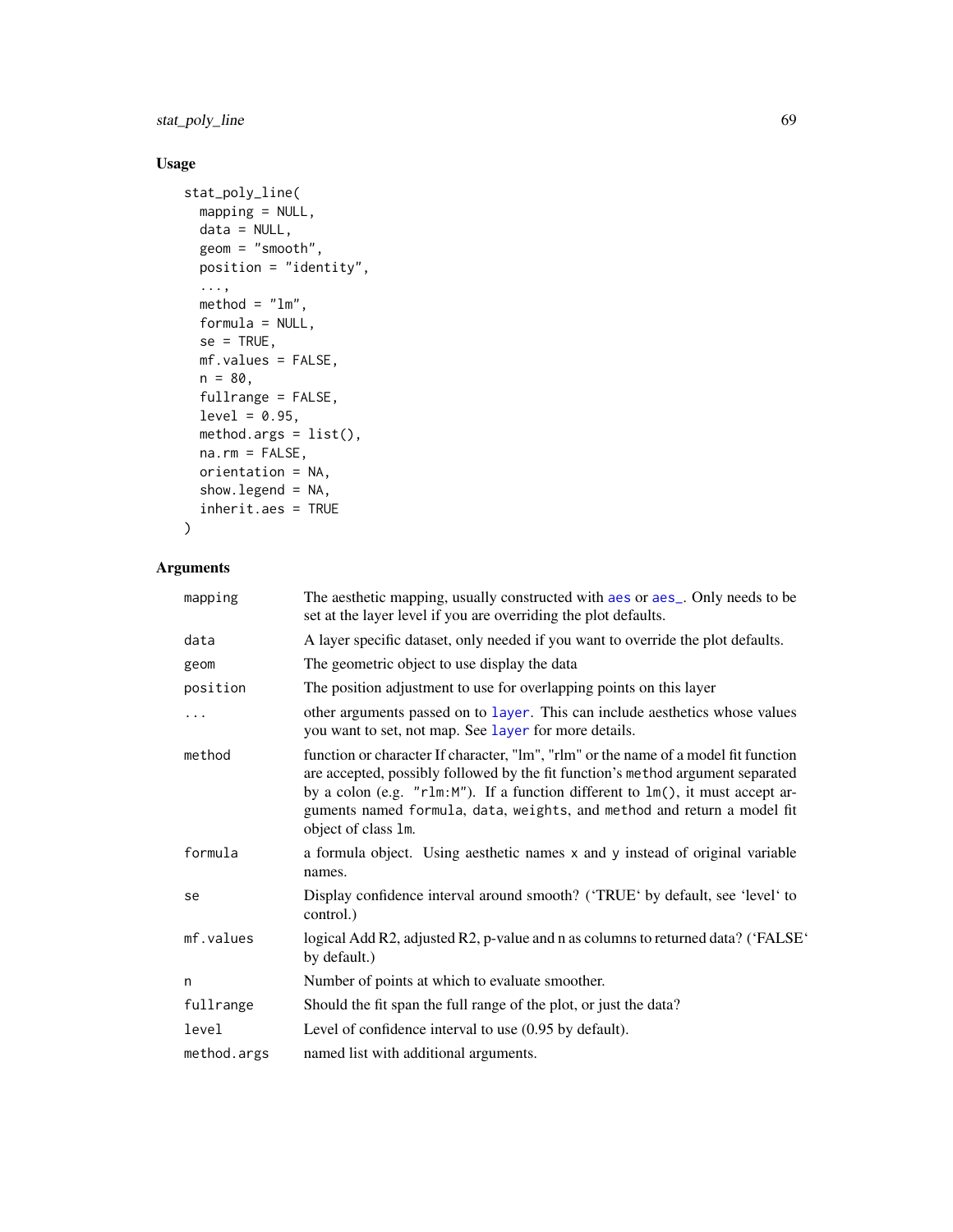| na.rm       | a logical indicating whether NA values should be stripped before the computa-<br>tion proceeds.                                                                                                                                                     |
|-------------|-----------------------------------------------------------------------------------------------------------------------------------------------------------------------------------------------------------------------------------------------------|
| orientation | character Either "x" or "y" controlling the default for formula.                                                                                                                                                                                    |
| show.legend | logical. Should this layer be included in the legends? NA, the default, includes if<br>any aesthetics are mapped. FALSE never includes, and TRUE always includes.                                                                                   |
| inherit.aes | If FALSE, overrides the default aesthetics, rather than combining with them.<br>This is most useful for helper functions that define both data and aesthetics and<br>shouldn't inherit behaviour from the default plot specification, e.g. borders. |

This statistic is similar to [stat\\_smooth](#page-0-0) but has different defaults. It interprets the argument passed to formula differently, accepting y as explanatory variable and setting orientation automatically. The default for method is "lm" and spline-based smoothers like loess are not supported. Other defaults are consistent with those in  $stat\_poly\_eq()$ ,  $stat\_quant\_line()$ ,  $stat\_quant\_eq()$ , stat\_ma\_line(), stat\_ma\_eq().

geom\_poly\_line() treats the x and y aesthetics differently and can thus have two orientations. The orientation can be deduced from the argument passed to formula. Thus, stat\_poly\_line() will by default guess which orientation the layer should have. If no argument is passed to formula, the formula defaults to  $y \sim x$ . For consistency with [stat\\_smooth](#page-0-0) orientation can be also specified directly passing an argument to the orientation parameter, which can be either "x" or "y". The value of orientation gives the axis that is taken as the explanatory variable or x in the model formula. Package 'ggpmisc' does not define new geometries matching the new statistics as they are not needed and conceptually transformations of data are statistics in the grammar of graphics.

# Value

The value returned by the statistic is a data frame, that will have n rows of predicted values and their confidence limits. Optionally it will also include additional values related to the model fit.

#### Computed variables

'stat\_poly\_line()' provides the following variables, some of which depend on the orientation:

y \*or\* x predicted value

**ymin \*or\* xmin** lower pointwise confidence interval around the mean

ymax \*or\* xmax upper pointwise confidence interval around the mean

se standard error

If mf.values = TRUE is passed then columns based on the summary of the model fit are added, with the same value in each row within a group. This is wasteful and disabled by default, but provides a simple and robust approach to achieve effects like colouring or hiding of the model fit line based on P-values, r-squared, adjusted r-squared or the number of observations.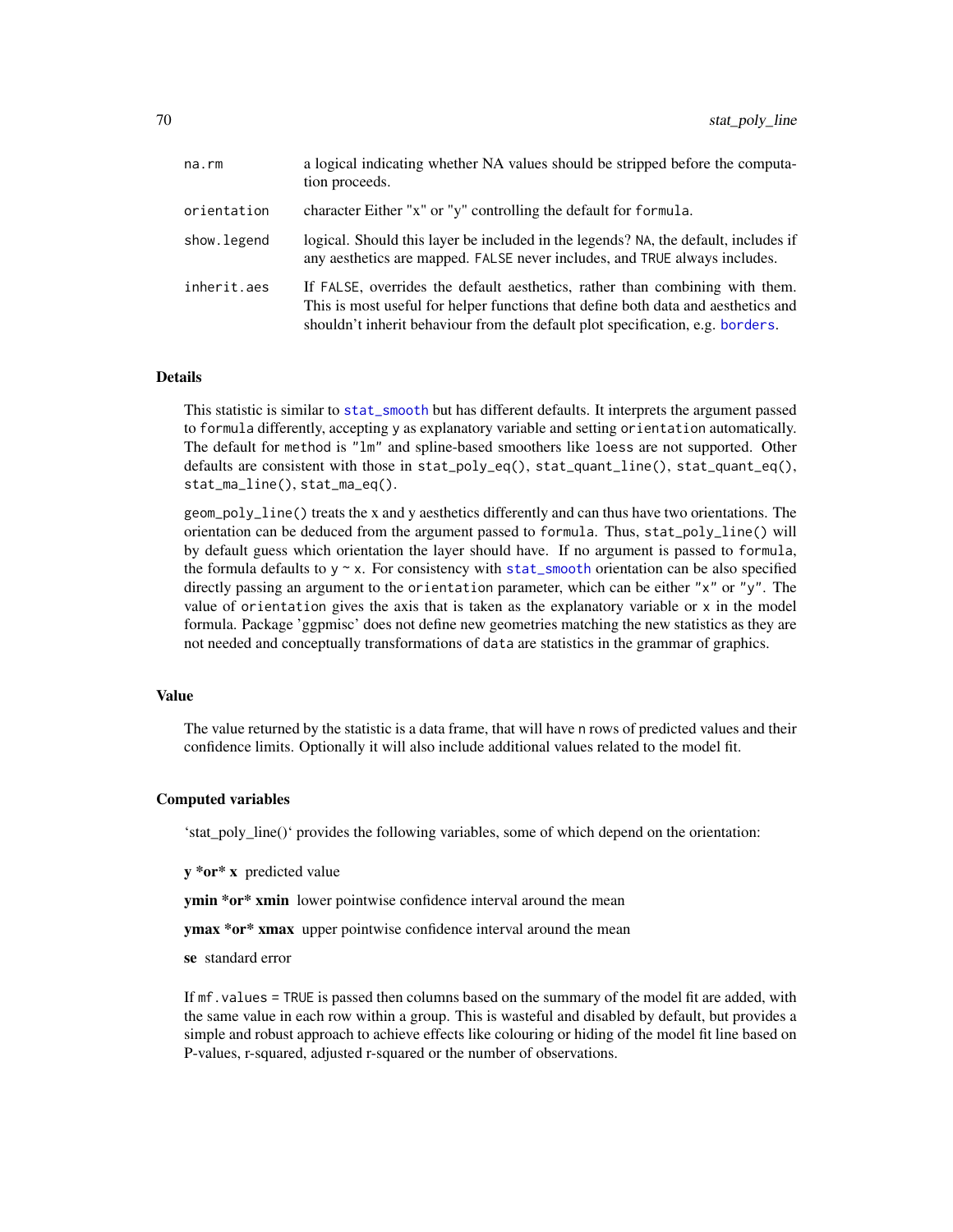### Aesthetics

stat\_poly\_line understands x and y, to be referenced in the formula and weight passed as argument to parameter weights. All three must be mapped to numeric variables. In addition, the aesthetics understood by the geom ("geom\_smooth" is the default) are understood and grouping respected.

# See Also

Other ggplot statistics for linear and polynomial regression: [stat\\_poly\\_eq\(](#page-60-0))

#### Examples

```
ggplot(mpg, aes(displ, hwy)) +
 geom_point() +
 stat_poly_line()
ggplot(mpg, aes(displ, hwy)) +
 geom_point() +
 stat_poly_line(formula = x \sim y)
ggplot(mpg, aes(displ, hwy)) +
 geom_point() +
 stat_poly_line(formula = y \sim poly(x, 3))
ggplot(mpg, aes(displ, hwy)) +
 geom_point() +
 stat_poly_line(formula = x \sim poly(y, 3))
# Smooths are automatically fit to each group (defined by categorical
# aesthetics or the group aesthetic) and for each facet.
ggplot(mpg, aes(displ, hwy, colour = class)) +
 geom_point() +
 stat_poly_line(se = FALSE)
ggplot(mpg, aes(displ, hwy)) +
 geom_point() +
 stat_poly_line() +
 facet_wrap(~drv)
# Inspecting the returned data using geom_debug()
if (requireNamespace("gginnards", quietly = TRUE)) {
 library(gginnards)
 ggplot(mpg, aes(displ, hwy)) +
   stat_poly_line(geom = "debug")
 ggplot(mpg, aes(displ, hwy)) +
    stat_poly_line(geom = "debug", mf.values = TRUE)
 ggplot(mpg, aes(displ, hwy)) +
    stat_poly_line(geom = "debug", method = lm, mf.values = TRUE)
```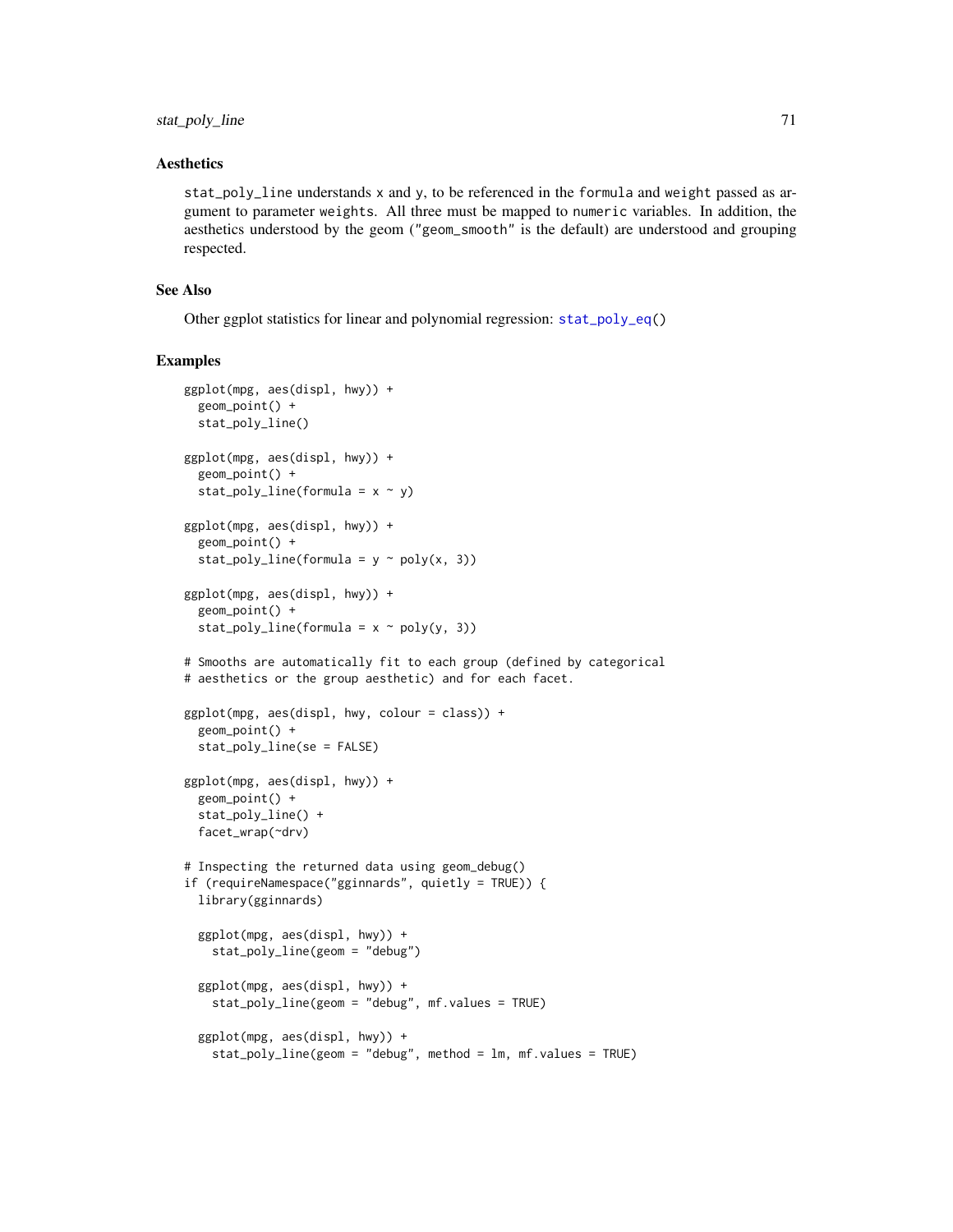stat\_quant\_band *Predicted band from quantile regression fits*

# Description

Predicted values are computed and, by default, plotted as a band plus an optional line within. stat\_quant\_band() supports the use of both x and y as explanatory variable in the model formula.

# Usage

```
stat_quant_band(
 mapping = NULL,
 data = NULL,geom = "smooth",
 position = "identity",
  ...,
  quantiles = c(0.25, 0.5, 0.75),
 formula = NULL,
 mf.values = FALSE,
 n = 80,
 method = "rq",method.args = list(),
 na.rm = FALSE,orientation = NA,
  show.legend = NA,
  inherit.aes = TRUE
)
```
# Arguments

| mapping   | The aesthetic mapping, usually constructed with a es or a es_. Only needs to be<br>set at the layer level if you are overriding the plot defaults. |
|-----------|----------------------------------------------------------------------------------------------------------------------------------------------------|
| data      | A layer specific dataset, only needed if you want to override the plot defaults.                                                                   |
| geom      | The geometric object to use display the data.                                                                                                      |
| position  | The position adjustment to use for overlapping points on this layer.                                                                               |
| .         | other arguments passed on to layer. This can include aesthetics whose values<br>you want to set, not map. See layer for more details.              |
| quantiles | numeric vector Two or three values in 0.1 indicating the quantiles at the edges<br>of the band and optionally a line within the band.              |
| formula   | a formula object. Using aesthetic names x and y instead of original variable<br>names.                                                             |

}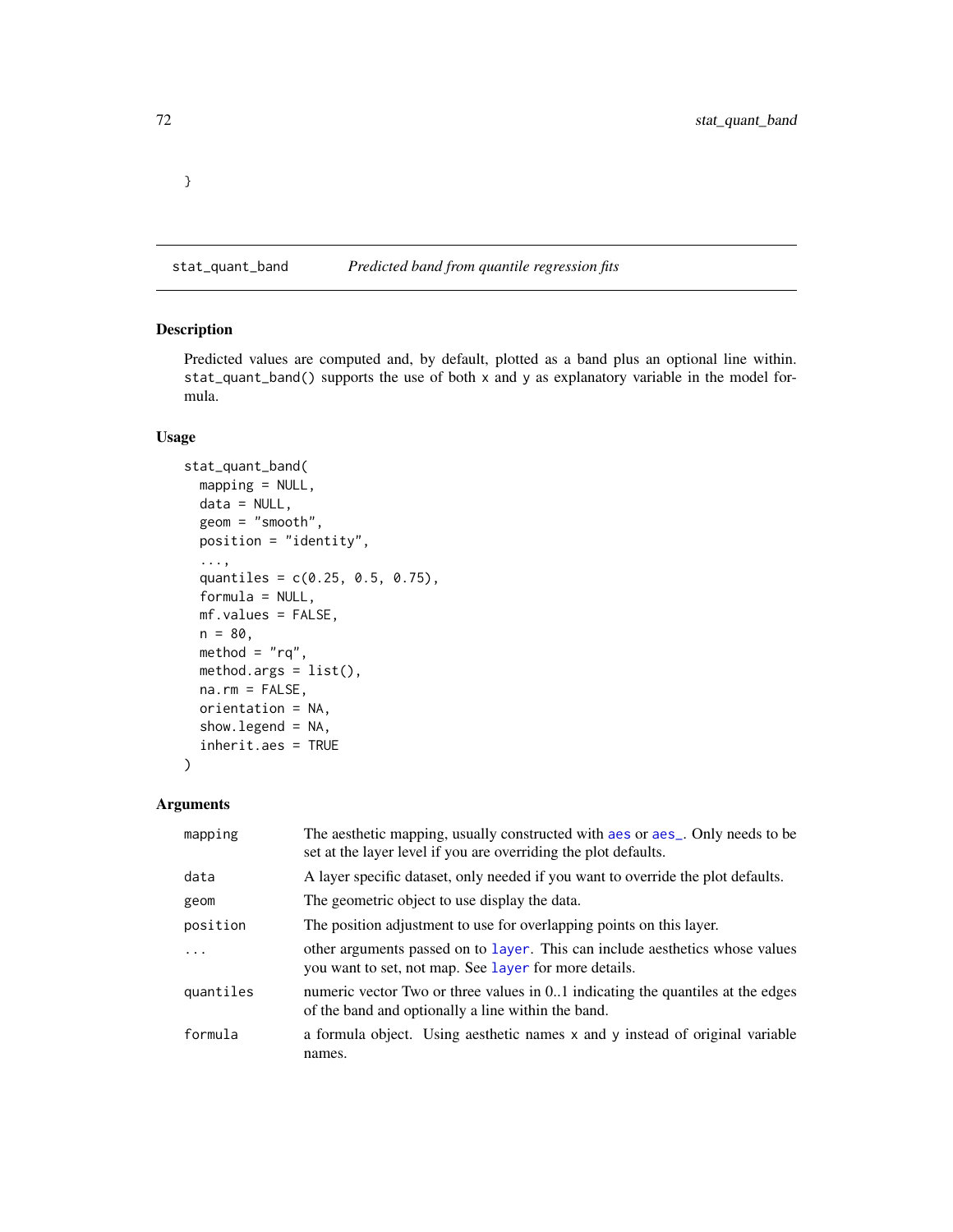<span id="page-72-0"></span>

| mf.values   | logical Add n as a column to returned data? ('FALSE' by default.)                                                                                                                                                                                                                                                                                                               |  |
|-------------|---------------------------------------------------------------------------------------------------------------------------------------------------------------------------------------------------------------------------------------------------------------------------------------------------------------------------------------------------------------------------------|--|
| n           | Number of points at which to evaluate smoother.                                                                                                                                                                                                                                                                                                                                 |  |
| method      | function or character If character, "rq", "rqss" or the name of a model fit function<br>are accepted, possibly followed by the fit function's method argument separated<br>by a colon (e.g. "rq:br"). If a function different to $rq()$ , it must accept argu-<br>ments named formula, data, weights, tau and method and return a model fit<br>object of class rq, rqs or rqss. |  |
| method.args | named list with additional arguments.                                                                                                                                                                                                                                                                                                                                           |  |
| na.rm       | a logical indicating whether NA values should be stripped before the computa-<br>tion proceeds.                                                                                                                                                                                                                                                                                 |  |
| orientation | character Either "x" or "y" controlling the default for formula.                                                                                                                                                                                                                                                                                                                |  |
| show.legend | logical. Should this layer be included in the legends? NA, the default, includes if<br>any aesthetics are mapped. FALSE never includes, and TRUE always includes.                                                                                                                                                                                                               |  |
| inherit.aes | If FALSE, overrides the default aesthetics, rather than combining with them.<br>This is most useful for helper functions that define both data and aesthetics and<br>shouldn't inherit behaviour from the default plot specification, e.g. borders.                                                                                                                             |  |

# Details

This statistic is similar to [stat\\_quant\\_line](#page-82-0) but plots the quantiles differently with the band representing a region between two quantiles, while in stat\_quant\_line() the bands plotted when se = TRUE represent confidence intervals for the fitted quantile lines.

[geom\\_smooth](#page-0-0), which is used by default, treats each axis differently and thus is dependent on orientation. If no argument is passed to formula, it defaults to  $y \sim x$  but  $x \sim y$  is also accepted, and equivalent to  $y \sim x$  plus orientation = "y". Package 'ggpmisc' does not define a new geometry matching this statistic as it is enough for the statistic to return suitable 'x' and 'y' values.

# Value

The value returned by the statistic is a data frame, that will have n rows of predicted values for three quantiles as y, ymin and ymax, plus x.

# Aesthetics

stat\_quant\_eq expects x and y, aesthetics to be used in the formula rather than the names of the variables mapped to them. If present, the variable mapped to the weight aesthetics is passed as argument to parameter weights of the fitting function. All three must be mapped to numeric variables. In addition, the aesthetics recognized by the geometry ("geom\_smooth" is the default) are obeyed and grouping respected.

# See Also

Other ggplot statistics for quantile regression: [stat\\_quant\\_eq\(](#page-74-0)), [stat\\_quant\\_line\(](#page-82-0))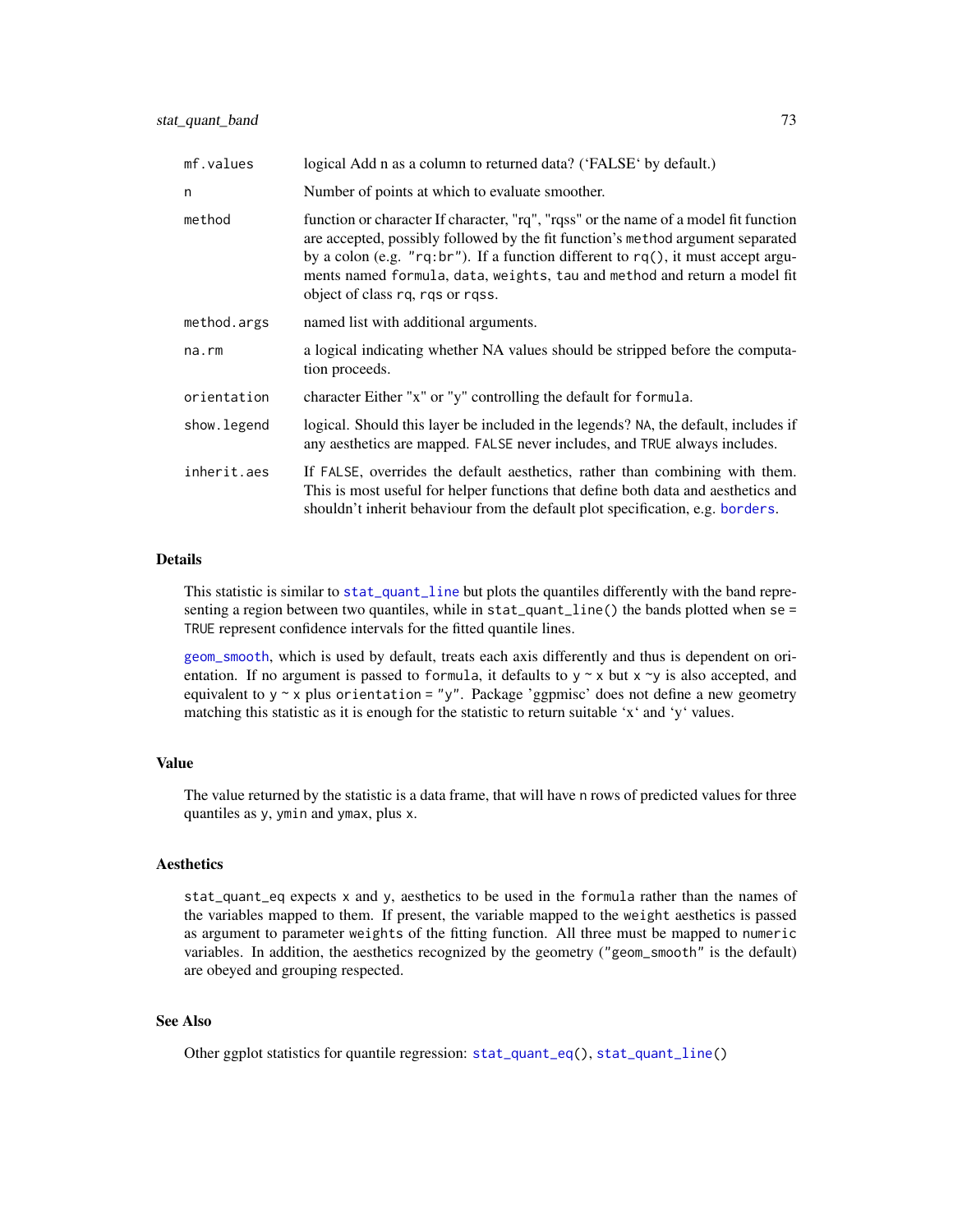```
ggplot(mpg, aes(displ, hwy)) +
 geom_point() +
 stat_quant_band()
# If you need the fitting to be done along the y-axis set the orientation
ggplot(mpg, aes(displ, hwy)) +
 geom_point() +
 stat_quant_band(orientation = "y")
ggplot(mpg, aes(displ, hwy)) +
 geom_point() +
 stat_quant_band(formula = y \sim x)
ggplot(mpg, aes(displ, hwy)) +
 geom_point() +
 stat_quant_band(formula = x \sim y)
ggplot(mpg, aes(displ, hwy)) +
 geom_point() +
 stat_quant_band(formula = y \sim poly(x, 3))
ggplot(mpg, aes(displ, hwy)) +
 geom_point() +
 stat_quant_band(formula = x \sim poly(y, 3))
# Instead of rq() we can use rqss() to fit an additive model:
library(quantreg)
ggplot(mpg, aes(displ, hwy)) +
 geom_point() +
 stat_quant_band(method = "rqss",
                  formula = y \sim \text{qss}(x)ggplot(mpg, aes(displ, hwy)) +
 geom_point() +
 stat_quant_band(method = "rqss",
                  formula = x \sim \text{qss}(y, \text{ constraint} = "D")# Regressions are automatically fit to each group (defined by categorical
# aesthetics or the group aesthetic) and for each facet.
ggplot(mpg, aes(displ, hwy, colour = class)) +
 geom_point() +
 stat_quant_band(formula = y \sim x)
ggplot(mpg, aes(displ, hwy)) +
 geom_point() +
 stat_quant_band(formula = y \sim poly(x, 2)) +
 facet_wrap(~drv)
ggplot(mpg, aes(displ, hwy)) +
 geom_point() +
```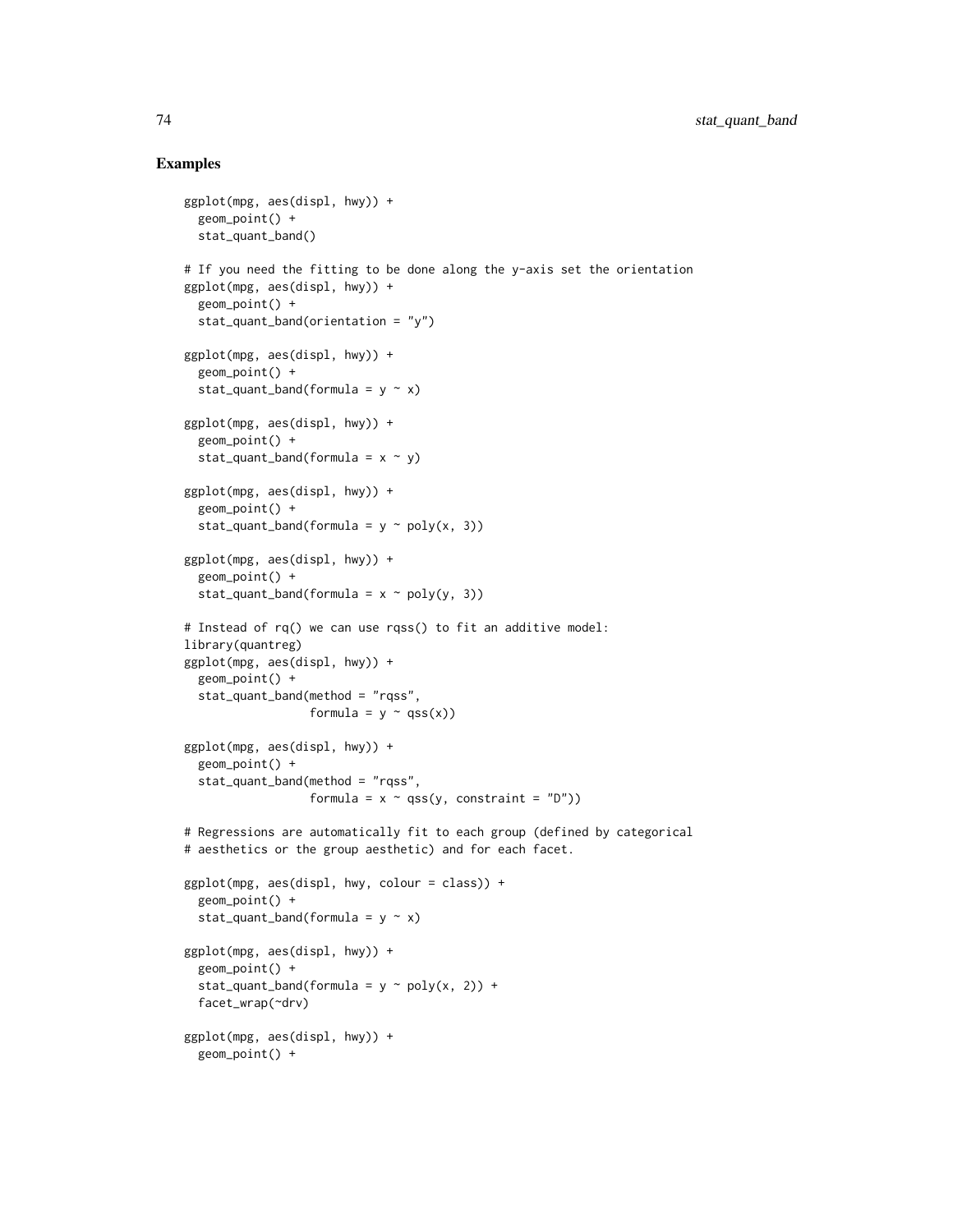```
stat_quant_band(linetype = "dashed", color = "darkred", fill = "red")
ggplot(mpg, aes(displ, hwy)) +
 stat_quant_band(color = NA, alpha = 1) +
 geom_point()
ggplot(mpg, aes(displ, hwy)) +
 stat_quant_band(quantiles = c(\theta, \theta.1, \theta.2)) +
 geom_point()
# Inspecting the returned data using geom_debug()
if (requireNamespace("gginnards", quietly = TRUE)) {
 library(gginnards)
 ggplot(mpg, aes(displ, hwy)) +
    stat_quant_band(geom = "debug")
 ggplot(mpg, aes(displ, hwy)) +
    stat_quant_band(geom = "debug", mf.values = TRUE)
}
```
<span id="page-74-0"></span>stat\_quant\_eq *Equation, rho, AIC and BIC from quantile regression*

# Description

stat\_quant\_eq fits a polynomial model by quantile regression and generates several labels including the equation, rho, 'AIC' and 'BIC'.

# Usage

```
stat_quant_eq(
 mapping = NULL,
  data = NULL,geom = "text_npc",
 position = "identity",
  ...,
  formula = NULL,quantiles = c(0.25, 0.5, 0.75),
 \text{method} = "rq: br",method.args = list(),eq.with.lhs = TRUE,
  eq.x.rhs = NULL,coef.digits = 3,
  coef.keep.zeros = TRUE,
  rho.digits = 2,label.x = "left",
```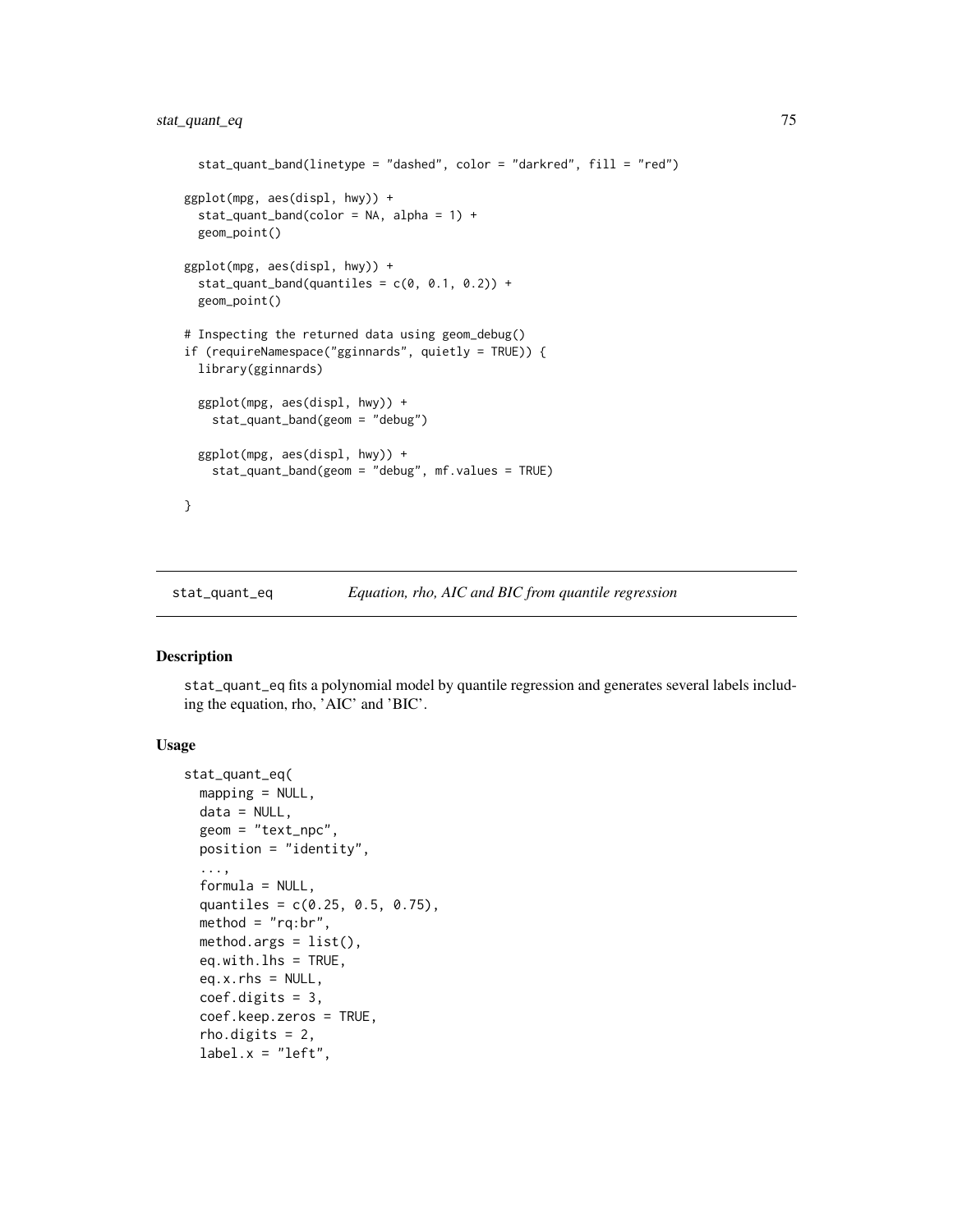```
label.y = "top",label.x.npc = NULL,
 label.y.npc = NULL,
 hstep = 0,
 vstep = NULL,output.type = "expression",
 na.rm = FALSE,orientation = NA,
 parse = NULL,
 show.legend = FALSE,
 inherit.aes = TRUE
\mathcal{L}
```
# Arguments

| mapping                 | The aesthetic mapping, usually constructed with aes or aes_. Only needs to be<br>set at the layer level if you are overriding the plot defaults.                                                                                                                                                                                                                   |  |
|-------------------------|--------------------------------------------------------------------------------------------------------------------------------------------------------------------------------------------------------------------------------------------------------------------------------------------------------------------------------------------------------------------|--|
| data                    | A layer specific dataset, only needed if you want to override the plot defaults.                                                                                                                                                                                                                                                                                   |  |
| geom                    | The geometric object to use display the data                                                                                                                                                                                                                                                                                                                       |  |
| position                | The position adjustment to use for overlapping points on this layer                                                                                                                                                                                                                                                                                                |  |
| $\cdots$                | other arguments passed on to layer. This can include aesthetics whose values<br>you want to set, not map. See layer for more details.                                                                                                                                                                                                                              |  |
| formula                 | a formula object. Using aesthetic names instead of original variable names.                                                                                                                                                                                                                                                                                        |  |
| quantiles               | numeric vector Values in 01 indicating the quantiles.                                                                                                                                                                                                                                                                                                              |  |
| method                  | function or character If character, "rq" or the name of a model fit function are<br>accepted, possibly followed by the fit function's method argument separated by<br>a colon (e.g. $"rq:br"$ ). If a function different to $rq()$ , it must accept arguments<br>named formula, data, weights, tau and method and return a model fit object<br>of class rq or rqs. |  |
| method.args             | named list with additional arguments passed to rq() or to a function passed as<br>argument to method.                                                                                                                                                                                                                                                              |  |
| eq.with.lhs             | If character the string is pasted to the front of the equation label before parsing<br>or a logical (see note).                                                                                                                                                                                                                                                    |  |
| eq.x.rhs                | character this string will be used as replacement for " $x$ " in the model equation<br>when generating the label before parsing it.                                                                                                                                                                                                                                |  |
| coef.digits, rho.digits |                                                                                                                                                                                                                                                                                                                                                                    |  |
|                         | integer Number of significant digits to use for the fitted coefficients and rho in<br>labels.                                                                                                                                                                                                                                                                      |  |
| coef.keep.zeros         |                                                                                                                                                                                                                                                                                                                                                                    |  |
|                         | logical Keep or drop trailing zeros when formatting the fitted coefficients and<br>F-value.                                                                                                                                                                                                                                                                        |  |
| label.x, label.y        |                                                                                                                                                                                                                                                                                                                                                                    |  |
|                         | numeric with range 01 "normalized parent coordinates" (npc units) or charac-<br>ter if using geom_text_npc() or geom_label_npc(). If using geom_text() or<br>geom_label() numeric in native data units. If too short they will be recycled.                                                                                                                        |  |

<span id="page-75-0"></span>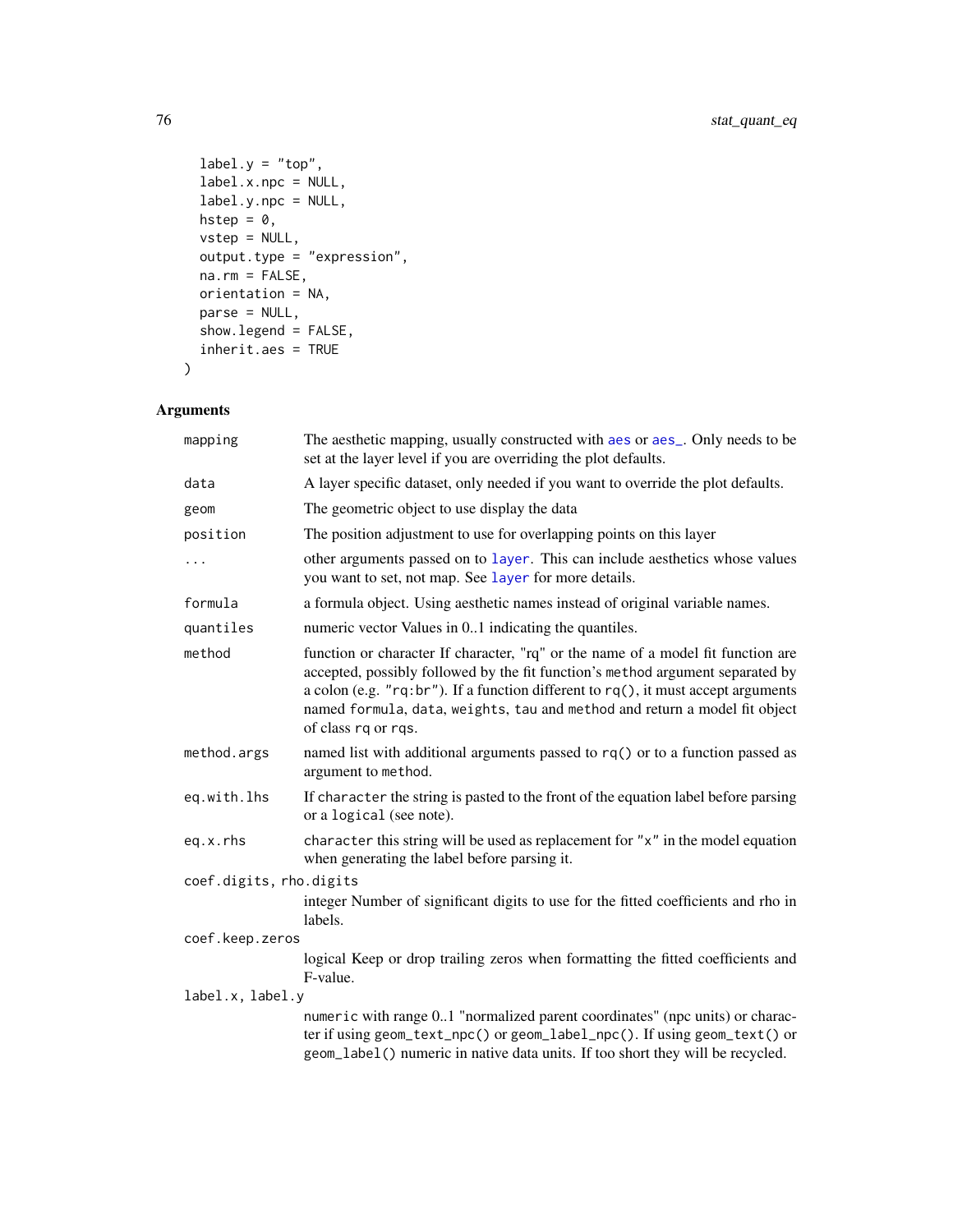<span id="page-76-0"></span>

| label.x.npc, label.y.npc |                                                                                                                                                                                                                                                     |  |
|--------------------------|-----------------------------------------------------------------------------------------------------------------------------------------------------------------------------------------------------------------------------------------------------|--|
|                          | numeric with range 01 (npc units) DEPRECATED, use label.x and label.y<br>instead; together with a geom using npcx and npcy aesthetics.                                                                                                              |  |
| hstep, vstep             | numeric in npc units, the horizontal and vertical step used between labels for<br>different groups.                                                                                                                                                 |  |
| output.type              | character One of "expression", "LaTeX", "text", "markdown" or "numeric".<br>In most cases, instead of using this statistics to obtain numeric values, it is better<br>to use $stat_fit\_tidy()$ .                                                   |  |
| $na$ . $rm$              | a logical indicating whether NA values should be stripped before the computa-<br>tion proceeds.                                                                                                                                                     |  |
| orientation              | character Either "x" or "y" controlling the default for formula.                                                                                                                                                                                    |  |
| parse                    | logical Passed to the geom. If TRUE, the labels will be parsed into expressions<br>and displayed as described in ?plotmath. Default is TRUE if output. type =<br>"expression" and FALSE otherwise.                                                  |  |
| show.legend              | logical. Should this layer be included in the legends? NA, the default, includes if<br>any aesthetics are mapped. FALSE never includes, and TRUE always includes.                                                                                   |  |
| inherit.aes              | If FALSE, overrides the default aesthetics, rather than combining with them.<br>This is most useful for helper functions that define both data and aesthetics and<br>shouldn't inherit behaviour from the default plot specification, e.g. borders. |  |

#### Details

This statistic interprets the argument passed to formula differently than [stat\\_quantile](#page-0-0) accepting y as well as x as explanatory variable, matching stat\_poly\_quant().

When two variables are subject to mutual constrains, it is useful to consider both of them as explanatory and interpret the relationship based on them. So, from version 0.4.1 'ggpmisc' makes it possible to easily implement the approach described by Cardoso (2019) under the name of "Double quantile regression".

This stat can be used to automatically annotate a plot with rho or the fitted model equation. It supports only linear models fitted with function  $rq()$ , passing method = "br" to it, should work well with up to several thousand observations. The rho, AIC, BIC and n annotations can be used with any linear model formula. The fitted equation label is correctly generated for polynomials or quasipolynomials through the origin. Model formulas can use poly() or be defined algebraically with terms of powers of increasing magnitude with no missing intermediate terms, except possibly for the intercept indicated by "-1" or "-1" or "+ $\theta$ " in the formula. The validity of the formula is not checked in the current implementation. The default aesthetics sets rho as label for the annotation. This stat generates labels as R expressions by default but LaTeX (use TikZ device), markdown (use package 'ggtext') and plain text are also supported, as well as numeric values for user-generated text labels. The value of parse is set automatically based on output-type, but if you assemble labels that need parsing from numeric output, the default needs to be overridden. This stat only generates annotation labels, the predicted values/line need to be added to the plot as a separate layer using [stat\\_quant\\_line](#page-82-0), [stat\\_quant\\_band](#page-71-0) or [stat\\_quantile](#page-0-0), so to make sure that the same model formula is used in all steps it is best to save the formula as an object and supply this object as argument to the different statistics.

A ggplot statistic receives as data a data frame that is not the one passed as argument by the user, but instead a data frame with the variables mapped to aesthetics. stat\_quant\_eq() mimics how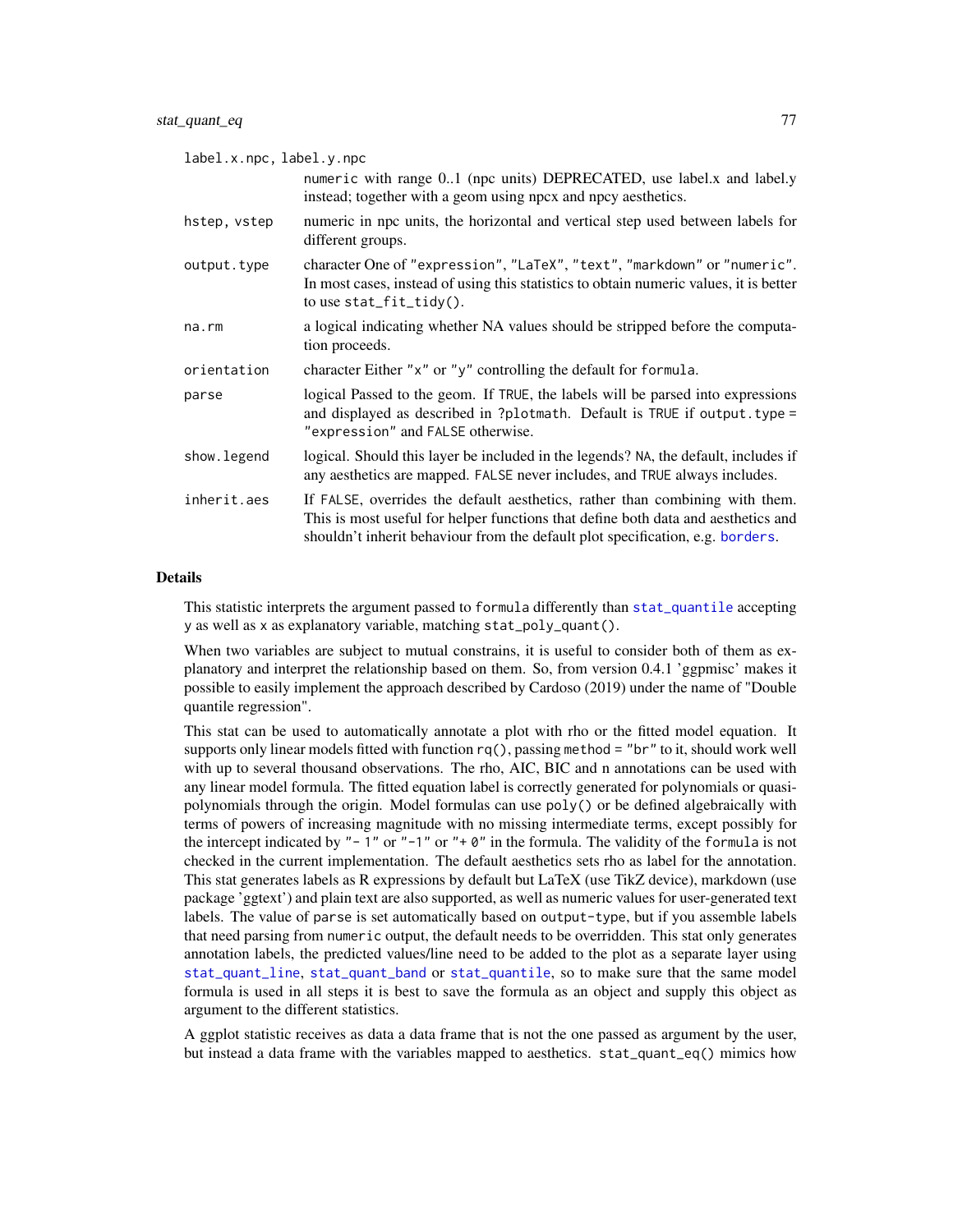<span id="page-77-0"></span>stat\_smooth() works, except that only polynomials can be fitted. In other words, it respects the grammar of graphics. This helps ensure that the model is fitted to the same data as plotted in other layers.

# Aesthetics

stat\_quant\_eq understands x and y, to be referenced in the formula and weight passed as argument to parameter weights of rq(). All three must be mapped to numeric variables. In addition, the aesthetics understood by the geom used ("text" by default) are understood and grouping respected.

# Computed variables

If output.type different from "numeric" the returned tibble contains columns below in addition to a modified version of the original group:

**x,npcx** x position

y,npcy y position

eq.label equation for the fitted polynomial as a character string to be parsed

**rho.label**  $rho$  of the fitted model as a character string to be parsed

AIC.label AIC for the fitted model.

**n.label** Number of observations used in the fit.

rq.method character, method used.

rho, n numeric values extracted or computed from fit object.

hjust, vjust Set to "inward" to override the default of the "text" geom.

quantile Numeric value of the quantile used for the fit

quantile.f Factor with a level for each quantile

If output.type is "numeric" the returned tibble contains columns in addition to a modified version of the original group:

x,npcx x position

y, npcy y position

coef.ls list containing the "coefficients" matrix from the summary of the fit object

rho, AIC, n numeric values extracted or computed from fit object

rq.method character, method used.

hjust, vjust Set to "inward" to override the default of the "text" geom.

quantile Indicating the quantile used for the fit

quantile.f Factor with a level for each quantile

b\_0.constant TRUE is polynomial is forced through the origin

**b** i One or columns with the coefficient estimates

To explore the computed values returned for a given input we suggest the use of [geom\\_debug](#page-6-0) as shown in the example below.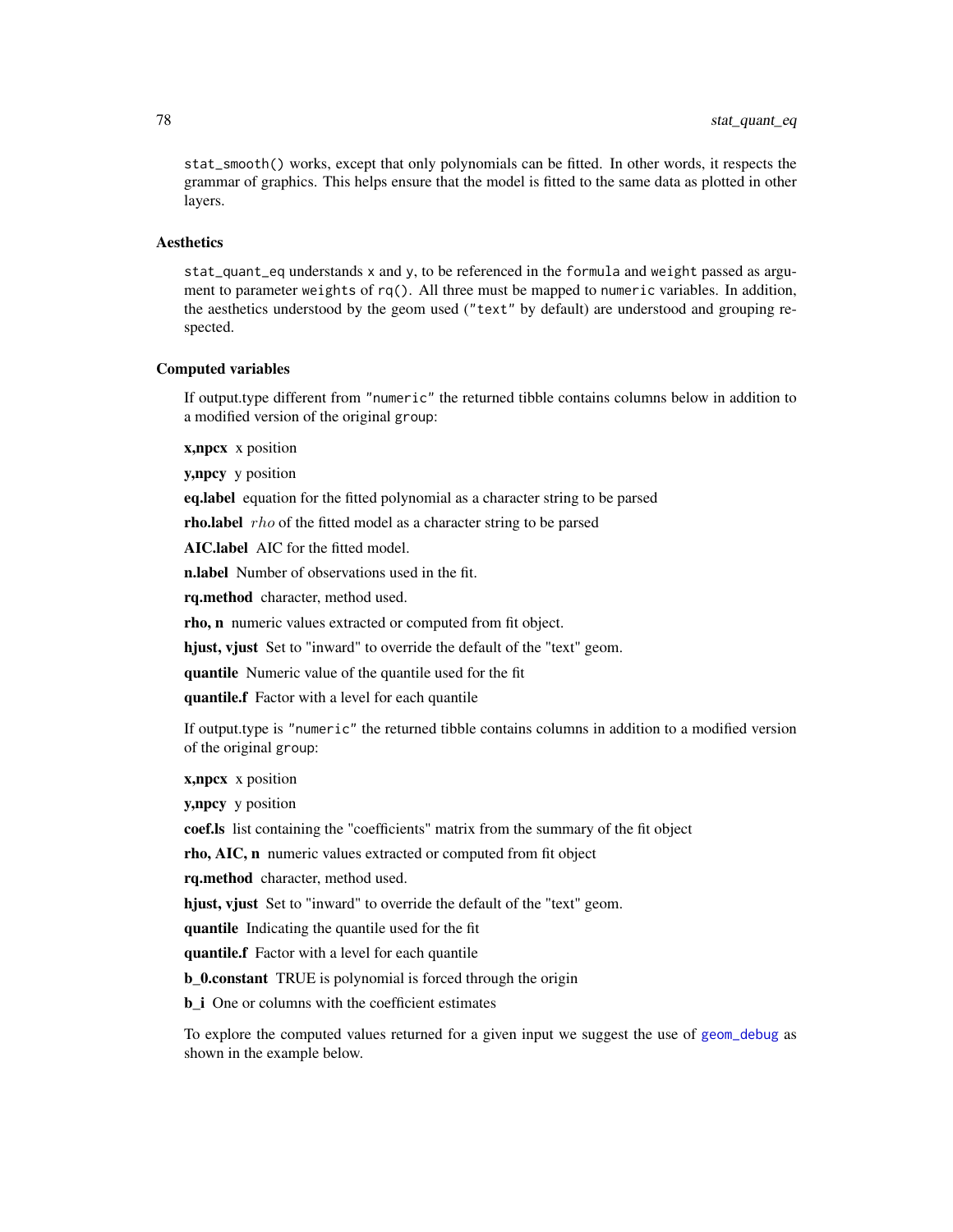#### <span id="page-78-0"></span>**Note**

For backward compatibility a logical is accepted as argument for eq.with. lhs. If TRUE, the default is used, either "x" or "y", depending on the argument passed to formula. However, "x" or "y" can be substituted by providing a suitable replacement character string through eq.x.rhs. Parameter orientation is redundant as it only affects the default for formula but is included for consistency with ggplot2::stat\_smooth().

Support for the angle aesthetic is not automatic and requires that the user passes as argument suitable numeric values to override the defaults for label positions.

# References

Written as an answer to question 65695409 by Mark Neal at Stackoverflow.

# See Also

The quantile fit is done with function [rq](#page-0-0), please consult its documentation. This stat\_quant\_eq statistic can return ready formatted labels depending on the argument passed to output.type. This is possible because only polynomial models are supported. For other types of models, statistics [stat\\_fit\\_glance](#page-29-0), [stat\\_fit\\_tidy](#page-41-0) and [stat\\_fit\\_glance](#page-29-0) should be used instead and the code for construction of character strings from numeric values and their mapping to aesthetic label needs to be explicitly supplied in the call.

Other ggplot statistics for quantile regression: [stat\\_quant\\_band\(](#page-71-0)), [stat\\_quant\\_line\(](#page-82-0))

```
# generate artificial data
set.seed(4321)
x \le -1:100y \le -(x + x^2 + x^3) + \text{norm}(\text{length}(x), \text{ mean } = 0, \text{ sd } = \text{mean}(x^3) / 4)my.data \leq data.frame(x = x, y = y,
                        group = c("A", "B"),
                        y2 = y * c(0.5, 2),
                        w = sqrt(x)# using defaults
ggplot(my.data, aes(x, y)) +
  geom_point() +
  stat_quant_line() +
  stat_quant_eq()
# same formula as default
ggplot(my.data, aes(x, y)) +
  geom_point() +
  stat_quant_line(formula = y \sim x) +
  stat_quant_eq(formula = y \sim x)
# explicit formula "x explained by y"
ggplot(my.data, aes(x, y)) +
  geom_point() +
  stat_quant_line(formula = x \sim y) +
```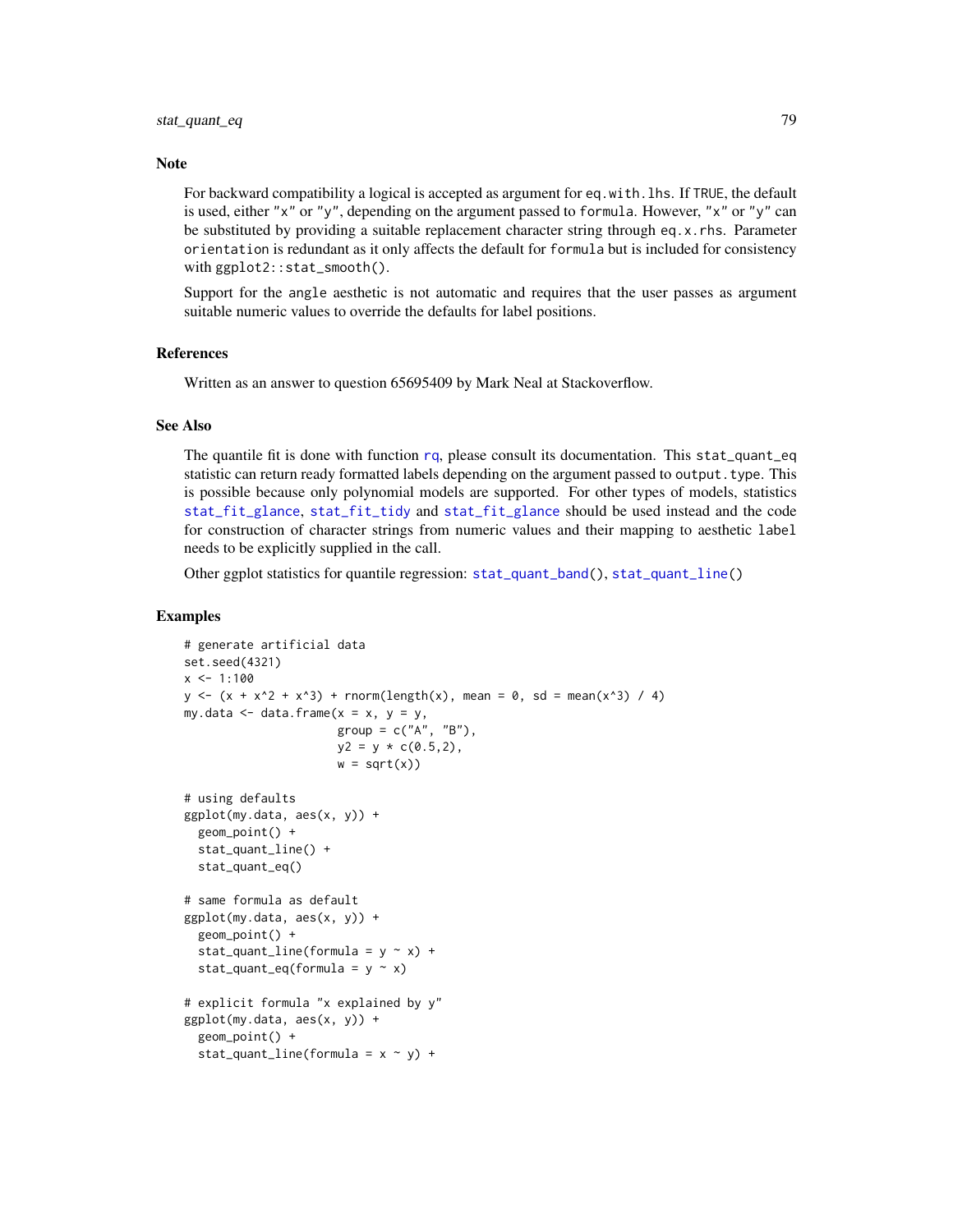```
stat_quant_eq(formula = x \sim y)
# using color
ggplot(my.data, aes(x, y)) +geom_point() +
 stat_quant_line(aes(color = after_stat(quantile.f))) +
 stat_quant_eq(aes(color = after_stat(quantile.f))) +
 labs(color = "Quantiles")
# location and colour
ggplot(my.data, aes(x, y)) +
 geom_point() +
 stat_quant_line(aes(color = after_stat(quantile.f))) +
 stat_quant_eq(aes(color = after_stat(quantile.f)),
                label.y = "bottom", label.x = "right") +labs(color = "Quantiles")
# give a name to a formula
formula \leq y \sim poly(x, 3, raw = TRUE)
# no weights
ggplot(my.data, aes(x, y)) +
 geom_point() +
 stat_quant_line(formula = formula) +
 stat_quant_eq(formula = formula)
# angle
ggplot(my.data, aes(x, y)) +geom_point() +
 stat_quant_line(formula = formula) +
 stat_quant_eq(formula = formula, angle = 90, hstep = 0.05, vstep = 0,
                label.y = 0.98, hjust = 1)
ggplot(my.data, aes(x, y)) +
 geom_point() +
 stat_quant_line(formula = formula) +
 stat_quant_eq(formula = formula, angle = 90,
                hstep = 0.05, vstep = 0, hjust = 0,
                label.y = 0.25# user set quantiles
ggplot(my.data, aes(x, y)) +
 geom_point() +
 stat_quant_line(formula = formula, quantiles = 0.5) +
 stat_quant_eq(formula = formula, quantiles = 0.5)
# grouping
ggplot(my.data, aes(x, y, color = group)) +
 geom_point() +
 stat_quant_line(formula = formula) +
 stat_quant_eq(formula = formula)
ggplot(my.data, aes(x, y, color = group)) +
```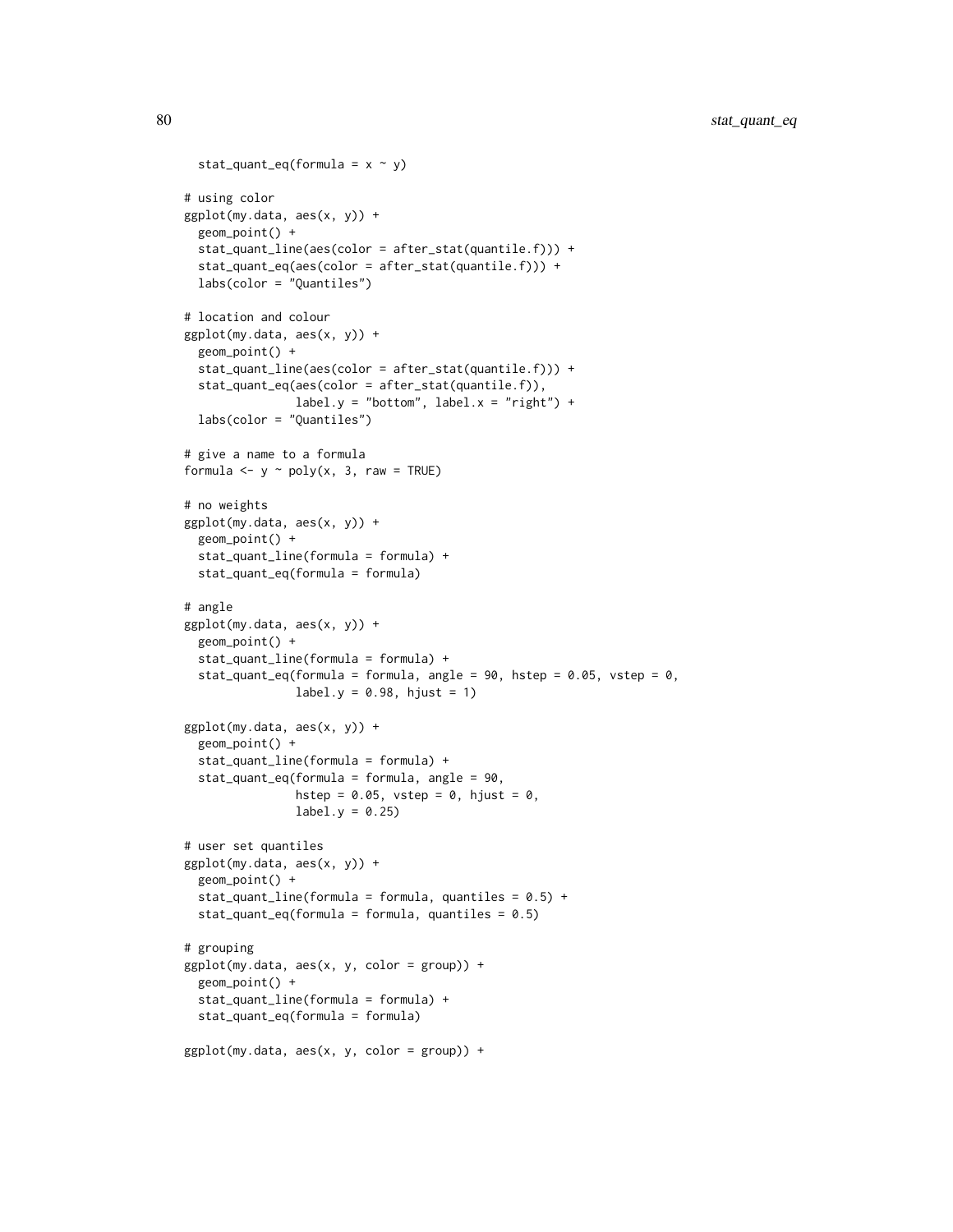```
geom_point() +
 stat_quant_line(formula = formula) +
 stat_quant_eq(formula = formula, angle = 90,
                hstep = 0.05, vstep = 0, hjust = 0,
                size = 3, label.y = 0.3)
# labelling equations
ggplot(my.data, aes(x, y, shape = group, linetype = group,grp.label = group) +
 geom_point() +
 stat_quant_line(formula = formula, color = "black") +
 stat_quant_eq(aes(label = paste(after_stat(grp.label), after_stat(eq.label), sep = "*\": \"*")),
                formula = formula) +theme_classic()
# setting non-default quantiles
ggplot(my.data, aes(x, y)) +
 geom_point() +
 stat_quant_line(formula = formula,
                 quantiles = c(0.1, 0.5, 0.9) +
 stat_quant_eq(formula = formula, parse = TRUE,
                quantiles = c(0.1, 0.5, 0.9)# Location of equations
ggplot(my.data, aes(x, y)) +
 geom_point() +
 stat_quant_line(formula = formula) +
 stat_quant_eq(formula = formula, label.y = "bottom", label.x = "right")
ggplot(my.data, aes(x, y)) +
 geom_point() +
 stat_quant_line(formula = formula) +
 stat_quant_eq(formula = formula, label.y = 0.03, label.x = 0.95, vstep = 0.04)
# using weights
ggplot(my.data, aes(x, y, weight = w)) +geom_point() +
 stat_quant_line(formula = formula) +
 stat_quant_eq(formula = formula)
# no weights, quantile set to upper boundary
ggplot(my.data, aes(x, y)) +
 geom_point() +
 stat_quant_line(formula = formula, quantiles = 0.95) +
 stat_quant_eq(formula = formula, quantiles = 0.95)
# user specified label
ggplot(my.data, aes(x, y, color = group, grp.load = group)) +geom_point() +
 stat_quant_line(method = "rq", formula = formula,
                quantiles = c(0.05, 0.5, 0.95) +
  stat_quant_eq(aes(label = paste(after_stat(grp.label), "*\": \"*",
                                   after_stat(eq.label), sep = "")),
```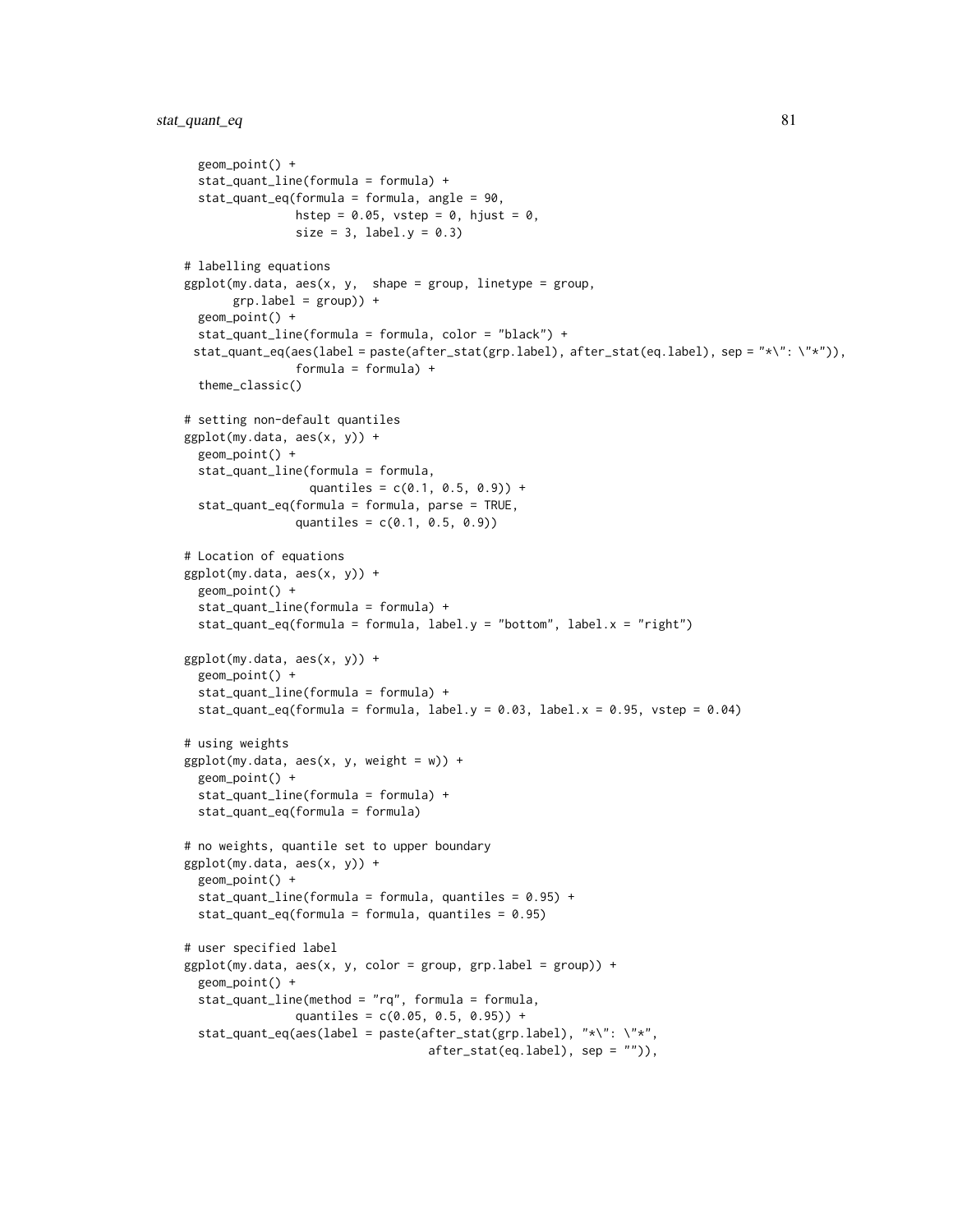```
quantiles = c(0.05, 0.5, 0.95),
                formula = formula, size = 3)
# geom = "text"
ggplot(my.data, aes(x, y)) +
 geom_point() +
 stat_quant_line(formula = formula, quantiles = 0.5) +
 stat_quant_eq(label.x = "left", label.y = "top",
                formula = formula,
                quantiles = 0.5)
# Inspecting the returned data using geom_debug()
## Not run:
if (requireNamespace("gginnards", quietly = TRUE)) {
 library(gginnards)
# This provides a quick way of finding out the names of the variables that
# are available for mapping to aesthetics.
 ggplot(my.data, aes(x, y)) +
   geom_point() +
   stat_quant_eq(formula = formula, geom = "debug")
 ggplot(my.data, aes(x, y)) +
   geom_point() +
    stat_quant_eq(aes(label = after_stat(eq.label)),
                  formula = formula, geom = "debug",
                  output.type = "markdown")
 ggplot(my.data, aes(x, y)) +
   geom_point() +
   stat_quant_eq(formula = formula, geom = "debug", output.type = "text")
 ggplot(my.data, aes(x, y)) +
   geom_point() +
   stat_quant_eq(formula = formula, geom = "debug", output.type = "numeric")
 ggplot(my.data, aes(x, y)) +
    geom_point() +
    stat_quant_eq(formula = formula, quantiles = c(0.25, 0.5, 0.75),
                  geom = "debug", output.type = "text")
 ggplot(my.data, aes(x, y)) +
    geom_point() +
    stat_quant_eq(formula = formula, quantiles = c(0.25, 0.5, 0.75),
                  geom = "debug", output.type = "numeric")
}
```
## End(Not run)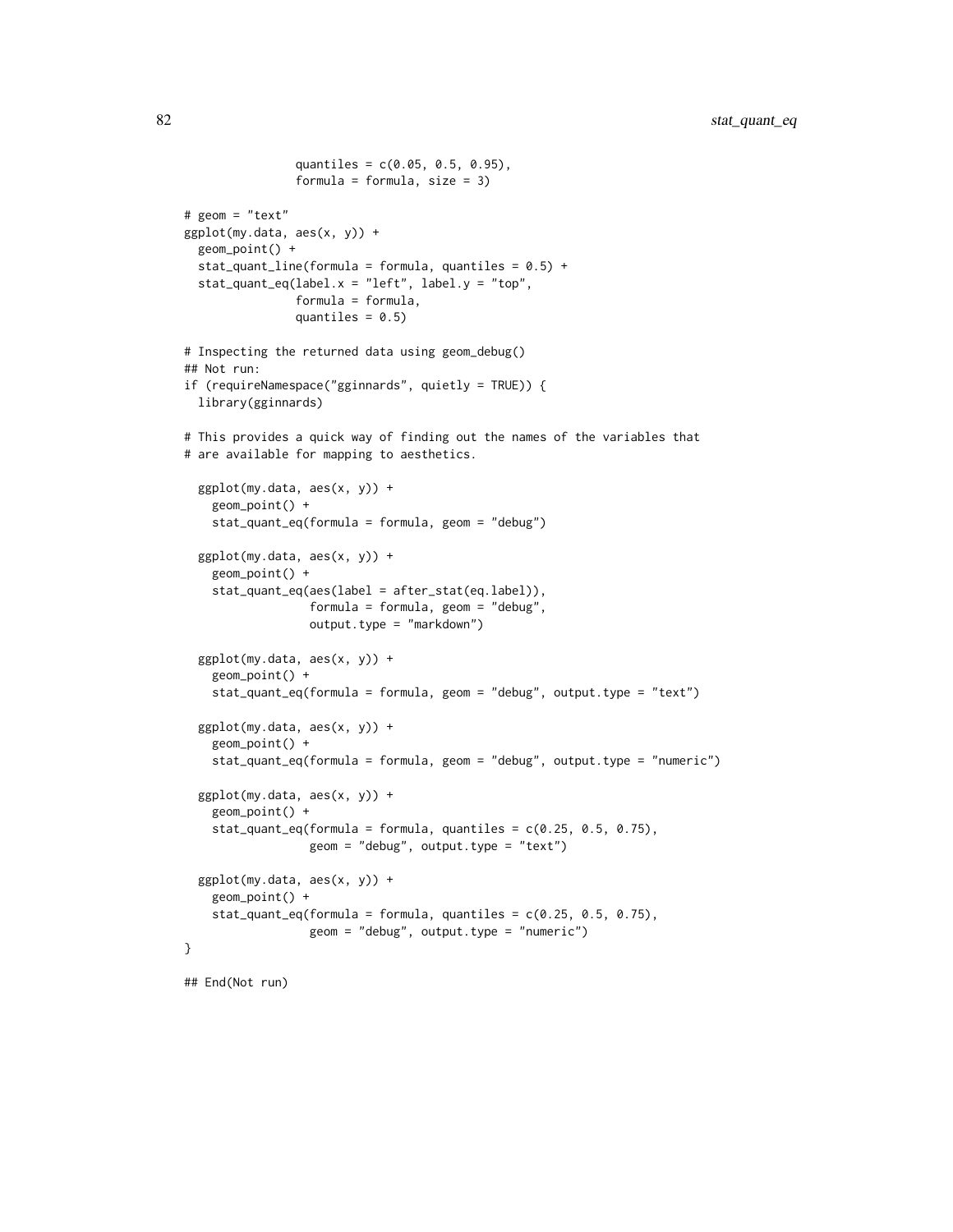# <span id="page-82-1"></span><span id="page-82-0"></span>Description

Predicted values are computed and, by default, plotted. Depending on the fit method, a confidence band can be computed and plotted. The confidence band can be interpreted similarly as that produced by stat\_smooth() and stat\_poly\_line().

# Usage

```
stat_quant_line(
 mapping = NULL,
 data = NULL,geom = "smooth",
 position = "identity",
  ...,
  quantiles = c(0.25, 0.5, 0.75),
 formula = NULL,
  se = length(quantiles) == 1L,mf.values = FALSE,
 n = 80,method = "rq",method.args = list(),level = 0.95,type = "direct",
  interval = "confidence",
 na.rm = FALSE,orientation = NA,
  show.legend = NA,
  inherit.aes = TRUE
)
```
# Arguments

| mapping   | The aesthetic mapping, usually constructed with a es or a es_. Only needs to be<br>set at the layer level if you are overriding the plot defaults. |
|-----------|----------------------------------------------------------------------------------------------------------------------------------------------------|
| data      | A layer specific dataset, only needed if you want to override the plot defaults.                                                                   |
| geom      | The geometric object to use display the data                                                                                                       |
| position  | The position adjustment to use for overlapping points on this layer                                                                                |
| $\cdots$  | other arguments passed on to layer. This can include aesthetics whose values<br>you want to set, not map. See layer for more details.              |
| quantiles | numeric vector Values in 01 indicating the quantiles.                                                                                              |
| formula   | a formula object. Using aesthetic names x and y instead of original variable<br>names.                                                             |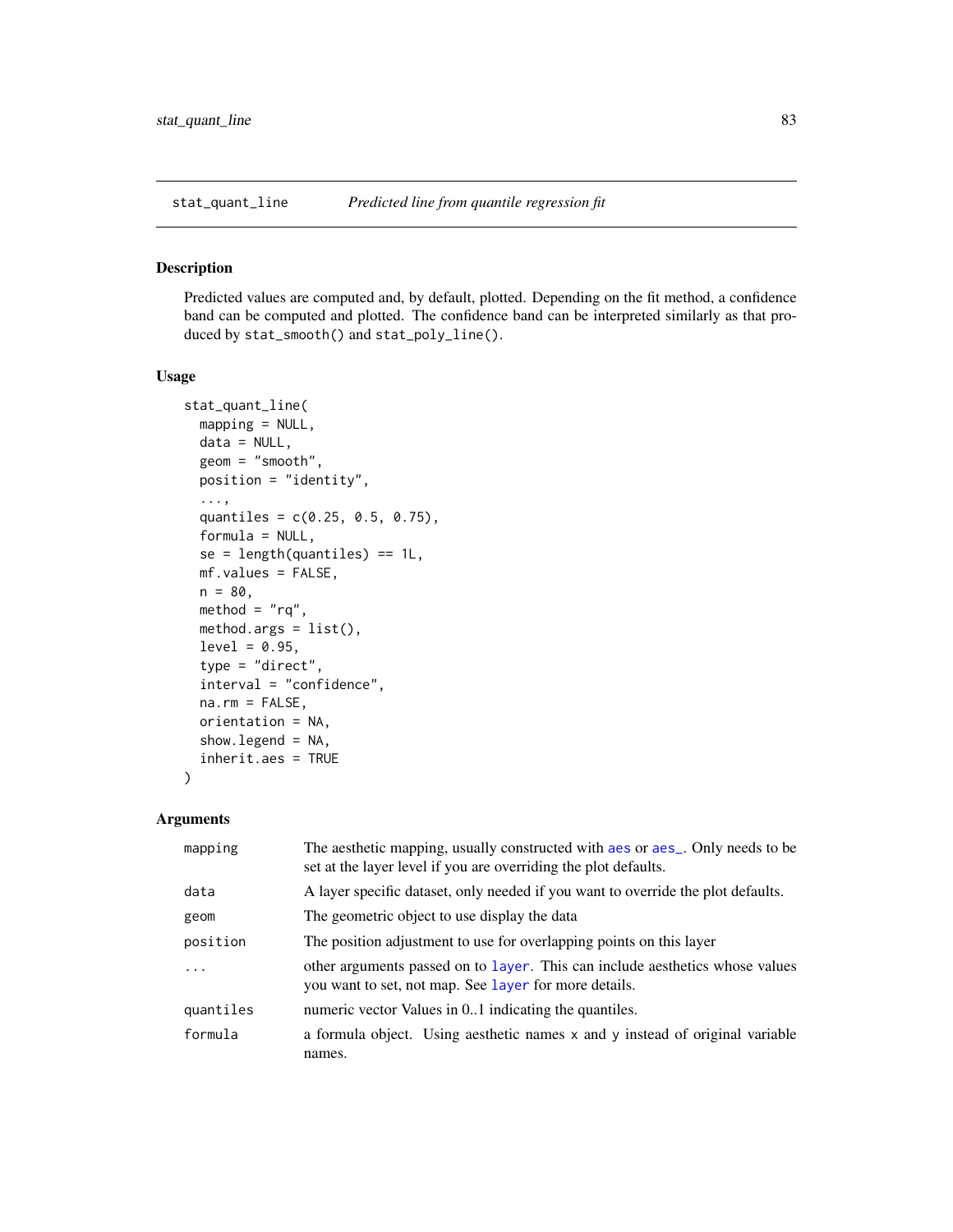<span id="page-83-0"></span>

| se          | logical Passed to quantreg:: predict.rq().                                                                                                                                                                                                                                                                                                                                   |  |
|-------------|------------------------------------------------------------------------------------------------------------------------------------------------------------------------------------------------------------------------------------------------------------------------------------------------------------------------------------------------------------------------------|--|
| mf.values   | logical Add n as a column to returned data? ('FALSE' by default.)                                                                                                                                                                                                                                                                                                            |  |
| n           | Number of points at which to evaluate smoother.                                                                                                                                                                                                                                                                                                                              |  |
| method      | function or character If character, "rq", "rqss" or the name of a model fit function<br>are accepted, possibly followed by the fit function's method argument separated<br>by a colon (e.g. "rq:br"). If a function different to rq(), it must accept argu-<br>ments named formula, data, weights, tau and method and return a model fit<br>object of class rq, rqs or rqss. |  |
| method.args | named list with additional arguments passed to $rq()$ , rqss() or to a function<br>passed as argument to method.                                                                                                                                                                                                                                                             |  |
| level       | numeric in range [01] Passed to quantreg:: predict.rq().                                                                                                                                                                                                                                                                                                                     |  |
| type        | character Passed to quantreg::predict.rq().                                                                                                                                                                                                                                                                                                                                  |  |
| interval    | character Passed to quantreg::predict.rq().                                                                                                                                                                                                                                                                                                                                  |  |
| $na$ . $rm$ | a logical indicating whether NA values should be stripped before the computa-<br>tion proceeds.                                                                                                                                                                                                                                                                              |  |
| orientation | character Either "x" or "y" controlling the default for formula.                                                                                                                                                                                                                                                                                                             |  |
| show.legend | logical. Should this layer be included in the legends? NA, the default, includes if<br>any aesthetics are mapped. FALSE never includes, and TRUE always includes.                                                                                                                                                                                                            |  |
| inherit.aes | If FALSE, overrides the default aesthetics, rather than combining with them.<br>This is most useful for helper functions that define both data and aesthetics and<br>shouldn't inherit behaviour from the default plot specification, e.g. borders.                                                                                                                          |  |

# Details

stat\_quant\_line() behaves similarly to ggplot2::stat\_smooth() and stat\_poly\_line() but supports fitting regressions for multiple quantiles in the same plot layer. This statistic interprets the argument passed to formula accepting y as well as x as explanatory variable, matching  $stat\_quant\_eq()$ . While stat\_quant\_eq() supports only method "rq", stat\_quant\_line() and stat\_quant\_band() support both "rq" and "rqss", In the case of "rqss" the model formula makes normally use of qss() to formulate the spline and its constraints.

[geom\\_smooth](#page-0-0), which is used by default, treats each axis differently and thus is dependent on orientation. If no argument is passed to formula, it defaults to  $y \sim x$ . Formulas with y as explanatory variable are treated as if x was the explanatory variable and orientation = "y".

Package 'ggpmisc' does not define a new geometry matching this statistic as it is enough for the statistic to return suitable x, y, ymin, ymax and group values.

There are multiple uses for double regression on x and y. For example, when two variables are subject to mutual constrains, it is useful to consider both of them as explanatory and interpret the relationship based on them. So, from version 0.4.1 'ggpmisc' makes it possible to easily implement the approach described by Cardoso (2019) under the name of "Double quantile regression".

# Value

The value returned by the statistic is a data frame, that will have n rows of predicted values and and their confidence limits for each quantile, with each quantile in a group. The variables are x and y with y containing predicted values. In addition, quantile and quantile.f indicate the quantile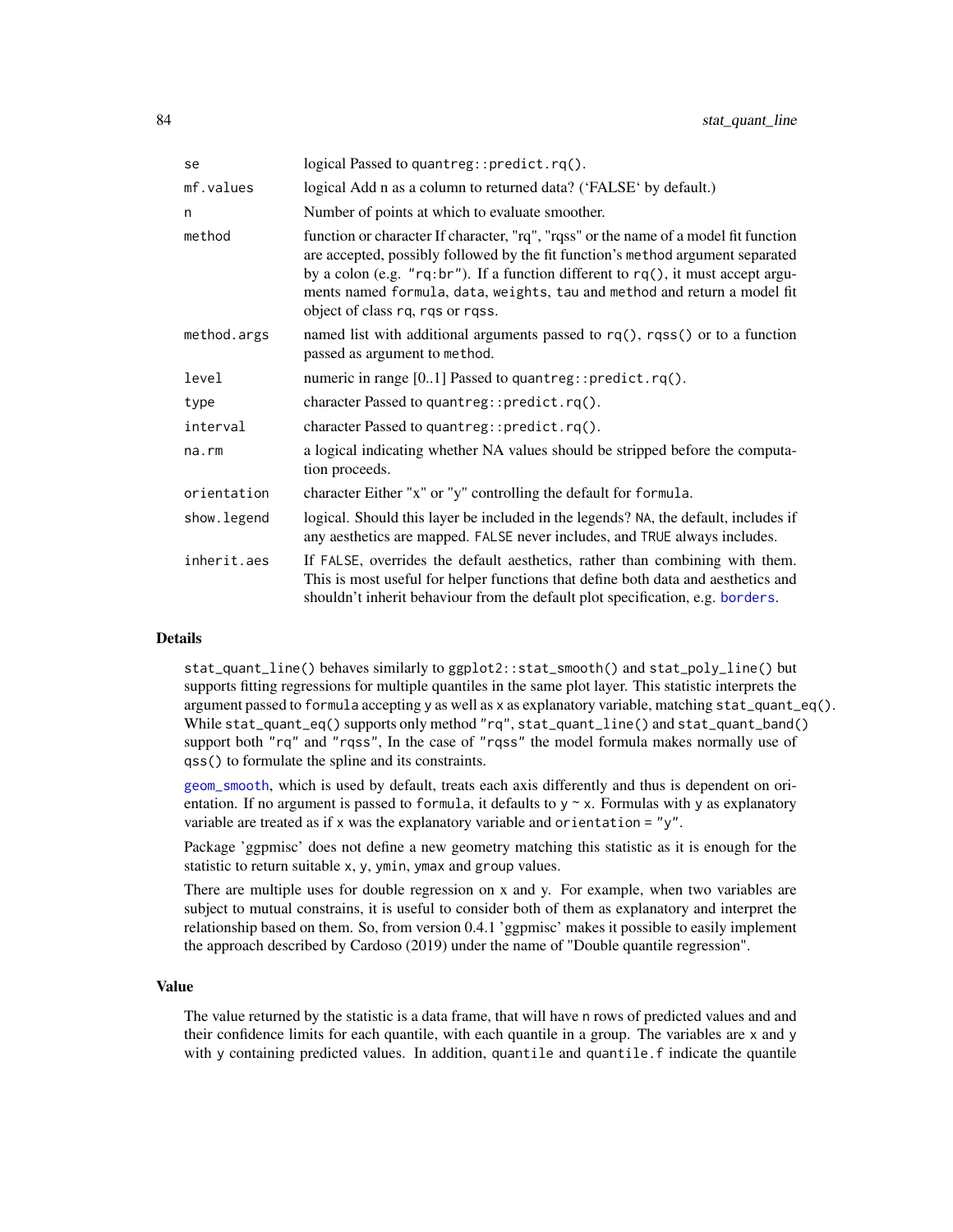<span id="page-84-0"></span>used and and edited group preserves the original grouping adding a new "level" for each quantile. Is se = TRUE, a confidence band is computed and values for it returned in ymax and ymin.

The value returned by the statistic is a data frame, that will have n rows of predicted values and their confidence limits. Optionally it will also include additional values related to the model fit.

### Computed variables

'stat\_quant\_line()' provides the following variables, some of which depend on the orientation:

y \*or\* x predicted value

ymin \*or\* xmin lower confidence interval around the mean

ymax \*or\* xmax upper confidence interval around the mean

If mf.values = TRUE is passed then one column with the number of observations n used for each fit is also included, with the same value in each row within a group. This is wasteful and disabled by default, but provides a simple and robust approach to achieve effects like colouring or hiding of the model fit line based on the number of observations.

# Aesthetics

stat\_quant\_line understands x and y, to be referenced in the formula and weight passed as argument to parameter weights. All three must be mapped to numeric variables. In addition, the aesthetics understood by the geom ("geom\_smooth" is the default) are understood and grouping respected.

# References

Cardoso, G. C. (2019) Double quantile regression accurately assesses distance to boundary tradeoff. Methods in ecology and evolution, 10(8), 1322-1331.

# See Also

[rq](#page-0-0), [rqss](#page-0-0) and [qss](#page-0-0).

Other ggplot statistics for quantile regression: [stat\\_quant\\_band\(](#page-71-0)), [stat\\_quant\\_eq\(](#page-74-0))

```
ggplot(mpg, aes(displ, hwy)) +
 geom_point() +
 stat_quant_line()
ggplot(mpg, aes(displ, hwy)) +
 geom_point() +
 stat_quant_line(se = TRUE)
# If you need the fitting to be done along the y-axis set the orientation
ggplot(mpg, aes(displ, hwy)) +
 geom_point() +
 stat_quant_line(orientation = "y")
```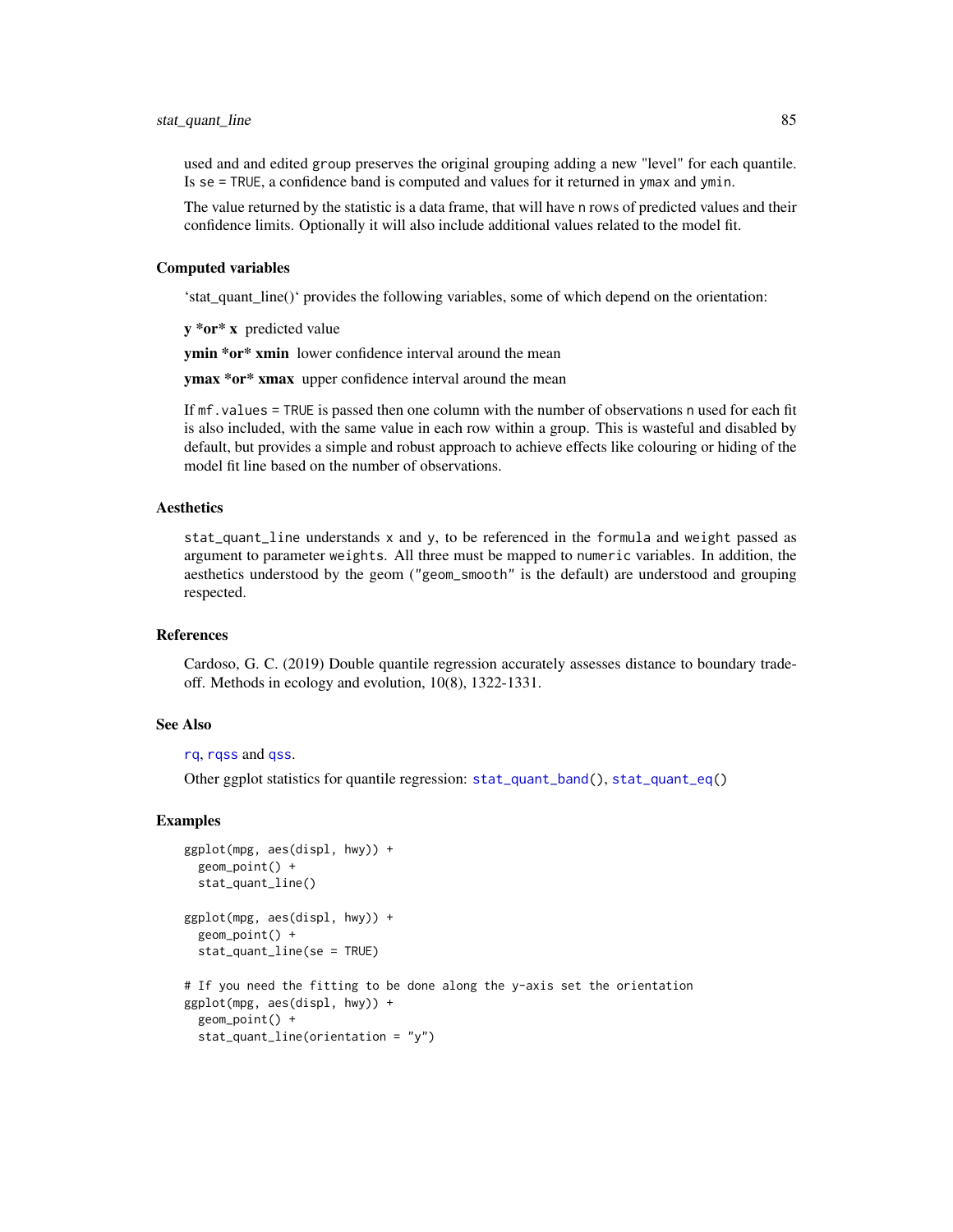```
ggplot(mpg, aes(displ, hwy)) +
  geom_point() +
  stat_quant_line(orientation = "y", se = TRUE)
ggplot(mpg, aes(displ, hwy)) +
  geom_point() +
  stat_quant_line(formula = y \sim x)
ggplot(mpg, aes(displ, hwy)) +
  geom_point() +
  stat_quant_line(formula = x \sim y)
ggplot(mpg, aes(displ, hwy)) +
  geom_point() +
  stat_quant_line(formula = y \sim poly(x, 3))
ggplot(mpg, aes(displ, hwy)) +
  geom_point() +
  stat_quant_line(formula = x \sim poly(y, 3))
# Instead of rq() we can use rqss() to fit an additive model:
library(quantreg)
ggplot(mpg, aes(displ, hwy)) +
  geom_point() +
  stat_quant_line(method = "rqss",
                  formula = y \sim qss(x, constant = "D"),
                  quantiles = 0.5)
ggplot(mpg, aes(displ, hwy)) +
  geom_point() +
  stat_quant_line(method = "rqss",
                  formula = x \sim qss(y, constant = "D"),
                  quantiles = 0.5)
ggplot(mpg, aes(displ, hwy)) +
  geom_point()+
  stat_quant_line(method="rqss",
                  interval="confidence",
                  se = TRUE,mapping = aes(fill = factor(after_stat(quantile)),color = factor(after_stat(quantile))),
                  quantiles=c(0.05,0.5,0.95))
# Smooths are automatically fit to each group (defined by categorical
# aesthetics or the group aesthetic) and for each facet.
ggplot(mpg, aes(displ, hwy, colour = dry, fill = dry)) +geom_point() +
  stat_quant_line(method = "rqss",
                  formula = y \sim qss(x, constant = "V"),
                   quantiles = 0.5)
ggplot(mpg, aes(displ, hwy)) +
```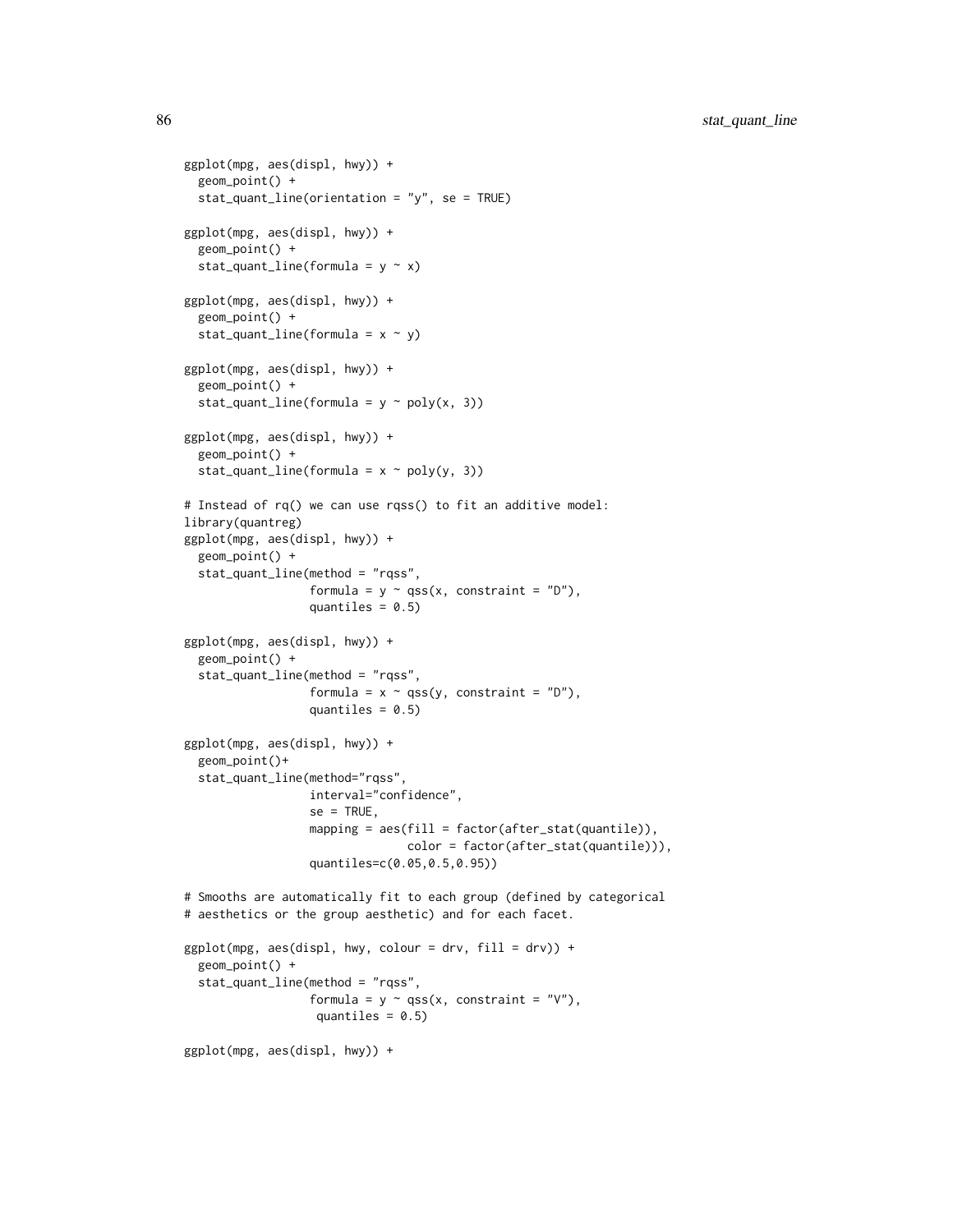#### <span id="page-86-0"></span>swap\_xy 87

```
geom_point() +
 stat_quant_line(formula = y \sim poly(x, 2)) +
 facet_wrap(~drv)
# Inspecting the returned data using geom_debug()
if (requireNamespace("gginnards", quietly = TRUE)) {
 library(gginnards)
 ggplot(mpg, aes(displ, hwy)) +
   stat_quant_line(geom = "debug")
 ggplot(mpg, aes(displ, hwy)) +
    stat_quant_line(geom = "debug", mf.values = TRUE)
}
```
#### swap\_xy *Swap x and y in a formula*

# Description

By default a formula of x on y is converted into a formula of y on x, while the reverse swap is done only if backward = TRUE.

#### Usage

swap\_xy(f, backwards = FALSE)

# Arguments

|           | formula An R model formula |
|-----------|----------------------------|
| backwards | logical                    |

# Details

This function is meant to be used only as a helper within 'ggplot2' statistics. Normally together with geometries supporting orientation when we want to automate the change in orientation based on a user-supplied formula. Only x and y are changed, and in other respects the formula is rebuilt copying the environment from f.

# Value

A copy of f with x and y swapped by each other in the lhs and rhs.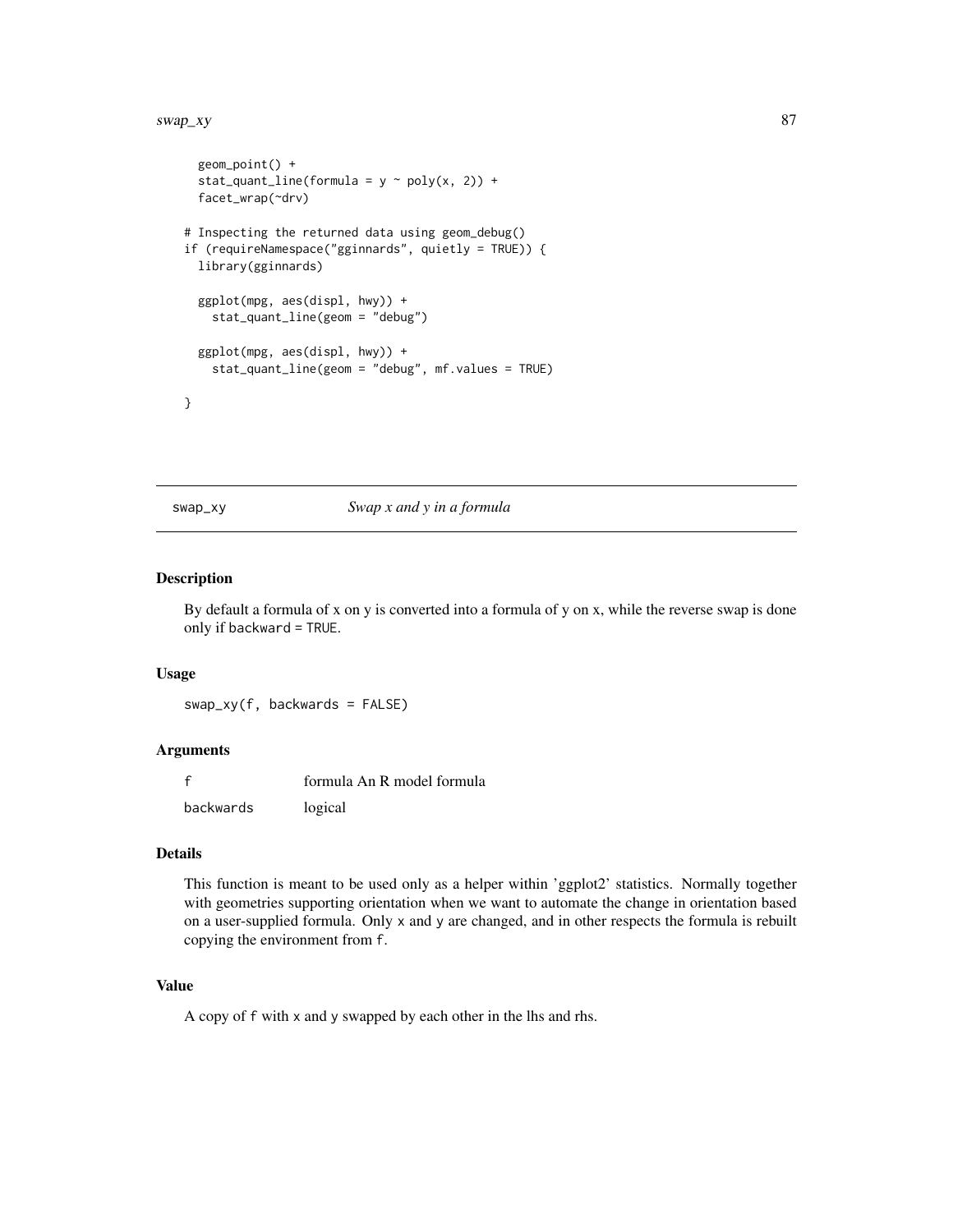<span id="page-87-0"></span>symmetric\_limits *Expand a range to make it symmetric*

# Description

Expand scale limits to make them symmetric around zero. Can be passed as argument to parameter limits of continuous scales from packages 'ggplot2' or 'scales'. Can be also used to obtain an enclosing symmetric range for numeric vectors.

#### Usage

symmetric\_limits(x)

#### Arguments

x numeric The automatic limits when used as argument to a scale's limits formal parameter. Otherwise a numeric vector, possibly a range, for which to compute a symmetric enclosing range.

# Value

A numeric vector of length two with the new limits, which are always such that the absolute value of upper and lower limits is the same.

# Examples

```
symmetric_limits(c(-1, 1.8))
symmetric_limits(c(-10, 1.8))
symmetric_limits(-5:20)
```
volcano\_example.df *Example gene expression data*

# **Description**

A dataset containing reshaped and simplified output from an analysis of data from RNAseq done with package edgeR. Original data from gene expression in the plant species *Arabidopsis thaliana*.

# Usage

```
volcano_example.df
```
# Format

A data.frame object with 1218 rows and 5 variables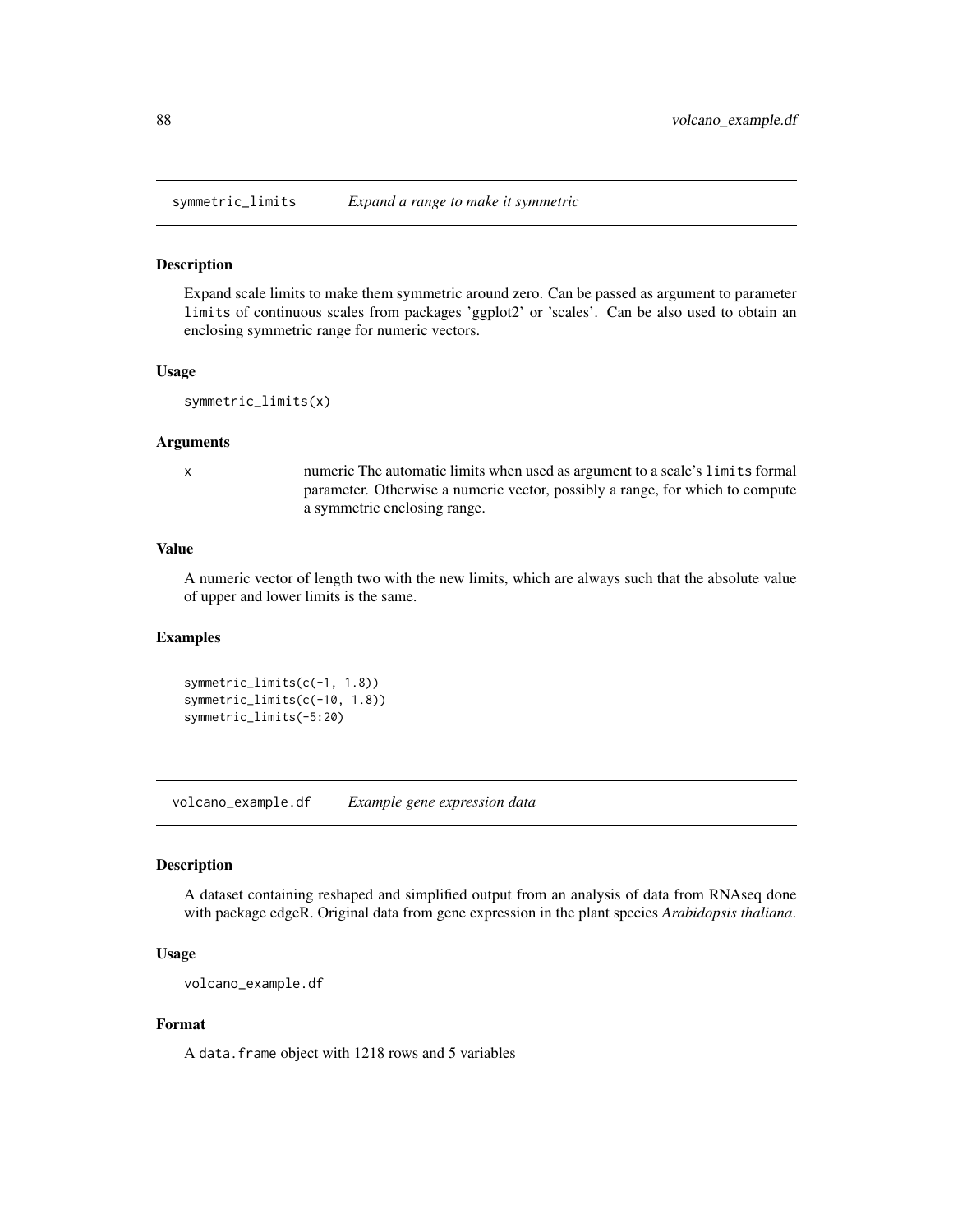# <span id="page-88-0"></span>xy\_outcomes2factor 89

# See Also

Other Transcriptomics data examples: [quadrant\\_example.df](#page-8-0)

#### Examples

```
colnames(volcano_example.df)
head(volcano_example.df)
```
xy\_outcomes2factor *Convert two numeric ternary outcomes into a factor*

# Description

Convert two numeric ternary outcomes into a factor

# Usage

```
xy_outcomes2factor(x, y)
```
 $xy_\text{th}$ resholds2factor(x, y, x\_threshold = 0, y\_threshold = 0)

# Arguments

x, y numeric vectors of -1, 0, and +1 values, indicating down regulation, uncertain response or up-regulation, or numeric vectors that can be converted into such values using a pair of thresholds.

x\_threshold, y\_threshold

numeric vector Ranges enclosing the values to be considered uncertain for each of the two vectors..

# Details

This function converts the numerically encoded values into a factor with the four levels "xy", "x", "y" and "none". The factor created can be used for faceting or can be mapped to aesthetics.

# Note

This is an utility function that only saves some typing. The same result can be achieved by a direct call to [factor](#page-0-0). This function aims at making it easier to draw quadrant plots with facets based on the combined outcomes.

# See Also

Other Functions for quadrant and volcano plots: [FC\\_format\(](#page-0-0)), [outcome2factor\(](#page-6-1)), [scale\\_colour\\_outcome\(](#page-9-0)), [scale\\_shape\\_outcome\(](#page-10-0)), [scale\\_y\\_Pvalue\(](#page-15-0))

Other scales for omics data: [outcome2factor\(](#page-6-1)), [scale\\_shape\\_outcome\(](#page-10-0)), [scale\\_x\\_logFC\(](#page-12-0))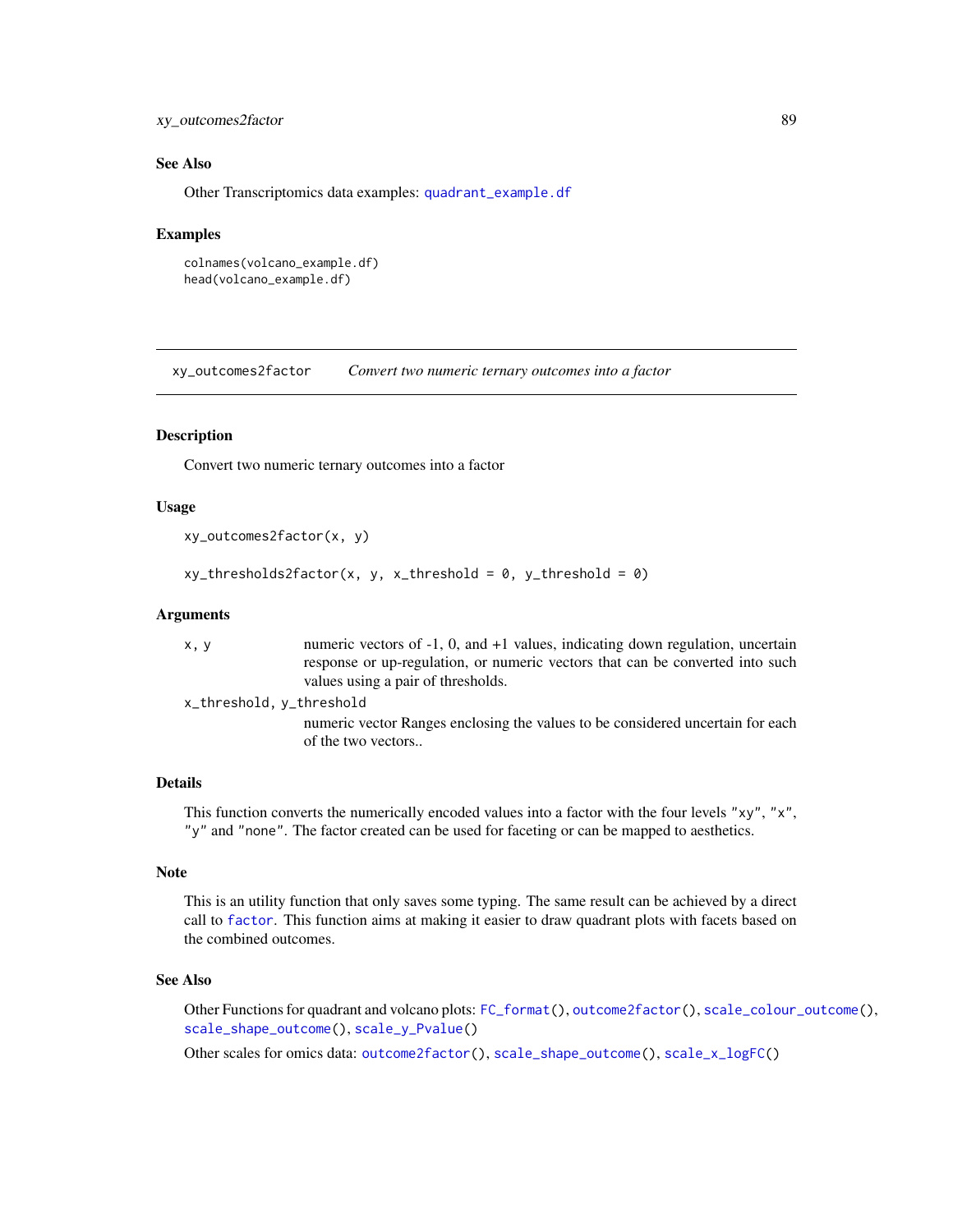```
xy_outcomes2factor(c(-1, 0, 0, 1, -1), c(0, 1, 0, 1, -1))
xy_thresholds2factor(c(-1, 0, 0, 1, -1), c(0, 1, 0, 1, -1))
xy_thresholds2factor(c(-1, 0, 0, 0.1, -5), c(0, 2, 0, 1, -1))
```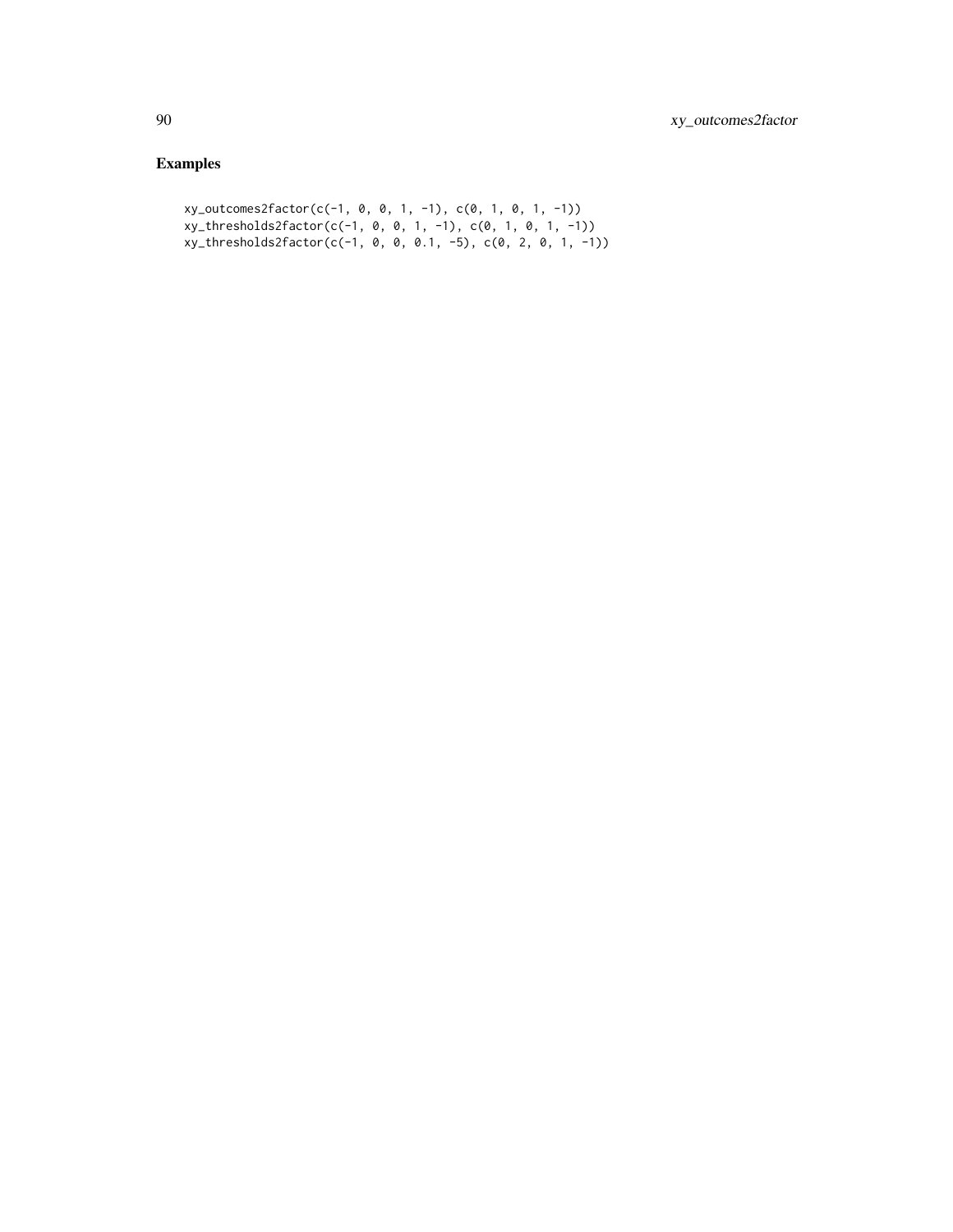# **Index**

∗ Functions for quadrant and volcano plots outcome2factor, [7](#page-6-2) scale\_colour\_outcome, [10](#page-9-1) scale\_shape\_outcome, [11](#page-10-1) scale\_y\_Pvalue, [16](#page-15-1) xy\_outcomes2factor, [89](#page-88-0) ∗ Transcriptomics data examples quadrant\_example.df, [9](#page-8-1) volcano\_example.df, [88](#page-87-0) ∗ datasets quadrant\_example.df, [9](#page-8-1) volcano\_example.df, [88](#page-87-0) ∗ ggplot statistics for correlation. stat\_correlation, [18](#page-17-0) ∗ ggplot statistics for linear and polynomial regression stat\_poly\_eq, [61](#page-60-0) stat\_poly\_line, [68](#page-67-0) ∗ ggplot statistics for major axis regression stat\_ma\_eq, [47](#page-46-0) stat\_ma\_line, [53](#page-52-0) ∗ ggplot statistics for model fits stat\_fit\_augment, [23](#page-22-0) stat\_fit\_deviations, [26](#page-25-0) stat\_fit\_glance, [30](#page-29-1) stat\_fit\_residuals, [34](#page-33-0) stat\_fit\_tb, [37](#page-36-0) stat\_fit\_tidy, [42](#page-41-1) ∗ ggplot statistics for quantile regression stat\_quant\_band, [72](#page-71-1) stat\_quant\_eq, [75](#page-74-1) stat\_quant\_line, [83](#page-82-1) ∗ scales for omics data outcome2factor, [7](#page-6-2) scale\_shape\_outcome, [11](#page-10-1) scale\_x\_logFC, [13](#page-12-1) xy\_outcomes2factor, [89](#page-88-0) aes, *[19](#page-18-0)*, *[23](#page-22-0)*, *[27](#page-26-0)*, *[30](#page-29-1)*, *[34](#page-33-0)*, *[38](#page-37-0)*, *[43](#page-42-0)*, *[48](#page-47-0)*, *[53](#page-52-0)*, *[58](#page-57-0)*, *[62](#page-61-0)*,

*[69](#page-68-0)*, *[72](#page-71-1)*, *[76](#page-75-0)*, *[83](#page-82-1)*

aes\_, *[19](#page-18-0)*, *[23](#page-22-0)*, *[27](#page-26-0)*, *[30](#page-29-1)*, *[34](#page-33-0)*, *[38](#page-37-0)*, *[43](#page-42-0)*, *[58](#page-57-0)*, *[62](#page-61-0)*, *[69](#page-68-0)*, *[72](#page-71-1)*, *[76](#page-75-0)*, *[83](#page-82-1)* append\_layers *(*Moved*)*, [7](#page-6-2) borders, *[20](#page-19-0)*, *[24](#page-23-0)*, *[27](#page-26-0)*, *[31](#page-30-0)*, *[35](#page-34-0)*, *[39](#page-38-0)*, *[44](#page-43-0)*, *[49](#page-48-0)*, *[54](#page-53-0)*, *[58](#page-57-0)*, *[63](#page-62-0)*, *[70](#page-69-0)*, *[73](#page-72-0)*, *[77](#page-76-0)*, *[84](#page-83-0)* bottom\_layer *(*Moved*)*, [7](#page-6-2) broom, *[25](#page-24-0)*, *[32](#page-31-0)*, *[40](#page-39-0)*, *[45](#page-44-0)* coef.lmodel2, [5](#page-4-0) confint.lmodel2, [6](#page-5-0) cor.test, *[21](#page-20-0)* delete\_layers, *[7](#page-6-2)* delete\_layers *(*Moved*)*, [7](#page-6-2) extract\_layers *(*Moved*)*, [7](#page-6-2) factor, *[8](#page-7-0)*, *[89](#page-88-0)* FC\_format, *[8](#page-7-0)*, *[11,](#page-10-1) [12](#page-11-0)*, *[17](#page-16-0)*, *[89](#page-88-0)* geom\_debug, *[7](#page-6-2)*, *[21](#page-20-0)*, *[24](#page-23-0)*, *[28](#page-27-0)*, *[31](#page-30-0)*, *[40](#page-39-0)*, *[44](#page-43-0)*, *[50](#page-49-0)*, *[64](#page-63-0)*, *[78](#page-77-0)* geom\_debug *(*Moved*)*, [7](#page-6-2) geom\_label\_repel, *[59](#page-58-0)* geom\_null, *[7](#page-6-2)* geom\_null *(*Moved*)*, [7](#page-6-2) geom\_smooth, *[54](#page-53-0)*, *[73](#page-72-0)*, *[84](#page-83-0)* geom\_table, *[40](#page-39-0)* geom\_text\_repel, *[59](#page-58-0)* geom\_text\_s, *[59](#page-58-0)* ggpmisc *(*ggpmisc-package*)*, [3](#page-2-0) ggpmisc-package, [3](#page-2-0) ggpp, *[59](#page-58-0)* ggrepel, *[59](#page-58-0)* layer, *[19](#page-18-0)*, *[24](#page-23-0)*, *[27](#page-26-0)*, *[31](#page-30-0)*, *[35](#page-34-0)*, *[39](#page-38-0)*, *[44](#page-43-0)*, *[48](#page-47-0)*, *[54](#page-53-0)*, *[58](#page-57-0)*, *[62](#page-61-0)*, *[69](#page-68-0)*, *[72](#page-71-1)*, *[76](#page-75-0)*, *[83](#page-82-1)* lmodel2, *[6](#page-5-0)*, *[9](#page-8-1)*, *[49,](#page-48-0) [50](#page-49-0)*, *[54](#page-53-0)* move\_layers *(*Moved*)*, [7](#page-6-2)